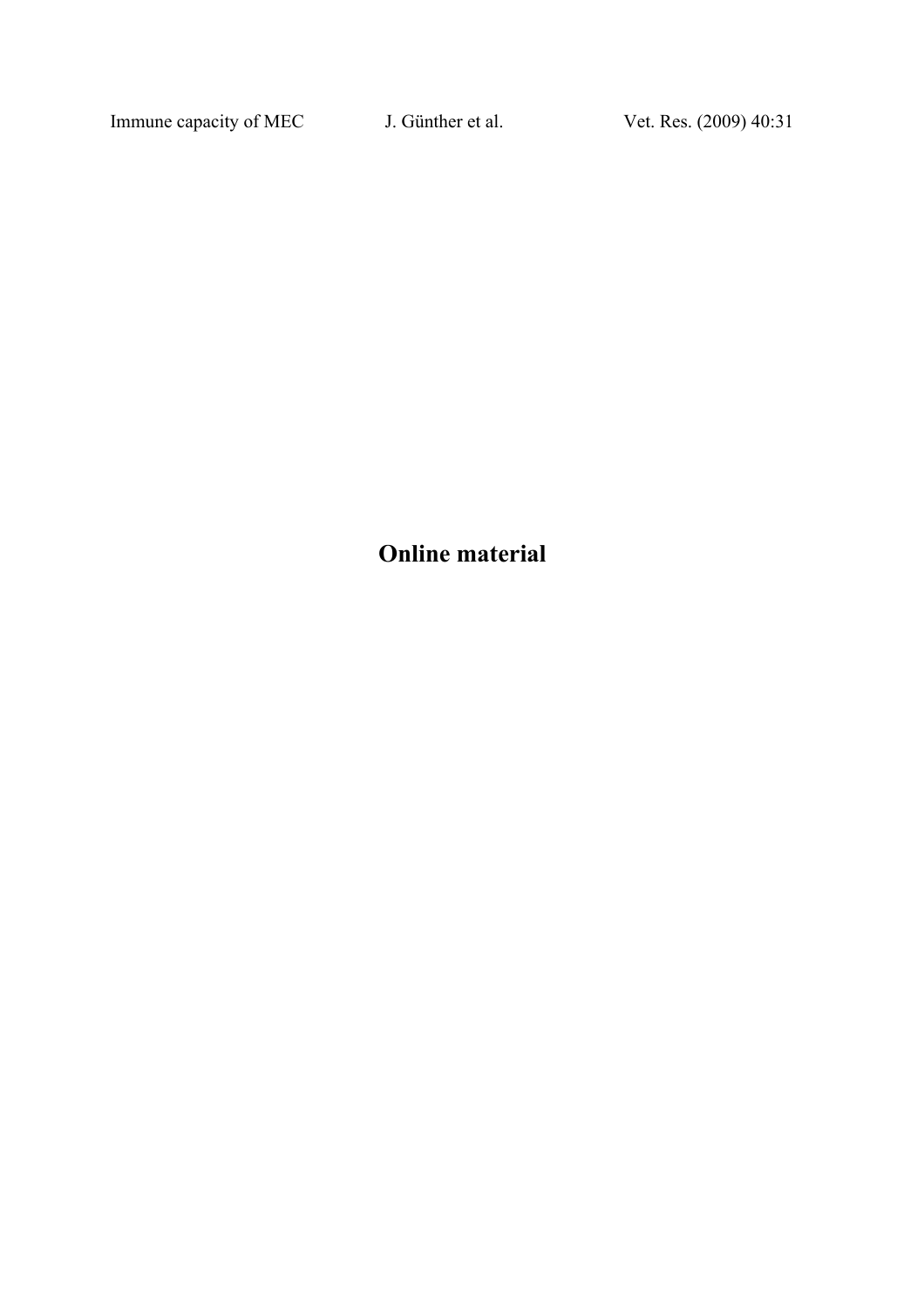**Supplementary Figure S1**



# **A) Up regulated probe sets**

# **B) Up regulated Inflammatory Response genes**



Fig S1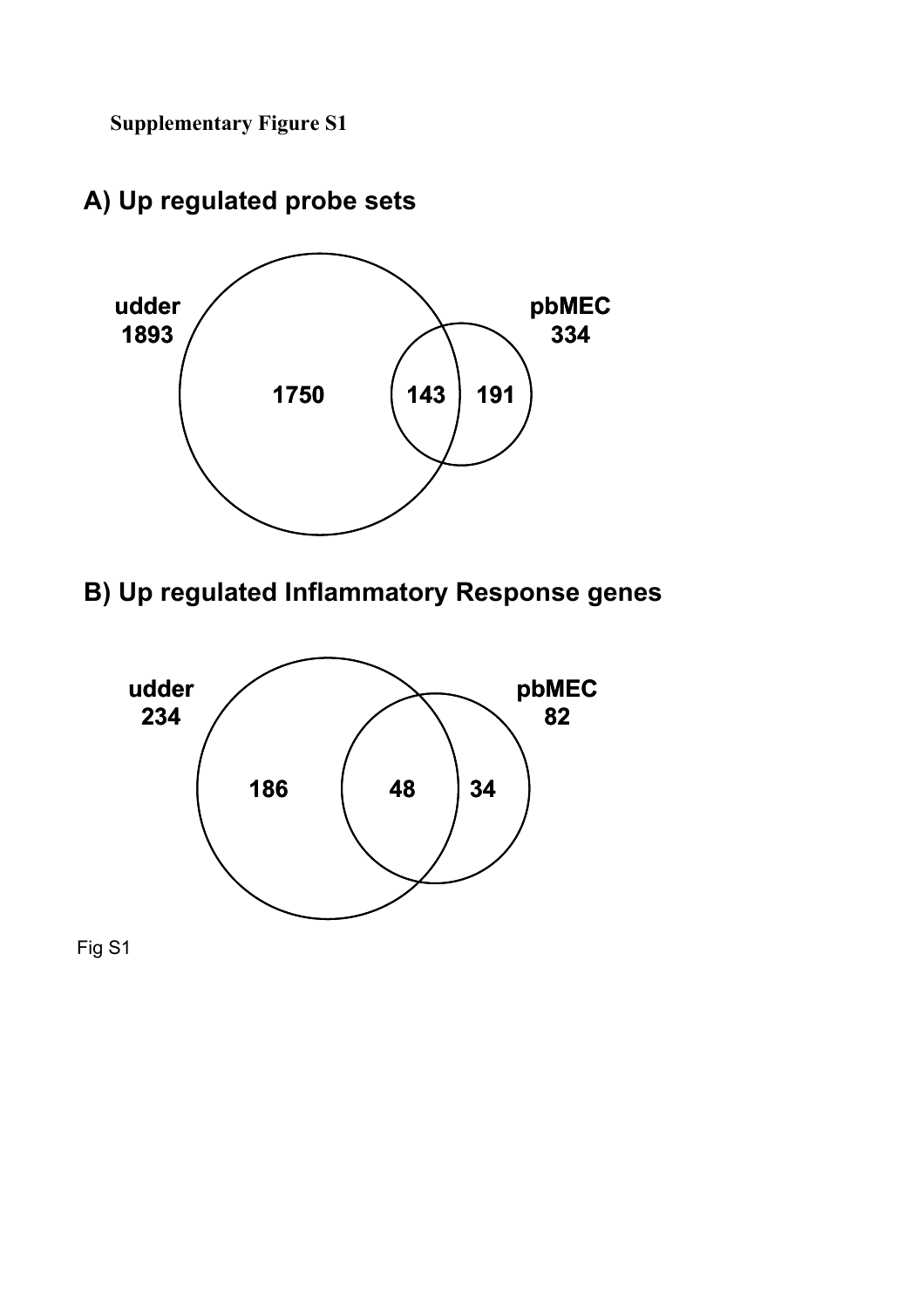**Supplementary Table S1. Sequences of oligonucleotide primers used for real-time PCR quantification**.

| GenBank no. | Primer sequence (5'-3')                                                                             | Amplificate<br>size (bp)                                                                                                    |
|-------------|-----------------------------------------------------------------------------------------------------|-----------------------------------------------------------------------------------------------------------------------------|
|             |                                                                                                     |                                                                                                                             |
|             |                                                                                                     | 182                                                                                                                         |
|             |                                                                                                     |                                                                                                                             |
|             | ACAGGATGACCCCAAACGTC                                                                                | 188                                                                                                                         |
|             | TCTGGTGAAGCGTGTCTTGG                                                                                |                                                                                                                             |
| NM_173925   | CCTCTTGTTCAATATGACTTCCA                                                                             | 170                                                                                                                         |
|             | <b>GGCCCACTCTCAATAACTCTC</b>                                                                        |                                                                                                                             |
| NM 174092   | GGCCAAAGTCCCTGACCTCT                                                                                | 224                                                                                                                         |
|             | CTGCCACCATCACCACATTC                                                                                |                                                                                                                             |
|             | CAGCAAGTCAGAAGCAAGCAA                                                                               | 166                                                                                                                         |
|             | CCCACTTCTTCTTTGGATCTGC                                                                              |                                                                                                                             |
|             | <b>TCCCCATATGCCTCGGAC</b>                                                                           | 229                                                                                                                         |
|             | TCGCACCCACTTCTTCTCTG                                                                                |                                                                                                                             |
|             | AGGGCTGTATGGGCAACACT                                                                                | 219                                                                                                                         |
|             | <b>GGCACCTGGATCACCTTCTC</b>                                                                         |                                                                                                                             |
|             | GTGGCCGATCAGGAACAACT                                                                                | 236                                                                                                                         |
|             |                                                                                                     |                                                                                                                             |
|             |                                                                                                     | 189                                                                                                                         |
|             |                                                                                                     |                                                                                                                             |
|             | NM 203435<br>NM 001076799<br>NM 174263<br>NM 175827<br>NM 001046048<br>NM 001034419<br>NM 001024569 | AGGCTCCATCACCTGCTCCTT *<br>CCTGCAGCATTTTACTTGGGCT *<br>ATGAGCCCTGCTAACGAGGA<br>GCATCAGACAGCTTGCGACT<br>GCCTCCATGAACTCCTCCTG |

\*upper line: forward-, lower line, reverse-primer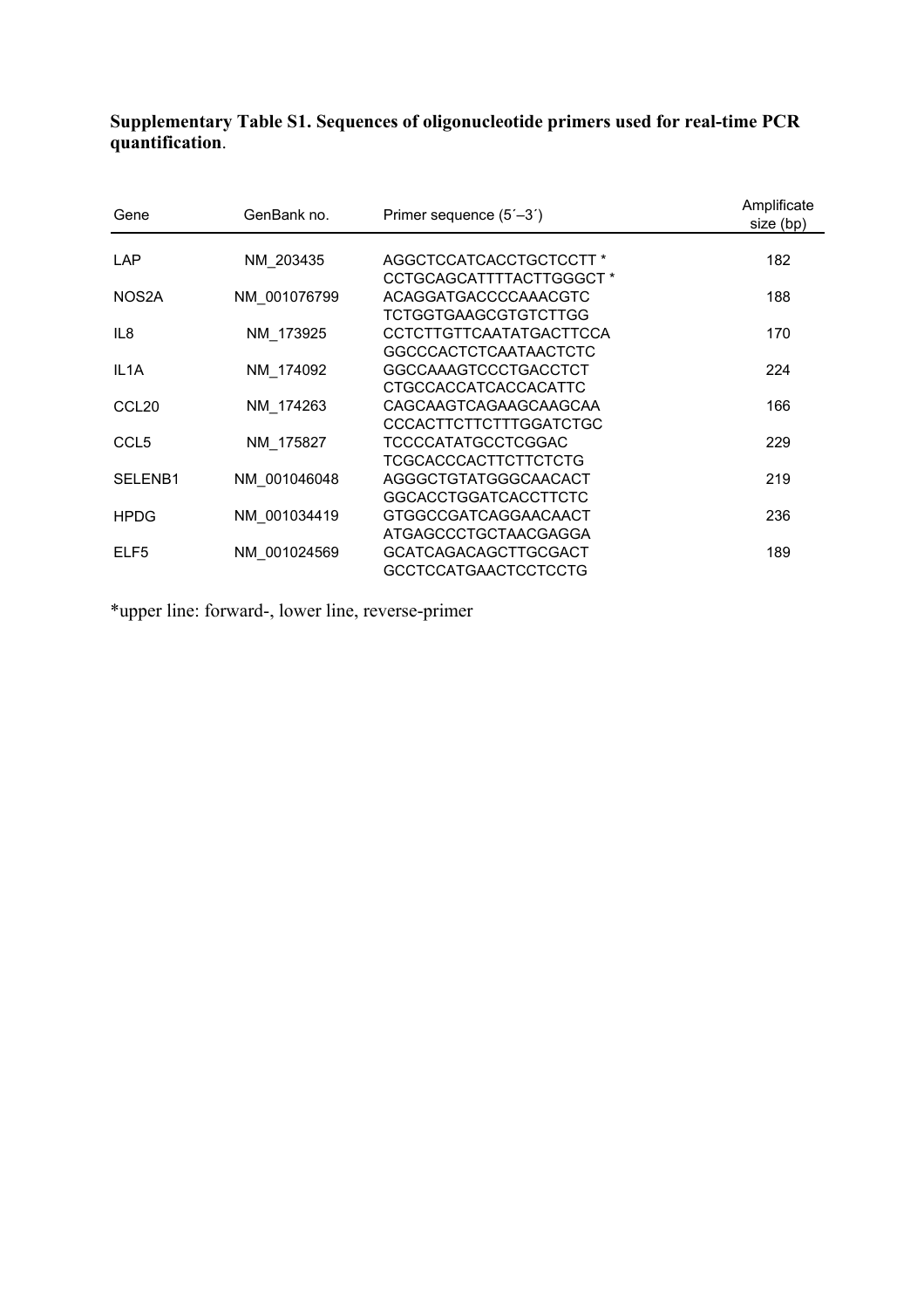### **Table S2. pbMEC expressed genes with significantly altered mRNA abundance following a 24 hours stimulus with heat killed** *E. coli.*

## **A) Genes with increased mRNA abundance**

|                    | Fold    | <b>Bovine</b>     | Human Ortholog                |
|--------------------|---------|-------------------|-------------------------------|
| Affymetrix ID      | Change  | Gene Symbol       | Gene Symbol                   |
| Bt.278.1.S1_at     | 1070.45 | SAA3              | SAA3P                         |
| Bt.552.1.S1_at     | 867.67  | CCL <sub>5</sub>  | CCL <sub>5</sub>              |
| Bt.571.1.S1 at     | 423.73  | <b>LAP</b>        | DEFB4                         |
| Bt.8143.1.S1_at    | 366.58  | MX <sub>2</sub>   | MX <sub>2</sub>               |
| Bt.24467.1.S1 at   | 311.91  | RSAD <sub>2</sub> | RSAD <sub>2</sub>             |
| Bt.9560.1.S1_at    | 311.27  | CCL <sub>20</sub> | CCL <sub>20</sub>             |
| Bt.155.1.S1 at     | 256.53  | IL <sub>8</sub>   | IL <sub>8</sub>               |
| Bt.17195.1.A1_at   | 223.48  | $---$             | EIF4E                         |
| Bt.11259.1.S1 at   | 206.93  | ISG12(A)          | FAM14A                        |
| Bt.20785.2.S1 at   | 202.11  | <b>IFI44</b>      | IFI44                         |
| Bt.12553.1.S1_at   | 152.85  | HP.               | HP.                           |
| Bt.8436.1.S1_at    | 108.84  | IFI6              | G <sub>1</sub> P <sub>3</sub> |
| Bt.17729.1.A1_at   | 102.25  | IFI44             | <b>IFI44</b>                  |
| Bt.24813.1.A1_at   | 97.88   | RTP4              | IFRG28 RTP4                   |
| Bt.20785.1.A1_at   | 96.00   | <b>IFI44</b>      | <b>IFI44</b>                  |
| Bt.15912.1.S1_at   | 95.01   | PLAC <sub>8</sub> | PLAC8                         |
| Bt.4856.1.S2_at    | 76.64   | IL <sub>1</sub> B | IL <sub>1</sub> B             |
| Bt.19620.1.A1_at   | 71.66   | <b>IFI44</b>      | IFI44L IFI44                  |
| Bt.19462.1.A1_at   | 65.30   | MRM1              | MRM1                          |
| Bt.2408.1.S1_s_at  | 63.65   | CCL <sub>2</sub>  | CCL <sub>2</sub>              |
|                    |         | OAS1              | OAS1                          |
| Bt.20922.1.S1_at   | 57.48   |                   | SLC27A1                       |
| Bt.15788.3.S1_at   | 55.48   | LOC507402         |                               |
| Bt.15788.1.S1_a_at | 54.23   | LOC507402         | ---                           |
| Bt.24813.2.S1_at   | 49.69   | RTP4              | IFRG28                        |
| Bt.22116.1.A1_at   | 47.47   | IL18BP            | IL18BP                        |
| Bt.24813.3.S1 at   | 45.51   | RTP4              | IFRG28 RTP4                   |
| Bt.8997.1.S1_at    | 42.49   |                   | RANGAP1                       |
| Bt.9675.1.S1_at    | 40.48   | LOC787253         | KAL1                          |
| Bt.9779.1.S1_at    | 34.27   | ISG12(B)          | FAM14A                        |
| Bt.24855.2.S1_at   | 34.15   | TNFSF13B          | TNFSF13B                      |
| Bt.7165.1.S1_at    | 33.15   | CXCL <sub>5</sub> | CXCL6                         |
| Bt.25303.1.A1_at   | 33.11   | ---               | GBP2                          |
| Bt.2408.1.S1_at    | 32.67   | CCL <sub>2</sub>  | CCL <sub>2</sub>              |
| Bt.12304.1.S1 at   | 31.89   | ISG15             | G1P2                          |
| Bt.20891.1.S1_at   | 31.38   | OAS <sub>2</sub>  | OAS1                          |
| Bt.25111.1.A1_at   | 30.85   | LOC508347         | IFI44L                        |
| Bt.8906.1.S1 at    | 28.07   | LGALS9            | LGALS9                        |
| Bt.4675.1.S1 a at  | 25.21   | MX1               | MX1                           |
| Bt.24795.1.A1_at   | 24.74   | IFIT <sub>2</sub> | IFIT <sub>2</sub>             |
| Bt.610.1.A1 at     | 24.20   | CXCL <sub>2</sub> | CXCL <sub>2</sub>             |
| Bt.7542.1.S1_at    | 23.05   | BCL2A1            | BCL2A1                        |
| Bt.8479.1.A1 at    | 22.64   | NOS2A             | NOS2A                         |
| Bt.28744.1.S1_at   | 21.99   | GBP4              | GBP4                          |
| Bt.3774.1.A1_at    | 21.80   | RND <sub>1</sub>  | RND <sub>1</sub>              |
| Bt.1275.1.S1_at    | 21.54   | LOC517354         | CX3CL1                        |
| Bt.27564.1.A1 at   | 19.75   | LGP <sub>2</sub>  | LGP <sub>2</sub>              |
| Bt.24345.2.S1_at   | 19.74   | C2 /// CFB        | C <sub>2</sub>                |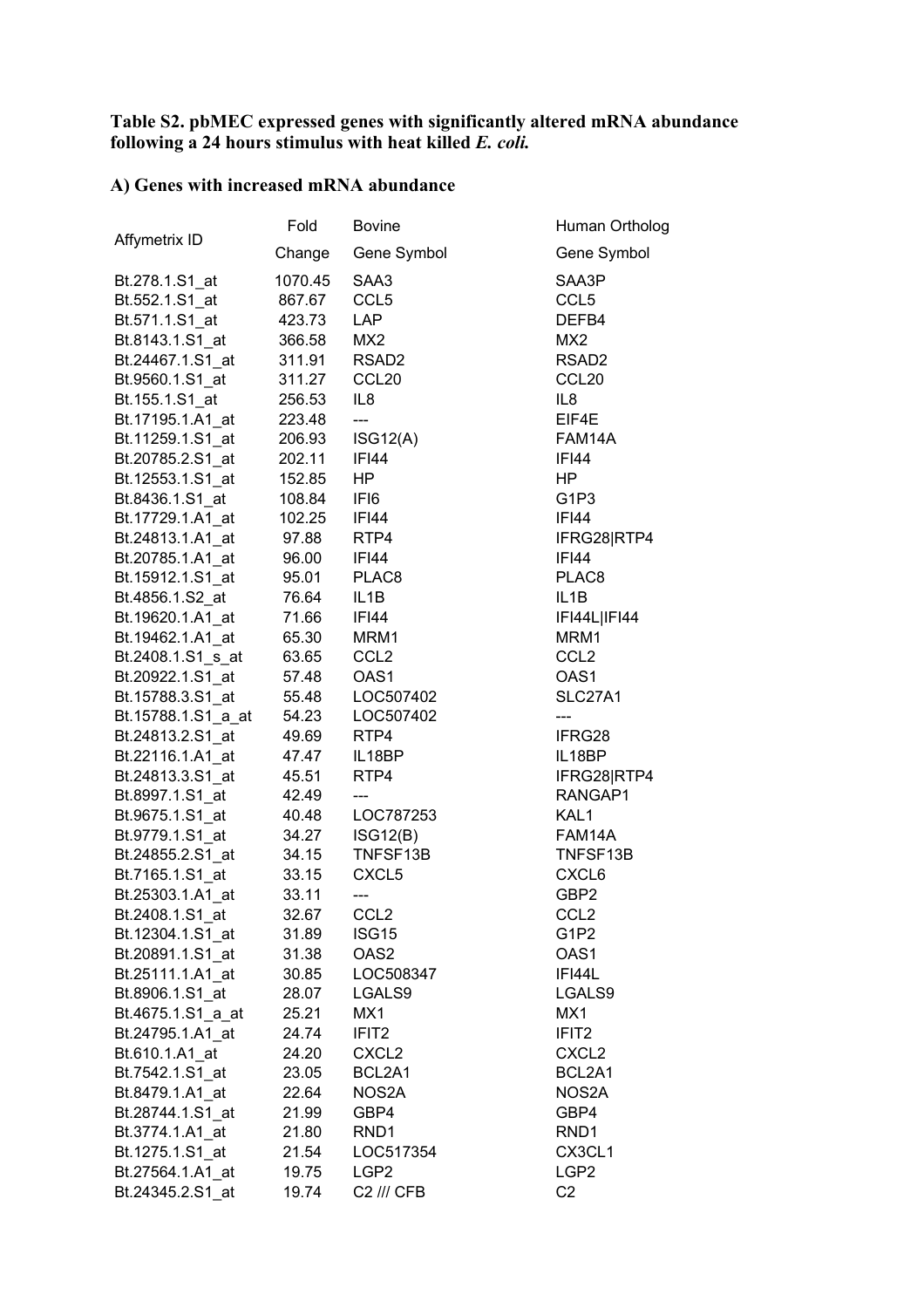| Bt.20300.1.A1_at       | 19.56       | LOC509859                | LBA1              |
|------------------------|-------------|--------------------------|-------------------|
| Bt.9561.1.S1_at        | 18.42       | MUC1                     | MUC1              |
| Bt.13542.1.S1 at       | 17.40       | <b>CFB</b>               | BF                |
| Bt.9179.2.S1_at        |             | 17.11 RNF213             | ---               |
| Bt.9179.1.A1 at        |             | 16.75 RNF213             | C17orf27          |
| Bt.24157.1.A1_at       |             | 16.45 DKFZP564O0823      | DKFZP564O0823     |
| Bt.1220.1.S1_at        | 15.38       | ---                      | FLJ34922          |
| Bt.23233.1.S1_at       | 14.84 USP18 |                          | USP <sub>18</sub> |
| Bt.7780.1.S1 at        | 14.56 LTF   |                          | <b>LTF</b>        |
| Bt.18111.1.A1_at       | 14.15       | $---$                    |                   |
| Bt.21102.1.S1 at 13.90 |             | $\overline{\phantom{a}}$ | DKFZP564O0823     |
|                        |             |                          | CXCL <sub>2</sub> |
| Bt.21431.1.S1_at       | 13.44       | <b>LTB</b>               | <b>LTB</b>        |
| Bt.611.1.S1_at         | 13.18       | CXCL <sub>2</sub>        | CXCL <sub>2</sub> |
| Bt.23233.2.S1_at       | 12.84       | USP18                    | USP18             |
|                        |             |                          | UBE1L             |
| Bt.2294.1.S1_a_at      | 12.24 UBA7  |                          |                   |
| Bt.8552.1.S1_at        |             | 12.07 BOLA-DRA           | <b>HLA-DRA</b>    |
| Bt.16201.2.A1_at       | 11.89       | S100A9                   | S100A9            |
| Bt.16201.1.S1_at       | 11.74       | S100A9                   | S100A9            |
|                        |             |                          | ATP6V0A4          |
| Bt.9296.1.A1_at        |             | 11.13    LOC512486       | GBP3              |
| Bt.24033.1.A1 at       | 11.07 DDX58 |                          | DDX58             |
| Bt.191.1.S1_at         | 11.04 IL1A  |                          | IL1A              |
| Bt.8962.3.S1_s_at      | 10.93 USP18 |                          | USP <sub>18</sub> |
| Bt.16857.1.A1_at       | 10.61 IFIH1 |                          | IFIH1             |
| Bt.24345.1.S1_at       |             | 10.46 C2 /// CFB         | C <sub>2</sub>    |
| Bt.2913.1.A1_at        | 10.45 CRYM  |                          | <b>CRYM</b>       |
| Bt.22021.1.S1_at       | 10.40       | LOC506759                | IFI16             |
| Bt.19481.1.S1_at       | 10.35       | ---                      | ---               |
| Bt.3686.1.S1_at        | 10.35       | IL6                      | IL6               |
| Bt.9679.1.S1_at        | 10.16       | LOC785058                | KAL1              |
| Bt.5259.1.S1_at        | 10.11       | XAF1                     | HSXIAPAF1         |
| Bt.4714.1.S1_at        | 10.10       | MMP9                     | MMP9              |
| Bt.23233.3.A1_at       | 9.95 USP18  |                          | USP <sub>18</sub> |
| Bt.9027.1.S1_at        | 9.65        | <b>NFKBIA</b>            | <b>NFKBIA</b>     |
| Bt.16070.1.S1_at       | 9.04        | ---                      | <b>CADPS</b>      |
| Bt.24098.1.A1 at       | 8.80        | IFIH1                    | IFIH1             |
| Bt.29044.1.S1_at       | 8.60        | MGC143170                | <b>TIFA</b>       |
| Bt.9570.1.S1_at        | 8.09        | LOC786672                | <b>TNFAIP2</b>    |
| Bt.22978.1.S1 a at     | 8.06        | IFITM1                   | IFITM1            |
| Bt.22275.1.A1 at       | 7.92        | ISG20                    | ISG <sub>20</sub> |
| Bt.24228.1.S1_at       | 7.90        | LOC504309                |                   |
| Bt.8745.1.S1_at        | 7.65        | ZC3H12A                  | FLJ23231          |
| Bt.21685.1.A1_at       | 7.48        |                          | OPRM1             |
| Bt.20732.1.A1_at       | 7.32        | PIP5K1B                  | PIP5K1B           |
| Bt.23126.1.S1_at       | 7.24        | NOS2A                    | NOS2A             |
| Bt.16725.1.S1_at       | 7.25        | UBE2L6                   | UBE2L6            |
| Bt.555.1.S1_at         | 6.78        | CA4                      | CA4               |
| Bt.16118.1.S1_at       | 6.68        | LOC504309                | <b>MICL</b>       |
| Bt.22498.2.S1_at       | 6.52        | ---                      | ---               |
| Bt.611.1.S2_at         | 6.49        | CXCL <sub>2</sub>        | CXCL <sub>2</sub> |
| Bt.23779.1.A1 at       | 6.48        | ---                      | DAB1              |
| Bt.16018.1.S2_at       | 6.47        | CASP4                    | CASP4             |
| Bt.1369.1.S1_at        | 6.27        | SLC39A2                  | SLC39A2           |
| Bt.191.1.S2_at         | 6.21        | IL1A                     | IL <sub>1</sub> A |
| Bt.24480.1.S1_at       | 6.20        | LOC516875                | PIP3-E            |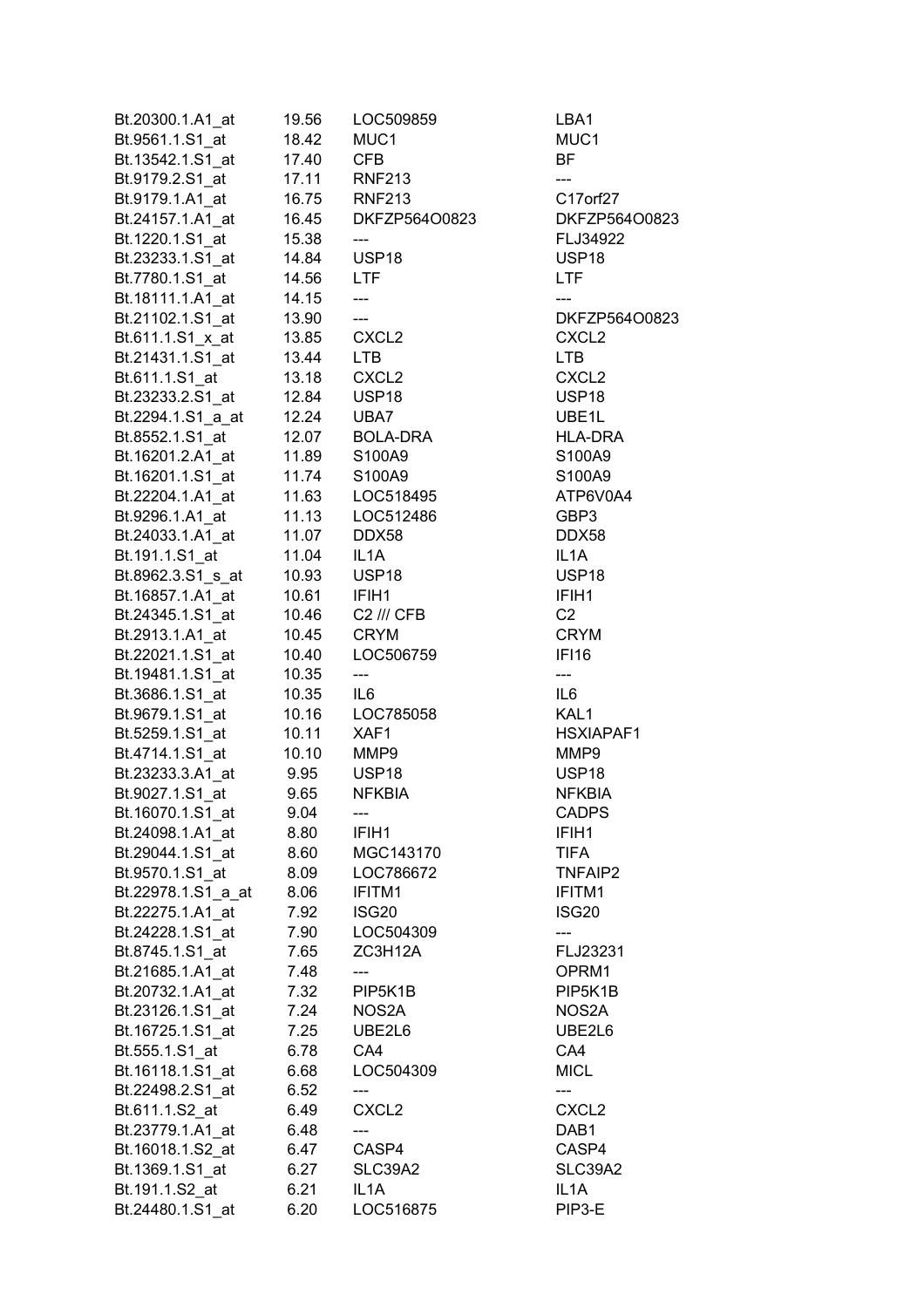| Bt.350.1.S1_s_at                     | 6.13         | BLA-DQB                  | HLA-DQB1          |
|--------------------------------------|--------------|--------------------------|-------------------|
| Bt.26232.1.S1_at                     | 6.12         |                          | SP100             |
| Bt.76.1.S1_at                        | 5.95         | COX7A1                   | COX7A1            |
| Bt.16725.2.A1_at                     | 5.90         | UBE2L6                   | UBE2L6            |
| Bt.24335.1.S1 at                     | 5.87         | DAPP1                    | DAPP1             |
| Bt.9391.2.S1_at                      | 5.83         | BIRC3                    | BIRC3             |
| Bt.20409.1.S1_at                     | 5.66         | PARP9                    | PARP9             |
| Bt.14676.1.S1_at                     |              | 5.62 PARP14              | PARP14            |
| Bt.22978.2.S1 at                     |              | 5.59 IFITM1              | IFITM1            |
| Bt.4802.1.S1 at                      | 5.58         | LTF                      | LTF               |
| Bt.9098.1.A1_at                      | 5.57         | ---                      | ---               |
| Bt.4784.1.S1_at 5.55 LPO             |              |                          | <b>LPO</b>        |
| Bt.20923.1.S1 at 5.49                |              | EIF2AK2                  | EIF2AK2           |
| Bt.17514.1.S1_at 5.45                |              |                          | TNFAIP3           |
| Bt.22498.1.A1_at                     | 5.42         | ---                      | TCTE1L            |
| Bt.28561.1.S1_at                     | 5.31         | MAP3K8                   | MAP3K8            |
| Bt.29006.1.S1_at                     | 5.27         | LOC785042                | CYP2J2            |
| Bt.13130.1.S1_at                     | 5.23         | CD40                     | CD40              |
| Bt.2346.1.S1_at                      | 5.17         | LY6E                     | LY6E              |
| Bt.8945.1.S1_at                      | 5.11         | TLR <sub>2</sub>         | TLR <sub>2</sub>  |
| Bt.16018.1.S1_a_at                   |              | 5.05 CASP4               | CASP4             |
| Bt.24855.1.S1_at                     | 5.02         | TNFSF13B                 | TNFSF13B          |
| Bt.1472.1.S1_at                      | 4.98         | <b>IKBKE</b>             | <b>IKBKE</b>      |
| Bt.21773.2.S1_at                     | 4.96         | GBP5                     | GBP5              |
| Bt.16521.2.A1_at                     |              | 4.95 PION                | LOC54103          |
| Bt.13484.1.A1_at                     | 4.90         | PPP1R3C                  | PPP1R3C           |
| Bt.7827.1.A1_at                      | 4.88         | ---                      | ---               |
| Bt.10077.1.S2_at                     | 4.87         | IRF1                     | IRF1              |
| Bt.8227.1.S1 at                      | 4.87         | <b>NFKBIZ</b>            | <b>NFKBIZ</b>     |
| Bt.28624.1.S1_at                     | 4.86         | SAMD9                    | SAMD9             |
| Bt.16326.1.S1_at                     | 4.83         | TMEM140                  | FLJ11000          |
| Bt.28011.1.S1_at                     | 4.83         | BoLA-DRB3                | HLA-DRB1          |
| Bt.28523.1.S1_at                     | 4.80         |                          | DTX3L             |
| Bt.28068.1.S1_at                     | 4.77         | $\overline{\phantom{a}}$ | SLC5A1            |
| Bt.22130.1.S1_at                     | 4.75         | IFIT5                    | IFIT5             |
| Bt.21773.1.A1_at                     | 4.63         | GBP <sub>5</sub>         | GBP <sub>5</sub>  |
| Bt.10893.1.S1_at                     | 4.62         |                          | GALNAC4S-6ST      |
| Bt.2186.1.S1 at                      | 4.57         | ZNFX1                    | <b>KIAA1404</b>   |
| Bt.16077.1.S1_at                     | 4.53         | RAMP3                    | RAMP3             |
| Bt.20790.1.S1 at                     | 4.50         | TNFSF10                  | TNFSF10           |
| Bt.19107.1.S1_at                     | 4.41         |                          | VPS54 UGP2        |
| Bt.17229.1.A1_at                     | 4.36         | ZNFX1                    | KIAA1404          |
| Bt.21685.2.S1_at                     | 4.34         | LOC516875                |                   |
| Bt.9391.1.A1_at                      | 4.29         | BIRC3                    | BIRC2             |
| Bt.8953.1.S1 at                      | 4.28         | <b>PTGES</b>             | <b>PTGES</b>      |
| Bt.17669.1.S1_a_at                   | 4.24         | RELB                     | <b>RELB</b>       |
| Bt.15675.1.S1_at                     | 4.23         | ADAMTS4                  | ADAMTS4           |
| Bt.26426.1.A1_at                     | 4.22         | RBM43                    | FLJ45645          |
| Bt.12801.1.S1_at                     | 4.21         | ALOX15B                  | ALOX15B           |
|                                      |              | LOC524159                | EPSTI1            |
| Bt.9500.1.S1_a_at<br>Bt.8107.1.S1_at | 4.17<br>4.11 | SP140                    | SP140             |
| Bt.4762.1.S1 at                      | 4.10         | BOLA-NC1                 | HLA-A             |
| Bt.5238.1.S1 at                      | 4.09         | CHI3L1                   | CHI3L1            |
| Bt.28637.1.S1 at                     | 4.08         |                          | <b>MYADM</b>      |
| Bt.9632.1.S1_a_at                    | 4.06         | DMBT1                    | DMBT1             |
| Bt.23093.1.S1_at                     | 4.04         | CXCL <sub>3</sub>        | CXCL <sub>3</sub> |
|                                      |              |                          |                   |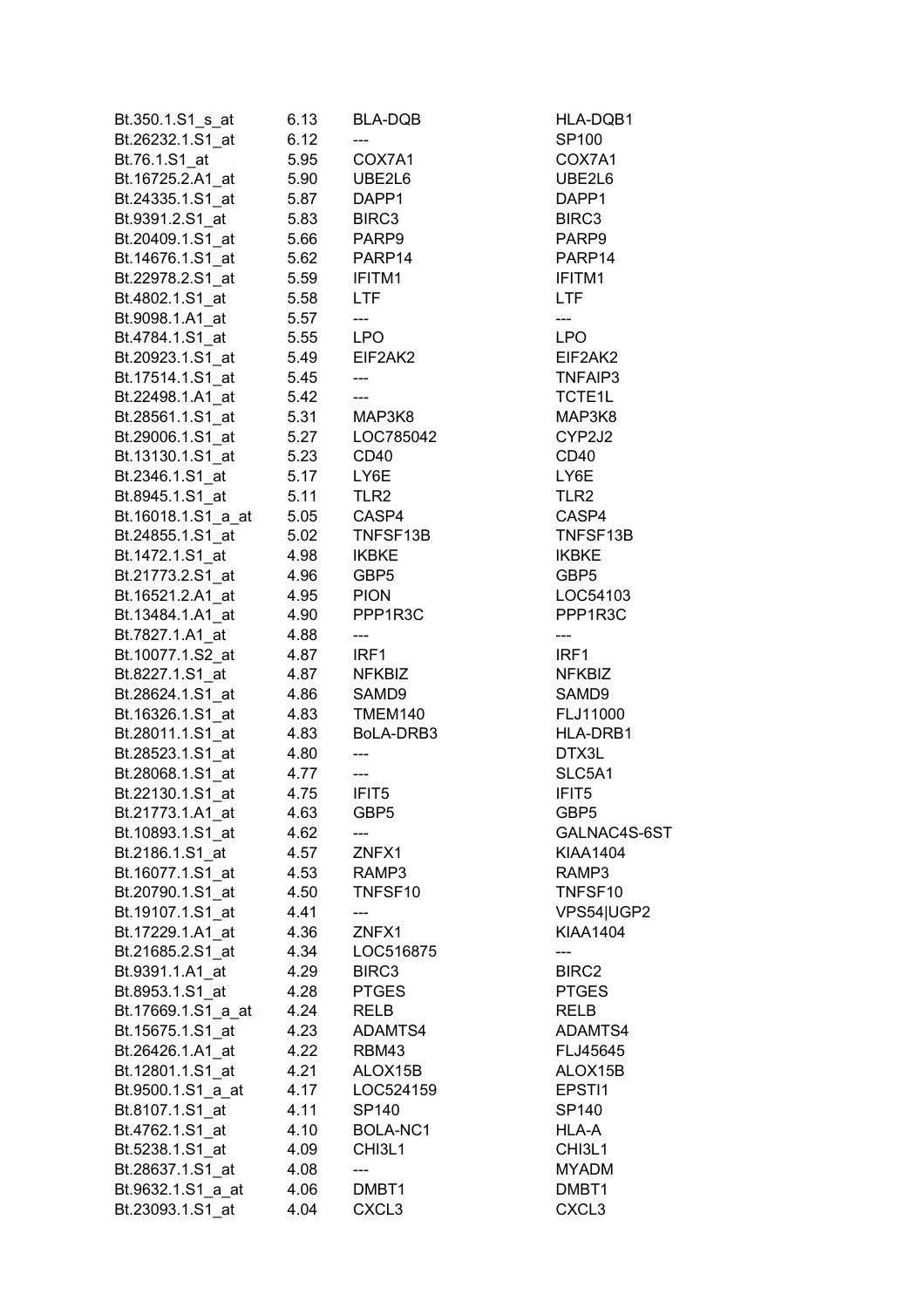| Bt.4209.2.S1_at                                 | 3.98                | C3                                  | C3                 |
|-------------------------------------------------|---------------------|-------------------------------------|--------------------|
| Bt.22056.1.S1_a_at                              | 3.96                | ABHD1                               | ABHD1              |
| Bt.23509.1.S1_at 3.94                           |                     | PPAP2B                              | PPAP2B             |
| Bt.11904.1.S1_at   3.90  ACSL6                  |                     |                                     | ACSL6              |
| Bt.13092.1.S1 at 3.83                           |                     | MMP7                                | MMP7               |
|                                                 |                     |                                     | HLA-DRB1           |
| Bt.20054.1.S1_at 3.79 IRF9                      |                     |                                     | ISGF3G             |
| Bt.3805.1.S1_at                                 |                     | 3.72 BOLA-N /// JSP.1               | HLA-A              |
| Bt.4748.1.S1_at                                 | $\frac{3.71}{2.72}$ | SOD <sub>2</sub>                    | SOD <sub>2</sub>   |
| Bt.28094.1.S1_at 3.70                           |                     | ---                                 | CASP7              |
| Bt.13484.2.S1_at 3.70                           |                     | PPP1R3C                             | PPP1R3C            |
| Bt.19107.2.A1_at 3.68                           |                     |                                     |                    |
| Bt.1007.1.S1 at 3.62 BOLA-DMB                   |                     |                                     | HLA-DMB            |
|                                                 |                     |                                     | TMPRSS2            |
| Bt.25103.1.S1_at 3.57                           |                     | TDRD7                               | TDRD7              |
| Bt.23977.1.A1_at                                |                     | 3.57 ---<br>3.51 NFKBIE             |                    |
| Bt.1536.3.S1_at                                 |                     |                                     | <b>NFKBIE</b>      |
|                                                 |                     |                                     | PSMB <sub>10</sub> |
| Bt.23174.1.S1_at 3.47                           |                     | CD74                                | CD74               |
| Bt.1942.1.S1 at 3.47 PLAUR                      |                     |                                     | <b>PLAUR</b>       |
| Bt.20532.1.S1_at 3.47 PSMB9                     |                     |                                     | PSMB9              |
| Bt.6410.1.A1_at   3.42   C15H11ORF34            |                     |                                     | C11orf34           |
| Bt.20363.1.S1_at 3.40                           |                     | MGC134419                           | FLJ11286           |
| Bt.248.1.S1_at                                  | 3.39                | CD38                                | CD38               |
| Bt.27830.1.A1_at                                |                     | 3.38 SP140                          | SP140              |
| Bt.24675.1.S1_at                                |                     | 3.37 PIK3R5                         | PIK3R5             |
|                                                 |                     |                                     | TSPAN1             |
|                                                 |                     |                                     | FLJ11171           |
| Bt.15957.1.S1_at 3.25                           |                     | $\hspace{0.05cm}---\hspace{0.05cm}$ | MX <sub>2</sub>    |
| Bt.18643.1.A1_at 3.24                           |                     | $\overline{a}$                      | ---                |
| Bt.5768.2.S1_at 3.24 IRF7                       |                     |                                     | IRF7               |
| Bt.6968.1.S1_at                                 | 3.23                | ---                                 |                    |
|                                                 |                     |                                     | SLC2A6             |
| Bt.25025.1.S1_at 3.22 SLC2A6<br>Bt.4018.1.S1_at |                     | 3.19 ARRB1                          | ARRB1              |
|                                                 |                     | TRIM6-TRIM34                        | TRIM <sub>5</sub>  |
| Bt.16983.1.S1_at 3.18                           | 3.18                | PLSCR1                              | PLSCR2             |
| Bt.10152.1.A1_at<br>Bt.7140.1.S1 at             |                     |                                     | ARRB1              |
|                                                 | 3.15                |                                     | PPAP2B             |
| Bt.23509.2.A1_at                                | 3.15                |                                     |                    |
| Bt.2501.1.S1_at                                 | 3.10                | TFPI2                               | MGC5618            |
| Bt.2017.1.S1_at                                 | 3.10                |                                     | TFPI <sub>2</sub>  |
| Bt.7142.2.S1_a_at                               | 3.09                | <b>MAFF</b>                         | <b>MAFF</b>        |
| Bt.5432.3.S1 at                                 | 3.09                | TNIP1                               | TNIP1              |
| Bt.13546.2.S1 at                                | 3.07                |                                     | DKFZP564O0823      |
| Bt.5768.1.S1_at                                 | 3.07                | IRF7                                | IRF7               |
| Bt.24373.1.S1_at                                | 3.06                | TRIM47                              | TRIM47             |
| Bt.9217.1.A1_at                                 | 3.05                | LOC512672                           | DAB <sub>1</sub>   |
| Bt.24539.1.S1 at                                | 3.03                | TMEM106A                            | MGC20235           |
| Bt.22980.1.S1_at                                | 3.02                | TRIM <sub>21</sub>                  | TRIM <sub>21</sub> |
| Bt.5432.1.S1_at                                 | 3.01                | TNIP1                               | TNIP1              |
| Bt.18643.1.A1_a_at                              | 2.98                | ---                                 |                    |
| Bt.20288.1.S1 at                                | 2.97                | NFKB <sub>2</sub>                   | NFKB <sub>2</sub>  |
| Bt.16350.2.A1_s_at                              | 2.95                | GBP5                                | GBP5               |
| Bt.11211.1.S1_at                                | 2.95                | SLC5A1                              | SLC5A1             |
| Bt.9075.1.S1_at                                 | 2.93                | TRIM25                              | <b>COIL</b>        |
| Bt.18643.2.S1_at                                | 2.92                | <b>CFLAR</b>                        | <b>CFLAR</b>       |
| Bt.29814.1.S1_at                                | 2.92                | BoLA /// HLA-A                      | HLA-A              |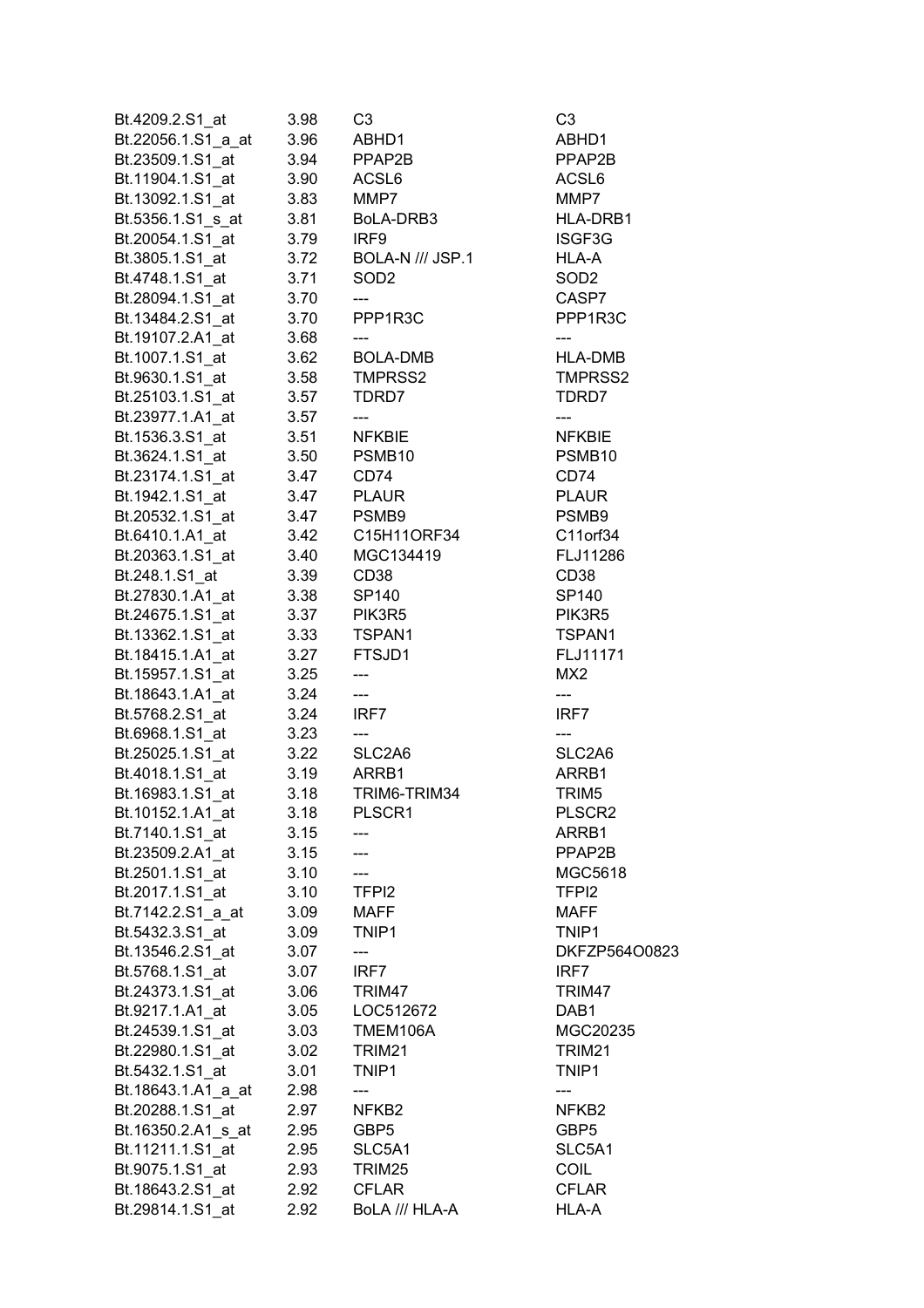| Bt.29332.1.A1_at   | 2.91         | ERO <sub>1</sub> L           | ERO1L                   |
|--------------------|--------------|------------------------------|-------------------------|
| Bt.11505.2.S1_at   | 2.90         | <b>GRINA</b>                 | <b>GRINA</b>            |
| Bt.20572.1.A1_at   | 2.90         | ---                          | TRIM21                  |
| Bt.7130.1.S1_at    | 2.86         | BACE2                        | BACE2                   |
| Bt.7171.1.S1_at    | 2.86         | <b>TAPBPL</b>                | <b>TAPBPL</b>           |
| Bt.13869.1.A1 at   | 2.86         | TRIM25                       | TRIM25                  |
| Bt.5684.1.S1_at    | 2.84         | PNPT1                        | PNPT1                   |
| Bt.29129.1.S1_at   | 2.82         | AGR <sub>2</sub>             | AGR <sub>2</sub>        |
| Bt.6405.1.S1 at    | 2.81         | <b>MBP</b>                   | <b>MBP</b>              |
| Bt.12638.1.S1 at   | 2.80         | ---                          | <b>PML</b>              |
| Bt.7671.1.S1 at    | 2.77         | IFITM3                       | IFITM3                  |
| Bt.9632.2.S1_at    | 2.74         | DMBT1                        | DMBT1                   |
| Bt.27760.1.S1 at   | 2.72         | BoLA /// HLA-A               | HLA-A                   |
| Bt.16453.1.A1_at   | 2.71         | SLC6A14                      | SLC6A14                 |
| Bt.15691.1.S1_at   | 2.70         | ---                          | KCNK5                   |
| Bt.10130.1.S1_at   | 2.69         |                              | SQRDL                   |
| Bt.25052.1.S1_at   | 2.63         | CAPN6                        | CAPN6                   |
| Bt.2501.2.A1_at    | 2.62         |                              | SOD <sub>2</sub>        |
| Bt.1229.1.S1_at    | 2.62         | APOA1                        | APOA1                   |
| Bt.23971.1.S1 at   | 2.61         | <b>ADAR</b>                  | ADAR                    |
| Bt.4378.2.S1_a_at  | 2.60         | ECE1                         | ECE1                    |
| Bt.17223.1.S1_at   | 2.59         | IFI35                        | IFI35                   |
| Bt.17777.2.S1_at   | 2.58         | <b>OPTN</b>                  | <b>OPTN</b>             |
| Bt.18873.1.A1_at   | 2.58         | ---                          | EPSTI1                  |
| Bt.26229.1.A1_at   | 2.57         | LOC507627                    | SLAMF9                  |
| Bt.25269.1.S1_at   | 2.55         | <b>GCA</b>                   | <b>GCA</b>              |
| Bt.16321.1.A1_at   | 2.54         | CXCL <sub>3</sub>            | CXCL <sub>2</sub>       |
| Bt.18330.1.A1_at   | 2.53         | ASGR2                        | ASGR2                   |
| Bt.28287.1.S1_at   | 2.52         | UNC93A                       | UNC93A                  |
| Bt.22050.1.S1_at   | 2.51         | <b>HCK</b>                   | <b>HCK</b>              |
| Bt.28338.1.S1_at   |              |                              | ARTS-1                  |
| Bt.27365.1.A1 at   | 2.50<br>2.50 | ERAP1<br>CD <sub>38</sub>    | CD <sub>38</sub>        |
| Bt.9733.1.S1 at    |              |                              |                         |
| Bt.26692.1.S1_a_at | 2.48<br>2.48 | ---<br>BNIP3                 | ---<br>BNIP3            |
| Bt.6410.2.A1 s at  |              | H15C11ORF34                  |                         |
|                    | 2.44         |                              | ---                     |
| Bt.1536.1.A1_at    | 2.43         | <b>NFKBIE</b><br><b>PION</b> | <b>NFKBIE</b>           |
| Bt.16521.1.S1_at   | 2.43         |                              | LOC54103<br><b>MAFF</b> |
| Bt.7142.1.S1_at    | 2.41         | <b>MAFF</b>                  |                         |
| Bt.26665.3.S1 at   | 2.41         | PLEKHA4                      | PLEKHA4                 |
| Bt.20416.1.S1_at   | 2.41         | TAP1                         | TAP1                    |
| Bt.24568.1.A1_at   | 2.40         | KLK10                        | KLK10                   |
| Bt.6597.2.S1_a_at  | 2.37         | LGALS3BP                     | LGALS3BP                |
| Bt.3291.1.A1 at    | 2.35         | LOC516658                    | C20orf175               |
| Bt.17036.1.A1 s at | 2.34         | LOC790042 /// WARS           | <b>WARS</b>             |
| Bt.29956.1.A1_at   | 2.34         | BMP2                         | BMP <sub>2</sub>        |
| Bt.8917.1.S1_at    | 2.34         | ALOX12E                      | ALOX12P2                |
| Bt.2841.2.S1_a_at  | 2.33         | <b>WARS</b>                  | <b>WARS</b>             |
| Bt.14395.2.S1 at   | 2.32         | C3orf57                      | ADMP                    |
| Bt.12606.1.S1_a_at | 2.32         | ---                          | ---                     |
| Bt.24992.1.S1_at   | 2.31         | RTP3                         | TMEM7                   |
| Bt.24492.1.S1 at   | 2.31         | STAT2                        | STAT2                   |
| Bt.22729.1.S1 at   | 2.30         |                              | FLJ45422                |
| Bt.10865.1.S1_at   | 2.28         | ---                          | <b>CTSC</b>             |
| Bt.20110.1.S1_at   | 2.28         | PSMF1                        | PSMF1                   |
| Bt.22747.1.S1_at   | 2.28         |                              |                         |
| Bt.9083.1.S1_at    | 2.28         | TRAF1                        | TRAF1                   |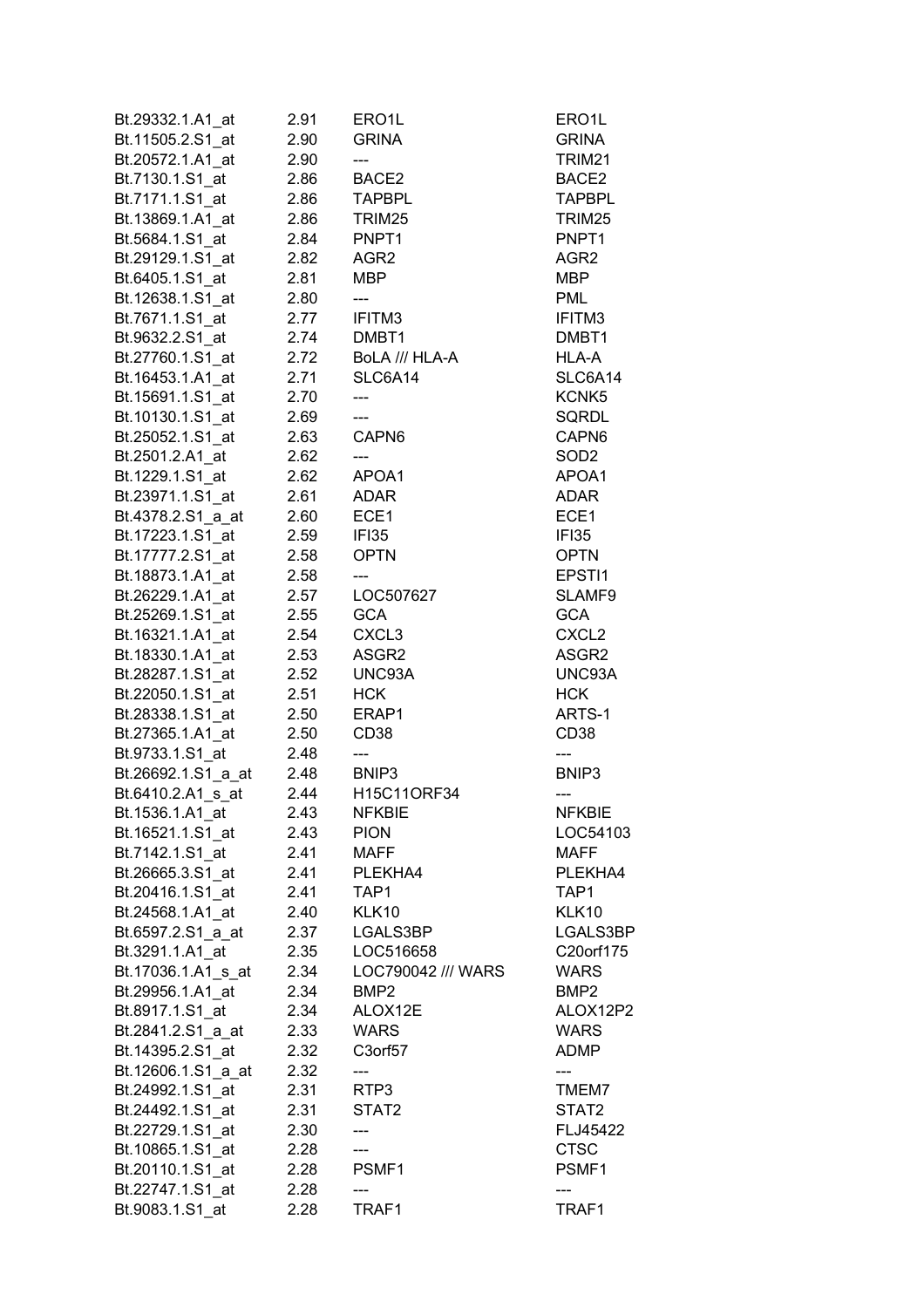| Bt.13024.1.S1 at   | 2.27 | P <sub>2RY2</sub>        | P <sub>2</sub> RY <sub>2</sub> |
|--------------------|------|--------------------------|--------------------------------|
| Bt.6597.1.S1 at    | 2.26 | LGALS3BP                 | LGALS3BP                       |
| Bt.4138.1.S1_a_at  | 2.26 | <b>VEGFA</b>             | <b>VEGF</b>                    |
| Bt.4943.2.S1_at    |      | 2.25 PVRL2               | PVRL2                          |
| Bt.23659.1.S1 at   | 2.25 | SLC1A1                   | SLC1A1                         |
| Bt.15615.1.S1 at   | 2.24 | NLRC5                    | NOD <sub>27</sub>              |
| Bt.28313.1.S1_at   | 2.24 | APOL3                    | APOL <sub>2</sub>              |
| Bt.2841.1.S1_at    | 2.24 | <b>WARS</b>              | <b>WARS</b>                    |
| Bt.23232.1.S1 at   | 2.24 | EGLN3                    | EGLN3                          |
| Bt.7472.1.S1_at    | 2.24 | TREX1                    | TREX1                          |
| Bt.18320.1.A1 at   | 2.23 | ---                      | ANKFY1                         |
| Bt.16124.2.S1_at   | 2.23 | $\overline{\phantom{a}}$ | P2RXL1                         |
| Bt.21252.1.A1 at   | 2.23 | $\overline{a}$           | ALOX15B                        |
| Bt.21518.1.S1_at   | 2.22 |                          | SNF1LK                         |
| Bt.20189.1.S1_at   | 2.22 | LOC509620                | <b>KIAA0082</b>                |
| Bt.28283.1.S1 at   | 2.21 | MGC127138                | C19orf21                       |
| Bt.17081.1.A1_at   | 2.20 | LMO <sub>2</sub>         | LMO <sub>2</sub>               |
| Bt.11679.1.S1_at   | 2.20 |                          | OLFML2A                        |
| Bt.3880.1.S1_at    | 2.20 | MARCKSL1                 | MARCKSL1                       |
| Bt.24997.1.S1 at   | 2.20 |                          | LOC134111                      |
| Bt.29824.1.S1_s_at | 2.18 | <b>BOLA</b>              | HLA-A                          |
| Bt.27071.1.S1_at   | 2.18 | TRIM38                   | TRIM38                         |
| Bt.16370.1.S1_at   | 2.17 | FAM107B                  | C10orf45                       |
| Bt.344.1.S1_at     | 2.17 | BOLA-DMA                 | <b>HLA-DMA</b>                 |
| Bt.4831.1.S1_at    | 2.17 | CALCOCO2                 | NDP52                          |
| Bt.9774.1.S1_a_at  | 2.17 | MGC165862                | NMES1                          |
| Bt.11043.1.S1 a at | 2.17 | BCL2L12                  | BCL2L12                        |
| Bt.6958.3.A1_at    | 2.13 | BNIP3                    | BNIP3                          |
| Bt.27240.2.S1_at   | 2.13 | SLCO4A1                  | SLCO4A1                        |
| Bt.22257.1.S1 at   | 2.12 | ASGR1                    | ASGR1                          |
| Bt.26695.2.A1 at   | 2.12 | $\overline{a}$           | <b>ICOSLG</b>                  |
| Bt.4345.1.S1_at    | 2.12 | <b>FAS</b>               | <b>FAS</b>                     |
| Bt.12583.1.A1_at   | 2.11 | ---                      | BHLHB3                         |
| Bt.15692.1.A1_at   | 2.11 | RNF19B                   | IBRDC3                         |
| Bt.5540.1.S1 a at  | 2.10 | GTF2B /// LOC786656      | GTF2B                          |
| Bt.26851.1.S1_at   | 2.10 | DRAM                     | FLJ11259                       |
| Bt.26665.1.S1 at   | 2.10 | PLEKHA4                  | PLEKHA4                        |
| Bt.14047.1.A1 at   | 2.10 | TRIM6                    | TRIM <sub>6</sub>              |
| Bt.19227.1.S1_at   | 2.10 |                          | ATP2B1                         |
| Bt.23278.1.S1_at   | 2.10 | AIF1                     | AIF1                           |
| Bt.6406.1.S3_at    | 2.10 | <b>CEBPD</b>             | <b>CEBPD</b>                   |
| Bt.10150.1.S1 at   | 2.10 | CAPN <sub>6</sub>        | CAPN6                          |
| Bt.9064.1.S1_at    | 2.10 | STAT1                    | STAT1                          |
| Bt.27404.1.S1 at   | 2.10 | ABHD2                    | ABHD <sub>2</sub>              |
| Bt.16376.1.S1_at   | 2.08 | PARP12                   | ZC3HDC1                        |
| Bt.16124.1.A1 at   | 2.08 | ---                      | BPIL <sub>2</sub>              |
| Bt.17777.3.S1_at   | 2.08 | <b>OPTN</b>              | <b>OPTN</b>                    |
| Bt.8022.1.S1_at    | 2.07 | <b>CTSC</b>              | <b>CTSC</b>                    |
| Bt.5508.1.S1 at    | 2.06 | IFNAR2                   | IFNAR2                         |
| Bt.14395.1.A1_at   | 2.06 | C3orf57                  | ADMP                           |
| Bt.13345.1.A1 at   | 2.05 | LOC784739                | USP <sub>54</sub>              |
| Bt.20942.1.S1 at   | 2.04 | ---                      | PIK3AP1                        |
| Bt.20517.1.S1_at   | 2.04 | <b>SLC25A28</b>          | <b>SLC25A28</b>                |
| Bt.15419.1.S1 at   | 2.03 | <b>GCA</b>               | <b>GCA</b>                     |
| Bt.9309.1.A1_at    | 2.03 | NFKB1                    | NFKB1                          |
| Bt.9487.1.S1_at    | 2.03 | LOC616969                |                                |
|                    |      |                          |                                |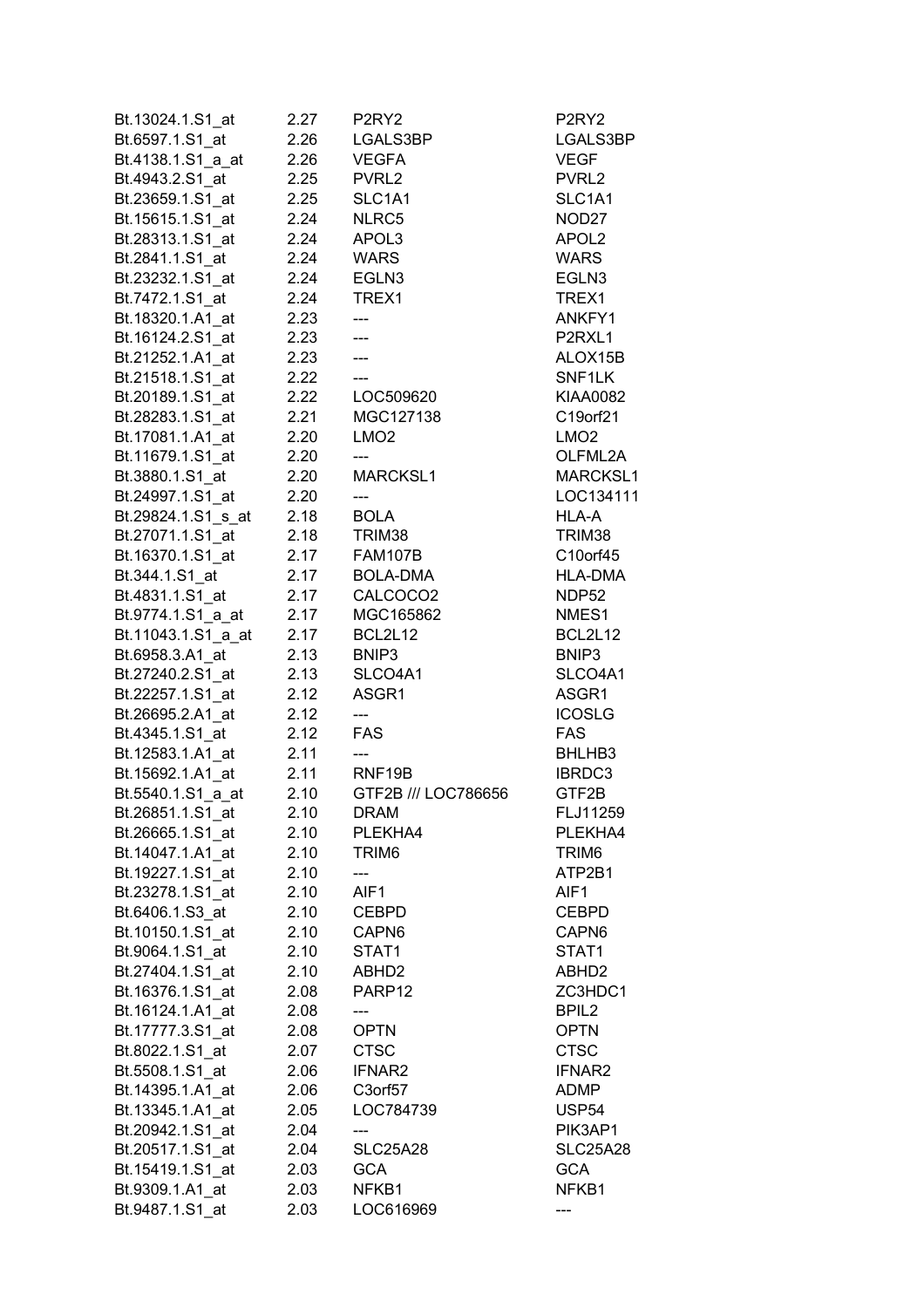| 2.02 | PVRL <sub>2</sub> | PVRL <sub>2</sub> |
|------|-------------------|-------------------|
| 2.02 | <b>FRK</b>        | <b>FRK</b>        |
| 2.02 | <b>OPTN</b>       | <b>OPTN</b>       |
| 2.02 | <b>PLAU</b>       | <b>PLAU</b>       |
| 2.01 | PSMB <sub>8</sub> | PSMB <sub>8</sub> |
| 2.01 |                   |                   |
| 2.01 |                   | APOBEC3A          |
|      |                   | APOBEC3B          |

#### **(B) Decreased abundance:**

Fold

Bovine

Human Ortholog

| Affymetrix ID      | ı vıu   | poving                                      | Tiurian Ortholog   |
|--------------------|---------|---------------------------------------------|--------------------|
|                    | Change  | Gene Symbol                                 | Gene Symbol        |
| Bt.4604.1.S1_a_at  | $-5.24$ | ACSM1                                       | BUCS1              |
| Bt.16808.2.A1 at   | $-4.96$ | RASL <sub>12</sub>                          | RASL <sub>12</sub> |
| Bt.3247.1.S1 at    | $-3.62$ | MATN2                                       | MATN <sub>2</sub>  |
| Bt.24328.1.S1_at   | $-3.38$ | ---                                         | MAOA               |
| Bt.3797.1.S1_at    | $-3.32$ | <b>FMOD</b>                                 | <b>FMOD</b>        |
| Bt.2556.1.S1_at    | $-3.17$ | <b>HPGD</b>                                 | <b>HPGD</b>        |
| Bt.20861.1.A1_at   | $-2.97$ | ---                                         | ---                |
| Bt.14122.1.A1_at   | $-2.90$ | ---                                         | VAV3               |
| Bt.22672.1.A1 at   | $-2.75$ | <b>HPGD</b>                                 | <b>HPGD</b>        |
| Bt.13975.1.S1 a at | $-2.56$ | <b>APOD</b>                                 | <b>APOD</b>        |
| Bt.9659.1.S1_a_at  | $-2.52$ | ENPP3                                       | ENPP3              |
| Bt.11221.1.S1 at   | $-2.51$ | <b>GYPC</b>                                 | <b>GYPC</b>        |
| Bt.16958.1.A1_at   | $-2.49$ | LOC788422                                   | $---$              |
| Bt.4437.1.S1_at    | $-2.42$ | CITED1                                      | CITED1             |
| Bt.26014.1.A1_at   | $-2.37$ | TMEM117                                     | DKFZp434K2435      |
| Bt.12819.1.S1_at   | $-2.37$ | $\hspace{1.5cm} \underline{\hspace{1.5cm}}$ | ELF5               |
| Bt.21210.2.S1 at   | $-2.36$ | ZCCHC7                                      | ZCCHC7             |
| Bt.13330.1.S1 at   | $-2.34$ | PDK4                                        | PDK4               |
| Bt.21116.1.S1_at   | $-2.34$ | SELENBP1                                    | SELENBP1           |
| Bt.22546.1.S1_at   | $-2.34$ | MED <sub>11</sub>                           | MGC88387           |
| Bt.5056.2.A1_at    | $-2.31$ | EFEMP1                                      | EFEMP1             |
| Bt.20227.2.S1_at   | $-2.31$ | <b>SLC25A15</b>                             | <b>SLC25A15</b>    |
| Bt.808.1.S1_at     | $-2.28$ | ABCA5                                       | ABCA5              |
| Bt.4645.1.S1 at    | $-2.27$ | <b>FAM129A</b>                              | C1orf24            |
| Bt.9745.1.A1_at    | $-2.23$ | KRT15                                       | KRT <sub>13</sub>  |
| Bt.5732.1.S1_at    | $-2.17$ | ---                                         | SESN <sub>3</sub>  |
| Bt.16720.1.A1_at   | $-2.16$ | CYP4B1                                      | CYP4B1             |
| Bt.20316.1.S1_at   | $-2.15$ | ANKRD23                                     | ANKRD23            |
| Bt.27801.1.A1_at   | $-2.12$ | KCNE1                                       | KCNE1              |
| Bt.9740.1.S1_at    | $-2.11$ | ---                                         | MGC10744           |
| Bt.24887.1.S1 at   | $-2.11$ | ELF5                                        | ELF5               |
| Bt.25769.1.A1_at   | $-2.10$ | LOC539199                                   | MAMDC2             |
| Bt.23505.1.S1_at   | $-2.09$ | PDK4                                        | PDK4               |
| Bt.18479.1.A1_at   | $-2.07$ | <b>ZNF608</b>                               | <b>ZNF608</b>      |
| Bt.29194.1.S1_at   | $-2.06$ | ---                                         | ---                |
| Bt.13249.1.A1_at   | $-2.03$ | SCD <sub>5</sub>                            | SCD4               |
| Bt.26598.1.S1 at   | $-2.01$ | LOC513767                                   | <b>PCTP</b>        |
| Bt.19661.1.S1_at   | $-2.01$ | PPP2R2B                                     | PPP2R2B            |
| Bt.12283.1.A1_at   | $-2.00$ | DIRAS3                                      | DIRAS3             |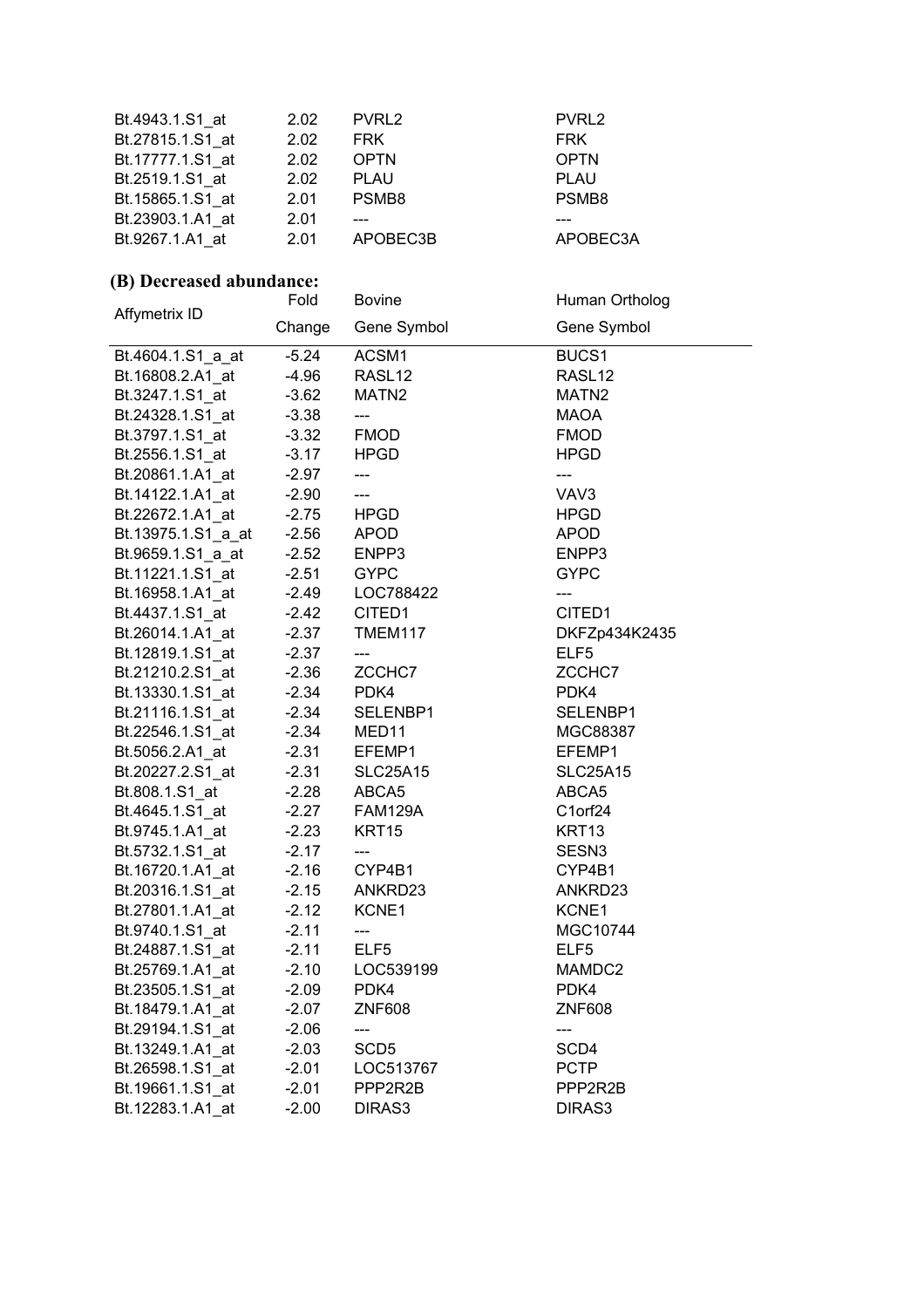#### **Table S3. Udder expressed genes revealing altered mRNA abundance 24 h after udder infection with** *E. coli.*

## **(A) increased abundance**

| Affymetrix ID      | Fold         | <b>Bovine</b><br>Change Gene Symbol | Human Ortholog<br>Gene Symbol  |
|--------------------|--------------|-------------------------------------|--------------------------------|
| Bt.146.1.S1_at     |              | 882.22 BNBD-4                       | DEFB4                          |
| Bt.13125.1.S1_s_at |              | 843.36 BNBD-4 /// DEFB1 /// DEFB5   | DEFB4                          |
| Bt.27757.1.S1_at   |              | 658.03 CHI3L2                       | CHI3L2                         |
| Bt.4208.1.S1 at    | 607.61 IL8RA |                                     | IL8RB                          |
| Bt.9560.1.S1_at    | 514.85 CCL20 |                                     | CCL <sub>20</sub>              |
| Bt.9974.1.S1_at    | 507.76 CCL3  |                                     | CCL3L1                         |
| Bt.1369.1.S1 at    |              | 460.48 SLC39A2                      | SLC39A2                        |
| Bt.9693.1.S1_at    |              | 392.62 LOC511106                    | SERPINB3                       |
| Bt.9504.1.A1 at    | 389.37 CCL4  |                                     | CCL4L                          |
| Bt.571.1.S1 at     | 384.54 LAP   |                                     | DEFB4                          |
| Bt.14100.1.S1_at   |              | 348.25 OLFM4                        | OLFM4                          |
| Bt.29477.1.A1_at   |              | 289.62 CHI3L2                       | CHI3L2                         |
| Bt.17889.1.A1_at   |              | 288.41 MGC165939                    | KIAA0804                       |
| Bt.8479.1.A1_at    |              | 272.86 NOS2A                        | NOS2A                          |
| Bt.13628.1.S1_at   | 269.29 TGM3  |                                     | TGM3                           |
| Bt.26980.1.S1_at   |              | 243.71 BNBD10                       | DEFB4                          |
| Bt.4199.1.S1_at    | 242.86 IL1RN |                                     | IL1RN                          |
| Bt.13628.2.S1_a_at | 242.86 TGM3  |                                     | TGM3                           |
| Bt.18827.1.A1_at   |              | 236.39 LOC529195                    | <b>MEFV</b>                    |
| Bt.26991.2.S1_a_at |              | 233.94 ATP5F1                       | ATP5F1                         |
| Bt.13125.1.S1 at   |              | 223.02 DEFB1 /// DEFB5              | DEFB4                          |
| Bt.9974.1.S1_a_at  | 206.07 CCL3  |                                     | CCL3L1                         |
| Bt.1983.1.S1_at    |              | 192.54 JMJD2B                       | EMR1                           |
| Bt.16201.2.A1_at   |              | 187.66 S100A9                       | S100A9                         |
| Bt.16201.1.S1_at   |              | 177.79 S100A9                       | S100A9                         |
| Bt.958.2.S1_at     |              | 165.19 TNFAIP6                      | <b>TNFAIP6</b>                 |
| Bt.25307.1.A1_at   | $160.23$ --- |                                     | ---                            |
| Bt.8544.1.S1_at    | 157.48 CD69  |                                     | CD <sub>69</sub>               |
| Bt.4856.1.S2_at    | 155.96 IL1B  |                                     | IL <sub>1</sub> B              |
| Bt.13073.1.S1_at   |              | 155.20 SERPINB2                     | SERPINB2                       |
| Bt.1377.1.S1_at    | 146.73 CCR1  |                                     | CCR1                           |
| Bt.23152.1.S1_at   | 145.71 RETN  |                                     | <b>RETN</b>                    |
| Bt.29621.1.S1_at   | 143.51       | LOC533088                           | GPX2                           |
| Bt.15713.1.A1_at   | 137.19 PLEK  |                                     | <b>PLEK</b>                    |
| Bt.22322.1.S1_at   |              | 135.67 LOC616035                    | SAA1 SAA2                      |
| Bt.21868.1.A1 at   | $132.15$ --- |                                     | IGSF6                          |
| Bt.24417.2.S1_at   | 129.16 ---   |                                     | <b>DAF</b>                     |
| Bt.357.1.S1_at     |              | 126.06 S100A12                      | S100A12                        |
| Bt.12206.1.S1 x at | 119.35       | BNBD-9-LIKE /// DEFB7 ///<br>DEFB8  | DEFB4                          |
| Bt.958.1.A1_at     |              | 116.08 TNFAIP6                      | <b>TNFAIP6</b>                 |
| Bt.24073.1.S1_at   | 106.23 IL1R1 |                                     | IL <sub>1</sub> R <sub>2</sub> |
| Bt.191.1.S1 at     | 104.04 IL1A  |                                     | IL <sub>1</sub> A              |
| Bt.12304.1.S1 at   | 102.47 ISG15 |                                     | G1P2                           |
| Bt.611.1.S1_x_at   |              | 101.97 CXCL2                        | CXCL <sub>2</sub>              |
| Bt.28328.1.A1_at   | $101.13$ --- |                                     | SLC26A9                        |
| Bt.9675.1.S1_at    |              | 100.36 LOC787253                    | KAL1                           |
| Bt.611.1.S1_at     | 98.84        | CXCL <sub>2</sub>                   | CXCL <sub>2</sub>              |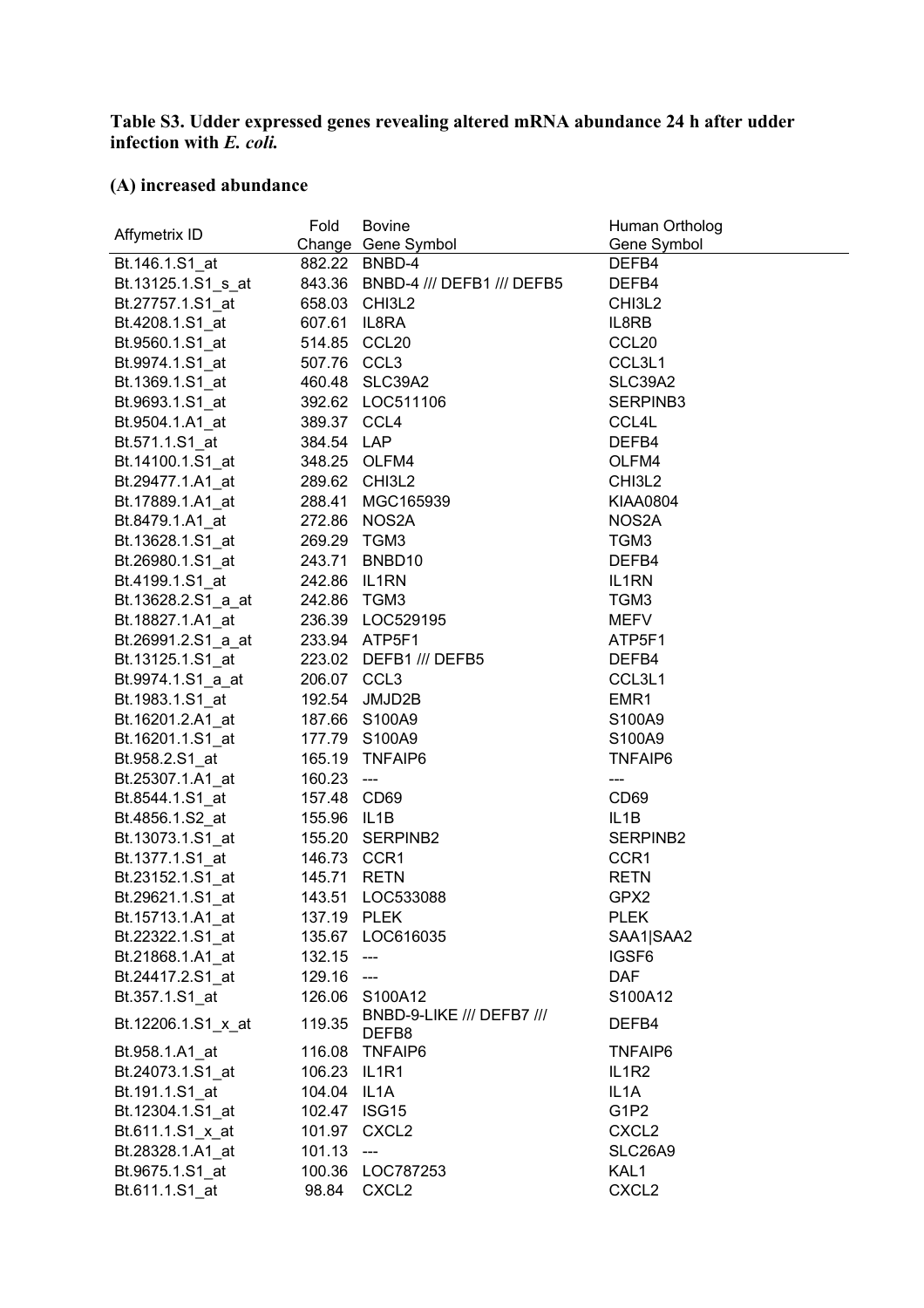| Bt.9208.1.S1_at                     | 98.63          | TREM1                          | TREM1                       |
|-------------------------------------|----------------|--------------------------------|-----------------------------|
| Bt.20327.1.S1_a_at                  | 96.14          | UPP1                           | UPP1                        |
| Bt.21868.2.S1 at                    | 93.64          | ---                            | IGSF <sub>6</sub>           |
| Bt.28225.1.A1_at                    | 93.64          | SAMSN1                         | SAMSN1                      |
| Bt.16425.1.A1 at                    | 91.20          | $\overline{\phantom{a}}$       | $---$                       |
| Bt.27815.1.S1_at                    | 88.34          | <b>FRK</b>                     | <b>FRK</b>                  |
| Bt.4856.1.S1_at                     | 83.06          | IL1B                           | IL <sub>1</sub> B           |
| Bt.28393.1.S1_at                    | 71.95 CD55     |                                | <b>DAF</b>                  |
| Bt.27351.1.S1 at                    |                | 71.70 SLC5A5                   | SLC5A5                      |
| Bt.15758.1.S1 at                    |                | 70.38 PTGS2                    | PTGS2                       |
| Bt.191.1.S2 at                      | 68.59          | IL <sub>1</sub> A              | IL <sub>1</sub> A           |
| Bt.7165.1.S1_at                     | 68.59          | CXCL5                          | CXCL6                       |
| Bt.29351.1.A1 at                    | 67.98          | PRSS22                         | PRSS22                      |
| Bt.27986.1.S1_at                    | 66.17          | CD <sub>80</sub>               | CD <sub>80</sub>            |
| Bt.17514.1.S1 at                    | 65.25          | ---                            | TNFAIP3                     |
| Bt.24438.1.S1 a at                  | 64.94          | CSF3R                          | CSF3R                       |
| Bt.610.1.A1_at                      | 61.99          | CXCL <sub>2</sub>              | CXCL <sub>2</sub>           |
| Bt.3046.2.S1_at                     | 60.59          | <b>FCNB</b>                    | FCN1 FCN2                   |
| Bt.155.1.S1_at                      | 58.24          | IL <sub>8</sub>                | IL8                         |
| Bt.19272.1.A1_at                    | 57.40          | $\overline{\phantom{a}}$       | GPR84                       |
| Bt.358.1.S1 at                      | 54.04          | S100A7                         | S100A7                      |
| Bt.2334.1.S1_at                     | 53.71          | CD <sub>68</sub>               | CD <sub>68</sub>            |
| Bt.8745.1.S1_at                     | 52.97          | ZC3H12A                        | FLJ23231                    |
| Bt.18234.1.S1_at                    |                | 51.88    LOC100140740          | IGSF <sub>6</sub>           |
| Bt.21431.1.S1_at                    | 50.95 LTB      |                                | <b>LTB</b>                  |
| Bt.28225.2.S1_at                    | 50.81          | SAMSN1                         | SAMSN1                      |
| Bt.13293.1.S1 at                    | 49.52          | CD48                           | CD48                        |
| Bt.20596.1.S1 at                    | 48.84          | MPZL <sub>2</sub>              | EVA1                        |
| Bt.29099.1.S1 at                    | 47.21          | MGC152111                      | CD <sub>80</sub>            |
| Bt.9485.1.S1_at                     | 46.88          | $---$                          | TNFRSF1B                    |
| Bt.27087.1.A1_at                    | 46.88          | TMEM156                        | FLJ23235                    |
| Bt.6372.1.A1_at                     | 46.59          | LOC504861                      | SLC7A3                      |
| Bt.9774.1.S1_a_at                   | 45.85          | MGC165862                      | NMES1                       |
| Bt.21736.1.A1_at                    | 44.14          | ---                            | RASSF <sub>2</sub>          |
| Bt.9054.1.A1 at                     | 44.11          | PEX <sub>5</sub>               | ---                         |
| Bt.21087.1.A1_at                    | 43.83          |                                | TCF19                       |
| Bt.552.1.S1_at                      | 43.47          | TCF19<br>CCL <sub>5</sub>      | CCL <sub>5</sub>            |
|                                     | 43.41          |                                |                             |
| Bt.19670.1.A1_at                    |                | ---<br>LOC785052 /// LOC785779 |                             |
| Bt.29415.1.A1_at<br>Bt.7542.1.S1_at | 41.82<br>41.47 | BCL2A1                         | C6orf32<br>BCL2A1           |
|                                     | 40.81          | <b>PLAUR</b>                   | <b>PLAUR</b>                |
| Bt.1942.1.S1_at                     | 40.14          |                                | ATP5F1                      |
| Bt.19897.1.A1_at<br>Bt.367.1.S1 at  |                | ---<br>OLR1                    | OLR1                        |
|                                     | 39.51          |                                |                             |
| Bt.9360.1.S1 at                     | 39.29          | S100A8                         | S100A8                      |
| Bt.22050.1.S1_at                    | 39.12          | <b>HCK</b>                     | <b>HCK</b><br>ALOX5AP       |
| Bt.7066.1.S1_at                     | 39.07          | ALOX5AP                        |                             |
| Bt.24918.1.A1_at                    | 38.94          | FRRS1                          | ---                         |
| Bt.21220.1.S1_at                    | 37.40          | EMR3                           | EMR3<br>G0S2                |
| Bt.4137.1.A1_at                     | 36.89          | ---                            |                             |
| Bt.28073.1.S1_at<br>Bt.4660.1.S1 at | 36.53<br>36.53 | PSTPIP2<br>CSF <sub>3</sub>    | PSTPIP2<br>CSF <sub>3</sub> |
| Bt.7469.1.S1_at                     | 36.43          | <b>FCAR</b>                    | <b>FCAR</b>                 |
| Bt.24417.1.A1 at                    | 36.25          |                                | <b>DAF</b>                  |
|                                     | 36.08          | ---<br>LOC407171               | NCR1                        |
| Bt.28015.1.S1_at<br>Bt.7130.1.S1_at | 35.73          | BACE <sub>2</sub>              | BACE2                       |
| Bt.12553.1.S1_at                    | 35.51          | HP.                            | HP                          |
|                                     |                |                                |                             |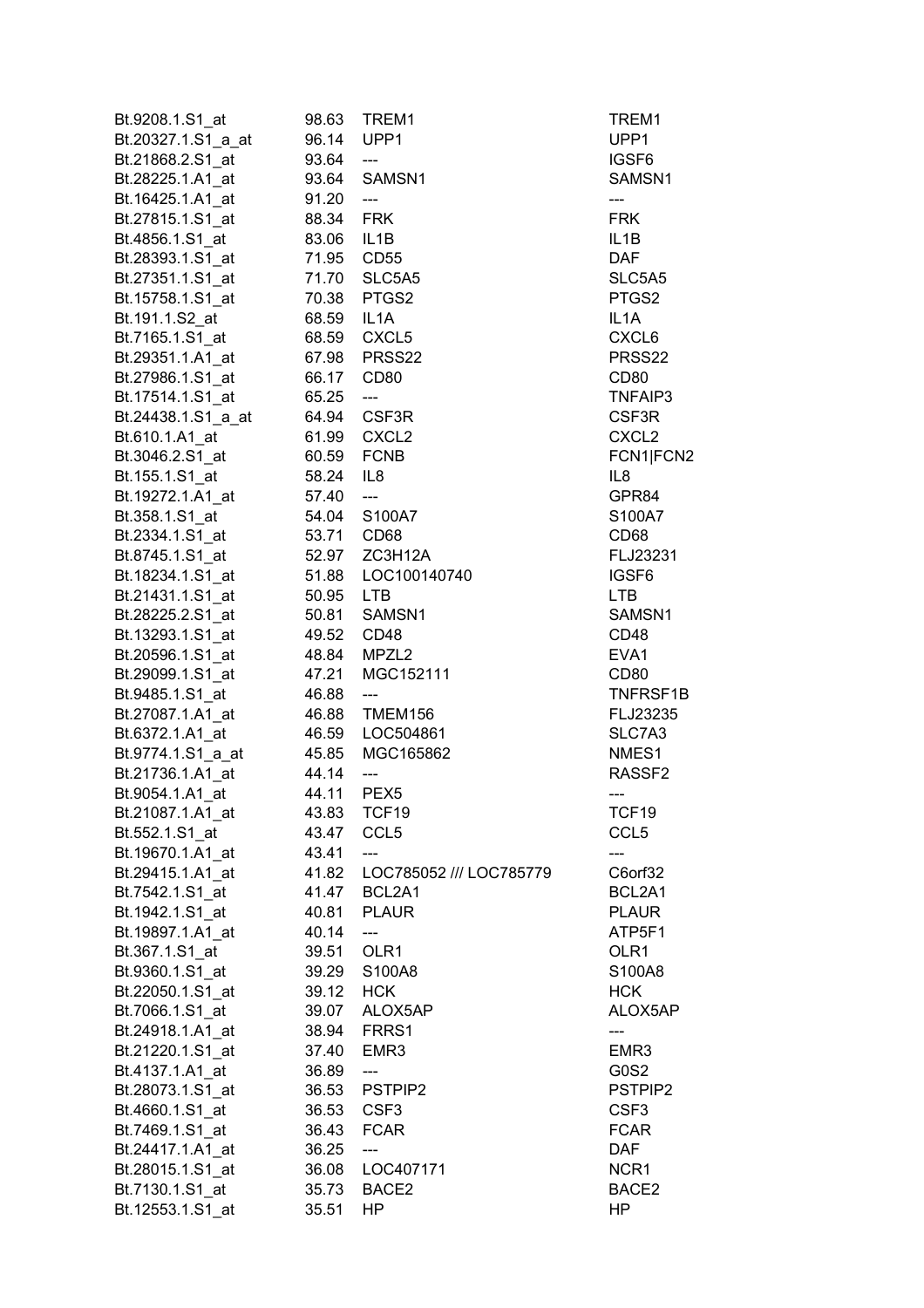| Bt.15616.1.S1_at  | 34.87 | SLC16A3                   | SLC16A3           |
|-------------------|-------|---------------------------|-------------------|
| Bt.9605.1.S1_at   | 34.75 | MS4A8B                    | MS4A8B            |
| Bt.2153.1.S1_at   | 34.68 | IER <sub>3</sub>          | IER <sub>3</sub>  |
| Bt.4285.1.S1_at   | 34.56 | CD <sub>14</sub>          | CD <sub>14</sub>  |
| Bt.143.1.S1_at    | 34.08 | NCF <sub>2</sub>          | NCF <sub>2</sub>  |
| Bt.19784.1.A1 at  | 33.54 | $\overline{\phantom{a}}$  | AMPD3             |
| Bt.19423.1.S1_at  | 33.22 | ABCA1                     | ABCA1             |
| Bt.25812.1.A1_at  | 32.60 | $\overline{a}$            | GPR109B           |
| Bt.27364.1.S1 at  | 32.45 | <b>PTAFR</b>              | <b>PTAFR</b>      |
| Bt.27240.2.S1_at  | 32.00 | SLCO4A1                   | SLCO4A1           |
|                   |       |                           | SLC26A4           |
| Bt.21061.1.A1 at  | 31.85 | ---                       |                   |
| Bt.9736.1.S1_at   | 31.36 | <b>SLPI</b>               | <b>SLPI</b>       |
| Bt.8140.1.S1 at   | 31.30 | FCER1G                    | FCER1G            |
| Bt.28934.1.S1_at  | 30.91 | <b>AREG</b>               | <b>AREG</b>       |
| Bt.2129.1.S1 at   | 30.15 | $\qquad \qquad -\qquad -$ | CSPG2             |
| Bt.11904.1.S1 at  | 30.15 | ACSL6                     | ACSL6             |
| Bt.2519.1.S1_at   | 30.06 | <b>PLAU</b>               | <b>PLAU</b>       |
| Bt.5525.1.S1 at   | 30.00 | ECM1                      | ECM1              |
| Bt.16453.1.A1 at  | 29.36 | SLC6A14                   | SLC6A14           |
| Bt.19423.2.S1_at  | 29.16 | ABCA1                     | ABCA1             |
| Bt.24978.1.A1_at  | 28.80 | <b>GZMK</b>               | MOCS2             |
| Bt.11061.1.S1 at  | 28.74 | <b>TNC</b>                | <b>TNC</b>        |
| Bt.27239.1.A1_at  | 27.80 | <b>MLKL</b>               | FLJ34389          |
| Bt.4130.1.S1_at   | 27.53 | F <sub>5</sub>            | F <sub>5</sub>    |
| Bt.142.1.S1_at    | 27.42 | NCF1                      | NCF1              |
| Bt.8820.1.S1_a_at | 27.04 | HCLS1                     | HCLS1             |
| Bt.15713.2.S1_at  | 26.80 | <b>PLEK</b>               | <b>PLEK</b>       |
| Bt.24217.1.S1_at  | 26.01 | NFE <sub>2</sub>          | NFE2              |
| Bt.8180.3.A1_a_at | 25.99 | LOC782388                 | CPNE2             |
| Bt.14198.1.S1_at  | 25.85 | LOC783295                 | LOC387882         |
|                   |       | CD <sub>40</sub>          | <b>CD40</b>       |
| Bt.13130.1.S1_at  | 25.55 |                           |                   |
| Bt.5998.1.S1_at   | 25.18 | $\qquad \qquad - -$       | ZDHHC23           |
| Bt.6817.2.S1_at   | 24.66 | $\overline{a}$            | TNFRSF1B          |
| Bt.19405.1.A1_at  |       | 24.00 P2RY13              | <b>P2RY13</b>     |
| Bt.10867.1.S1_at  | 23.52 | <b>NFKBID</b>             | <b>TA-NFKBH</b>   |
| Bt.5395.1.S1_a_at |       | 23.47 VCAN                | CSPG2             |
| Bt.711.1.A1 at    | 22.98 | SH3TC2                    | SH3TC2            |
| Bt.16271.2.A1 at  | 22.69 | CLEC4E                    | CLECSF9           |
| Bt.3686.1.S1 at   | 22.27 | IL6                       | IL <sub>6</sub>   |
| Bt.24760.1.S1 at  | 22.04 | LOC782062                 | LILRB3            |
| Bt.28708.1.S1 at  | 21.89 | ---                       | IL1RAP            |
| Bt.9391.2.S1_at   | 21.89 | BIRC3                     | BIRC3             |
| Bt.19809.1.S1_at  | 21.65 | BDKRB2                    | TRAF3             |
| Bt.18890.1.A1_at  | 21.53 | ---                       | E <sub>2F3</sub>  |
| Bt.22474.1.S1_at  | 20.21 | LOC505632                 | <b>MARCO</b>      |
| Bt.2408.1.S1 at   | 20.10 | CCL <sub>2</sub>          | CCL <sub>2</sub>  |
| Bt.24341.1.S1_at  | 20.03 | TSPAN2                    | TSPAN2            |
| Bt.5229.1.S1_at   | 19.95 | SERPINE1                  | SERPINE1          |
| Bt.25448.1.A1_at  | 19.73 | ---                       | FLJ34389          |
| Bt.17885.1.A1_at  | 19.73 | FOSL <sub>1</sub>         | FOSL <sub>1</sub> |
| Bt.13542.1.S1_at  | 19.68 | <b>CFB</b>                | BF                |
|                   |       |                           |                   |
| Bt.86.1.S1 at     | 19.56 | SERPINF2                  | SERPINF2          |
| Bt.5847.1.S1_at   | 19.44 | GPD <sub>2</sub>          | GPD <sub>2</sub>  |
| Bt.5538.1.S1 at   | 19.17 | <b>UGDH</b>               | <b>UGDH</b>       |
| Bt.16478.1.A1_at  | 18.94 | PTGS2                     | PTGS2             |
| Bt.19160.1.A1_at  | 18.66 | LOC534929                 | VNN <sub>2</sub>  |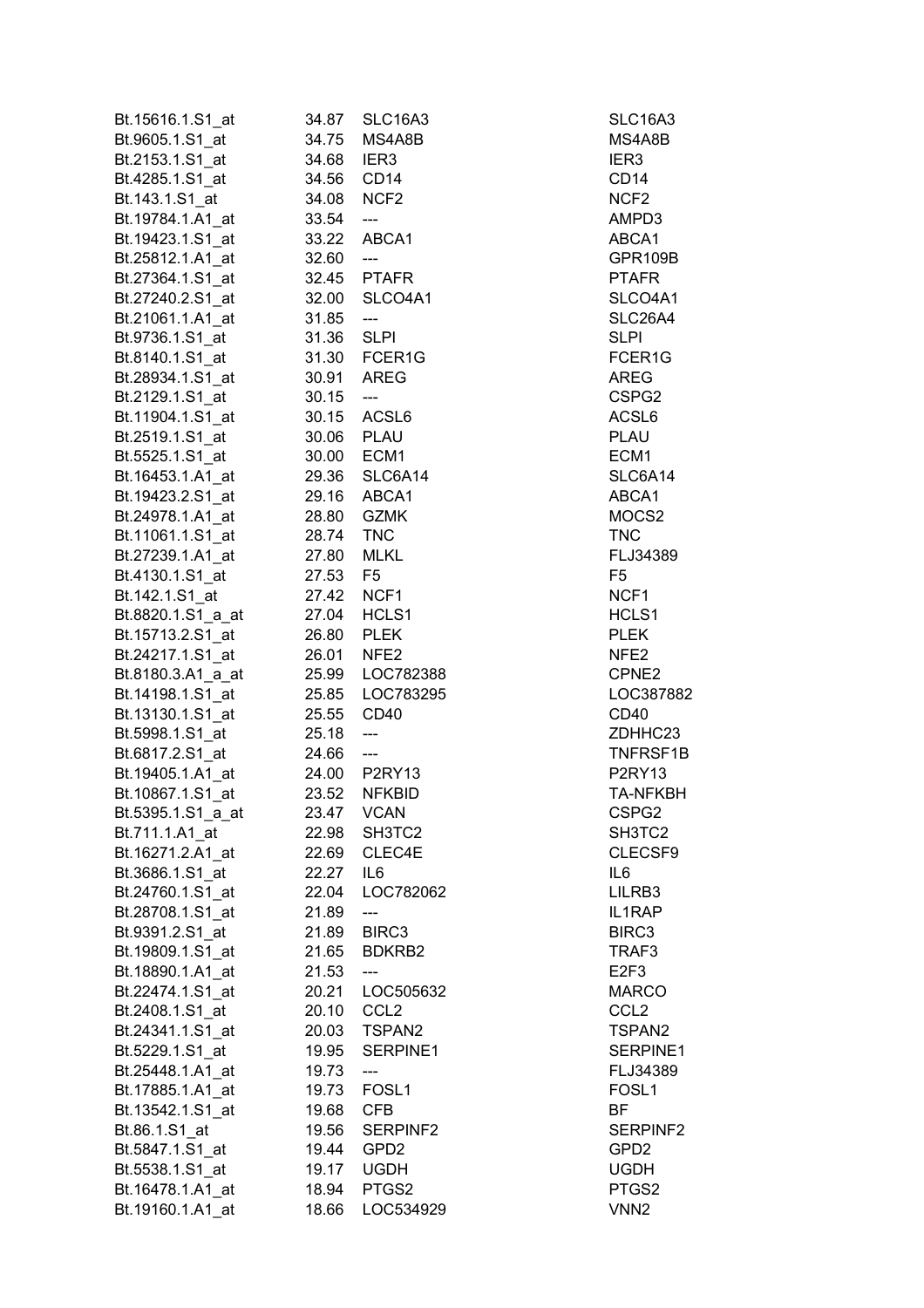| Bt.351.1.S1_at     | 18.62       | CORO1A                   | CORO1A            |
|--------------------|-------------|--------------------------|-------------------|
| Bt.13906.1.S1_at   | 18.56       | ---                      | C20orf13          |
| Bt.20286.1.S1_at   |             | 18.55 PDE4B              | PDE4B             |
| Bt.1333.1.S1_at    |             | 18.51    LOC100139857    | RYR1              |
| Bt.4946.1.S1 at    |             | 18.34 RAC2               | RAC2              |
| Bt.23438.1.S1 at   |             | 18.30 ANTXR2             | ANTXR2            |
| Bt.11080.1.S1_at   |             | 18.30 IL2RG              | IL2RG             |
| Bt.612.1.S1_at     | 17.61 GSR   |                          | <b>GSR</b>        |
| Bt.1409.1.S1 at    |             | 17.53 TPPP3              | CGI-38            |
| Bt.23126.1.S1 at   |             | 17.52 NOS2A              | NOS2A             |
| Bt.982.1.S1_at     |             | 17.42 SERPINA1           | <b>SERPINA</b>    |
| Bt.209.3.S1_at     | 17.39 LYZ   |                          | <b>LYZ</b>        |
| Bt.14005.1.S1_at   |             | 17.22 CD53               | CD <sub>53</sub>  |
| Bt.15788.1.S1_a_at |             | 17.18    LOC507402       | ---               |
| Bt.20288.1.S1_at   |             | 17.04 NFKB2              | NFKB <sub>2</sub> |
|                    |             |                          | B7H3              |
| Bt.8318.1.S1_at    |             | 17.03 CD276              |                   |
| Bt.11166.1.S1_at   | 17.01       | $\overline{\phantom{a}}$ | ---               |
| Bt.632.1.S1_s_at   |             | 16.85 TIMP1              | TIMP1             |
| Bt.8798.2.S1_at    |             | 16.84 ALDH1A3            | ALDH1A            |
| Bt.12218.1.A1_at   | 16.63       | $\overline{a}$           | KCNB1             |
| Bt.8798.1.S1_at    |             | 16.61 ALDH1A3            | ALDH1A            |
| Bt.2129.2.S1_at    | $16.61$ --- |                          | CSPG2             |
| Bt.8897.1.S1_at    |             | 16.58 C20orf114          | C20orf11          |
| Bt.16521.2.A1_at   |             | 16.55 PION               | LOC5410           |
| Bt.6597.2.S1_a_at  |             | 16.53 LGALS3BP           | LGALS3            |
| Bt.4898.1.S1_at    |             | 16.48 BASP1              | BASP1             |
| Bt.784.1.A1_at     | 16.44 SLA   |                          | <b>SLA</b>        |
| Bt.16340.1.A1_at   |             | 16.39 FLJ32810           | FLJ3281           |
| Bt.3841.1.S1_at    | 16.36       | CD <sub>83</sub>         | CD83              |
| Bt.17571.1.A1_at   | 16.27 SPI1  |                          | SPI1              |
| Bt.6963.1.A1_at    |             | 16.06 EVI2B              | EVI2B             |
| Bt.6597.1.S1_at    |             | 15.96 LGALS3BP           | LGALS3I           |
| Bt.17537.1.A1_at   |             | 15.94 SAA4               | SAA4              |
| Bt.8939.1.S1 at    |             | 15.92 TYROBP             | <b>TYROBP</b>     |
| Bt.1694.1.S1_at    | 15.85       | TACSTD2                  | <b>TACSTD</b>     |
| Bt.1411.1.S1_at    | 15.80       | FMNL3                    | FMNL3             |
| Bt.24568.1.A1 at   | 15.55       | KLK10                    | KLK10             |
| Bt.19352.1.A1_at   | 15.42       |                          | KPNA3             |
| Bt.19406.1.A1_at   | 15.31       | $\overline{a}$           | BCL2A1            |
| Bt.17672.1.S1_at   |             | 15.27 ARHGEF2            | <b>ARHGEF</b>     |
| Bt.8496.1.S1_at    | 15.01       | <b>GMPPB</b>             | <b>GMPPB</b>      |
| Bt.19592.1.A1_at   | 14.94       | AQP9                     | AQP9              |
| Bt.5372.1.S1_at    | 14.79       | ICAM1                    | ICAM1             |
| Bt.557.1.S1_at     | 14.62       | SLC1A1                   | SLC1A1            |
| Bt.22233.1.A1 at   | 14.53       | ---                      | STX6              |
| Bt.24441.1.S1 at   | 14.52       | ---                      | KIR2DS5           |
| Bt.22692.1.A1_at   | 14.47 IL6R  |                          | IL6R              |
| Bt.3941.1.S1_at    |             | 14.37 IL2RA              | IL2RA             |
| Bt.865.1.S1_at     |             | 14.32 ARHGAP30           | LOC257            |
| Bt.12645.1.S1_at   |             | 14.29 RAB15              | RAB <sub>15</sub> |
| Bt.20276.1.S1_at   | 14.29       | MBOAT1                   | OACT1             |
| Bt.18444.1.A1_at   | 14.22       | LOC538492                | C9orf4            |
| Bt.4930.1.S1_at    | 14.20       | ---                      | <b>RNF41</b>      |
| Bt.19382.1.S1_at   | 14.13       | $\overline{\phantom{a}}$ | <b>PAG</b>        |
| Bt.15554.1.A1 at   | 14.09       | $\overline{\phantom{a}}$ | ---               |
| Bt.16564.1.A1_at   | 14.07       | $\overline{a}$           | HCLS1             |
|                    |             |                          |                   |

CORO1A C20orf139 PDE4B ANTXR2 SERPINA1 ALDH1A3 ALDH1A3 C20orf114 LOC54103 LGALS3BP FLJ32810 LGALS3BP TYROBP TACSTD2 ARHGEF2 SLC1A1 KIR2DS5 LOC257106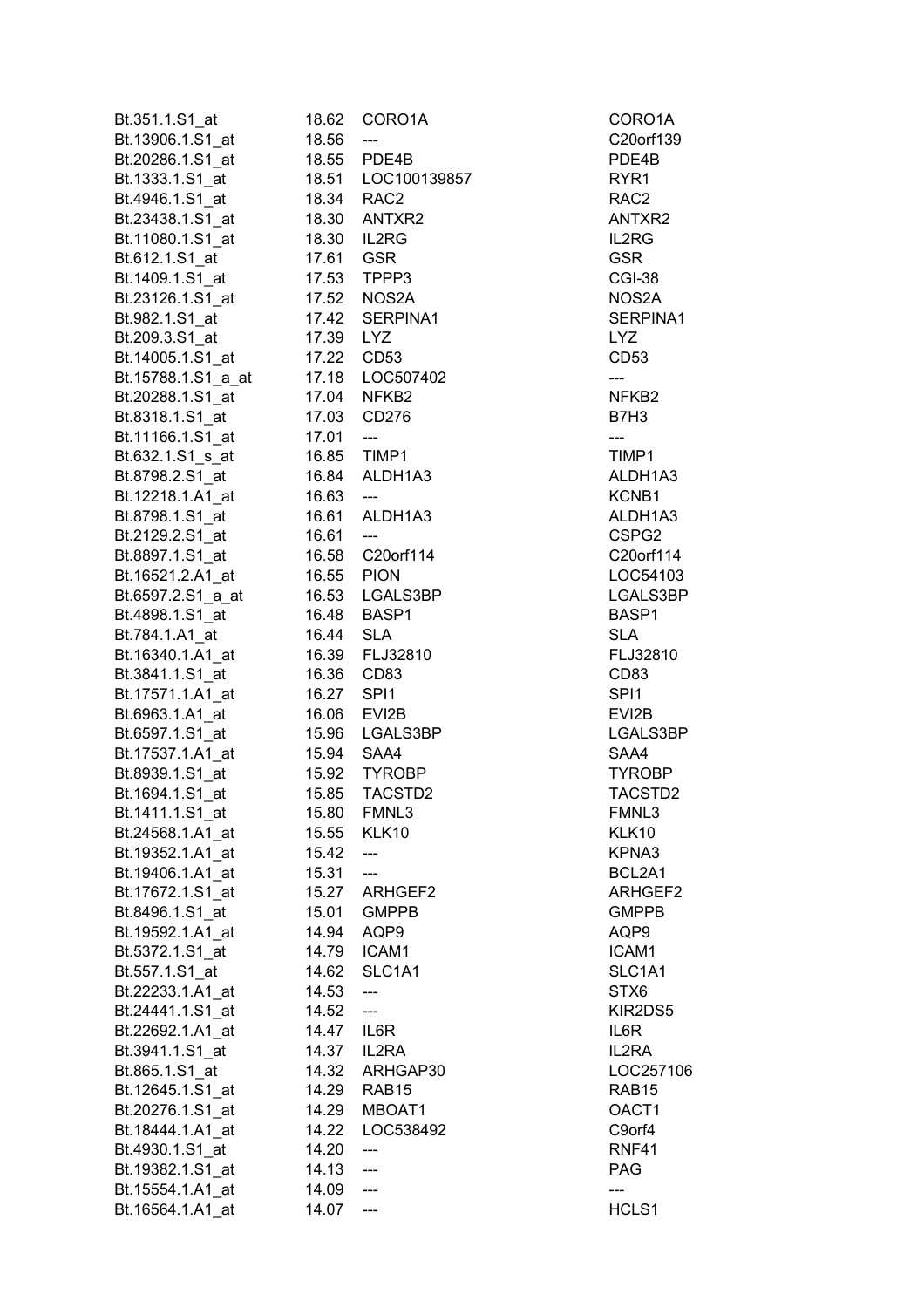| Bt.17195.1.A1_at   | 14.01       | $\qquad \qquad \text{---}$              | EIF4E             |
|--------------------|-------------|-----------------------------------------|-------------------|
| Bt.9351.1.S1_at    |             | 13.82 NFAM1                             | NFAM1             |
| Bt.29552.1.A1_at   | 13.80       | $\hspace{0.05cm} \ldots$                | ---               |
| Bt.16521.1.S1_at   | 13.78 PION  |                                         | LOC54103          |
| Bt.20549.1.S1 at   |             | 13.73 RGS19                             | RGS <sub>19</sub> |
| Bt.22200.1.S1_at   | 13.66       | $\sim$                                  | IGSF <sub>3</sub> |
| Bt.22360.1.S1_at   | $13.62$ --- |                                         | BIRC1             |
| Bt.25110.1.A1_at   | $13.56$ --- |                                         | HIF1A             |
| Bt.22079.1.A1 at   | $13.47 -$   |                                         | IL1RAP            |
| Bt.12761.1.A1_at   | 13.32 ITGA2 |                                         | ITGA2             |
| Bt.28610.1.S1_at   | 13.28       | ----                                    | ---               |
| Bt.3551.1.S1_at    |             | 13.22 C13H20ORF59                       | C20orf59          |
| Bt.27240.1.A1_at   |             | 13.19 SLCO4A1                           | SLCO4A1           |
| Bt.25839.1.A1_at   | 13.11       | $\hspace{0.1em} \ldots$                 | ---               |
|                    | 13.03       | $\hspace{0.05cm}---$                    | IL10RA            |
| Bt.24247.1.S1_at   |             |                                         | SAMD9             |
| Bt.28624.1.S1_at   |             | 13.01 SAMD9                             |                   |
| Bt.17669.1.S1_a_at | 12.96       | RELB                                    | <b>RELB</b>       |
| Bt.10884.1.S1_at   | 12.93       | $\hspace{0.05cm} \dashrightarrow$       | CDK <sub>6</sub>  |
| Bt.1472.1.S1 at    | 12.90       | IKBKE                                   | <b>IKBKE</b>      |
| Bt.10884.2.S1 at   | 12.83       | $\hspace{0.05cm} \ldots$                | CDK <sub>6</sub>  |
| Bt.154.1.S1_at     | 12.78 CCL8  |                                         | CCL <sub>8</sub>  |
| Bt.5970.1.S1_a_at  |             | 12.77 S100A2                            | S100A2            |
| Bt.22854.1.S1 at   | 12.75 CA2   |                                         | CA <sub>2</sub>   |
| Bt.13834.1.S1_at   | 12.72 TFRC  |                                         | <b>TFRC</b>       |
| Bt.17926.1.A1_at   | 12.69 CTSB  |                                         | <b>CTSB</b>       |
| Bt.15957.1.S1_at   | 12.69       | $\hspace{0.05cm}---\hspace{0.05cm}$     | MX <sub>2</sub>   |
| Bt.26231.1.S1_at   | 12.68       | $\hspace{0.1mm}$ ---                    | <b>ITGAX</b>      |
| Bt.3923.1.S1_at    |             | 12.68 C1H21ORF63                        | C21orf63          |
| Bt.24675.1.S1_at   |             | 12.52 PIK3R5                            | PIK3R5            |
| Bt.21717.1.S1_at   |             | 12.44 LOC789767 /// VAV1                | VAV1              |
| Bt.28561.1.S1_at   | 12.35       | MAP3K8                                  | MAP3K8            |
| Bt.1847.1.S1_at    | 12.16       | $\hspace{0.05cm}$ - $\hspace{0.05cm}$ - | SIGLEC5           |
| Bt.8820.1.S1_at    | 12.15       | HCLS1                                   | HCLS1             |
| Bt.27082.1.S1 at   | 12.13       | $\qquad \qquad \cdots$                  | ZDHHC2            |
| Bt.23169.1.S1_at   |             | 12.09 LOC782991 /// SIRPA               | PTPNS1            |
| Bt.9972.1.S1_at    | 12.09       | <b>ITGB6</b>                            | ITGB6             |
| Bt.15822.1.S1_at   | 12.04       | <b>FGR</b>                              | <b>FGR</b>        |
| Bt.612.2.S1 at     | 11.95       | <b>GSR</b>                              | <b>GSR</b>        |
| Bt.9791.1.S1_at    | 11.84       | <b>PPIF</b>                             | <b>PPIF</b>       |
| Bt.26851.1.S1 at   | 11.80       | <b>DRAM</b>                             | FLJ11259          |
| Bt.15702.1.S1 at   | 11.73       | TMEM51                                  | FLJ10199          |
| Bt.17732.1.A1_at   | 11.72       | <b>ZNF668</b>                           | FLJ13479          |
| Bt.18623.1.A1_at   | 11.66       | MAPRE2                                  | MAPRE2            |
| Bt.611.1.S2_at     | 11.62       | CXCL <sub>2</sub>                       | CXCL <sub>2</sub> |
| Bt.22179.1.S1_at   | 11.61       | LOC507126                               | C1orf38           |
| Bt.9437.1.S1 at    | 11.58       | ---                                     | TLR4              |
| Bt.4675.1.S1_a_at  | 11.46       | MX1                                     | MX1               |
| Bt.16048.1.S1_at   | 11.45       | <b>SRGN</b>                             | PRG1              |
| Bt.15751.1.S1_at   | 11.39       | AMPD2                                   | AMPD <sub>2</sub> |
| Bt.24354.1.S1 at   | 11.34       | LOC514170                               | <b>CSTB</b>       |
| Bt.632.1.S1_at     | 11.31       | TIMP1                                   | TIMP1             |
| Bt.17173.1.A1_at   | 11.17       | $\qquad \qquad \text{---}$              | NR4A3             |
|                    | 11.07       | $---$                                   |                   |
| Bt.18855.1.A1_at   |             |                                         | <b>CTMP</b>       |
| Bt.10185.1.S1_at   | 11.00       | THEM4                                   |                   |
| Bt.28116.1.S1_at   | 11.00       | LOC511953                               | TRIM16            |
| Bt.28700.1.S1_at   | 10.83       | PQLC3                                   | C2orf22           |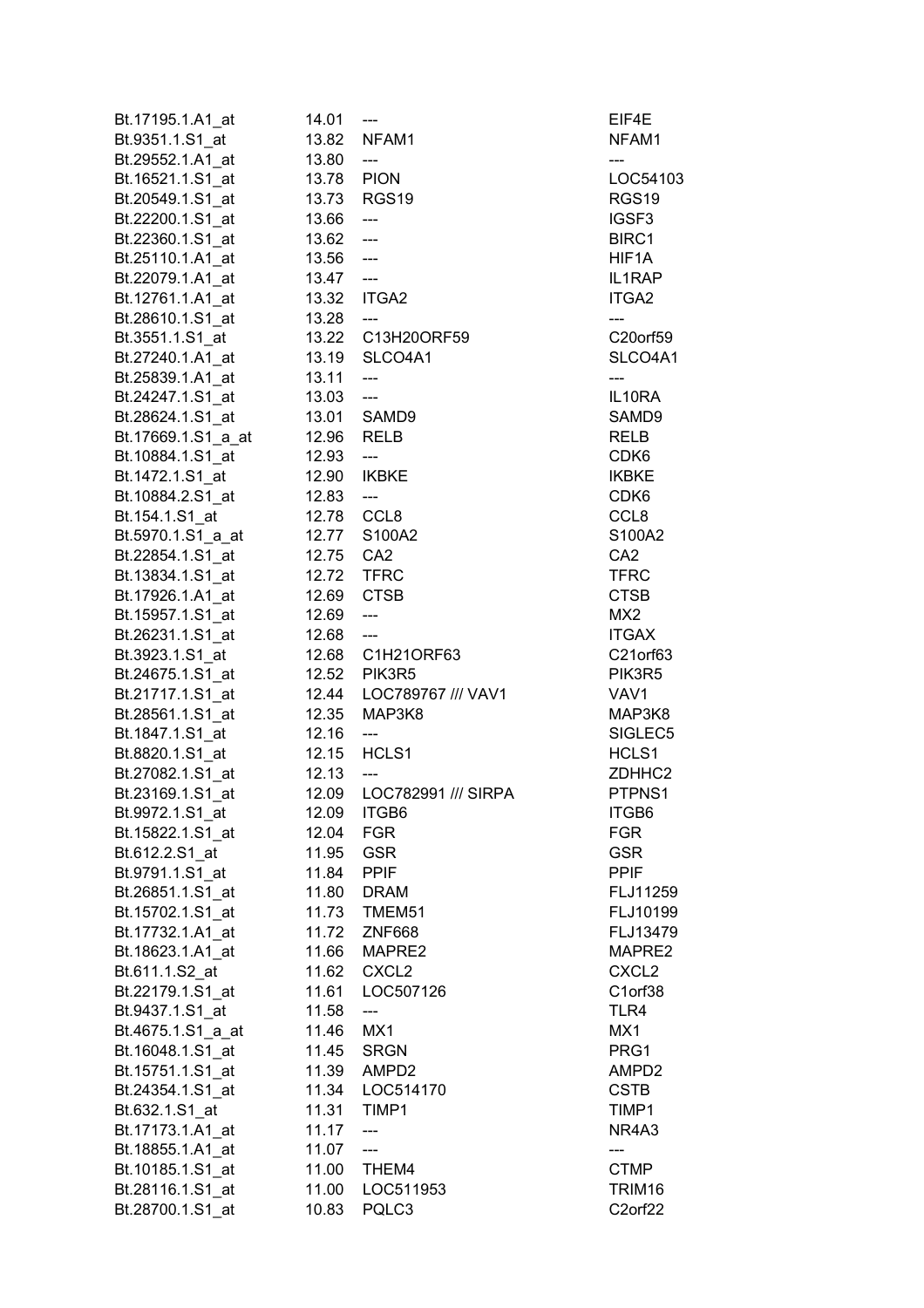| Bt.18469.1.S1 at                     | 10.79        | LOC784517                         | SLC7A3            |
|--------------------------------------|--------------|-----------------------------------|-------------------|
| Bt.13765.1.S1 at                     | 10.69        | ---                               | MGC14376          |
| Bt.22045.1.S1_at                     | 10.63        | STEAP2                            | STEAP2            |
| Bt.10212.1.S1_at                     | 10.54        | PHLDA1                            | PHLDA1            |
| Bt.72.1.S1_at                        | 10.53        | MMP1                              | MMP1              |
| Bt.7082.1.S1_at                      | 10.51        | $\hspace{0.05cm} \dashrightarrow$ | ---               |
| Bt.23227.1.S1_at                     | 10.45        | $\overline{\phantom{a}}$          | MAD               |
| Bt.366.2.S2_a_at                     | 10.42        | CSF1                              | CSF1              |
| Bt.12500.2.S1_a_at                   | 10.35        | LCP1                              | LCP1              |
| Bt.526.1.S1_at                       |              | 10.30 PROCR                       | <b>PROCR</b>      |
| Bt.12967.1.A1 s at                   | 10.28        | CDH <sub>16</sub>                 | CDH <sub>16</sub> |
| Bt.17518.1.S1_at                     | 10.23        | $---$                             | GPD <sub>2</sub>  |
| Bt.4018.1.S1_at                      | 10.18        | ARRB1                             | ARRB1             |
| Bt.20798.1.S1_at                     | 10.11        | $---$                             |                   |
| Bt.6980.1.S1_at                      | 10.04        | SLAMF7                            | SLAMF7            |
| Bt.17939.1.S1_at                     | 10.03        | LMNB1                             | LMNB1             |
| Bt.22472.1.S1_at                     | 9.96         | <b>CREM</b>                       | <b>CREM</b>       |
| Bt.16445.1.A1_at                     | 9.90         | LOC618444                         | FLJ20245          |
| Bt.2408.1.S1_s_at                    | 9.88         | CCL <sub>2</sub>                  | CCL <sub>2</sub>  |
| Bt.17810.1.S1_a_at                   | 9.87         | RBP1                              | RBP1              |
| Bt.19999.1.A1_at                     | 9.80         | <b>FICD</b>                       | <b>HYPE</b>       |
| Bt.9594.1.S1_at                      | 9.76         | ---                               | FLJ40342          |
| Bt.21482.2.S1_at                     | 9.73         | PRDM1                             | PRDM1             |
| Bt.4067.1.S1_at                      | 9.71         | <b>MARCKS</b>                     | <b>MARCKS</b>     |
| Bt.12177.1.S1_at                     | 9.71         | CLDN4                             | CLDN4             |
| Bt.9625.1.S1_at                      | 9.70         | SPINK4                            | SPINK4            |
| Bt.11951.1.A1_at                     | 9.69         | LRRC8E                            | FLJ23420          |
| Bt.22022.1.A1_at                     | 9.68         | LOC511424                         | FLJ11017          |
| Bt.22362.1.S1 at                     | 9.63         | SH3KBP1                           | SH3KBP1           |
| Bt.5238.1.S1_at                      | 9.59         | CHI3L1                            | CHI3L1            |
|                                      |              |                                   |                   |
| Bt.18509.1.A1_at                     | 9.58         | ---                               |                   |
| Bt.5050.1.A1_at                      | 9.54         | CDH <sub>16</sub>                 | CDH <sub>16</sub> |
| Bt.13604.1.S1 at                     | 9.53         | ADAM19                            | ADAM19            |
| Bt.15675.1.S1_at                     | 9.41         | ADAMTS4                           | ADAMTS4           |
| Bt.12756.1.S1 at                     | 9.29         | <b>TNF</b>                        | <b>TNF</b>        |
| Bt.4474.2.S1_a_at                    | 9.27         | DBNDD <sub>2</sub>                | C20orf35          |
| Bt.29129.1.S1 at                     | 9.25         | AGR <sub>2</sub>                  | AGR2              |
| Bt.21773.1.A1_at                     | 9.22         | GBP5                              | GBP5              |
| Bt.20276.2.A1_at                     | 9.20         | MBOAT1                            | OACT1             |
| Bt.100.1.S1_at                       | 9.20         | ADRB <sub>2</sub>                 | ADRB <sub>2</sub> |
| Bt.7547.1.S1_at                      | 9.18         | ---                               | TAL <sub>2</sub>  |
| Bt.3774.1.A1_at                      | 9.16         | RND1                              | RND1              |
| Bt.3964.1.S1_at                      | 9.15         | SLC <sub>2</sub> A <sub>3</sub>   | SLC2A3            |
| Bt.16467.1.S1_at                     | 9.09         | KLHL8                             | KLHL8             |
| Bt.25649.1.A1 at                     | 9.09         | ERAP2                             | <b>LRAP</b>       |
| Bt.21866.1.S1_at                     | 9.06         | ---                               |                   |
| Bt.982.1.S1_a_at                     | 9.04         | SERPINA1                          | SERPINA1          |
| Bt.4140.1.S1_at                      | 8.98         | <b>CYBA</b>                       | CYBA              |
| Bt.25462.1.S1_at                     | 8.98         | CDK <sub>6</sub>                  | CDK <sub>6</sub>  |
| Bt.3485.1.S1 at                      | 8.95         | MANSC1                            | MANSC1            |
| Bt.3406.1.S1 at                      | 8.90         | ELF3                              | ELF3              |
| Bt.4615.1.S1 at                      | 8.90         | ITGB2                             | ITGB2             |
| Bt.28429.1.S1 at                     | 8.81         | ---                               | FKBP14            |
| Bt.8190.1.S1_at                      | 8.80         | ---                               | STAU2             |
| Bt.26397.1.A1_at<br>Bt.22116.1.A1_at | 8.79<br>8.77 | ---<br>IL18BP                     | ARRB1<br>IL18BP   |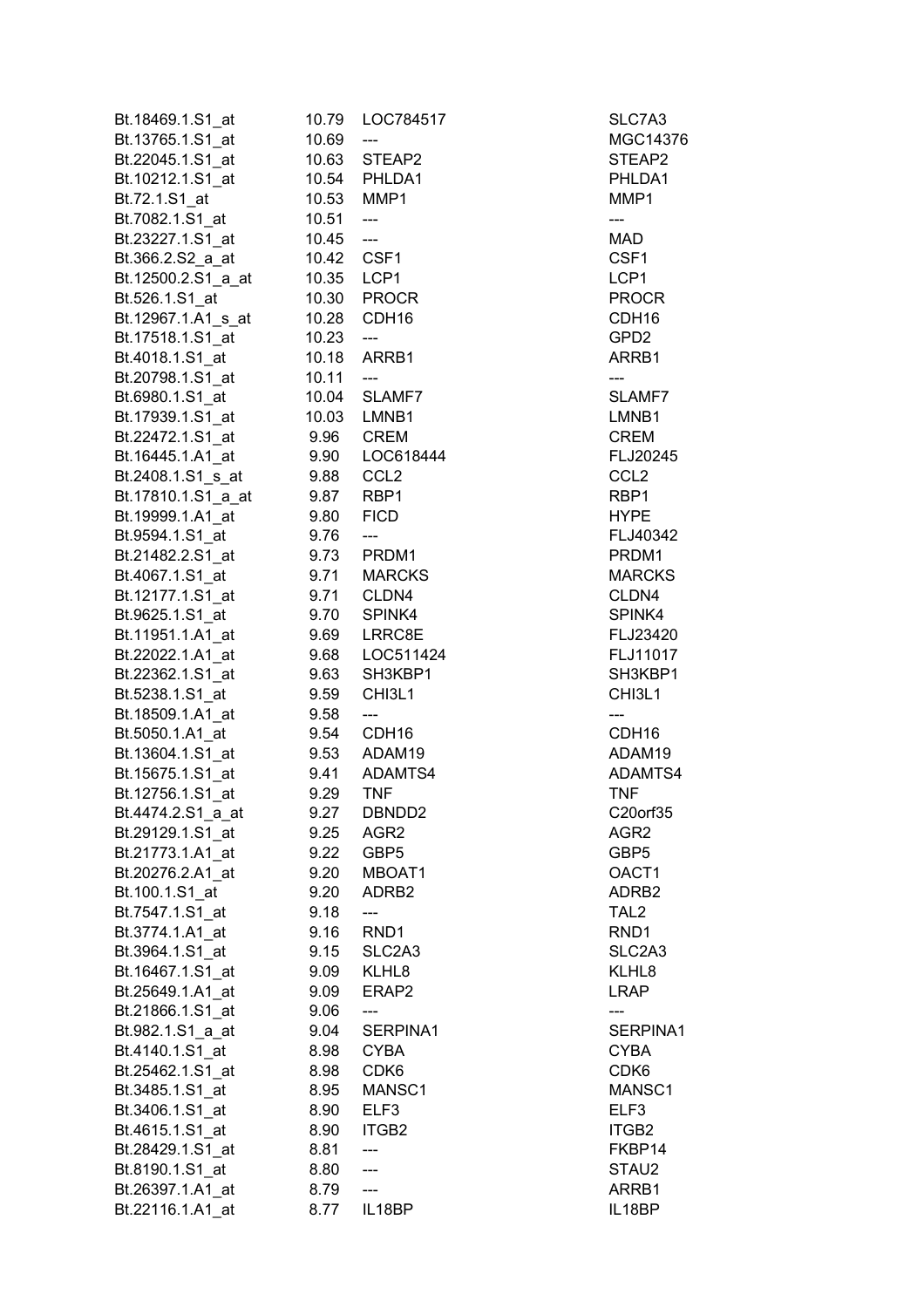| Bt.5259.1.S1_at    | 8.75      | XAF1                     | <b>HSXIAPAF1</b>   |
|--------------------|-----------|--------------------------|--------------------|
| Bt.1052.1.A1_at    | 8.71      | CH <sub>25</sub> H       | CH <sub>25</sub> H |
| Bt.18643.2.S1 at   | 8.68      | <b>CFLAR</b>             | <b>CFLAR</b>       |
| Bt.23964.1.S1_at   | 8.67      | MED24                    | THRAP4             |
| Bt.13410.1.S1 at   | 8.66      | RPS6KA3                  | RPS6KA3            |
| Bt.13710.3.S1_a_at | 8.65      | PGS1                     | PGS1               |
| Bt.27676.1.S1_at   | 8.52      | OTUB <sub>2</sub>        | OTUB <sub>2</sub>  |
| Bt.28208.1.S1_at   |           | 8.50 FBP2                | FBP <sub>2</sub>   |
| Bt.1647.1.S1 at    | 8.44      | <b>CRYGS</b>             | <b>CRYGS</b>       |
| Bt.2110.1.S1_at    |           | 8.41 DPP3                | DPP3               |
| Bt.5183.2.S1 at    | 8.39      | TUBA4A                   | TUBA1              |
| Bt.20673.1.A1_at   |           |                          | CCL8               |
| Bt.16018.1.S2 at   | 8.35      | CASP4                    | CASP4              |
| Bt.28588.2.A1_a_at | 8.34      | CD244                    | CD244              |
| Bt.18643.1.A1 at   | 8.33      | $\qquad \qquad - -$      |                    |
| Bt.3319.1.A1 at    | 8.33      | MORN4                    | C10orf83           |
| Bt.23174.2.S1_at   | 8.32      | CLIC1                    | CLIC1              |
|                    |           |                          |                    |
| Bt.12875.1.S1 at   |           | 8.31 EMP3                | EMP3               |
| Bt.9760.1.S1_at    |           | 8.30 GJA3 /// GJB6       | GJB2               |
| Bt.18889.1.S1_at   | 8.29 LAT2 |                          | WBSCR5             |
| Bt.8781.1.S1 at    |           | 8.29 GFPT2               | GFPT2              |
| Bt.19083.1.S1_at   |           | 8.24 ANKRD22             | ANKRD22            |
| Bt.9679.1.S1_at    |           | 8.21    LOC785058        | KAL1               |
| Bt.5373.1.S1_at    | 8.19      | SLC11A1                  | SLC11A1            |
| Bt.7576.1.S1_at    | 8.16      | $\frac{1}{2}$            | B3GNT5             |
| Bt.20548.1.S1_at   |           | 8.15      N4BP1          | N4BP1              |
| Bt.9722.1.S1_at    | 8.09      | LOC528939                | ---                |
| Bt.6817.1.S1_at    | 8.07      | ---                      | TNFRSF1B           |
| Bt.9792.1.S1_at    | 8.06      | ARRDC4                   | ARRDC4             |
| Bt.10933.1.S1 at   | 8.06      | <b>FYB</b>               | <b>FYB</b>         |
| Bt.20899.1.A1_at   | 8.04      | $\hspace{0.05cm} \ldots$ |                    |
| Bt.5897.2.S1_at    | 8.01      | <b>UBD</b>               | <b>UBD</b>         |
| Bt.2905.1.S1 at    | 7.98      | NDRG2                    | NDRG2              |
| Bt.8308.2.S1 at    | 7.96      | NRP <sub>2</sub>         | NRP <sub>2</sub>   |
| Bt.16018.1.S1_a_at | 7.95      | CASP4                    | CASP4              |
| Bt.17467.1.S1_at   | 7.94      | ---                      | <b>EMB</b>         |
| Bt.24335.1.S1_at   | 7.93      | DAPP1                    | DAPP1              |
| Bt.2183.1.A1_at    | 7.93      | <b>HEXB</b>              | <b>HEXB</b>        |
| Bt.28275.1.S1_at   | 7.88      | MICALL <sub>2</sub>      | MICAL-L2           |
| Bt.15850.1.S1_at   | 7.80      | PGA <sub>5</sub>         | PGA4 PGA3 PGA5     |
| Bt.4585.1.S1_at    | 7.78      | ACAT2                    | ACAT2              |
| Bt.6557.1.S1 at    | 7.77      | GPSM3                    | GPSM3              |
| Bt.11075.1.S1 at   | 7.74      | <b>MREG</b>              | FLJ10116           |
| Bt.1187.1.S1 at    | 7.73      | PPP1R15A                 | PPP1R15A           |
| Bt.12745.1.A1_at   | 7.70      | ANTXR2                   | ANTXR2             |
| Bt.18740.2.S1 at   | 7.68      | GDAP2                    | GDAP2              |
| Bt.23504.1.A1_at   | 7.64      | SULF <sub>2</sub>        | SULF <sub>2</sub>  |
| Bt.22849.1.S1_at   | 7.63      | ---                      | GARNL4             |
| Bt.2314.1.S1_at    | 7.57      | <b>SELL</b>              | SELL               |
| Bt.23499.1.S1_at   | 7.57      | GYS1                     | GYS1               |
| Bt.24467.1.S1_at   | 7.56      | RSAD <sub>2</sub>        | RSAD <sub>2</sub>  |
| Bt.24555.1.S1 at   | 7.50      | JARID <sub>2</sub>       | JARID2             |
| Bt.10942.1.S1 at   | 7.49      | <b>KIAA1949</b>          | <b>KIAA1949</b>    |
| Bt.8137.1.S2_at    | 7.42      | <b>AATK</b>              | SOCS3              |
| Bt.471.1.S1_at     | 7.40      | <b>THBD</b>              | THBD               |
| Bt.14200.1.A1_at   | 7.39      | MT <sub>1</sub> E        | MT1A               |
|                    |           |                          |                    |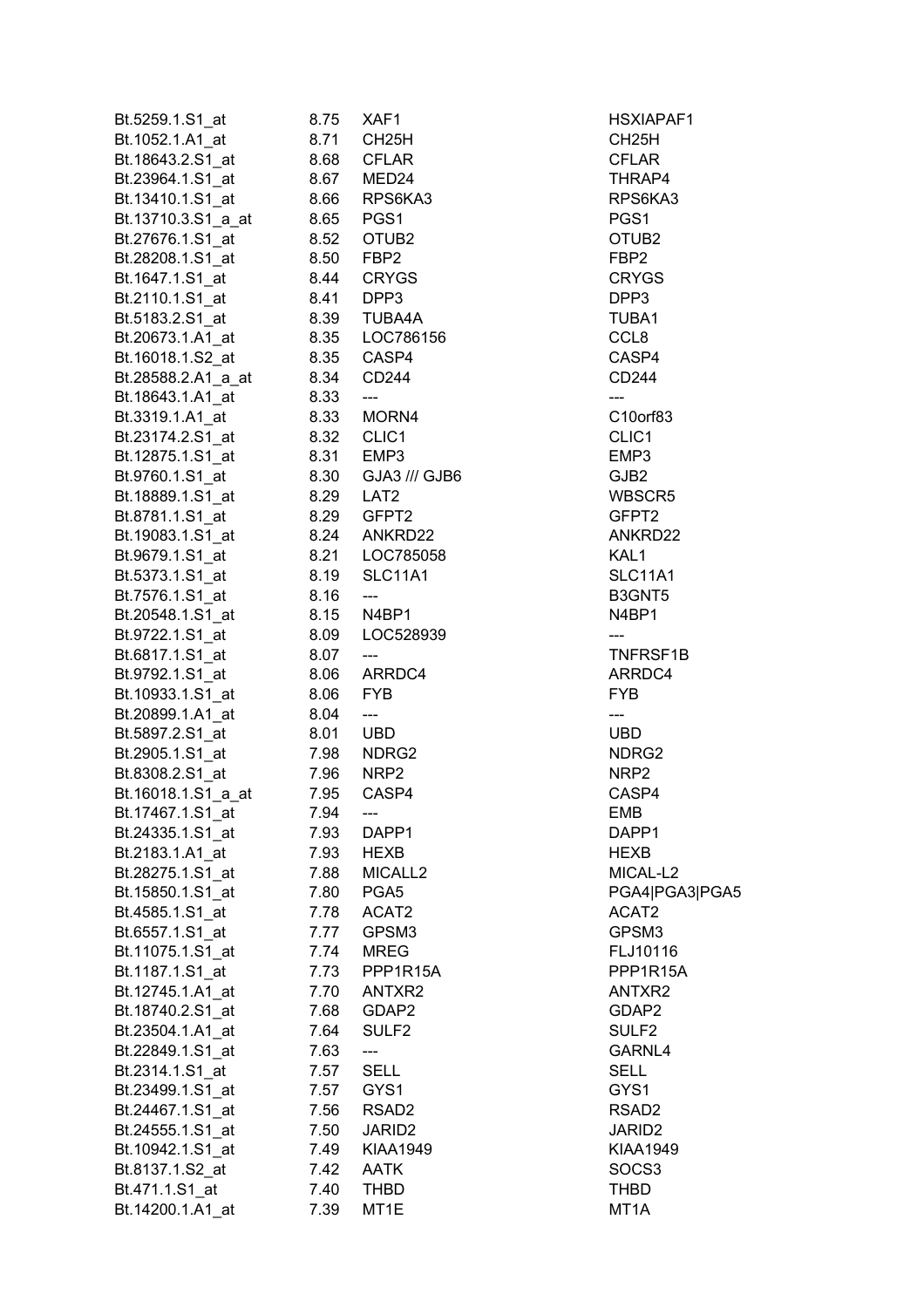| Bt.16123.2.S1_a_at | 7.37 | SGK1                     | <b>SGK</b>         |
|--------------------|------|--------------------------|--------------------|
| Bt.5494.1.S1 at    | 7.36 | CD44                     | CD44               |
| Bt.18643.1.A1 a at | 7.36 |                          |                    |
| Bt.4884.1.S1_at    | 7.36 | RILPL <sub>2</sub>       | <b>MGC703</b>      |
| Bt.132.1.S1_at     | 7.36 | DEFB1                    | DEFB4              |
| Bt.13789.1.A1_at   | 7.35 | CD <sub>14</sub>         | CD <sub>14</sub>   |
| Bt.7322.1.S1_at    | 7.34 | ---                      | BRWD3              |
| Bt.29017.1.A1_at   | 7.28 | $\overline{\phantom{a}}$ | USP <sub>15</sub>  |
| Bt.3880.1.S1 at    | 7.25 | MARCKSL1                 | <b>MARCKS</b>      |
| Bt.16925.1.A1_at   | 7.24 | STEAP1                   | <b>STEAP</b>       |
| Bt.6057.1.S1_at    | 7.23 | VWA1                     | WARP               |
| Bt.17090.1.S1_at   | 7.10 | ---                      | DKFZp43            |
| Bt.17755.1.A1 at   | 7.09 | <b>DSE</b>               | SART2              |
| Bt.24981.1.S1_at   | 7.07 | <b>MTHFS</b>             | <b>MTHFS</b>       |
|                    | 7.03 |                          |                    |
| Bt.27694.1.S1_at   |      | SRD5A1                   | SRD5A1             |
| Bt.27361.1.A1_at   | 7.00 | TNFRSF6B                 | <b>TNFRSF</b>      |
| Bt.10831.1.S1_at   | 6.99 | <b>LYN</b>               | <b>LYN</b>         |
| Bt.11184.1.S1_at   | 6.98 | SFXN4                    | SFXN4              |
| Bt.5774.1.S1_at    | 6.95 | ETS <sub>2</sub>         | ETS2               |
| Bt.19072.1.A1 at   | 6.95 | $\overline{a}$           | CTSC               |
| Bt.8308.1.A1 at    | 6.90 | NRP2                     | NRP <sub>2</sub>   |
| Bt.9391.1.A1_at    | 6.90 | BIRC3                    | BIRC2              |
| Bt.4541.2.S1_a_at  | 6.85 | PPM1M                    | FLJ3233            |
| Bt.19482.1.A1_at   | 6.82 | <b>TFRC</b>              | <b>TFRC</b>        |
| Bt.28798.1.A1_at   | 6.82 | ANKRD22                  | ANKRD2             |
| Bt.26157.1.A1_at   | 6.81 | GPR77                    | $\qquad \qquad -$  |
| Bt.10831.2.S1_at   | 6.81 | <b>LYN</b>               | <b>LYN</b>         |
| Bt.11230.1.S1_at   | 6.81 | AGPAT9                   | <b>MGC113</b>      |
| Bt.21877.1.S1_at   | 6.80 | $---$                    | <b>PIGF</b>        |
| Bt.5144.1.S1_at    | 6.77 | ELOVL1                   | ELOVL1             |
| Bt.19809.2.A1 at   | 6.76 | BDKRB2                   | TRAF3              |
| Bt.26041.1.A1_at   | 6.73 | ---                      | LOC9035            |
| Bt.9925.1.S1_at    | 6.71 | ---                      | ---                |
| Bt.29542.1.A1_at   | 6.64 | LIN <sub>37</sub>        | GPR43              |
| Bt.20096.2.S1_a_at | 6.63 | FXYD5                    | FXYD5              |
| Bt.7606.1.S1 at    | 6.63 | <b>GMIP</b>              | GMIP               |
| Bt.14032.1.S1_at   | 6.62 |                          | DCBLD1             |
| Bt.18165.1.A1_at   | 6.61 | MAPK6                    | MAPK6              |
| Bt.27231.1.S1 at   | 6.60 | <b>MAFG</b>              | <b>MAFG</b>        |
| Bt.9030.1.S1 at    | 6.59 | TLR4                     | TLR4               |
| Bt.27564.1.A1_at   | 6.58 | LGP <sub>2</sub>         | LGP <sub>2</sub>   |
| Bt.28285.1.S1_a_at | 6.58 |                          | PLAGL2             |
| Bt.4013.1.S1_at    | 6.58 | PAFAH <sub>2</sub>       | PAFAH <sub>2</sub> |
| Bt.22395.1.S1 at   | 6.56 | XPR <sub>1</sub>         | XPR1               |
| Bt.1774.1.S1 at    | 6.55 | MYO9B                    | MYO9B              |
| Bt.8015.3.A1_at    | 6.49 | $\overline{\phantom{a}}$ | ACSL4              |
| Bt.19623.1.S1_at   | 6.48 | EVI2B                    | EVI2B              |
| Bt.16337.1.A1_at   | 6.46 | IER <sub>5</sub>         | IER <sub>5</sub>   |
| Bt.21054.1.A1_at   | 6.46 | PDE8A                    | PDE8A              |
| Bt.1740.1.S1_at    | 6.44 | CRELD <sub>2</sub>       | <b>MGC112</b>      |
| Bt.5534.1.S1_at    | 6.40 | TXNRD1                   | TXNRD1             |
| Bt.25996.1.A1_at   | 6.40 | LOC509089                | C20orf12           |
| Bt.8592.1.S1_a_at  | 6.34 | PABPC1L                  | C20orf11           |
| Bt.17644.1.A1 at   | 6.34 | MGC143392                | <b>MGC109</b>      |
| Bt.25087.1.A1_at   | 6.32 | <b>PIGF</b>              | <b>RHOQ</b>        |
| Bt.16467.2.A1_at   | 6.32 | KLHL8                    | KLHL8              |
|                    |      |                          |                    |

**MGC7036** BRWD3 MARCKSL1 DKFZp434M202 **MTHFS** SRD5A1 TNFRSF6B FLJ32332 ANKRD22 **MGC11324** LOC90355 DCBLD1 MAPK6 PLAGL2 PAFAH2 **MGC11256** TXNRD1 C20orf123 C20orf119  $MGC10946$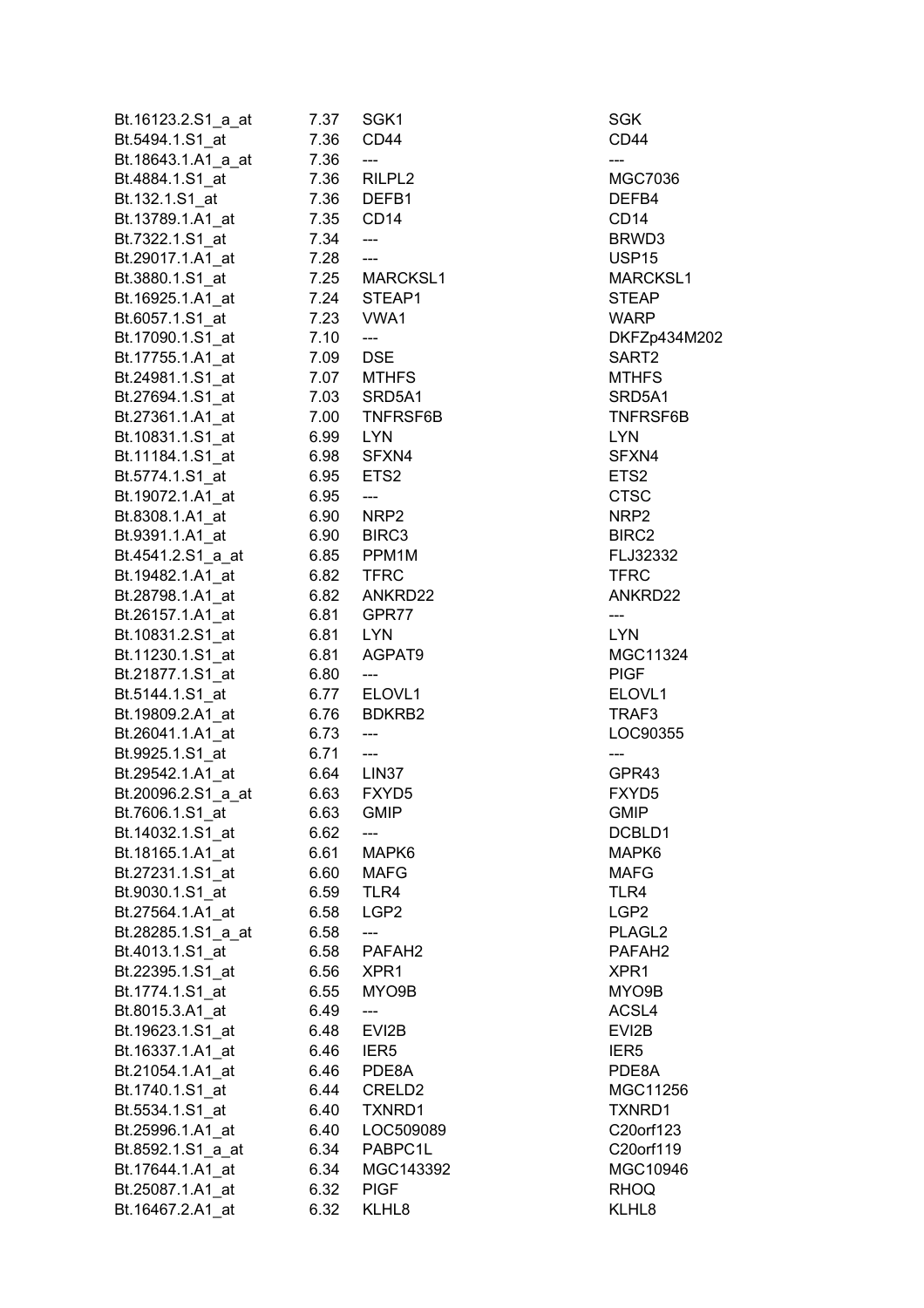| Bt.5183.1.S1_at                      | 6.29      | TUBA4A                     | TUBA1              |
|--------------------------------------|-----------|----------------------------|--------------------|
| Bt.13737.1.S1_at                     | 6.28      | GALK2                      | GALK <sub>2</sub>  |
| Bt.27841.1.A1_at                     | 6.28      | LOC614088                  | LOC441369          |
| Bt.1071.1.S1_a_at                    | 6.27      | <b>TP53I3</b>              | <b>TP53I3</b>      |
| Bt.18845.1.A1_at                     | 6.25      | $\overline{\phantom{a}}$   | ---                |
| Bt.18111.1.A1_at                     | 6.24      | $\overline{a}$             | ---                |
| Bt.15798.1.S1_at                     | 6.23 PVR  |                            | <b>PVR</b>         |
| Bt.18309.1.A1_at                     |           | 6.22 SLC39A10              | <b>SLC39A10</b>    |
| Bt.27358.2.S1 at                     | 6.22      | TREML2                     | TREML <sub>2</sub> |
| Bt.2657.1.S1_a_at                    |           | 6.20 FERMT3                | URP <sub>2</sub>   |
| Bt.4049.1.S1 at                      | 6.19      | ARMCX6                     | ARMCX6             |
| Bt.9580.1.S1_at                      | 6.17      | $\qquad \qquad \text{---}$ | <b>ARSF</b>        |
| Bt.21098.3.S1 at                     | 6.17      | <b>TMLHE</b>               | <b>TMLHE</b>       |
| Bt.7035.1.S1_at                      | 6.16      | ---                        | LMNB <sub>2</sub>  |
| Bt.4018.1.S2_at                      | 6.12      | UBQLN3                     | ARRB1              |
| Bt.20942.1.S1 at                     | 6.10      | $---$                      | PIK3AP1            |
| Bt.7963.1.S1_at                      | 6.05      | EHD1                       | EHD <sub>1</sub>   |
| Bt.20146.1.S1_at                     | 6.04      | ATP2B4                     | ATP2B4             |
| Bt.17136.1.A1_at                     | 6.05      | ---                        | ---                |
| Bt.10398.1.S1 at                     | 6.04 PTX3 |                            | PTX3               |
| Bt.1484.1.S1_at                      | 6.04      | GALNT <sub>2</sub>         | GALNT2             |
| Bt.14031.1.S1 at                     | 6.04      | SDC4                       | SDC4               |
| Bt.14029.1.S1 at                     |           | 6.02 CSGALNACT2            | GALNACT-2          |
| Bt.15484.2.A1 at                     | 6.00      | MATN4                      | <b>SLPI</b>        |
| Bt.27288.1.S1 at                     | 5.99      | ---                        | <b>ZNF658</b>      |
| Bt.22646.1.S1 at                     | 5.98      | RFX <sub>5</sub>           | RFX <sub>5</sub>   |
| Bt.28243.1.S1 a at                   | 5.95      | VNN1                       | VNN1               |
| Bt.12801.1.S1 at                     | 5.94      | ALOX15B                    | ALOX15B            |
| Bt.17614.2.A1_at                     | 5.94      | RBM25                      | RBM25              |
| Bt.5445.2.A1 at                      | 5.91      | TUBB2A                     | TUBB <sub>2</sub>  |
| Bt.25087.3.S1_at                     | 5.88      | LOC100139988               | <b>RHOQ</b>        |
| Bt.13553.2.S1_at                     | 5.86      | SPCS <sub>3</sub>          | SPCS3              |
| Bt.17849.1.A1 at                     | 5.84      | SORL1                      | SORL1              |
| Bt.4303.1.S1_at                      | 5.82      | <b>ADA</b>                 | <b>ADA</b>         |
| Bt.20419.2.S1_a_at                   | 5.82      | ---                        | RAC <sub>2</sub>   |
| Bt.5829.1.S1 at                      | 5.82      | PPAP2C                     | PPAP2C             |
| Bt.20165.2.S1_at                     | 5.81      | MGC139367                  |                    |
|                                      |           | SORL1                      | SORL1              |
| Bt.17849.2.S1 at<br>Bt.13198.1.S1 at | 5.81      | LOC782991 /// SIRPA        |                    |
| Bt.12745.3.S1 at                     | 5.81      |                            | PTPNS1<br>ANTXR2   |
|                                      | 5.80      | ANTXR2                     | RASA <sub>2</sub>  |
| Bt.17444.1.S1_at                     | 5.78      |                            |                    |
| Bt.10236.1.S1 at                     | 5.77      | <b>ARMET</b>               | <b>ARMET</b>       |
| Bt.18251.2.A1 at                     | 5.74      | LOC505766                  | BMP2K              |
| Bt.29296.1.S1 at                     | 5.70      |                            | SEC23B             |
| Bt.3809.1.S1_at                      | 5.70      | <b>LDHA</b>                | <b>LDHA</b>        |
| Bt.4635.1.S1 at                      | 5.70      | CNN <sub>2</sub>           | CNN <sub>2</sub>   |
| Bt.4106.1.S1_at                      | 5.70      | F <sub>3</sub>             | F <sub>3</sub>     |
| Bt.4317.1.S1 at                      | 5.70      | GPX1                       | GPX1               |
| Bt.8945.1.S1 at                      | 5.69      | TLR <sub>2</sub>           | TLR <sub>2</sub>   |
| Bt.21539.1.S1 at                     | 5.68      | FAM49B                     | FAM49B             |
| Bt.8227.1.S1 at                      | 5.67      | <b>NFKBIZ</b>              | <b>NFKBIZ</b>      |
| Bt.24262.1.S1 at                     | 5.66      |                            |                    |
| Bt.21013.1.S1_at                     | 5.63      | PLK3                       | PLK3               |
| Bt.26150.1.A1 at                     | 5.63      | L2HGDH                     | C14orf160          |
| Bt.21800.1.S1_at                     | 5.62      | SEC24D                     | SEC24D             |
| Bt.5432.1.S1_at                      | 5.61      | TNIP1                      | TNIP1              |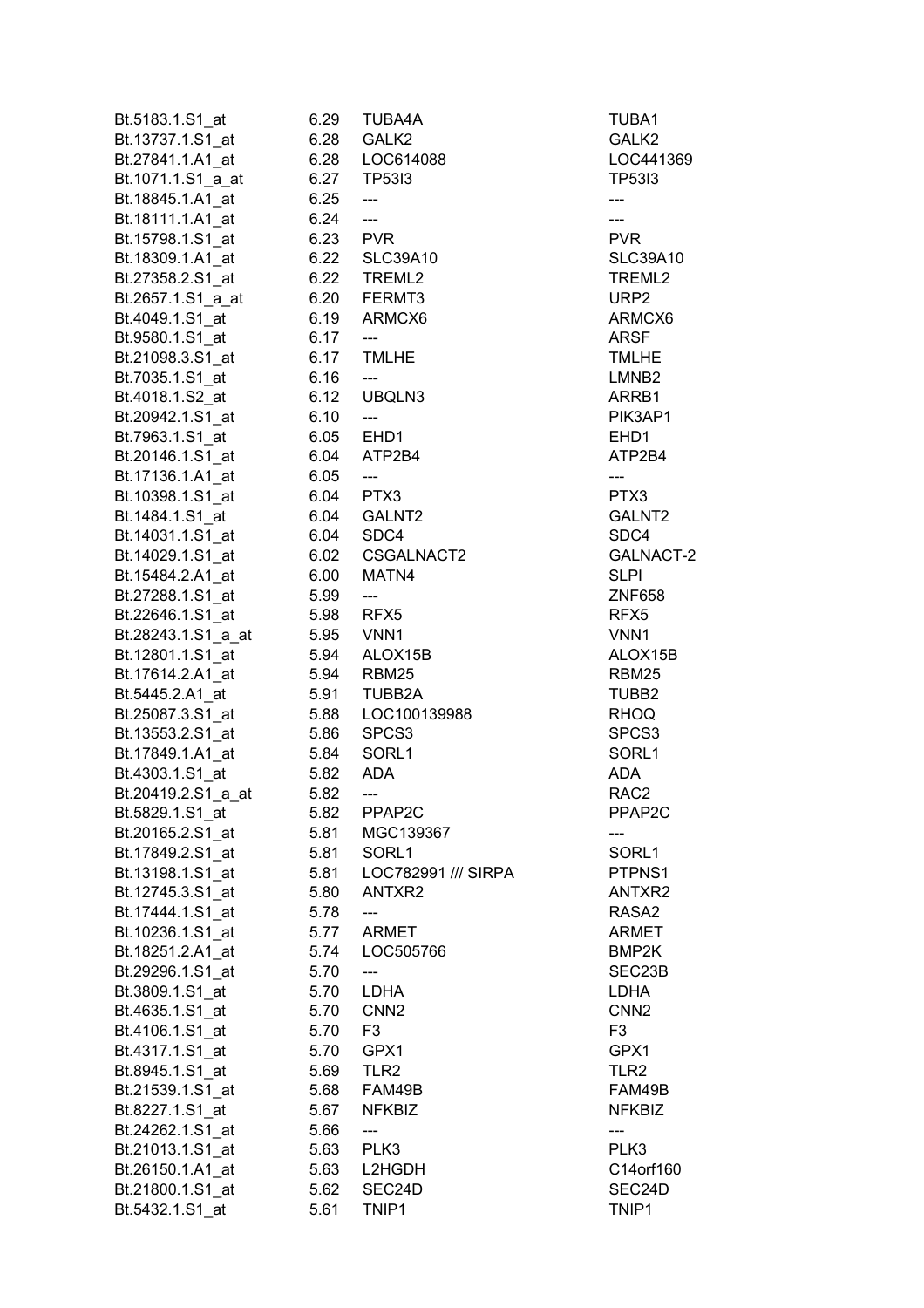| Bt.28543.1.A1 at                  | 5.61 | KCNN4                     | KCNN4                                 |
|-----------------------------------|------|---------------------------|---------------------------------------|
| Bt.22740.1.A1_at                  | 5.59 | C1GALT1                   | C1GALT1                               |
| Bt.13670.1.S2 at                  | 5.58 | <b>ALPL</b>               | <b>ALPL</b>                           |
| Bt.1736.1.A1_at                   | 5.57 | SOCS1                     | SOCS1                                 |
| Bt.27393.1.A1 at                  |      | 5.57 C10orf132            | C10orf132                             |
| Bt.29789.1.S1_at                  |      | 5.54 ST6GAL1              | ---                                   |
| Bt.16983.1.S1_at                  |      | 5.54 TRIM6-TRIM34         | TRIM <sub>5</sub>                     |
| Bt.1027.1.S1_at                   |      | 5.54 PRKCD                | <b>PRKCD</b>                          |
| Bt.21603.2.S1 at                  |      | 5.53 RNF121               | <b>RNF121</b>                         |
| Bt.19349.1.A1 at                  | 5.52 | $---$                     | GOLGA4                                |
| Bt.24919.1.S1 at                  | 5.52 | $\qquad \qquad -\qquad -$ | NTN <sub>1</sub>                      |
| Bt.8790.1.S1_at                   |      | 5.50 SLC43A2              | SLC43A2                               |
| Bt.9947.1.S1 at                   | 5.49 | <b>SNN</b>                | <b>SNN</b>                            |
| Bt.16114.1.S1_at                  | 5.49 | $\qquad \qquad - -$       | C <sub>2</sub> GNT <sub>3</sub>       |
| Bt.5590.2.S1_at                   |      | 5.48 PTPN2                | PTPN <sub>2</sub>                     |
| Bt.3887.1.S1_at                   | 5.48 | STX <sub>2</sub>          | <b>EPIM</b>                           |
| Bt.26286.1.A1_at                  | 5.46 | ---                       | BMP1                                  |
| Bt.12295.1.S1 at                  | 5.44 | <b>PDPN</b>               | T1A-2                                 |
| Bt.278.1.S1 at                    | 5.44 | SAA3                      | SAA3P                                 |
| Bt.4342.1.S1_at                   | 5.43 | <b>SELP</b>               | <b>SELP</b>                           |
| Bt.6146.1.S1_at                   | 5.41 | $---$                     | KIF21B                                |
| Bt.5037.1.S2_at                   |      | 5.41 ASH1L                | S100A10                               |
| Bt.26567.1.S1_at                  |      | 5.41 AP4S1                | AP4S1                                 |
|                                   |      | 5.40 ALPL                 | <b>ALPL</b>                           |
| Bt.13670.1.S1_at                  |      |                           | <b>GRHPR</b>                          |
| Bt.5170.1.S1_at                   | 5.37 | 5.39 GRHPR<br>COTL1       |                                       |
| Bt.4915.1.S1_at<br>Bt.461.1.S1 at | 5.37 | ARF4                      | COTL <sub>1</sub><br>ARF <sub>2</sub> |
|                                   |      | RAB27A                    | RAB27A                                |
| Bt.2641.1.S1_at                   | 5.37 |                           |                                       |
| Bt.7008.1.S1 at                   | 5.37 | JARID <sub>2</sub>        | JARID <sub>2</sub>                    |
| Bt.15886.1.S1_at                  | 5.36 | ACSL <sub>5</sub>         | ACSL <sub>5</sub>                     |
| Bt.29416.1.A1 at                  | 5.36 | ---                       | <b>RNF128</b>                         |
| Bt.9083.1.S1_at                   | 5.31 | TRAF1                     | TRAF1                                 |
| Bt.26983.1.S1 at                  | 5.29 | CASP1                     | CASP1                                 |
| Bt.1024.2.S1_at                   | 5.29 | C27H8ORF41                | FLJ23263                              |
| Bt.26829.1.S1 at                  | 5.26 | ME <sub>1</sub>           | ME <sub>1</sub>                       |
| Bt.9129.1.S1_at                   | 5.25 | ---                       | JMJD3                                 |
| Bt.23659.1.S1_at                  | 5.25 | SLC1A1                    | SLC1A1                                |
| Bt.14022.1.S1_at                  | 5.24 | ---                       | <b>RNF121</b>                         |
| Bt.11088.1.S1_a_at                | 5.23 | CD97                      | CD97                                  |
| Bt.13553.1.S1_at                  | 5.22 | SPCS <sub>3</sub>         | SPCS3                                 |
| Bt.17000.2.S1 at                  | 5.21 | PRRC1                     | LOC133619                             |
| Bt.231.1.S1_at                    | 5.21 | <b>TXN</b>                | <b>TXN</b>                            |
| Bt.15529.1.S1_at                  | 5.20 | ZC3HAV1                   | ZC3HAV1                               |
| Bt.3988.1.S1 at                   | 5.19 | <b>TSPO</b>               | <b>BZRP</b>                           |
| Bt.23135.1.S1_at                  | 5.18 | TAGLN2                    | TAGLN2                                |
| Bt.7318.1.S1_at                   | 5.17 | <b>TDG</b>                | <b>TDG</b>                            |
| Bt.9313.1.S1_at                   | 5.15 | LOC509263                 | FLJ20584                              |
| Bt.12885.1.S1_at                  | 5.14 | ACY1 /// LOC790609        | ACY1                                  |
| Bt.5774.2.S1 at                   | 5.12 | ETS <sub>2</sub>          | ETS <sub>2</sub>                      |
| Bt.20220.1.S1_at                  | 5.09 | ---                       | E <sub>2F2</sub>                      |
| Bt.24228.1.S1_at                  | 5.07 | LOC504309                 | ---                                   |
| Bt.29516.1.S1_at                  | 5.07 | ---                       | DKFZp564J157                          |
| Bt.4067.1.S1_a_at                 | 5.07 | <b>MARCKS</b>             | <b>MARCKS</b>                         |
| Bt.14367.1.A1_at                  | 5.07 | UGT2A3                    | FLJ21934                              |
| Bt.9630.1.S1_at                   | 5.06 | TMPRSS2                   | TMPRSS2                               |
| Bt.20832.1.S1_at                  | 5.02 |                           | FOXA1                                 |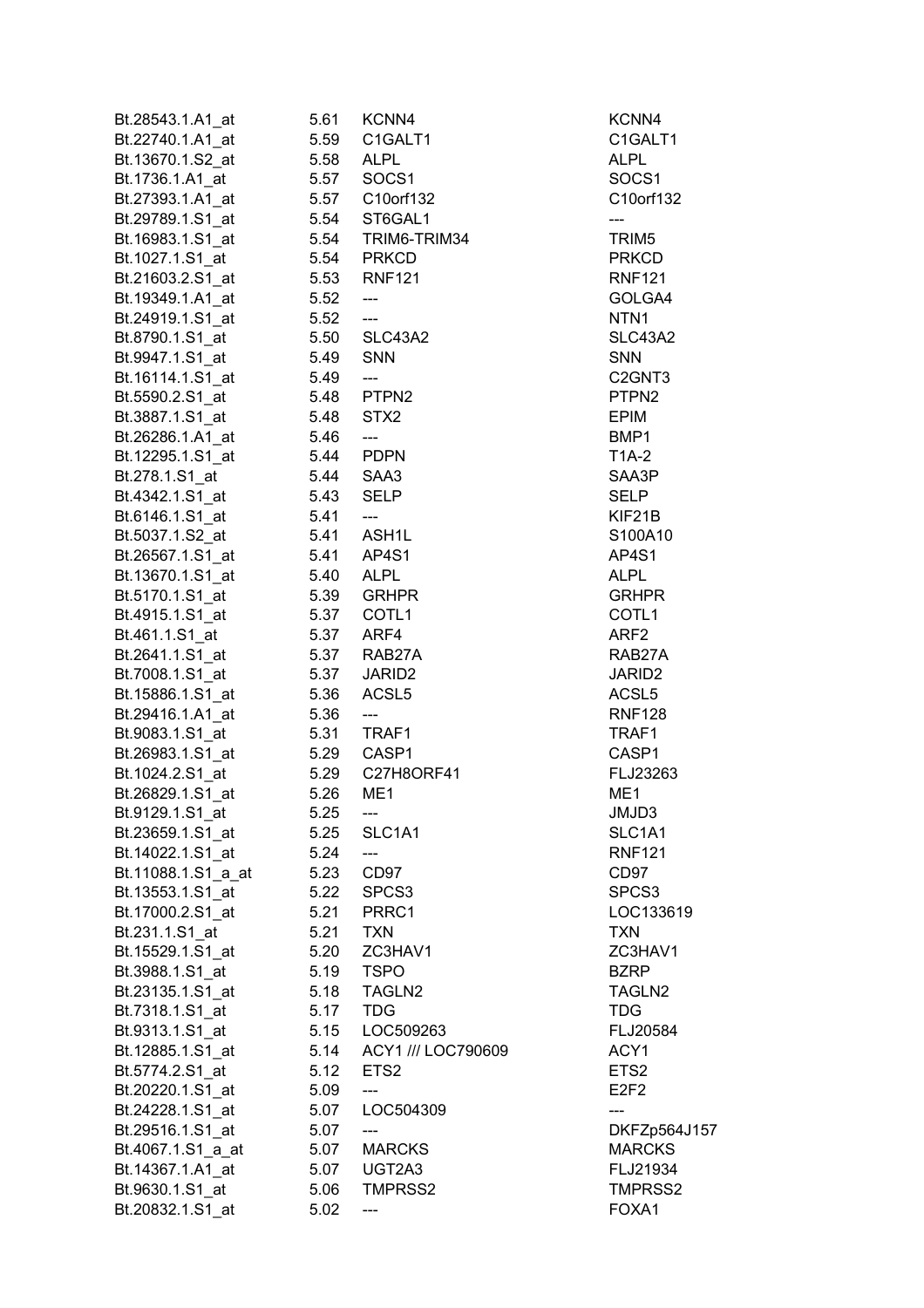| Bt.2641.2.S1 at    | 5.02      | RAB27A                              | RAB27A                           |
|--------------------|-----------|-------------------------------------|----------------------------------|
| Bt.26417.1.A1_at   | 5.00      |                                     | APG5L                            |
| Bt.5499.1.S1 at    | 4.99      | <b>CAPG</b>                         | <b>CAPG</b>                      |
| Bt.17846.1.A1_at   | 4.99      | ---                                 | RET GALNACT-2                    |
| Bt.4261.1.S1 at    | 4.99      | <b>TWF2 /// WDR82</b>               | PTK9L                            |
| Bt.13873.2.S1_at   | 4.99      | $\qquad \qquad - \qquad -$          | LPGAT1                           |
| Bt.1963.1.S1_at    |           | 4.98 GMPPA                          | <b>GMPPA</b>                     |
| Bt.12196.1.S1_at   |           | 4.98 PTPRC                          | <b>PTPRC</b>                     |
| Bt.24660.1.S1 at   | 4.98      | $---$                               | <b>PRO1855</b>                   |
| Bt.8820.2.S1 at    |           | 4.98 HCLS1                          | HCLS1                            |
| Bt.23123.1.S1 at   |           | 4.97 BHLHB2                         | BHLHB2                           |
| Bt.23000.2.S1 a at |           | 4.96 TBC1D2B                        | KIAA1055                         |
| Bt.16930.1.A1 at   | 4.96 BCL3 |                                     | BCL <sub>3</sub>                 |
| Bt.6322.1.S1_at    | 4.95      | $\qquad \qquad - -$                 | SPCS3                            |
| Bt.28194.1.S1_at   |           | 4.95 GSTO1                          | GSTO <sub>1</sub>                |
| Bt.17311.2.S1_at   | 4.95      | RP <sub>2</sub>                     | RP <sub>2</sub>                  |
|                    | 4.92      | ---                                 | RASA <sub>2</sub>                |
| Bt.17444.2.A1_at   |           |                                     |                                  |
| Bt.5493.1.S1_at    |           | 4.92 S100A4                         | S100A4                           |
| Bt.1536.1.A1 at    |           | 4.92 NFKBIE                         | <b>NFKBIE</b>                    |
| Bt.21342.1.S1_at   | 4.91      | S100A14                             | S100A14                          |
| Bt.17703.2.A1 at   | 4.91      | SLC15A2                             | EAF2 SLC15A2                     |
| Bt.28914.1.A1 at   | 4.90 RP2  |                                     | RP <sub>2</sub>                  |
| Bt.10077.1.S3_at   | 4.90 IRF1 |                                     | IRF1                             |
| Bt.9632.2.S1_at    |           | 4.90 DMBT1                          | DMBT1                            |
| Bt.15828.1.S1_at   | 4.89      | TRIB1                               | TRIB1                            |
| Bt.5771.1.S1_at    | 4.88      | $\hspace{0.05cm}---\hspace{0.05cm}$ | FMO4                             |
| Bt.6556.1.S1_at    |           | 4.88    LOC504773                   | CCL <sub>11</sub>                |
| Bt.24932.1.A1_at   | 4.88      | <b>STYX</b>                         | <b>STYX</b>                      |
| Bt.27200.1.S1_at   |           | 4.88 RPS6KA1                        | RPS6KA1                          |
| Bt.21170.1.A1_at   | 4.86      | RASA <sub>2</sub>                   | RASA <sub>2</sub>                |
| Bt.7578.1.S1 at    | 4.86      | ---                                 | <b>KIAA1727</b>                  |
| Bt.13318.2.S1_a_at |           | 4.86 PRR13                          | DKFZp564J157                     |
| Bt.21015.1.S1_at   | 4.86 CRAT |                                     | <b>CRAT</b>                      |
| Bt.28534.1.A1 at   | 4.85      | PLEK <sub>2</sub>                   | PLEK <sub>2</sub>                |
| Bt.29409.1.S1 at   | 4.83      | $\hspace{0.05cm}---$                | MGC19780                         |
| Bt.29928.1.S1_at   | 4.82      | ---                                 | SSH <sub>2</sub>                 |
| Bt.24884.1.A1 at   | 4.80      |                                     | CSF2RA                           |
| Bt.9211.1.S1 at    | 4.78      | APBB1IP                             | APBB1IP                          |
| Bt.22480.1.A1 at   | 4.77      | SLC35E3                             | SLC35E3                          |
| Bt.2990.1.S1_at    | 4.77      | SLCO <sub>2</sub> A <sub>1</sub>    | SLCO <sub>2</sub> A <sub>1</sub> |
| Bt.5037.1.S1_at    | 4.76      | S100A10                             | S100A10                          |
| Bt.6149.1.S1_at    | 4.76      | HYOU1                               | HYOU1                            |
| Bt.22637.1.S1 at   | 4.74      |                                     | <b>CTSC</b>                      |
| Bt.22080.1.S1_at   | 4.74      | MGC155285                           | FLJ14834                         |
| Bt.17465.1.S1 at   | 4.74      | RHBDL2                              | RHBDL2                           |
| Bt.1476.1.S1_at    | 4.74      | ---                                 | ADRA2A                           |
| Bt.9841.1.S1_at    | 4.73      | ---                                 | VMP1                             |
| Bt.21995.1.S1 at   | 4.73      | <b>RNF123</b>                       | <b>GMPPB</b>                     |
| Bt.19999.2.S1 at   | 4.72      | <b>FICD</b>                         | <b>HYPE</b>                      |
| Bt.23098.1.S1 at   | 4.72      | QSOX1                               | QSCN6                            |
| Bt.6984.2.S1_a_at  | 4.72      | ME <sub>2</sub>                     | ME <sub>2</sub>                  |
| Bt.2898.2.S1_a_at  | 4.72      | GNL3L                               | GNL3L                            |
| Bt.20979.1.S1 at   | 4.71      | ---                                 | MYO6                             |
| Bt.21134.1.S1_at   | 4.71      | $---$                               | GNPDA1                           |
| Bt.4718.1.S1 at    | 4.70      | <b>PCTP</b>                         | <b>PCTP</b>                      |
| Bt.13484.1.A1_at   | 4.70      | PPP1R3C                             | PPP1R3C                          |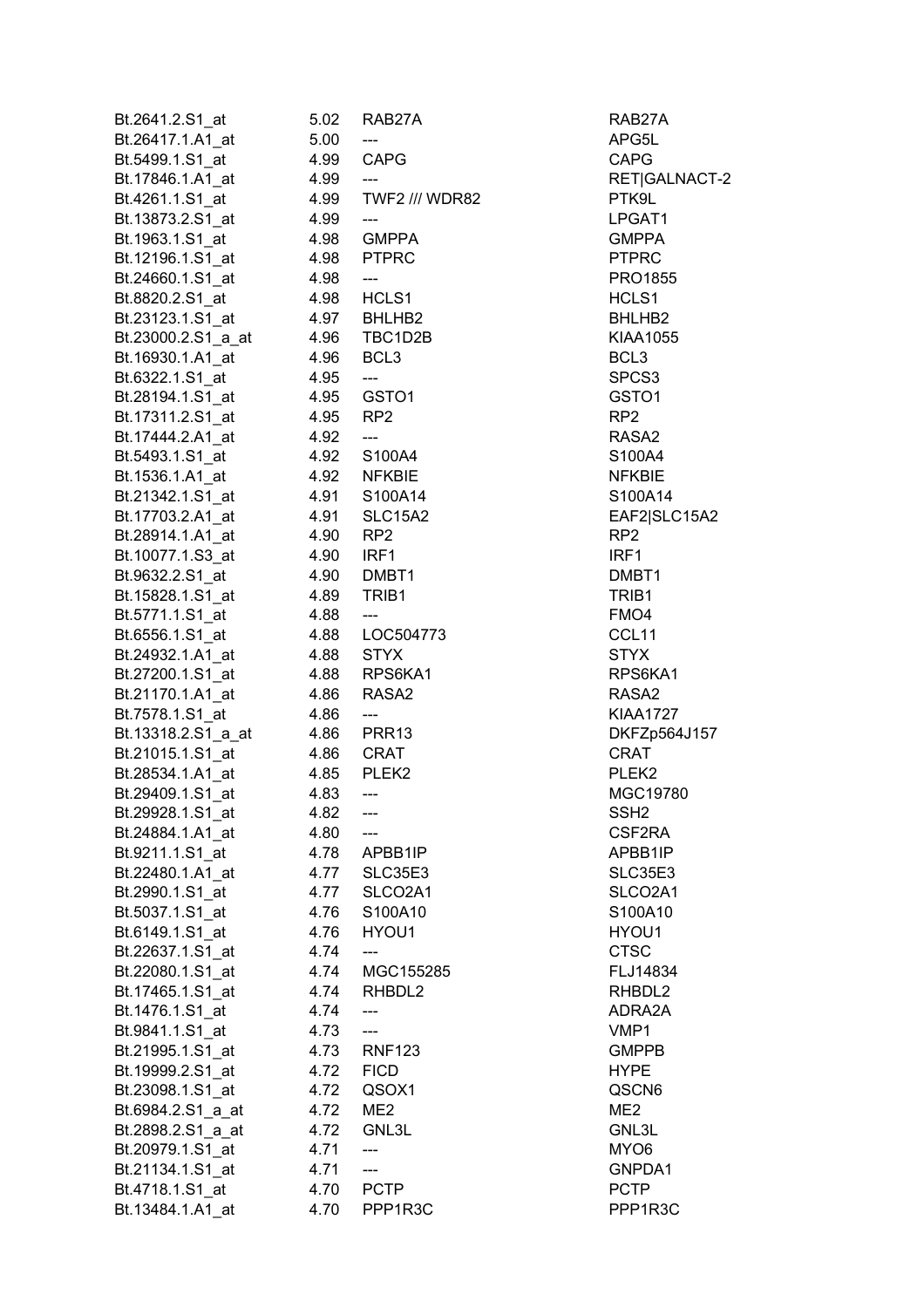| Bt.18452.1.A1_at   | 4.69 | OSGIN1                               |                    |
|--------------------|------|--------------------------------------|--------------------|
| Bt.17765.1.S1_at   | 4.69 | ---                                  | CCDC10             |
| Bt.8486.2.S1 at    | 4.69 | <b>TNIK</b>                          | <b>TNIK</b>        |
| Bt.28456.1.S1_at   | 4.69 | LOC407195                            | K-ALPHA-1          |
| Bt.28481.1.A1_at   | 4.68 |                                      | FLJ20298           |
| Bt.5092.1.S1 at    | 4.68 | LOC617264 /// LOC782907 ///<br>PRDX3 | <b>MTAP</b>        |
| Bt.6386.1.A1_at    | 4.67 | TMEM79                               | MGC13102           |
| Bt.13728.1.S1_at   | 4.66 | SOAT1                                | SOAT1              |
| Bt.5717.1.S1_at    |      | 4.65 C9H6ORF115                      | C6orf115           |
| Bt.8022.1.S1_at    | 4.65 | <b>CTSC</b>                          | <b>CTSC</b>        |
| Bt.5604.1.A1_at    | 4.65 | $\qquad \qquad - \qquad -$           | ---                |
| Bt.9081.1.S1_at    |      | 4.65 C3H1orf149                      | <b>SCLY</b>        |
| Bt.22009.2.S1_a_at | 4.63 | CXCL16                               | CXCL <sub>16</sub> |
| Bt.25031.1.S1_at   | 4.64 | NAV3                                 | NAV <sub>3</sub>   |
| Bt.12030.2.S1_at   | 4.62 | ACTN4                                | ACTN4              |
| Bt.7625.1.S1_a_at  | 4.62 | NCF4                                 | NCF4               |
| Bt.4474.1.S1 at    | 4.62 | DBNDD2                               | C20orf35           |
| Bt.4307.1.S1_at    | 4.60 | RHOG                                 | <b>RHOG</b>        |
| Bt.22162.1.S1 at   | 4.60 | $\qquad \qquad -\qquad -$            | GLB1               |
| Bt.9533.1.S1_at    | 4.60 | $\qquad \qquad - -$                  | JMJD3              |
| Bt.21801.2.S1 at   |      | 4.59 HNRNPL                          | <b>HNRPL</b>       |
| Bt.2506.1.S1_at    | 4.59 | DKK3                                 | DKK3               |
| Bt.11075.2.S1_at   | 4.57 | <b>MREG</b>                          | FLJ10116           |
| Bt.1556.1.S1_at    | 4.56 | HRSP12                               | HRSP12             |
| Bt.5206.1.S1_at    |      | 4.56 KIAA0141                        | KIAA0141           |
| Bt.9571.2.S1_a_at  | 4.56 | RBM3                                 | RBM3               |
| Bt.3448.3.S1_at    | 4.54 | MAPK6                                | MAPK6              |
| Bt.21831.1.S1_at   | 4.53 | IL4R                                 | IL4R               |
| Bt.9027.1.S1_at    | 4.53 | NFKBIA                               | <b>NFKBIA</b>      |
| Bt.4588.1.S1_at    |      | 4.53 PLEKHO2                         | pp9099             |
| Bt.26735.1.S1_at   | 4.52 | SLC46A2                              | <b>TSCOT</b>       |
| Bt.5472.1.S1 at    | 4.51 | LGALS1                               | LGALS1             |
| Bt.13850.3.S1 a at | 4.51 | LYPLA1                               | LYPLA1             |
| Bt.19462.1.A1_at   | 4.49 | MRM1                                 | MRM1               |
| Bt.22773.1.S1_at   | 4.49 | <b>SLC25A19</b>                      | <b>SLC25A19</b>    |
| Bt.24763.1.A1_at   | 4.45 | ZFAND2A                              | LOC401296          |
| Bt.797.1.S1_at     | 4.45 | HVCN1                                | MGC15619           |
| Bt.26691.1.S1_a_at | 4.43 | TNFSF13                              | TNFSF13            |
| Bt.21563.1.S1_at   | 4.43 | LOC520730                            | <b>KIBRA</b>       |
| Bt.21803.1.A1_at   | 4.42 | NT <sub>5</sub> C <sub>3</sub>       | NT5C3              |
| Bt.21055.1.S1 at   | 4.42 | MKNK1                                | MKNK1              |
| Bt.16350.2.A1_s_at | 4.41 | GBP <sub>5</sub>                     | GBP5               |
| Bt.12506.1.S1_at   | 4.41 | SERPINE2                             | SERPINE2           |
| Bt.13553.2.S1_a_at | 4.41 | SPCS <sub>3</sub>                    | SPCS3              |
| Bt.16387.2.A1_at   | 4.40 | DNAJC24                              | ZCSL3              |
| Bt.5432.3.S1_at    | 4.40 | TNIP1                                | TNIP1              |
| Bt.103.1.S1_at     | 4.39 | <b>BPI</b>                           | <b>BPI</b>         |
| Bt.17765.2.A1_at   | 4.39 | ---                                  | ---                |
| Bt.27.1.S1_at      | 4.39 | <b>YWHAG</b>                         | <b>YWHAG</b>       |
| Bt.2849.1.S1_at    | 4.38 | $---$                                | SLC7A11            |
| Bt.7588.1.A1_at    | 4.38 | $---$                                | LCP1               |
| Bt.16382.1.A1_at   | 4.38 | <b>CALCRL</b>                        | <b>CALCRL</b>      |
| Bt.16821.2.S1_at   | 4.38 | $---$                                | LOC116441          |
| Bt.18774.1.A1 at   | 4.38 | ---                                  |                    |
| Bt.4957.1.S2 at    | 4.34 | MYO1C                                | MYO1C MYO1E        |
|                    |      |                                      |                    |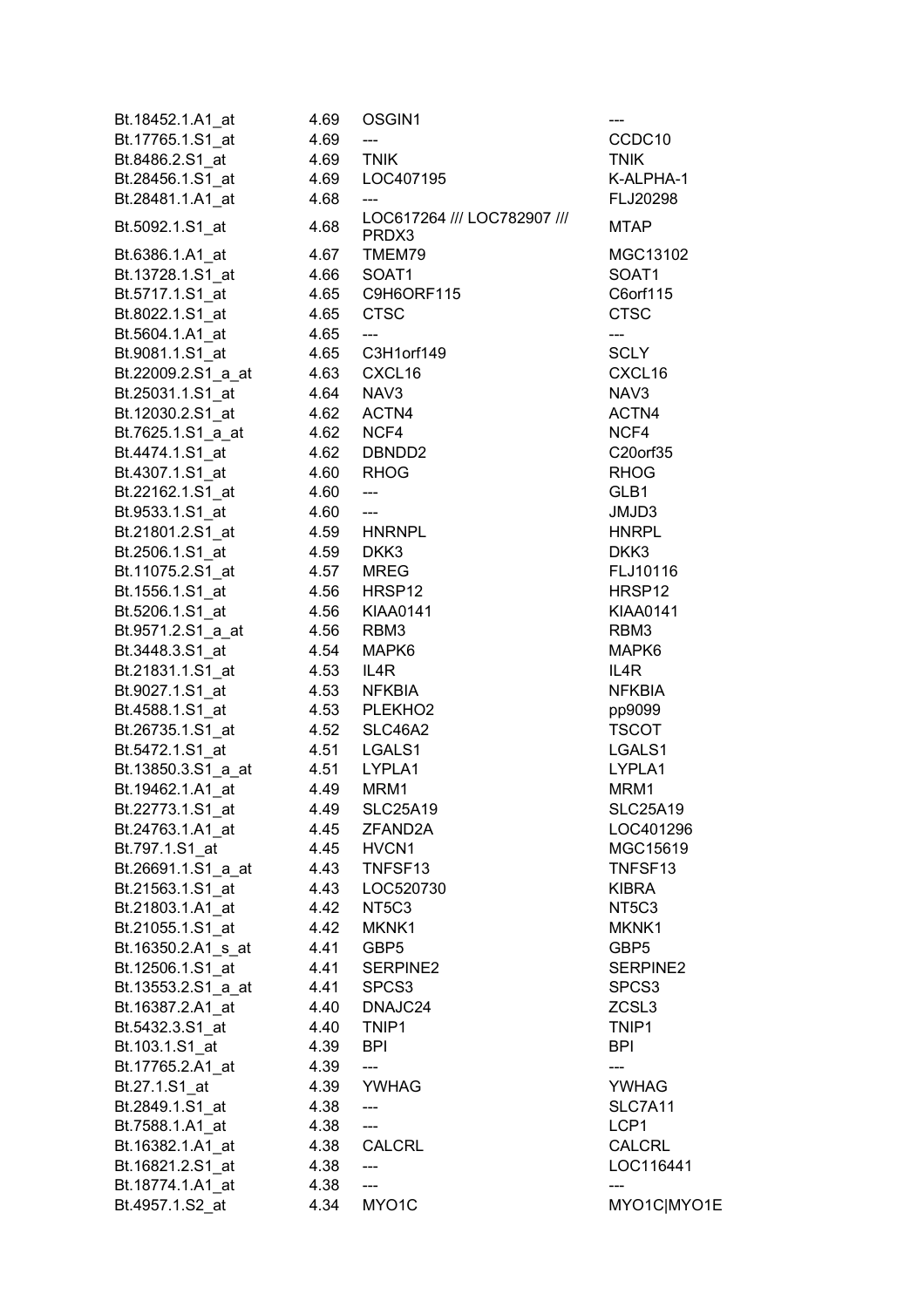| Bt.20659.1.S1_at             | 4.33       | $\hspace{0.05cm} \ldots$            | <b>CYBB</b>         |
|------------------------------|------------|-------------------------------------|---------------------|
| Bt.12144.2.S1_a_at           | 4.33       | $\hspace{0.05cm} \ldots$            | <b>SRPRB</b>        |
| Bt.18547.1.A1 at             | 4.33       | $\hspace{0.05cm}---\hspace{0.05cm}$ | SRrp35 PNRC1 GABRR1 |
|                              |            |                                     | ACY1L2              |
| Bt.28646.1.S1_at             |            | 4.32    LOC614655                   | D15Wsu75e           |
| Bt.22508.1.S1_at             |            | 4.32 PRAF2                          | PRAF <sub>2</sub>   |
| Bt.22389.1.S1_at             | 4.31       | SHISA <sub>2</sub>                  | LOC387914           |
| Bt.25329.1.S1_at             |            | 4.31 TMEM41B                        | LOC440026           |
| Bt.26130.1.A1 at             | 4.30       | $\hspace{0.05cm} \ldots$            | USP <sub>2</sub>    |
| Bt.20762.2.S1_at             |            | 4.30 CLLD6                          | C13orf1             |
| Bt.1240.1.S1_at              |            | 4.29 DNASE2                         | DNASE2              |
| Bt.6837.1.S1_a_at            |            | 4.28 RFFL                           | <b>RFFL</b>         |
| Bt.21482.1.A1_at             | 4.28       | $\hspace{0.05cm}---$                | PRDM1               |
| Bt.1993.3.A1_a_at            |            | 4.26 HISPPD1                        | KIAA0433            |
| Bt.29263.1.S1_at             |            | 4.24 METTL11A                       | AD-003              |
| Bt.29148.1.A1_at             |            | 4.23    LOC530325                   | SPPL2A              |
| Bt.870.1.S1 at               |            | 4.22 ASB5                           | ASB <sub>5</sub>    |
| Bt.12745.2.A1_at             |            | 4.21 ANTXR2                         | ANTXR2              |
| Bt.22857.1.S2 at             |            | 4.21 TRIB2                          | TRIB <sub>2</sub>   |
| Bt.20111.1.S1_at             |            | 4.21 TNFRSF12A                      | TNFRSF12A           |
| Bt.22651.1.A1_at             |            | 4.21 SLC39A10                       | <b>SLC39A10</b>     |
| Bt.14669.1.A1 at             | 4.19       | $\overline{\phantom{a}}$            | ---                 |
|                              |            |                                     | LTF                 |
| Bt.7780.1.S1_at              | 4.19 LTF   |                                     |                     |
| Bt.6261.1.S1_at 4.19 CA12    |            |                                     | <b>CA12</b>         |
| Bt.1059.1.S1_at  4.18 ATP2A2 |            |                                     | ATP2A2              |
| Bt.2070.1.A1_at              |            | 4.18 DUSP10                         | DUSP <sub>10</sub>  |
| Bt.16356.1.S1_at             |            | 4.18 ENTPD3                         | ENTPD3              |
| Bt.29526.1.A1_at             | 4.18 CA8   |                                     | CA8                 |
| Bt.21286.1.S1_at             | 4.17       | $\overline{\phantom{a}}$            | MAML3               |
| Bt.19107.1.S1_at             | $4.16$ --- |                                     | VPS54 UGP2          |
| Bt.1770.2.A1_at              |            | 4.16 PXDN                           | D2S448              |
| Bt.16661.1.A1_at             |            | 4.16 BAZ1A                          | BAZ1A               |
| Bt.3448.1.S1_at              |            | 4.16 MAPK6                          | MAPK6               |
| Bt.3051.1.S1_at  4.16 PHLDA1 |            |                                     | PHLDA1 NAP1L1       |
| Bt.272.1.S1_at               | 4.16       | PIM1                                | PIM <sub>1</sub>    |
| Bt.21482.3.A1_at             | 4.16       | PRDM1                               | PRDM1               |
| Bt.24447.2.S1_at             |            | 4.15 F2RL2                          | F2RL2               |
| Bt.26249.1.A1 at             |            | 4.15    LOC511553                   | C18orf1             |
| Bt.11164.1.S1_at             |            | 4.15 FGD2                           | FGD <sub>2</sub>    |
| Bt.21912.1.S1_at             |            | 4.15 EIF2C2                         | EIF2C2              |
| Bt.4558.1.S1 at              |            | 4.15 CYBB                           | <b>CYBB</b>         |
| Bt.19561.1.S1_at             |            | 4.15 CD83                           | CD83                |
| Bt.22726.1.A1 at             |            | 4.14 CA8                            | CA8                 |
| Bt.10144.1.A1_s_at           |            | 4.14 TIAM1                          | TIAM1               |
| Bt.18533.1.S1_at             |            | 4.13 ATF3                           | ATF3                |
| Bt.4026.1.S1_at              |            | 4.13 SLC39A1                        | SLC39A1             |
| Bt.21593.2.S1_at             |            | 4.12 ABCB7                          | ABCB7               |
| Bt.3823.1.S1_at              |            | 4.12 AVPI1                          | AVPI1               |
| Bt.8328.1.S1_at              | 4.12       | SLC11A2                             | <b>SLC11A2</b>      |
| Bt.23128.1.S1_at             |            | 4.11 PDIA4                          | ERP70               |
| Bt.26614.1.S1_at             |            | 4.10 LOC509351                      | CANP                |
|                              |            |                                     |                     |
| Bt.28321.1.A1_at             |            | 4.10 UBXN8                          | D8S2298E            |
| Bt.19587.1.A1_at             | 4.10       | ---                                 | PPP3CA              |
| Bt.8782.1.S1_at              | 4.07       | $---$                               | ---                 |
| Bt.17777.1.S1 at             |            | 4.06 OPTN                           | <b>OPTN</b>         |
| Bt.4541.3.S1_a_at            | 4.06       | PPM <sub>1</sub> M                  | FLJ32332            |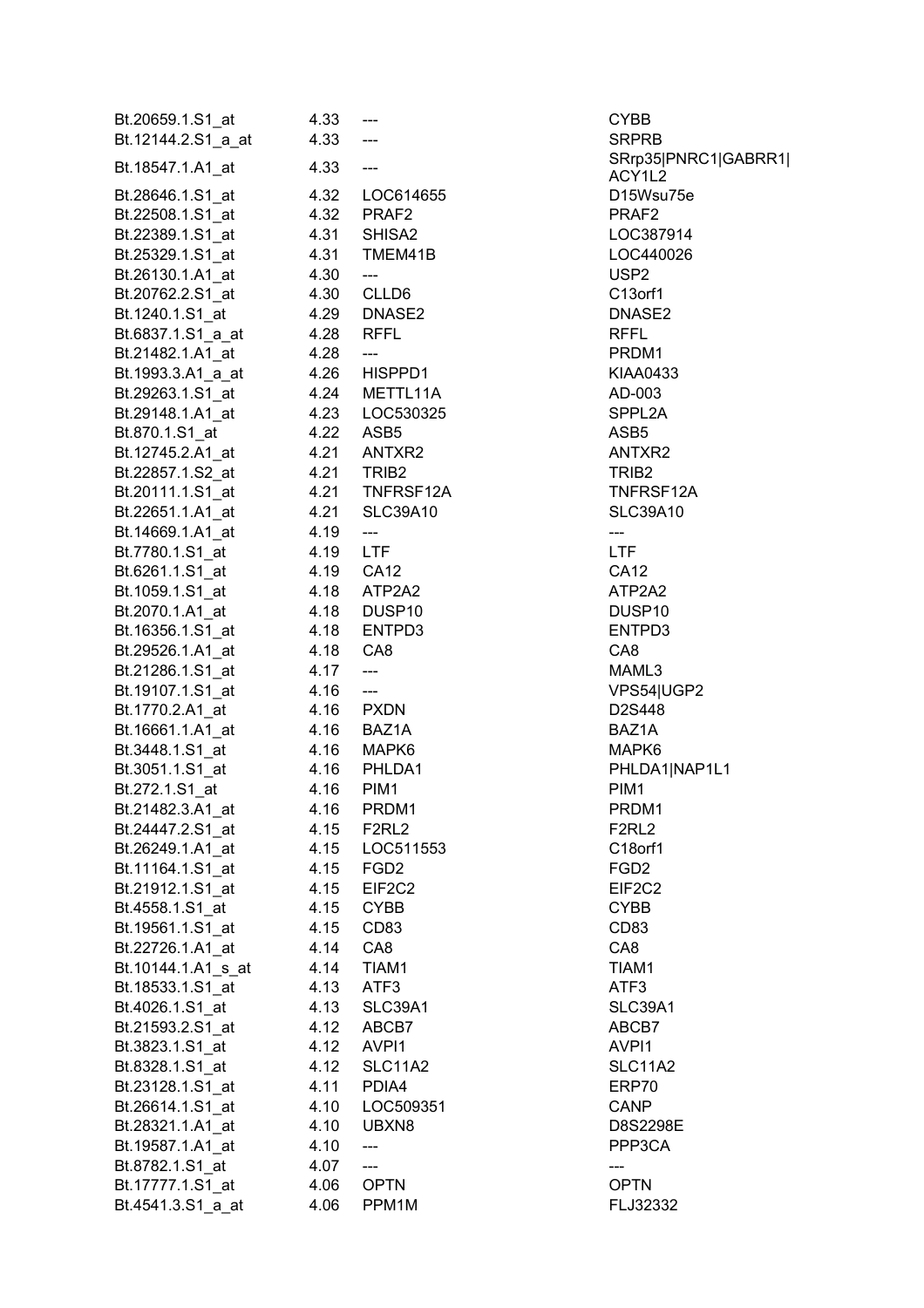| Bt.14098.1.S1_at                    | 4.06 | MAPRE2                              | MAPRE2             |
|-------------------------------------|------|-------------------------------------|--------------------|
| Bt.24600.1.S1 at                    | 4.06 | <b>AATK</b>                         | SOCS <sub>3</sub>  |
| Bt.13118.1.S1_at                    | 4.05 | ADAM9                               | ADAM9              |
| Bt.27234.1.S1_at                    | 4.04 | SPINT <sub>1</sub>                  | SPINT1             |
| Bt.9105.1.S1_at                     | 4.04 | $\hspace{0.05cm} \ldots$            | NAALAD2            |
| Bt.3120.1.A1_at                     | 4.04 | LIPA                                | <b>LIPA</b>        |
| Bt.23503.1.S1_at                    | 4.04 | DOM3Z                               | DOM3Z              |
| Bt.9828.1.S1_at                     |      | 4.03 HINT3                          | HINT <sub>3</sub>  |
| Bt.7031.1.A1 at                     | 4.03 | CRLF3                               | CRLF3              |
| Bt.11159.1.S1 at                    | 4.03 | <b>JUN</b>                          | <b>JUN</b>         |
|                                     |      |                                     |                    |
| Bt.15882.2.S1_a_at                  | 4.03 | SRI                                 | <b>SRI</b><br>MAOA |
| Bt.9379.1.S1_at                     | 4.03 | MAOA                                |                    |
| Bt.16024.1.S1 at                    | 4.02 | $\hspace{0.05cm}---\hspace{0.05cm}$ | SEMA4D             |
| Bt.16032.1.S1_at                    | 4.01 | ANXA1                               | ANXA1              |
| Bt.24884.2.S1 at                    | 4.01 | $---$                               | CSF2RA             |
| Bt.740.1.S1 at                      | 4.01 | KIAA1539                            | <b>KIAA1539</b>    |
| Bt.4902.1.S1_at                     | 4.01 | <b>CTSZ</b>                         | <b>CTSZ</b>        |
| Bt.18740.1.S1_at                    | 4.01 | GDAP2                               | GDAP2              |
| Bt.22148.1.S1_at                    | 4.00 | RAP2B                               | RAP2B              |
| Bt.12927.2.S1 at                    | 3.99 | RCC <sub>2</sub>                    | TD-60              |
| Bt.28750.1.S1_at                    | 3.99 | IL13RA1                             | IL13RA1            |
| Bt.10893.1.S1_at                    | 3.99 | $\overline{\phantom{a}}$            | GALNAC4S-6ST       |
| Bt.6849.1.S1_at                     | 3.98 | $\hspace{0.05cm} \ldots$            | SEC23B             |
| Bt.15725.1.A1_at                    |      | 3.98 ACOT7                          | <b>BACH</b>        |
| Bt.14676.1.S1_at                    | 3.98 | PARP14                              | PARP14             |
| Bt.22803.1.S1_at                    | 3.98 | <b>TUBB</b>                         | <b>TUBB</b>        |
| Bt.28094.1.S1_at                    | 3.98 | ---                                 | CASP7              |
| Bt.5390.1.S1_at                     | 3.97 | <b>MVP</b>                          | MVP                |
| Bt.3898.1.S1 at                     | 3.97 | IDH3A                               | IDH3A              |
| Bt.7728.2.S1_at                     | 3.98 | ST3GAL6                             | DCBLD2             |
| Bt.25025.1.S1_at                    | 3.97 | SLC2A6                              | SLC2A6             |
| Bt.10230.1.A1 at                    | 3.97 | FAR1                                | MLSTD2             |
| Bt.3566.1.A1 at                     | 3.96 | ---                                 | RGS2               |
| Bt.14092.1.S1_at                    | 3.96 | NUS <sub>1</sub>                    | C6orf68            |
| Bt.1457.1.A1 at                     | 3.96 | LOC100137734                        | <b>PILRA</b>       |
| Bt.4578.2.S1_at                     | 3.96 | RFC <sub>5</sub>                    | RFC5               |
| Bt.13273.1.S1_at                    | 3.94 | SOCS <sub>2</sub>                   | SOCS <sub>2</sub>  |
| Bt.19927.1.A1_at                    | 3.92 |                                     | TUSC <sub>3</sub>  |
| Bt.21002.1.S1_at                    | 3.92 | ---                                 | DRD5 SLC2A9        |
|                                     | 3.92 | SMARCA4                             | SMARCA4            |
| Bt.5596.1.A1_at<br>Bt.20576.1.S1 at |      | <b>TCIRG1</b>                       | <b>TCIRG1</b>      |
|                                     | 3.92 |                                     |                    |
| Bt.3541.1.S1_at                     | 3.92 | RBMS1                               | RBMS1              |
| Bt.668.1.S1_at                      | 3.91 | PMEPA1                              | <b>TMEPAI</b>      |
| Bt.15903.1.S1_at                    | 3.91 | <b>TPMT</b>                         | <b>TPMT</b>        |
| Bt.26005.1.A1 at                    | 3.91 | <b>CRKRS</b>                        | CRK7               |
| Bt.16049.1.S1_at                    | 3.91 | LAPTM <sub>5</sub>                  | LAPTM5             |
| Bt.20409.1.S1_at                    | 3.90 | PARP9                               | PARP9              |
| Bt.6603.1.A1_at                     | 3.89 | RAB32                               | RAB32              |
| Bt.26755.3.S1_a_at                  | 3.88 | FKBP15                              | <b>KIAA0674</b>    |
| Bt.5878.1.A1_at                     | 3.88 | <b>SDS</b>                          | <b>SDS</b>         |
| Bt.3991.1.S1_at                     | 3.87 | LOC511889                           | CENTD <sub>2</sub> |
| Bt.4714.1.S1 at                     | 3.87 | MMP9                                | MMP9               |
| Bt.20466.1.A1 at                    | 3.87 |                                     | <b>SELI</b>        |
| Bt.12261.2.S1_at                    | 3.87 | TASP1                               | C20orf13           |
| Bt.3076.1.S1_at                     | 3.86 | STX4                                | STX4A              |
| Bt.234.1.S1_at                      | 3.86 | IL18                                | IL18               |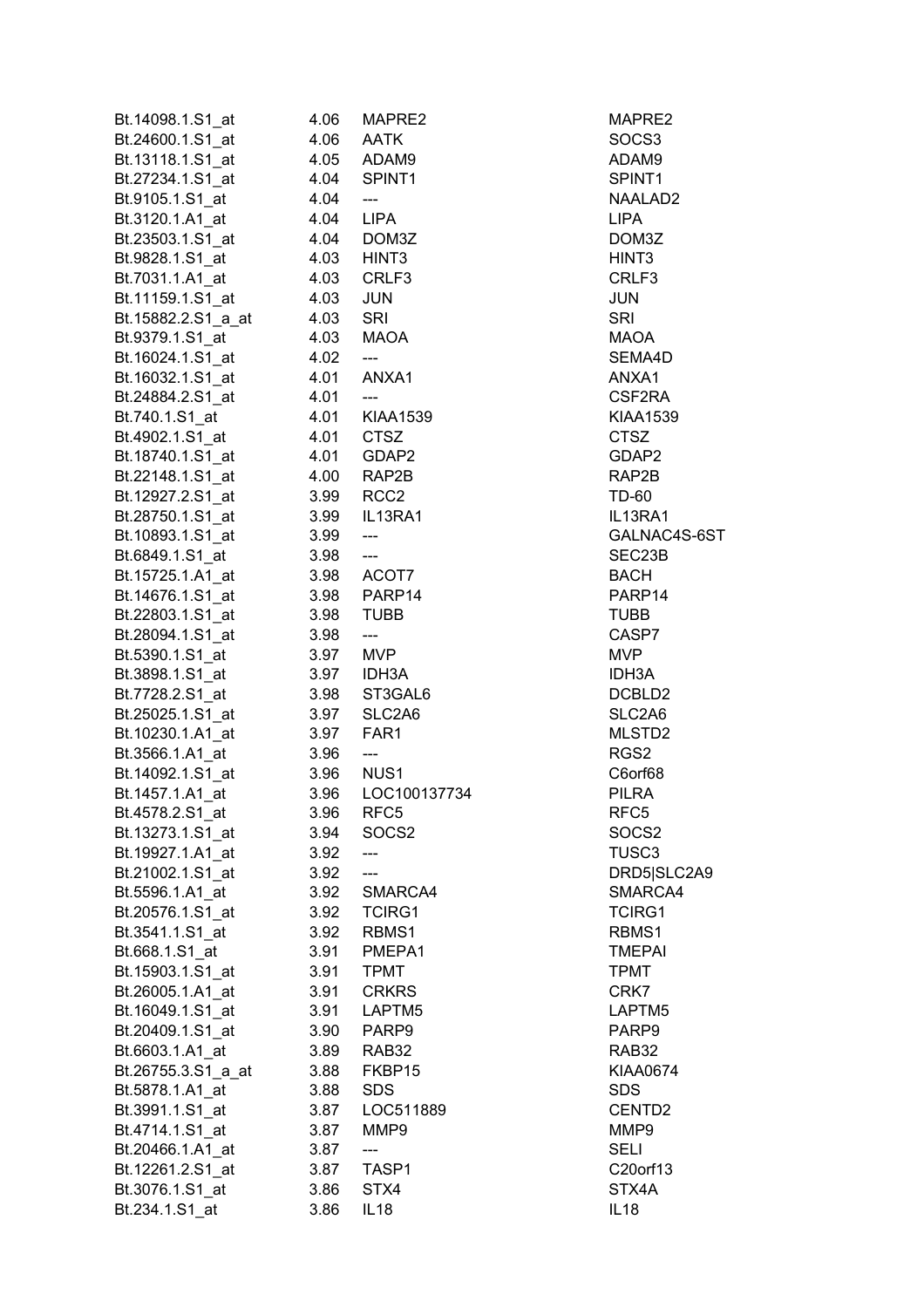| Bt.29377.1.S1_at                             | 3.86      | VASP                                | <b>VASP</b>            |
|----------------------------------------------|-----------|-------------------------------------|------------------------|
| Bt.7632.1.S1 a at                            | 3.85      | NCKAP1L                             | HEM1                   |
| Bt.4375.1.S1 at                              | 3.85      | B4GALT3                             | B4GALT3                |
| Bt.18689.1.S1_at                             | 3.85      | ARSB                                | ARSB                   |
| Bt.3992.1.S1_a_at                            | 3.85      | <b>PISD</b>                         | <b>PISD</b>            |
| Bt.5401.1.S1_at                              | 3.85 TGM2 |                                     | TGM2                   |
| Bt.21221.1.S1_at                             | 3.83      | LOC615744                           | NCR3 LST1              |
| Bt.6697.1.S1_at                              | 3.83      | $\hspace{0.05cm}---\hspace{0.05cm}$ | AMIGO3                 |
| Bt.16123.1.S1 at                             | 3.83      | SGK1                                | <b>SGK</b>             |
| Bt.4763.1.S1_at                              | 3.82      | CD247                               | CD <sub>3</sub> Z      |
| Bt.17467.2.A1 at                             | 3.81      | $\hspace{0.05cm} \ldots$            | ---                    |
| Bt.6219.1.S1 at                              | 3.81      | NINJ1                               | NINJ1                  |
| Bt.2318.1.A1 at                              | 3.79      | $\overline{\phantom{a}}$            | GCH <sub>1</sub>       |
| Bt.4773.3.S1_a_at                            |           | 3.79 ATP6V1A                        | ATP6V1A                |
| Bt.2173.1.S1_at                              |           | 3.78 ALDH5A1                        | ALDH5A1                |
| Bt.2562.1.S1 at                              | 3.78      | PDIA3                               | GRP58                  |
| Bt.6465.1.S1_at<br>3.78                      |           | RPL12                               | <b>CYCS</b>            |
| Bt.3428.1.A1_s_at 3.77                       |           | $\hspace{0.05cm}---\hspace{0.05cm}$ | <b>SACS</b>            |
| Bt.19263.1.S1_at 3.77                        |           | SNX24                               | SNX24                  |
| Bt.9207.1.S1_at   3.77   MSN                 |           |                                     | <b>MSN</b>             |
|                                              |           |                                     | GALNT <sub>12</sub>    |
| Bt.13053.1.S1_at 3.77 GFPT1                  |           |                                     | GFPT1                  |
| Bt.19845.2.A1_at                             |           |                                     | F13A1                  |
| Bt.6148.1.S1_at                              |           |                                     | STAT6                  |
| Bt.8912.1.A1_at                              |           | 3.77 CUGBP1                         | CUGBP1                 |
| Bt.14624.2.S1_at                             | 3.76      | PSMD14                              | PSMD14                 |
| Bt.9599.1.A1_at                              | 3.75      | IHPK2                               | IHPK <sub>2</sub>      |
|                                              | 3.75      |                                     |                        |
|                                              |           | $\hspace{0.05cm} \ldots$            | WDFY4                  |
| Bt.26722.1.A1_a_at<br>Bt.723.1.S1_at         | 3.75      | $\overline{a}$                      | GFPT1 LOC388957 HIRIP5 |
| Bt.24605.1.S1_at                             |           | 3.75 GGT1 /// GGT5                  | GGTLA1                 |
| Bt.25009.1.S1_at                             | 3.73      | RDH10                               | RDH <sub>10</sub>      |
|                                              |           | NFKB1                               | NFKB1                  |
| Bt.9309.1.A1_at 3.73<br>Bt.8686.1.S1_at 3.72 |           | HSP90B1                             | HSP90B1                |
| Bt.5406.1.S1_at 3.70                         |           | DENND5A                             | RAB6IP1                |
| Bt.11599.1.S1_at                             | 3.70      | ---                                 | SEMA6A                 |
| Bt.4219.1.A1_at                              | 3.69      | <b>FUZ</b>                          | AP2A1                  |
| Bt.25213.1.A1_at                             | 3.68      | LOC784230                           | <b>SETMAR</b>          |
| Bt.14040.2.A1_at                             | 3.68      | ZADH1                               | <b>ZNF410</b>          |
| Bt.6783.1.A1_at                              | 3.67      | DDX46                               | DDX46                  |
| Bt.23654.1.S1_at                             | 3.67      | ZC3HAV1                             | ---                    |
| Bt.21197.1.A1_at                             | 3.67      | ---                                 | ACSL6                  |
| Bt.411.1.S1_at                               | 3.67      | NRG1                                | NRG1                   |
| Bt.14040.1.S1 at                             | 3.65      | PTGR2                               | ZADH1                  |
| Bt.8915.1.A1 at                              | 3.65      | DHTKD1                              | DHTKD1                 |
| Bt.23969.1.A1 at                             | 3.65      | ---                                 | MGC54289               |
| Bt.19581.1.A1_at                             | 3.65      | MRPS28                              | MRPS28                 |
| Bt.27441.1.S1_at                             | 3.65      | C16H1orf116                         | SARG                   |
| Bt.19581.2.S1 at                             | 3.64      | MRPS28                              | MRPS28                 |
| Bt.10865.1.S1 at                             | 3.64      |                                     | <b>CTSC</b>            |
| Bt.8750.1.S1 at                              | 3.64      | $---$                               | EIF2C2                 |
| Bt.21962.1.S1_at                             | 3.64      | EPDR1                               | UCC1                   |
| Bt.3723.1.S1_at                              | 3.63      | CSTF <sub>2</sub>                   | CSTF <sub>2</sub>      |
| Bt.5408.1.A1 at                              | 3.63      | UCHL1                               | UCHL1                  |
| Bt.8182.1.S1_at                              | 3.63      | MARCH <sub>8</sub>                  | MARCH <sub>8</sub>     |
| Bt.28609.1.A1_at<br>Bt.2251.1.S1 at          | 3.63      | ---                                 | FLJ21168               |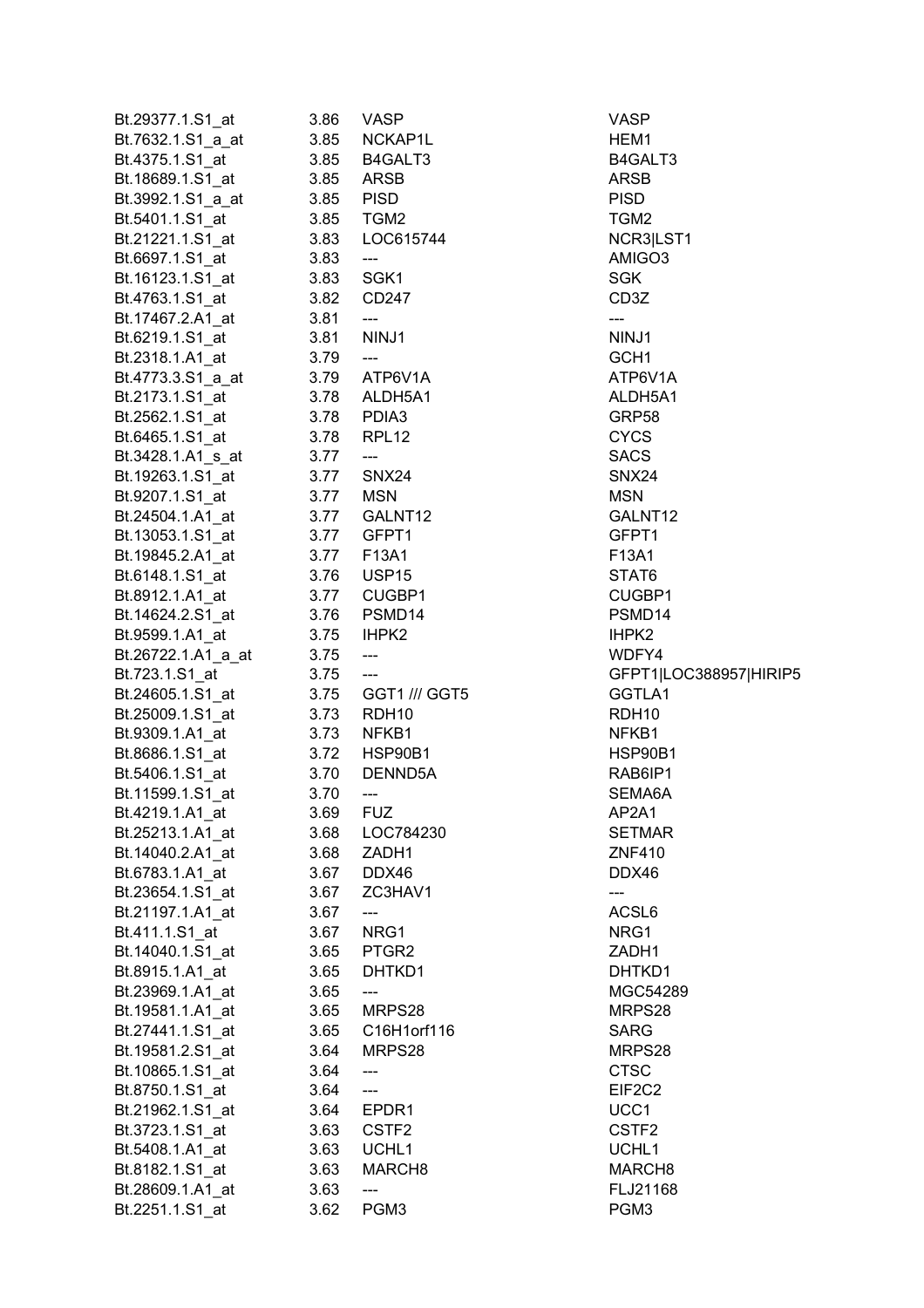| Bt.15808.1.S1_at   | 3.62 | MARCH <sub>3</sub>                  | MARCH <sub>3</sub>  |
|--------------------|------|-------------------------------------|---------------------|
| Bt.11413.1.S1_at   | 3.61 | RAB7B                               | RAB7B               |
| Bt.21999.1.S1_at   | 3.60 | CCDC88A                             | <b>KIAA1212</b>     |
| Bt.4378.1.S1_at    | 3.60 | ECE1                                | ECE1                |
| Bt.19833.1.S1_at   |      | 3.59 MGC134577                      | LOC8169             |
| Bt.3548.1.A1_at    |      | 3.58 ANP32E                         | ANP32E              |
| Bt.8823.3.S1_a_at  |      | 3.58 C8H9ORF46                      | C9orf46             |
| Bt.22323.1.A1_a_at |      | 3.57 RASSF5                         | RASSF5              |
| Bt.22000.1.A1_at   |      | 3.57 CYR61                          | CYR61               |
| Bt.7578.2.S1_at    | 3.57 | $\overline{\phantom{a}}$            | <b>KIAA1727</b>     |
| Bt.5445.3.A1 at    |      | 3.57 TUBB6                          | TUBB6               |
| Bt.18036.1.A1 at   | 3.56 | $---$                               | <b>CFLAR</b>        |
|                    |      |                                     | DNASE1              |
| Bt.28559.1.S1_a_at |      | 3.56 DNASE1L1<br>3.55 ZC3HAV1       | ZC3HAV <sup>-</sup> |
| Bt.11826.1.S1_at   |      |                                     |                     |
| Bt.20236.1.S1_at   |      | 3.55 ADAMTSL4                       | TSRC1               |
| Bt.23161.2.A1_at   |      | 3.54 HSPA1A                         | HSPA1B              |
| Bt.7176.1.S1_at    |      | 3.54 SPON1                          | SPON1               |
| Bt.28271.1.A1_at   | 3.53 | ---                                 | MAD                 |
| Bt.29716.1.S1_at   |      | 3.53 GJA3 /// GJB6                  | GJB2                |
| Bt.20629.2.S1_at   | 3.53 | GNPDA2                              | GNPDA2              |
| Bt.21252.1.A1 at   | 3.53 | ---                                 | ALOX15E             |
| Bt.6279.1.A1 at    |      | 3.53 MYO6                           | MYO6                |
| Bt.10001.1.A1_at   |      | 3.52 SLC39A14                       | SLC39A1             |
| Bt.15828.2.S1_at   |      | 3.52 TRIB1                          | TRIB1               |
| Bt.17588.1.A1_at   | 3.52 | $\overline{\phantom{a}}$            | NT5C2L1             |
| Bt.25050.1.S1_at   |      | 3.51 SLC23A2                        | SLC23A2             |
| Bt.7676.2.S1_a_at  |      | 3.51 CALR                           | CALR                |
| Bt.23399.1.S1_at   |      | 3.51 PKM2                           | PKM2                |
| Bt.16821.1.S1_at   |      | 3.50 TM4SF18                        | LOC1164             |
| Bt.13247.1.S1_at   |      | 3.50 HEBP2                          | <b>KIAA1244</b>     |
| Bt.29332.1.A1_at   |      | 3.50 ERO1L                          | ERO1L               |
| Bt.11176.2.S1_at   |      | 3.50 TMEM14A                        | TMEM14              |
| Bt.29411.2.A1_at   |      | 3.50 UHRF1BP1L                      | KIAA070             |
| Bt.2372.1.S1_at    |      | 3.49 EHMT2                          | <b>HFE</b>          |
| Bt.2616.1.S1_at    | 3.49 | LOC516155                           | GCS1                |
| Bt.16911.1.A1_at   | 3.48 | $\hspace{0.05cm}---\hspace{0.05cm}$ | --- 11              |
| Bt.11151.1.S1_at   | 3.47 | MGC151567                           | PP2135              |
| Bt.1233.1.S1_at    | 3.47 |                                     | MAP3K2              |
| Bt.6208.1.A1_at    | 3.47 | ---                                 | COG5                |
| Bt.4363.1.S1_at    | 3.46 | $---$                               | SLC23A2             |
| Bt.4001.1.S1_at    | 3.46 | HMOX1                               | HMOX1               |
| Bt.5605.2.S1_at    | 3.46 | <b>MARCKS</b>                       | <b>MARCKS</b>       |
| Bt.22785.1.S1_at   | 3.46 | <b>CEBPB</b>                        | <b>CEBPB</b>        |
| Bt.11696.1.A1_at   | 3.45 |                                     | SHANK <sub>2</sub>  |
| Bt.11409.1.A1_a_at | 3.45 | LOC509109                           | MAP4K4              |
|                    |      | CYP26A1                             |                     |
| Bt.25398.1.A1_at   | 3.44 |                                     | <b>CCNJ</b>         |
| Bt.16094.1.S1_at   |      | 3.44 EZH2                           | EZH <sub>2</sub>    |
| Bt.1345.1.S1_at    |      | 3.44 F2RL2                          | F2RL2               |
| Bt.11161.1.S1_at   | 3.43 | UBE2N                               | UBE2N               |
| Bt.23689.1.S1_at   | 3.43 | ---                                 | PRPS1L1             |
| Bt.12314.1.S1_at   | 3.42 | PFKFB3                              | PFKFB3              |
| Bt.2857.1.S1_at    | 3.43 | NICN <sub>1</sub>                   | NICN <sub>1</sub>   |
| Bt.5326.2.S1_at    | 3.42 | BTG <sub>2</sub>                    | BTG2                |
| Bt.20593.2.S1_at   | 3.42 | <b>PPIC</b>                         | <b>PPIC</b>         |
| Bt.15794.1.S1_at   | 3.42 | LOC539626                           | MBD <sub>2</sub>    |
| Bt.25353.1.A1_at   | 3.41 |                                     | PSEN1 N             |

MARCH3 KIAA1212 LOC81691 C9orf46 RASSF5|RASSF3 KIAA1727 DNASE1L1 ZC3HAV1 HSPA1B|HSPA1A GNPDA2 ALOX15B SLC39A14 **NT5C2L1** SLC23A2 LOC116441 KIAA1244|HEBP2 TMEM14A KIAA0701 MAP3K2 SLC23A2 **MARCKS** SHANK2 UBE2N PRPS1L1|PRPS1 PFKFB3 PSEN1|NUMB|PAPLN|RBM25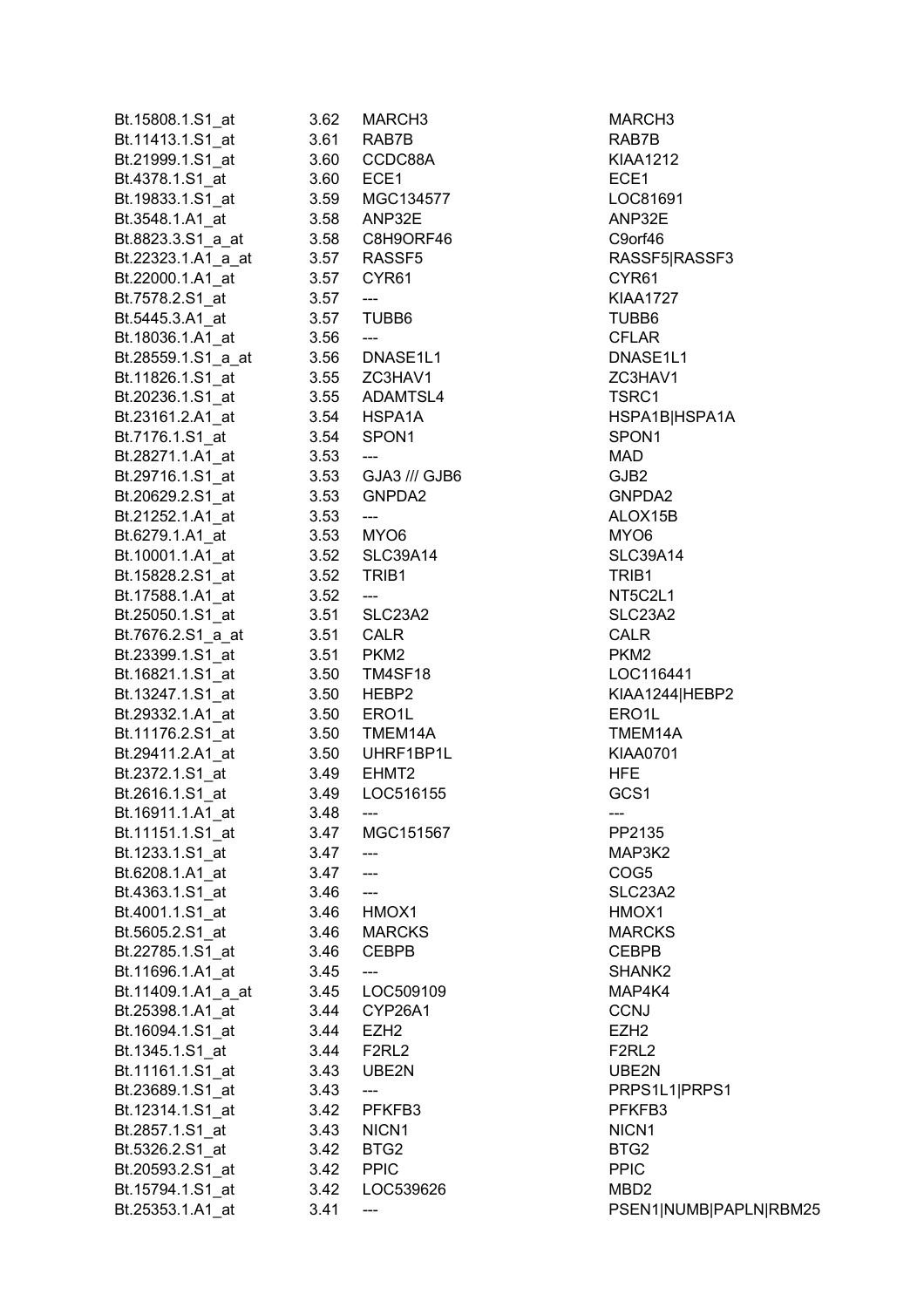| Bt.15534.1.S1_a_at                  | 3.41      | TUBA1 /// TUBA1A /// TUBA1B                    | K-ALPHA-1                      |
|-------------------------------------|-----------|------------------------------------------------|--------------------------------|
| Bt.2432.1.S1_at                     | 3.40      | <b>WTAP</b>                                    | <b>WTAP</b>                    |
| Bt.7215.1.S1 at                     | 3.40      | <b>ACADVL</b>                                  | <b>ACADVL</b>                  |
| Bt.4110.1.S1_at                     | 3.40 HRH1 |                                                | HRH1                           |
|                                     |           |                                                | LOC150084                      |
| Bt.15653.1.S1_at 3.39 DSC2          |           |                                                | DSC <sub>2</sub>               |
| Bt.4311.1.S1_at                     |           | 3.39 GNAI2                                     | GNAI <sub>2</sub>              |
| Bt.12241.1.S1_at                    | 3.39 CCR7 |                                                | CCR7                           |
| Bt.9571.1.S1 at                     | 3.39 RBM3 |                                                | RBM3                           |
| Bt.22430.1.A1_at                    | 3.38 CYBB |                                                | <b>CYBB</b>                    |
| Bt.9070.2.S1 at                     | 3.38      | $\qquad \qquad -\qquad -$                      | CENTA1                         |
|                                     |           |                                                | POLR3E                         |
|                                     |           | Bt.7555.1.S1 at 3.38    LOC790140    /// SMAP2 | LOC64744                       |
|                                     |           |                                                | SUCLA <sub>2</sub>             |
| Bt.21300.1.S1_at 3.36 EDEM2         |           |                                                | C20orf31                       |
| Bt.11035.1.S1_at                    |           | 3.36 MESDC1                                    | MESDC1                         |
| Bt.13214.1.S1_at                    | 3.35      | ---                                            | PRDM1                          |
| Bt.29947.1.S1_at 3.35 AACS          |           |                                                | <b>AACS</b>                    |
| Bt.2318.2.S1_at 3.35                |           | $\qquad \qquad \text{---}$                     | GCH <sub>1</sub>               |
| Bt.9575.1.S1 at 3.35                |           | PQLC1                                          | PQLC1                          |
| Bt.12453.1.A1_at 3.35               |           | $\overline{\phantom{a}}$                       | SOX4                           |
| Bt.3071.1.S1_at   3.34   CKAP4      |           |                                                | CKAP4                          |
| Bt.4044.1.S1_at                     |           | 3.34 HMGA1                                     | HMGA1                          |
| AFFX-Bt-gapd-M_at                   |           | 3.33 GAPDH                                     |                                |
| Bt.7555.2.S1_at                     |           | 3.32 LOC790140 /// SMAP2                       | ZNF643 LOC64744                |
| Bt.28442.1.S1_at                    | 3.32      | $\hspace{0.05cm}---\hspace{0.05cm}$            | RNGTT                          |
| Bt.24109.1.S1_at   3.31   LOC524159 |           |                                                | <b>KIAA0564</b>                |
| Bt.2359.1.A1_at 3.31                |           | <b>FYN</b>                                     | <b>FYN</b>                     |
| Bt.22132.1.S1 at 3.31               |           | ----                                           | AFAP                           |
| Bt.5590.1.S1_at   3.31   PTPN2      |           |                                                | PTPN2                          |
| Bt.26100.2.A1_at  3.31 GDPD1        |           |                                                | GDPD1                          |
| Bt.21238.1.S1_at                    | 3.31 NRP2 |                                                | NRP2                           |
| 3.31<br>Bt.24314.1.A1_at            |           | $\overline{\phantom{a}}$                       | FBP2                           |
| 3.30<br>Bt.12891.1.S1_at            |           | RRAD                                           | <b>RRAD</b>                    |
| Bt.10993.1.S1_at                    | 3.30      | $---$                                          | GCNT2                          |
| Bt.3339.1.S1_at                     | 3.30      | SEMA4A                                         | SEMA4A                         |
| Bt.5418.1.S1 at                     | 3.29      | TUBG1                                          | TUBG1                          |
| Bt.4355.1.S1_at                     |           | 3.29 PRDX5                                     | PRDX5                          |
| Bt.12067.1.S1 at                    |           | 3.28 ADAM9                                     | ADAM9                          |
| Bt.2652.1.S1_at                     |           | 3.28 RHBDF2                                    | RHBDL6                         |
| Bt.6657.1.S1 a at                   | 3.28      | TMEM63B                                        | C6orf110                       |
| Bt.17129.1.A1_at                    | 3.27      | $\qquad \qquad \textbf{---}$                   | BRWD3                          |
| Bt.1976.1.S1_at                     | 3.26      | ST <sub>5</sub>                                | ST5                            |
| Bt.15857.1.S1_at                    | 3.26      | ALAS1                                          | ALAS1                          |
| Bt.9142.1.A1 at                     |           | 3.26    LOC532995                              | <b>KIAA0391</b>                |
|                                     |           |                                                | TNFSF13B                       |
| Bt.24855.1.S1_at                    |           | 3.26 TNFSF13B                                  |                                |
| Bt.21853.1.S1_at                    |           | 3.25 AP1S1                                     | AP <sub>1</sub> S <sub>2</sub> |
| Bt.22608.1.S1_at                    |           | 3.24 MAFG                                      | <b>MAFG</b>                    |
| Bt.6460.1.S1_at                     |           | 3.24 PDIA6                                     | TXNDC7                         |
| Bt.4773.2.S1_a_at                   | 3.23      | ATP6V1A                                        | ATP6V1A                        |
| Bt.24338.1.S1 at                    | 3.23      | DTX2                                           | DTX2                           |
| Bt.25669.1.S1 at                    | 3.23      | MCOLN <sub>2</sub>                             | MCOLN <sub>2</sub>             |
| Bt.8082.1.S1 at                     | 3.23      | PHC <sub>2</sub>                               | PHC <sub>2</sub>               |
| Bt.28419.1.S1 at                    | 3.22      | CISD <sub>2</sub>                              |                                |
| Bt.23180.1.S1_at                    | 3.22      | PFN <sub>1</sub>                               | PFN <sub>1</sub>               |
| Bt.8433.1.S1_at                     | 3.22      | SURF4                                          | SURF4                          |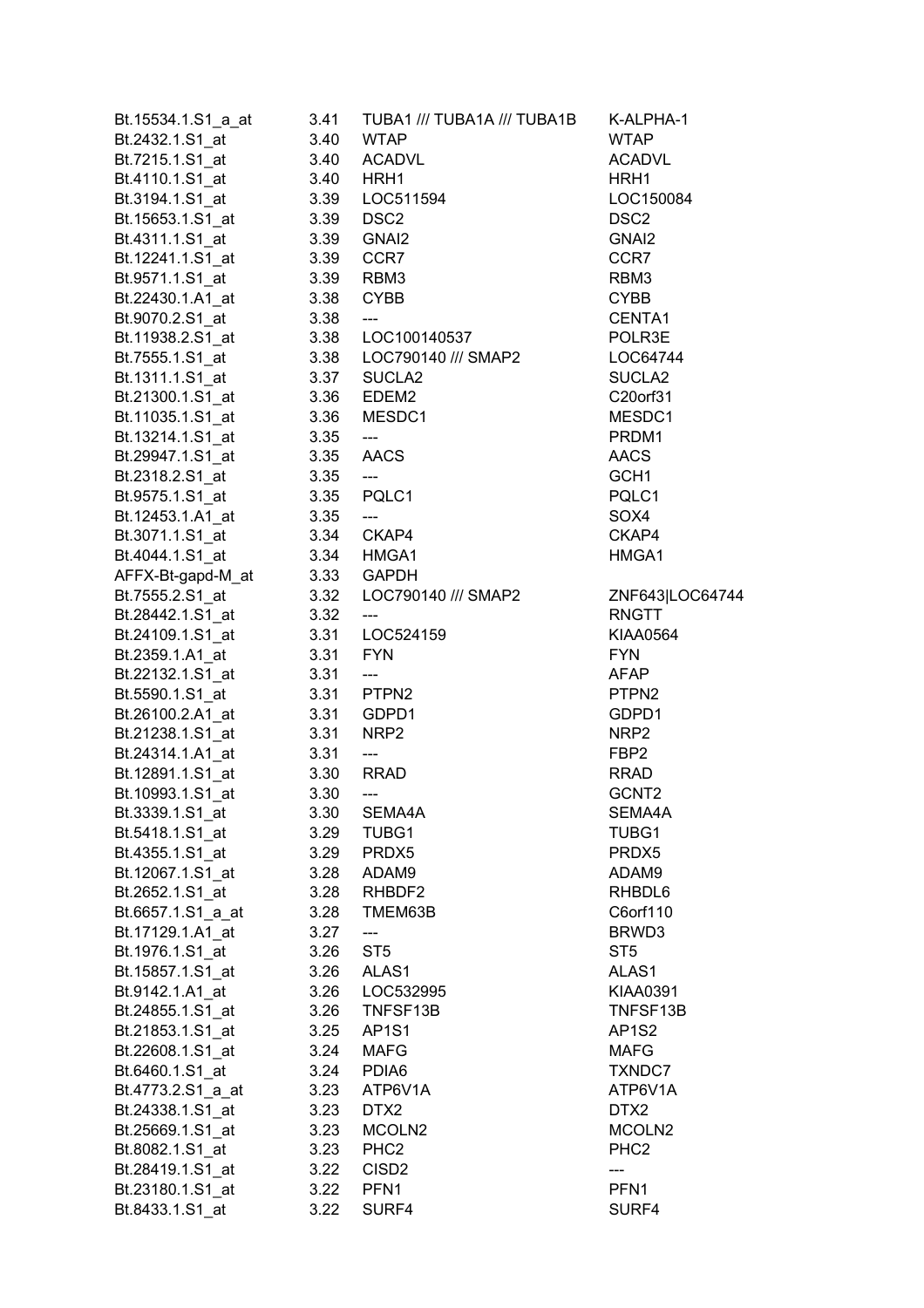| Bt.3913.1.S1_at    | 3.21 | <b>VEGFC</b>                        | <b>VEGFC</b>       |
|--------------------|------|-------------------------------------|--------------------|
| Bt.17809.2.S1_at   | 3.21 | ACTR6                               | ACTR6              |
| Bt.1489.1.S1_at    | 3.20 | <b>DAGLB</b>                        |                    |
| Bt.20923.1.S1_at   | 3.20 | EIF2AK2                             | EIF2AK2            |
| Bt.28723.1.A1_at   | 3.20 | RASL11B                             | RASL11B            |
| Bt.28348.1.S1_at   | 3.20 | $\overline{\phantom{a}}$            | ---                |
| Bt.27152.1.A1_at   | 3.20 | $---$                               | PI15               |
| Bt.27479.1.A1_at   |      | 3.20 MGC142488                      | C15orf29           |
| Bt.2626.1.S1 at    | 3.19 | CD47                                | CD47               |
| Bt.21364.2.S1_at   | 3.19 | $\overline{a}$                      | SLC38A1            |
|                    |      | $\overline{\phantom{a}}$            | ATP13A3            |
| Bt.20559.1.S1 at   | 3.18 |                                     | STRN3              |
| Bt.28222.1.S1 at   |      | 3.18 STRN3                          |                    |
| Bt.21115.1.A1 at   |      | 3.18 SEC23A                         | SEC23A             |
| Bt.9799.1.S1_at    |      | 3.18 EIF4G2                         | CSTF3              |
| Bt.12453.1.A1_a_at | 3.17 | ---                                 | SOX4               |
| Bt.21190.1.A1_at   | 3.17 | $\overline{a}$                      | ENTPD1             |
| Bt.12748.1.S1_at   |      | 3.17 SNRP70                         | SNRP70             |
| Bt.24945.1.S1_at   | 3.16 | GDE1                                | MIR <sub>16</sub>  |
| Bt.409.1.S1_at     | 3.16 | GNG5                                | GNG5               |
| Bt.2070.2.A1 at    | 3.16 | DUSP <sub>10</sub>                  | DUSP <sub>10</sub> |
| Bt.28754.2.A1_at   | 3.16 | $\overline{\phantom{a}}$            | <b>PURB</b>        |
| Bt.21385.1.S1 at   | 3.16 | SERPINH1                            | SERPINH1           |
| Bt.9153.1.S1_at    | 3.16 | <b>JUN</b>                          | JUN                |
| Bt.23007.1.A1_at   | 3.16 | SRI                                 | <b>SRI</b>         |
| Bt.19402.1.A1_at   |      | 3.15 MGC134114                      | ---                |
| Bt.3015.2.S1_at    |      | 3.15 LHFPL2                         | LHFPL2             |
| Bt.4635.2.S1_a_at  | 3.15 | CNN <sub>2</sub>                    | CNN <sub>2</sub>   |
| Bt.4875.2.S1_at    | 3.15 | FANCG                               | <b>FANCG</b>       |
| Bt.5878.2.S1_at    | 3.15 | <b>SDS</b>                          | <b>SDS</b>         |
| Bt.26102.1.A1_at   | 3.15 | GDAP2                               | GDAP2              |
| Bt.13873.1.S1_at   | 3.14 | $\hspace{0.05cm}---\hspace{0.05cm}$ | NEK2 LPGAT1        |
| Bt.27094.1.A1_at   | 3.14 | STRN3                               | STRN3              |
| Bt.2501.1.S1_at    | 3.14 | ---                                 | MGC5618            |
|                    |      |                                     |                    |
| Bt.3015.1.A1_at    | 3.13 | LHFPL2                              | LHFPL2             |
| Bt.26770.1.S1 at   | 3.13 | TBL <sub>2</sub>                    | TBL <sub>2</sub>   |
| Bt.22762.1.S1_at   | 3.13 | <b>SNRPA</b>                        | <b>SNRPA</b>       |
| Bt.21364.1.A1 at   | 3.12 |                                     | SLC38A1            |
| Bt.16118.1.S1_at   | 3.12 | LOC504309                           | <b>MICL</b>        |
| Bt.11245.1.S1 at   | 3.12 | MGC128424                           | NID67              |
| Bt.5599.1.S1_at    | 3.11 | GLIPR2                              | C9orf19            |
| Bt.13484.2.S1 at   | 3.11 | PPP1R3C                             | PPP1R3C            |
| Bt.21773.2.S1_at   | 3.11 | GBP <sub>5</sub>                    | GBP <sub>5</sub>   |
| Bt.21343.2.A1_a_at | 3.10 | <b>GMFG</b>                         | <b>GMFG</b>        |
| Bt.20393.1.S1_at   | 3.10 | PDIA5                               | <b>PDIR</b>        |
| Bt.3992.1.S1 at    | 3.10 | <b>PISD</b>                         | <b>PISD</b>        |
| Bt.28139.1.S1_at   | 3.10 | LOC614107                           | HK2                |
| Bt.26600.1.S1 at   | 3.10 | CC2D1B                              | KIAA1836           |
| Bt.14578.1.A1_at   | 3.10 | CALCRL                              | CALCRL             |
| Bt.6715.1.A1 at    | 3.10 | C5H22orf28                          | HSPC117            |
| Bt.27197.1.S1 at   | 3.10 | ---                                 | GCN5L2             |
| Bt.12411.1.S1_at   | 3.09 | <b>LMNA</b>                         | LMNA               |
| Bt.9563.1.S1 at    | 3.09 | ASZ1                                | ASZ1               |
| Bt.4317.2.A1 at    | 3.08 | <b>PRKCD</b>                        | GPX1               |
| Bt.6434.1.S1_at    | 3.07 | <b>RNF149</b>                       | <b>RNF149</b>      |
| Bt.12765.1.S1 at   | 3.07 | RDH <sub>10</sub>                   | RDH <sub>10</sub>  |
| Bt.24384.1.A1_at   | 3.07 | ACOT9                               | ACATE2             |
|                    |      |                                     |                    |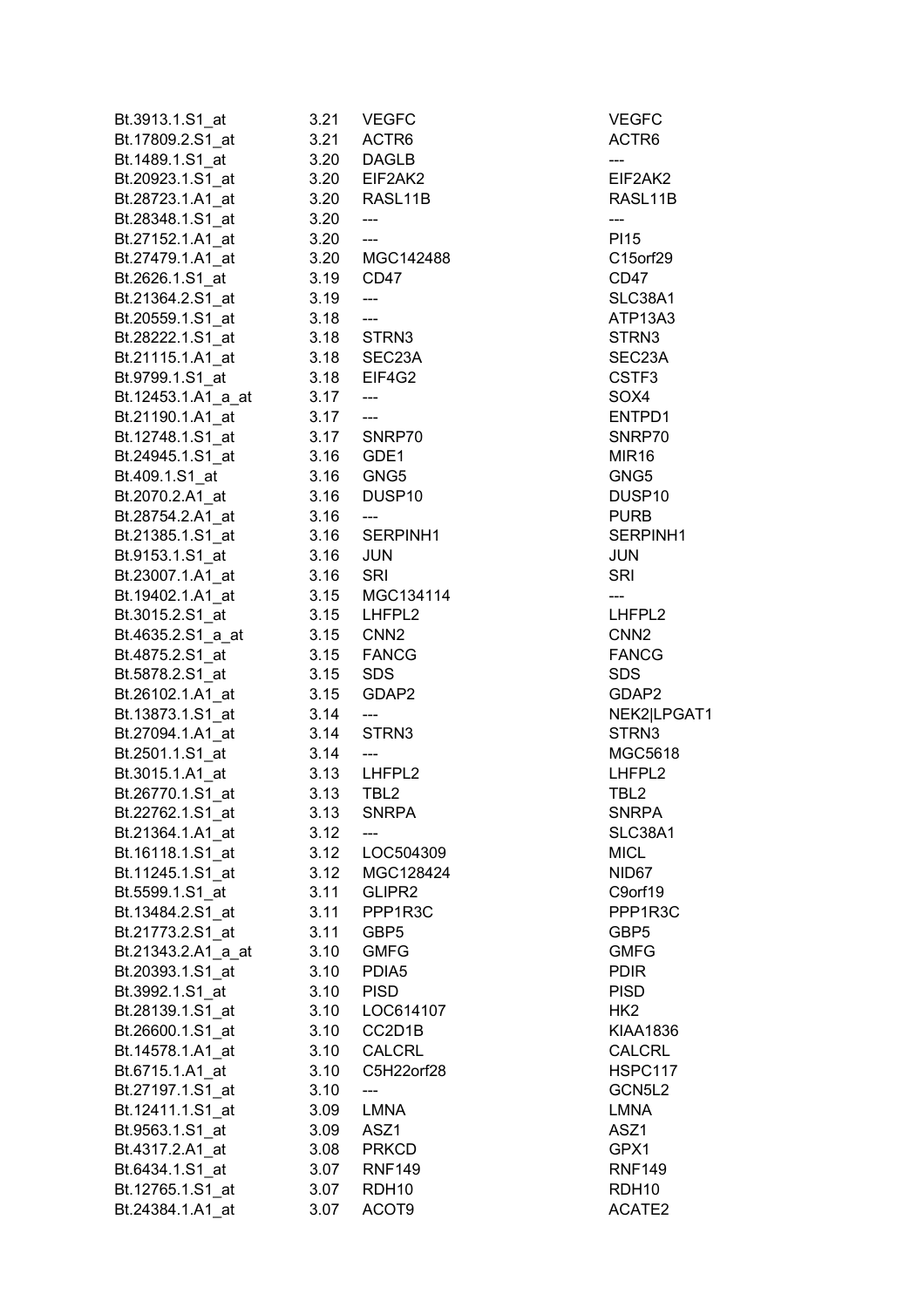| Bt.22981.1.S1_at                     | 3.06         | DNMT3A                   | DNMT3A             |
|--------------------------------------|--------------|--------------------------|--------------------|
| Bt.7519.1.S1_at                      | 3.06         | S1PR2                    | EDG5               |
| Bt.10997.1.S1 at                     | 3.06         | <b>DFFA</b>              | <b>DFFA</b>        |
| Bt.8823.2.S1_a_at                    | 3.06         | C8H9ORF46                | C9orf46            |
| Bt.11873.2.S1 at                     | 3.05         | SSX2IP                   | SSX2IP             |
| Bt.10421.1.S1 at                     | 3.05         | $\overline{\phantom{a}}$ | NRP2               |
| Bt.23544.1.S1_at                     | 3.05         | $\overline{\phantom{a}}$ | PTTG2              |
| Bt.21941.1.S1_at                     | 3.05         | $\overline{\phantom{a}}$ | TATDN2             |
| Bt.8735.1.S1 at                      | 3.05         | TIMM22                   | TIMM22             |
| Bt.656.2.S1 at                       | 3.04         | CORO1C                   | CORO1C             |
| Bt.28404.1.A1 at                     | 3.04         | ZFR <sub>2</sub>         | TAP <sub>2</sub>   |
| Bt.13785.1.A1_at                     | 3.04         | POLR1B                   | POLR1B             |
| Bt.5897.1.S1 at                      | 3.04         | <b>UBD</b>               | <b>UBD</b>         |
| Bt.15732.1.S1_a_at                   | 3.04         | LHFPL2                   | LHFPL2             |
| Bt.1031.1.S1_at                      | 3.03         | <b>CTSH</b>              | <b>CTSH</b>        |
| Bt.21912.1.S2_at                     | 3.03         | EIF2C2                   | EIF2C2             |
| Bt.4321.1.S1 at                      | 3.03         | <b>CISH</b>              | <b>CISH</b>        |
| Bt.21593.1.A1 at                     | 3.03         | ABCB7                    | ABCB7              |
| Bt.9958.1.S1 at                      | 3.02         | IGFBP6                   | IGFBP6             |
| Bt.17000.1.A1_at                     | 3.02         | PRRC1                    | LOC133619          |
| Bt.3448.2.S1 at                      | 3.02         | MAPK6                    | MAPK6              |
| Bt.6002.1.S1 at                      | 3.01         | ABCA3                    | ABCA3              |
| Bt.7523.1.S1_at                      | 3.01         | PHF <sub>23</sub>        | MGC2941            |
| Bt.21801.1.S1_at                     | 3.00         | <b>HNRNPL</b>            | <b>HNRPL</b>       |
| Bt.10997.3.S1_a_at                   | 3.00         | <b>DFFA</b>              | <b>DFFA</b>        |
| Bt.2815.1.S1_at                      | 3.00         | <b>LXN</b>               | <b>LXN</b>         |
| Bt.22071.1.S1_at                     | 3.00         | MAP2K3                   | MAP2K3             |
| Bt.633.2.S1 at                       | 2.99         | SFXN1                    | SFXN1              |
| AFFX-Bt-gapd-5_at                    | 2.99         | <b>GAPDH</b>             |                    |
| Bt.20163.3.S1_a_at                   | 2.98         | PPIL <sub>1</sub>        | PPIL <sub>1</sub>  |
| Bt.7171.1.S1_at                      | 2.98         | <b>TAPBPL</b>            | <b>TAPBPL</b>      |
| Bt.21223.2.S1_at                     | 2.98         | ATP1A1                   | ATP1A1             |
| Bt.7640.1.S1_at                      | 2.98         | GNPDA1                   | GNPDA1             |
| Bt.27784.2.S1_a_at                   | 2.98         | PPP1R10                  | PPP1R10            |
| Bt.11739.1.S1 a at                   | 2.98         | STAP2                    | STAP2              |
| Bt.15759.1.S1_at                     | 2.98         | ---                      | ---                |
| Bt.4149.1.S1 at                      | 2.98         | PTPN6                    | PTPN6              |
| Bt.23418.1.S1 at                     | 2.98         | FN <sub>1</sub>          | FN <sub>1</sub>    |
| Bt.6087.1.S1 at                      | 2.98         | TM4SF1                   | TM4SF1             |
| Bt.9361.1.S1_at                      | 2.98         | LOC782395                | MFHAS1             |
| Bt.393.1.S2_at                       | 2.97         | <b>CTSB</b>              | <b>CTSB</b>        |
| Bt.22373.1.A1 at                     | 2.97         | KCTD <sub>5</sub>        | KCTD5              |
| Bt.1434.1.S1_at                      | 2.97         | NUS <sub>1</sub>         | C6orf68            |
| Bt.2159.1.S1_at                      | 2.97         | TMEM45A                  | FLJ10134           |
| Bt.6689.1.S1 at                      | 2.96         | THOC6                    | MGC2655            |
| Bt.8612.1.A1_at                      | 2.96         |                          | QTRTD1             |
| Bt.1309.1.A1_at                      | 2.96         | STK <sub>10</sub>        | STK10              |
|                                      |              | IL6ST                    | IL6ST              |
| Bt.13719.1.S1_at<br>Bt.18278.1.S1_at | 2.96<br>2.96 | LOC782657                | <b>CCNC</b>        |
| Bt.21098.1.A1 at                     | 2.95         | <b>TMLHE</b>             | <b>TMLHE</b>       |
| Bt.23366.1.S1_at                     |              | <b>CDIPT</b>             | <b>CDIPT</b>       |
| Bt.10152.1.A1_at                     | 2.95         | PLSCR1                   | PLSCR <sub>2</sub> |
| Bt.15670.2.S1_at                     | 2.95<br>2.94 | DEDD                     | DEDD               |
| Bt.16597.1.S1_at                     | 2.95         | EXOSC4                   | EXOSC4             |
| Bt.28952.1.S1_at                     | 2.94         |                          | USP34              |
| Bt.23218.1.S1_at                     | 2.94         | ---<br><b>CTSK</b>       | <b>CTSK</b>        |
|                                      |              |                          |                    |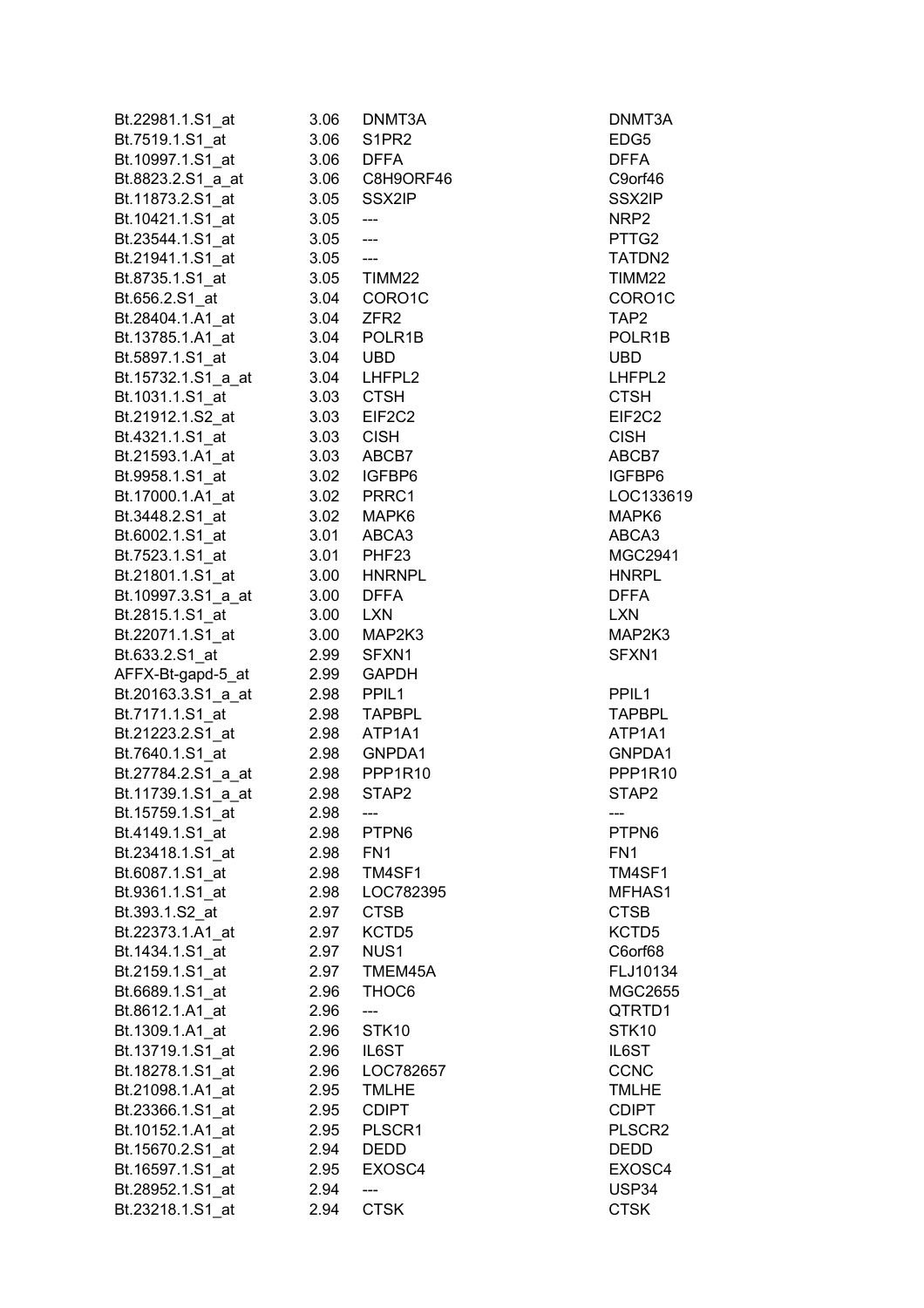| Bt.19565.1.S1_at                           | 2.94 | AOC <sub>3</sub>               | PSME3                    |
|--------------------------------------------|------|--------------------------------|--------------------------|
| Bt.9182.1.S1 at                            | 2.94 | ARF3                           | ARF <sub>3</sub>         |
| Bt.6091.1.S1_at                            | 2.94 | <b>GAPDH</b>                   | <b>GAPD</b>              |
| Bt.11109.1.S1_at 2.93                      |      | $\hspace{0.05cm} \ldots$       | ---                      |
| Bt.3624.1.S1_at  2.92  PSMB10              |      |                                | PSMB <sub>10</sub>       |
| Bt.27808.1.S1 at 2.92                      |      | TATDN3                         | LOC128387                |
| Bt.6284.1.S1_at                            | 2.92 | PELI1                          | PELI1                    |
| Bt.16901.1.A1_at                           |      | 2.92 RAB8B                     | RAB8B                    |
| Bt.22167.2.A1_at                           | 2.92 | LRRC2                          | LRRC2                    |
| Bt.11509.1.S1_at                           | 2.92 | $\hspace{0.05cm} \textbf{---}$ | ---                      |
| Bt.9542.1.S1 at                            | 2.92 | PTPN1                          | PTPN1                    |
| Bt.28087.1.S1_at 2.91                      |      | NCOA7                          | NCOA7                    |
| Bt.22306.1.S1_at 2.91                      |      | PDSS <sub>1</sub>              | <b>TPRT</b>              |
| Bt.2939.1.A1_at                            | 2.91 | MOV <sub>10</sub>              | MOV <sub>10</sub>        |
| Bt.8149.1.A1_at                            | 2.91 | LOC509695                      | DDX26                    |
|                                            |      | IRF5                           | IRF <sub>5</sub>         |
| Bt.18476.1.A1_a_at 2.91<br>Bt.3980.1.S1 at | 2.91 | <b>SCIN</b>                    | <b>SCIN</b>              |
|                                            |      | <b>TUBB</b>                    |                          |
| Bt.22803.1.S2_at                           | 2.90 |                                | <b>TUBB</b>              |
| Bt.10855.1.S1_at 2.90                      |      | LOC616414 /// RGS2             | RGS <sub>2</sub>         |
| Bt.2899.1.S1_at 2.90                       |      | <b>FOS</b>                     | <b>FOS</b>               |
| Bt.9724.1.S1_at 2.90                       |      | UHRF1BP1L                      | <b>KIAA0701</b>          |
| Bt.19818.1.A1_at                           | 2.90 | DHX9                           | DHX9                     |
| Bt.25226.1.A1_at                           | 2.90 | $\scriptstyle \cdots$          | LOC202451 KIAA1244 HEBP2 |
| Bt.7984.1.S1_at                            | 2.89 | LAMA4                          | LAMA4                    |
| Bt.20596.2.S1_at                           | 2.89 | MPZL2                          | EVA <sub>1</sub>         |
| Bt.17703.1.S1_at                           | 2.89 | <b>SLC15A2</b>                 | SLC15A2                  |
| Bt.6377.1.S1_at<br>2.89                    |      | RCAN1                          | DSCR1                    |
| Bt.27316.2.A1_at 2.88                      |      | RBBP8                          | RBBP8                    |
| Bt.9742.1.S1_at                            | 2.88 | PDCD6IP                        | PDCD6IP                  |
| Bt.4541.1.S1_at                            | 2.88 | PPM <sub>1</sub> M             | FLJ32332                 |
| Bt.17311.1.A1_at                           | 2.88 | RP <sub>2</sub>                | RP <sub>2</sub>          |
| Bt.9764.1.A1_at                            | 2.88 | MPHOSPH6                       | MPHOSPH6                 |
| Bt.5711.2.S1_at                            | 2.88 | DPAGT1                         | DPAGT1                   |
| Bt.4234.1.S1_at                            | 2.88 | HK1                            | HK1                      |
| Bt.17129.2.A1_at                           | 2.88 | $\qquad \qquad \text{---}$     | BRWD3                    |
| Bt.6509.1.S1 at                            | 2.88 | LAMC <sub>2</sub>              | LAMC2                    |
| Bt.16176.1.A1_at                           | 2.87 | ---                            | SMS <sub>2</sub>         |
| Bt.16221.1.A1_at                           | 2.87 | $\qquad \qquad - -$            | DKFZP564J0863            |
| Bt.8914.1.S1_at                            | 2.86 | ---                            | GNAI3                    |
| Bt.26709.1.S1_at                           | 2.86 | <b>CPOX</b>                    | <b>CPOX</b>              |
| Bt.26562.1.S1_at                           | 2.86 | CCDC86                         | MGC2574                  |
| Bt.26426.1.A1_at                           | 2.86 | RBM43                          | FLJ45645                 |
| Bt.22869.1.S1_at                           | 2.86 | FABP5                          | FABP5                    |
| Bt.22734.1.A1_at                           | 2.85 | ENPP4                          | ENPP4                    |
| Bt.4738.1.S1_at                            | 2.85 | CAST                           | <b>CAST</b>              |
| Bt.13710.1.S1 a at                         | 2.85 | PGS1                           | DNAH <sub>17</sub>       |
| Bt.8077.1.S1_at                            | 2.85 | PGK1                           | PGK1                     |
| Bt.15896.1.S1_at                           | 2.85 | ---                            | HSPA14                   |
| Bt.6221.1.S1_at                            | 2.85 | $\qquad \qquad - \qquad -$     | <b>POLS</b>              |
| Bt.2385.1.S1_at                            | 2.85 | $\qquad \qquad \text{---}$     | LCMT <sub>2</sub>        |
| Bt.20836.1.S1_at                           | 2.85 | LOC783547                      | MRC1L1                   |
| Bt.5687.1.S1 at                            | 2.85 | MAPK3                          | MAPK3                    |
| Bt.22726.3.S1_a_at                         | 2.85 | CA8                            | CA8                      |
| Bt.20416.1.S1_at                           | 2.85 | TAP1                           | TAP1                     |
| Bt.7500.1.S1_at                            | 2.85 | RAB8B                          | RAB8B                    |
| Bt.1606.1.S1_at                            | 2.84 | SPG <sub>21</sub>              | SPG21                    |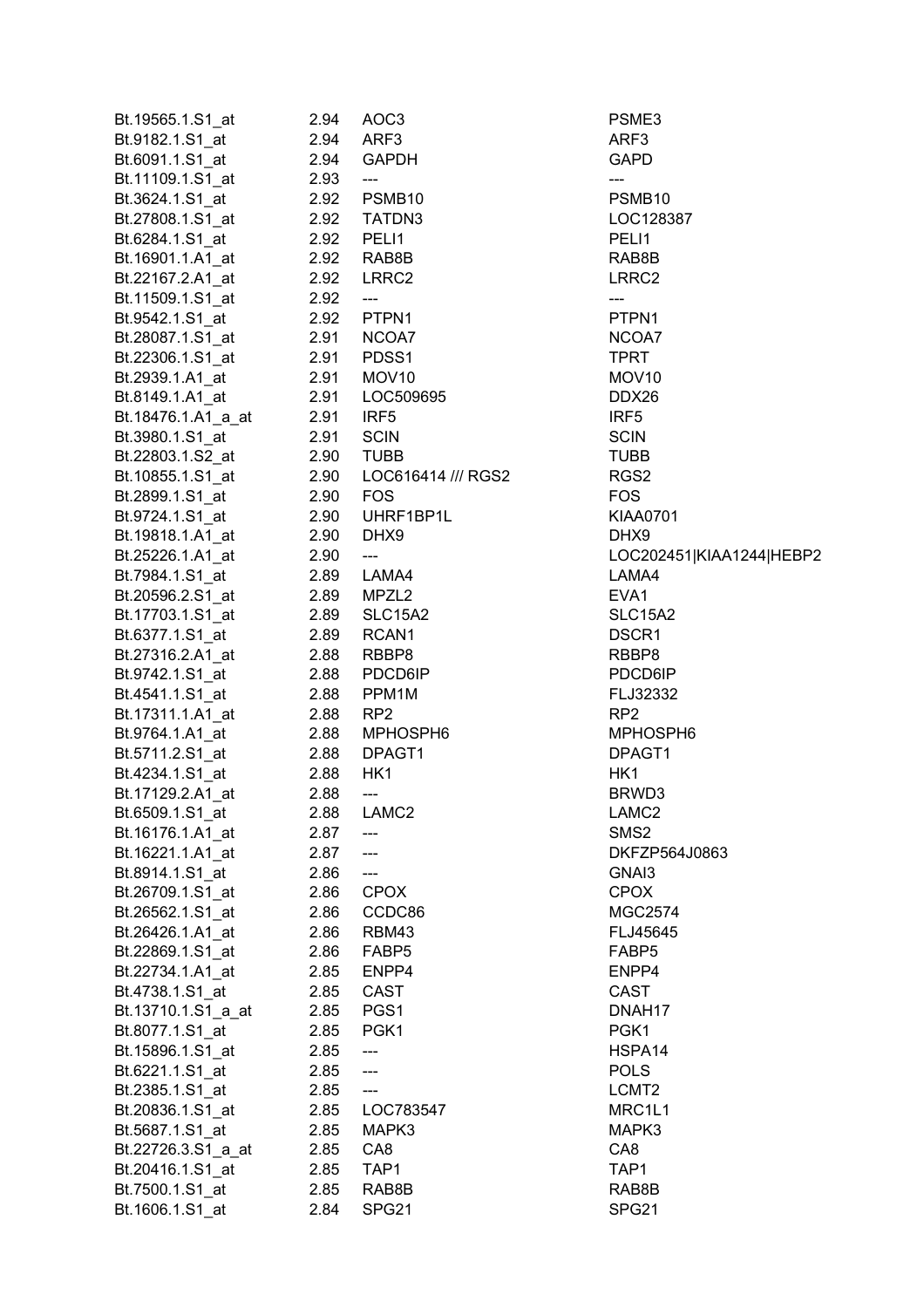| Bt.15972.1.S1_at                  | 2.84      | GJA1                       | GJA1               |
|-----------------------------------|-----------|----------------------------|--------------------|
| Bt.19996.1.A1 at                  | 2.84      | ---                        | ZDHHC2             |
| Bt.3994.2.S1_a_at                 | 2.84      | <b>SMN</b>                 | SMN2 SM            |
| Bt.17629.1.A1_at                  |           | 2.84 FAM119A               | LOC1511            |
| Bt.5329.1.S1_at                   |           |                            | C10orf57           |
| Bt.401.2.S1_at                    | 2.82 DBI  |                            | DBI                |
| Bt.14438.2.A1_a_at                |           | 2.82 TNPO1                 | TNPO1              |
| Bt.13428.1.S1_at                  |           | 2.82 FBP1                  | FBP1               |
| Bt.22185.1.S1 at                  |           | 2.82     FAM82C            | FLJ10579           |
| Bt.179.1.S1_at                    |           | 2.82 SLC25A16              | SLC25A1            |
| Bt.12721.1.A1_at                  |           | 2.81 CD3EAP                | PSCD <sub>2</sub>  |
| Bt.9448.1.S1_at                   | 2.81 TPM3 |                            | TPM3               |
| Bt.4520.1.S1_at                   |           | 2.81 SCARB1                | SCARB1             |
| Bt.22025.2.A1_a_at                | 2.81 CDV3 |                            | TOPBP1             |
| Bt.8624.1.S1_at                   |           | 2.81 ARG2                  | ARG2               |
| Bt.24636.2.S1_at                  |           | 2.81 PAX8                  | PAX8               |
| Bt.21485.1.S1_at                  | 2.81      | CDC42SE1                   | CDC42SI            |
| Bt.17734.1.A1_at                  | 2.80      | ZFAND2A                    | LOC4012            |
| Bt.20253.2.S1_at                  | 2.80      | <b>SIKE</b>                | FLJ21168           |
| Bt.16713.1.A1_at                  | 2.80      | TNK1                       | TNK1               |
| Bt.13237.1.S1_at                  |           | 2.80 PSMA4                 | PSMA4              |
| Bt.7912.1.A1 at                   |           | 2.80 SORL1                 | C11orf32           |
| Bt.20490.1.S1_at                  |           | 2.79 CDC42EP4              | CDC42EI            |
| Bt.27064.1.A1_at                  |           | 2.79 MARS2                 | MARS2              |
| Bt.24394.1.S1_at                  | 2.79      | $\overline{a}$             | MGC169             |
| Bt.19504.1.S1_at                  | 2.78 JUN  |                            | <b>JUN</b>         |
| Bt.26787.1.S1_at                  |           | 2.78 GPN2 /// LOC100140243 | FLJ10349           |
| Bt.10018.1.S1_at                  |           | 2.78 C7H5ORF15             | C5orf15            |
| Bt.1655.1.A1_at                   |           | 2.78 IMPA2                 | IMPA2              |
| Bt.2147.1.S1_at                   | 2.78      | $\scriptstyle \cdots$      | <b>PRKX</b>        |
| Bt.22078.1.S1 at                  |           | 2.78 ATP6AP2               | ATP6AP2            |
| Bt.1714.1.A1 at                   |           | 2.78 TRAF2                 | TRAF2              |
| Bt.22101.1.A1_at                  | 2.78      | ---                        | SELI               |
| Bt.1154.1.S1_at                   | 2.78      | WDR1                       | WDR1               |
| Bt.2749.1.S1 at                   | 2.78      | CDKN1A                     | CDKN1A             |
| Bt.12805.1.S1_at                  | 2.77      | LOC317710                  | FLJ22662           |
| Bt.2899.1.S2_at                   | 2.77      | <b>FOS</b>                 | <b>FOS</b>         |
|                                   |           | LOC509695                  | DDX26              |
| Bt.3790.1.S1_at<br>Bt.910.1.S1 at | 2.77      | UFM1                       |                    |
|                                   | 2.77      | C29H11orf54                | BM02 Ufr<br>PTD012 |
| Bt.29903.1.A1_at                  | 2.77      |                            |                    |
| Bt.5319.3.S1_s_at                 | 2.77      | LEO1                       | LOC1231            |
| Bt.12443.1.S1_at                  | 2.77      | CD <sub>82</sub>           | KAI1               |
| Bt.7558.1.S1_at                   | 2.77      |                            | ZDHHC1             |
| Bt.4446.1.A1_at                   | 2.77      | ---                        | C14orf1            |
| Bt.25055.1.A1 at                  | 2.76      | <b>IPMK</b>                | <b>IPMK</b>        |
| Bt.13940.1.S1_at                  | 2.76      | PIGU                       | CDC91L1            |
| Bt.28761.1.A1_s_at                | 2.76      | <b>SQRDL</b>               | SQRDL              |
| Bt.9758.1.S1_at                   | 2.76      | ---                        | MRPL22             |
| Bt.734.1.S1_at                    | 2.76      | ADAM9                      | ADAM9              |
| Bt.23109.1.S1_at                  | 2.76      | HDAC1                      | HDAC1              |
| Bt.3888.1.S1_a_at                 | 2.75      | PPME1                      | PME-1              |
| Bt.6777.2.S1_at                   | 2.75      | <b>WTAP</b>                | <b>WTAP</b>        |
| Bt.20796.1.A1_at                  | 2.75      | CEP76                      | C18orf9 0          |
| Bt.20310.1.S1_at                  | 2.75      | DOCK5                      | DOCK5              |
| Bt.6087.2.S1_a_at                 | 2.75      | TM4SF1                     | TM4SF1             |
| Bt.17645.1.A1_at                  | 2.74      |                            |                    |

ZDHHC21 SMN2|SMN1 LOC151194 C10orf57 FLJ10579 SLC25A16 SCARB1 TOPBP1 CDC42SE1 LOC401296 FLJ21168 C11orf32 CDC42EP4 MGC16943 00140243 FLJ10349 C5orf15 ATP6AP2 CDKN1A FLJ22662 BM02|Ufm1 PTD012 LOC123169 ZDHHC18 CDC91L1 C18orf9|CEP76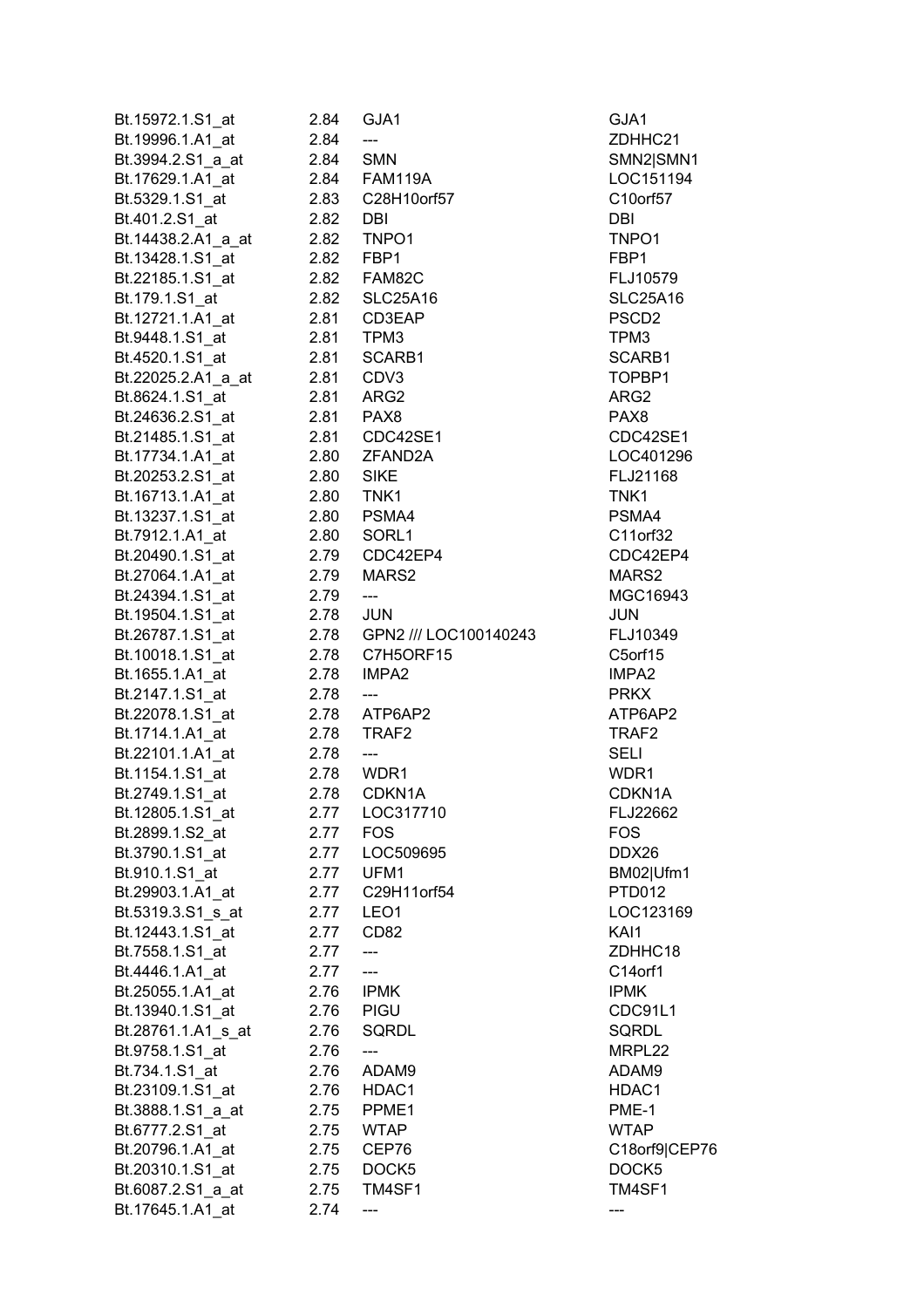| Bt.3157.1.S1_at                      | 2.74         |                                  | PPP2R1                           |
|--------------------------------------|--------------|----------------------------------|----------------------------------|
| Bt.9158.1.A1_at                      |              | 2.74 LOC784959                   | ---                              |
| Bt.21410.1.S1_at                     | 2.73         | <b>CTSA</b>                      | <b>PPGB</b>                      |
| Bt.27190.1.S1_s_at                   | 2.73         | ANP32A                           | ANP32A                           |
| Bt.15690.1.S1 at                     | 2.73         | ---                              | SNX6                             |
| Bt.21929.1.S1_at                     | 2.73         | ---                              | LOC1511                          |
| Bt.4107.1.S1_at                      |              | 2.72 DSC2                        | DSC <sub>2</sub>                 |
| Bt.16142.2.S1_at                     |              | 2.72 YWHAG                       | YWHAG                            |
| Bt.1358.1.S1 at                      |              | 2.72 PDLIM1                      | PDLIM1                           |
| Bt.26909.1.S1_at                     | 2.72         | ---                              | STARD4                           |
| Bt.979.1.A1 at                       | 2.71         | MYO1B                            | MYO1B                            |
| Bt.24479.1.S1 at                     |              | 2.71 MAPKAPK2                    | <b>MAPKAP</b>                    |
| Bt.6950.1.S1_at                      | 2.71         | SYS1                             | SYS <sub>1</sub>                 |
| Bt.20458.1.S1_at                     |              | 2.71 MAP7D1                      | FLJ10350                         |
| Bt.17777.2.S1 at                     | 2.71         | <b>OPTN</b>                      | <b>OPTN</b>                      |
| Bt.13046.1.S1_at                     | 2.70         | AHR                              | AHR                              |
| Bt.27854.1.S1_at                     | 2.70         | NFIL <sub>3</sub>                | NFIL <sub>3</sub>                |
| Bt.8793.1.S1 at                      | 2.70         | ---                              | TRPS1                            |
| Bt.23655.1.S1 at                     | 2.70         | $---$                            | <b>PTPRE</b>                     |
| Bt.7707.1.S1_at                      | 2.70         | CCM <sub>2</sub>                 | CCM <sub>2</sub>                 |
| Bt.22488.1.A1 at                     | 2.70         | SLC30A6                          | SLC30A6                          |
| Bt.10869.1.S1_at                     |              | 2.69 LOC786565                   | DIAPH1                           |
| Bt.3525.1.S1 at                      |              | 2.69 TMEM49                      | VMP1                             |
|                                      |              |                                  | ---                              |
| Bt.16933.2.A1_at                     |              | 2.69 LOC617079<br>PPP1R3B        | PPP1R3E                          |
| Bt.26905.1.A1_at<br>Bt.20542.1.S1 at | 2.69<br>2.69 |                                  | JUNB                             |
| Bt.24628.1.S1 at                     | 2.69         | <b>JUNB</b><br><b>SNRPF</b>      | <b>SNRPF</b>                     |
|                                      | 2.69         | DDX46                            | DDX46                            |
| Bt.24011.1.A1_at                     | 2.68         | ---                              |                                  |
| Bt.28569.1.S1_at                     |              | 2.68 PRKD2                       | PDE5A<br>PRKD <sub>2</sub>       |
| Bt.21189.1.S1_at<br>Bt.20069.1.S1 at |              | 2.68 DAXX                        | <b>DAXX</b>                      |
| Bt.25096.1.S1_at                     | 2.67         | SLC20A1                          | SLC20A1                          |
| Bt.27316.1.S1 at                     | 2.67         | RBBP8                            | RBBP8                            |
| Bt.7349.1.S1_at                      | 2.67         | ---                              | MGC269                           |
| Bt.8566.1.S1_at                      | 2.67         | ANP32A                           | ANP32A                           |
| Bt.6391.1.A1_at                      |              |                                  |                                  |
|                                      | 2.67<br>2.67 | CCDC90A<br>RUSC <sub>1</sub>     | C6orf79<br>RUSC1                 |
| Bt.3199.1.S1_at                      | 2.67         | PARP12                           | ZC3HDC                           |
| Bt.16376.1.S1_at                     |              | LOC532189                        | <b>CPD</b>                       |
| Bt.1785.1.A1_at<br>Bt.848.1.S1_at    | 2.66<br>2.66 | NDUFV2                           | NDUFV2                           |
|                                      |              | ENTPD4                           |                                  |
| Bt.16000.1.S1_at                     | 2.66         |                                  | LOXL2 E<br>SYNJ2BF               |
| Bt.27294.1.S1_at<br>Bt.7337.2.S1 at  | 2.65         | SYNJ2BP<br>LOC512010             | CENTD1                           |
|                                      | 2.65         |                                  | LOC1231                          |
| Bt.21031.1.S1_at<br>Bt.21026.1.S1_at | 2.65<br>2.64 | LEO <sub>1</sub><br>GPR65        | GPR65                            |
|                                      |              | 2.65 LOC508041                   | FLJ43654                         |
| Bt.8911.1.A1_at                      |              | CLLD6                            | C13orf1                          |
| Bt.17641.2.A1_at                     | 2.65         |                                  | RHOHIN4                          |
| Bt.2325.1.S1_at                      | 2.64<br>2.64 | ---<br>LIG4                      | LIG4                             |
| Bt.7959.1.A1_at                      |              |                                  |                                  |
| Bt.11739.2.A1_a_at                   | 2.64         | STAP2                            | STAP2                            |
| Bt.2590.1.A1 at                      | 2.64         | LOC520939                        | KLF2                             |
| Bt.8208.1.A1_at                      | 2.64         | LOC538749                        | DAAM1                            |
| Bt.4895.1.S1 at                      | 2.64         | CCND <sub>2</sub><br><b>CTSS</b> | CCND <sub>2</sub><br><b>CTSS</b> |
| Bt.7938.1.S1_at                      | 2.64         | C21H14orf147                     | C14orf14                         |
| Bt.3001.1.S1_at                      | 2.64         |                                  | <b>SVIL</b>                      |
| Bt.4329.1.S1_at                      | 2.64         | <b>SVIL</b>                      |                                  |

PPP2R1B ANP32A LOC151162 PDLIM1 STARD4 Bt.24479.1.S1\_at 2.71 MAPKAPK2 MAPKAPK2 FLJ10350 SLC30A6 Bt.10869.1.S1\_at 2.69 LOC786565 DIAPH1 PPP1R3B SNRPF SLC20A1 MGC26963 ZC3HDC1 NDUFV2 LOXL2|ENTPD4 SYNJ2BP Bt.7337.2.S1\_at 2.65 LOC512010 CENTD1 LOC123169 811.**1.**<br>Bt.891.2.65 LOC50804 RHOH|N4BP2 Bt.3001.1.S1\_at 2.64 C21H14orf147 C14orf147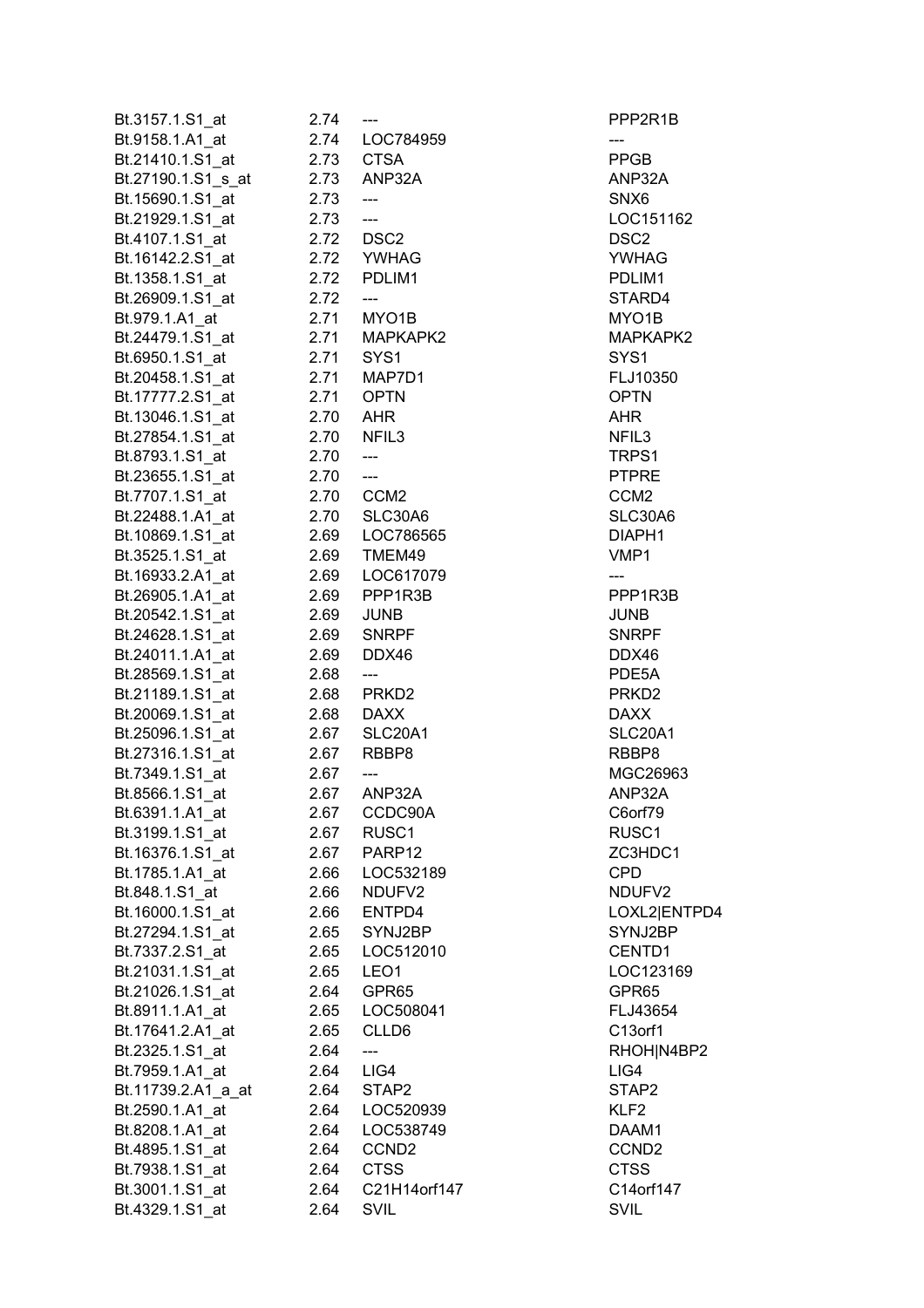| Bt.26218.1.A1_at   | 2.04       | $\hspace{0.05cm} \ldots \hspace{0.05cm}$ | FLJ3143           |
|--------------------|------------|------------------------------------------|-------------------|
| Bt.9629.2.S1 at    |            | 2.64 ZFP36L1                             | ZFP36L1           |
| Bt.20893.1.A1 at   | 2.63 PNPO  |                                          | <b>PNPO</b>       |
| Bt.13851.1.S1_at   |            | 2.63 IL13RA1                             | IL13RA1           |
| Bt.9622.1.A1_at    |            | 2.63 KTI12                               | <b>MGC204</b>     |
| Bt.22173.1.S1_at   | 2.63       | STK24                                    | ATP11A            |
| Bt.17659.1.S1_at   |            | 2.63 PTDSS1                              | PTDSS1            |
| Bt.21303.1.S1_at   | 2.63       | ---                                      | RCOR1             |
| Bt.26609.1.S1_at   | 2.63       | $\overline{a}$                           | PIP3AP            |
| Bt.20796.2.S1_at   |            | 2.63 CEP76                               | C18orf9           |
| Bt.13227.2.S1 at   | 2.62 RELL1 |                                          | FLJ1101           |
| Bt.7734.1.S1_at    |            | 2.62 HSD3B7                              | HSD3B7            |
| Bt.22410.1.S1_at   |            | 2.62 TFCP2                               | ARF3              |
| Bt.29411.1.S1_at   |            | 2.62 UHRF1BP1L                           | KIAA070           |
| Bt.20367.1.S1_at   | 2.62       | $\qquad \qquad \text{---}$               | DDX39             |
| Bt.18752.1.S1 at   | 2.61       | SMYD <sub>2</sub>                        | SMYD <sub>2</sub> |
| Bt.1029.1.S1_at    |            | 2.61 NCOA7                               | NCOA7             |
| Bt.19687.2.S1_at   |            | 2.61 SDAD1                               | SDAD1             |
| Bt.22587.1.S1_at   | 2.61       | <b>CHPF</b>                              | <b>CHPF</b>       |
| Bt.28298.1.S1 at   | 2.61       | $---$                                    | ABL1              |
| Bt.16933.1.S1_at   |            | 2.61 LOC617079                           | ABCC4             |
| Bt.8486.1.S1_at    | 2.61       | <b>TNIK</b>                              | <b>TNIK</b>       |
| Bt.13852.3.S1_a_at |            | 2.61 LRRFIP2                             | LRRFIP2           |
| Bt.27854.2.S1_at   | 2.61 NFIL3 |                                          | NFIL3             |
| Bt.1950.1.S1_at    |            | 2.61 KPNA3                               | KPNA3             |
| Bt.5322.1.S1_at    |            | 2.60 PSMB5                               | PSMB <sub>5</sub> |
| Bt.20529.1.A1_at   |            | 2.60 LOC505636                           | <b>MGC404</b>     |
| Bt.28506.1.A1_at   | 2.60       | UCK <sub>2</sub>                         | UCK2              |
| Bt.10421.2.S1_at   | 2.60       | $\overline{\phantom{a}}$                 | NRP <sub>2</sub>  |
| Bt.1794.1.S1_a_at  | 2.60       | TMEM39A                                  | TMEM39            |
| Bt.18476.1.A1 at   | 2.60       | IRF5                                     | IRF5              |
| Bt.29939.2.S1 at   |            | 2.60 HSPA5                               | HSPA5             |
| Bt.27401.1.A1 at   |            | 2.60 RNF128                              | <b>RNF128</b>     |
| Bt.8722.1.S1_at    | 2.60 ACP2  |                                          | ACP <sub>2</sub>  |
| Bt.20493.1.S1_at   | 2.60       | ANKRD6                                   | ANKRD6            |
| Bt.9321.1.S1_at    |            | 2.60 PARP4                               | PARP4             |
| Bt.8231.1.S1_at    | 2.60       | <b>NUP205</b>                            | <b>NUP205</b>     |
|                    | 2.59       | NUDT <sub>5</sub>                        | NUDT5             |
| Bt.2887.1.S1_at    |            |                                          |                   |
| Bt.19332.2.A1 at   | 2.59       | ---                                      | CLCN <sub>5</sub> |
| Bt.20080.1.S1_at   | 2.59       | WSB1                                     | WSB1              |
| Bt.26552.1.S1_at   | 2.59       | IL10RB                                   | IL10RB            |
| Bt.6640.1.S1_at    | 2.59       | ---<br><b>NFKBIB</b>                     | SMURF1            |
| Bt.20178.1.S1_at   | 2.58       |                                          | <b>NFKBIB</b>     |
| Bt.20762.1.A1 at   | 2.58       | ---                                      | C13orf1           |
| Bt.8718.1.S1_at    | 2.58       | ---                                      | <b>KIAA024</b>    |
| Bt.26384.1.S1 at   | 2.58       | CCDC13                                   | OIP106            |
| Bt.13983.3.S1_at   | 2.58       | <b>MTDH</b>                              | <b>LYRIC</b>      |
| Bt.12399.1.S1_at   | 2.58       | NEU1                                     | NEU1              |
| Bt.4586.1.S1_at    | 2.58       | GNG <sub>2</sub>                         | GNG <sub>2</sub>  |
| Bt.11530.1.A1_at   | 2.57       |                                          | CMIP              |
| Bt.16978.1.S1_at   | 2.57       | KPNA3                                    | KPNA3             |
| Bt.5711.1.S1_at    | 2.57       | DPAGT1                                   | DPAGT1            |
| Bt.4021.1.S1_at    | 2.57       | SEC <sub>16</sub> A                      | KIAA031           |
| Bt.5197.1.S1_at    | 2.57       | LOC783166                                | G3BP              |
| Bt.28076.1.A1 at   | 2.57       | GSTO <sub>1</sub>                        | GSTO <sub>1</sub> |
| Bt.15937.1.A1_at   | 2.57       | <b>NAT11</b>                             | RCOR2 F           |

Bt.26218.1.A1\_at 2.64 --- FLJ31438|RPS27A|MTIF2 86L1 **ZFP36L1** at the contract of the contract of the contract of the contract of the contract of the contract of the contract of the contract of the contract of the contract of the contract of the contract of the contract of the contrac 8 **Bl.462.1.42 MGC20419** Bt.17659.1.S1\_at 2.63 PTDSS1 PTDSS1 Bt.20796.2.S1\_at 2.63 CEP76 C18orf9|CEP76 Bt.13227.2.S1\_at 2.62 RELL1 FLJ11017 Bt.4734.1.SHSD3B7 F1BP1L.1.S1\_at 2.62 UHRF1BP1L FIP2 LRRFIP2 805636 MGC40499 M39A TMEM39A Pt.28 RNF128 Bt.20493.1.S1\_at 2.60 ANKRD6 ANKRD6 SMURF1 KIAA0247 at 2.571 DPAGT1 16A KIAA0310 1 RCOR2|FLJ13848|MARK2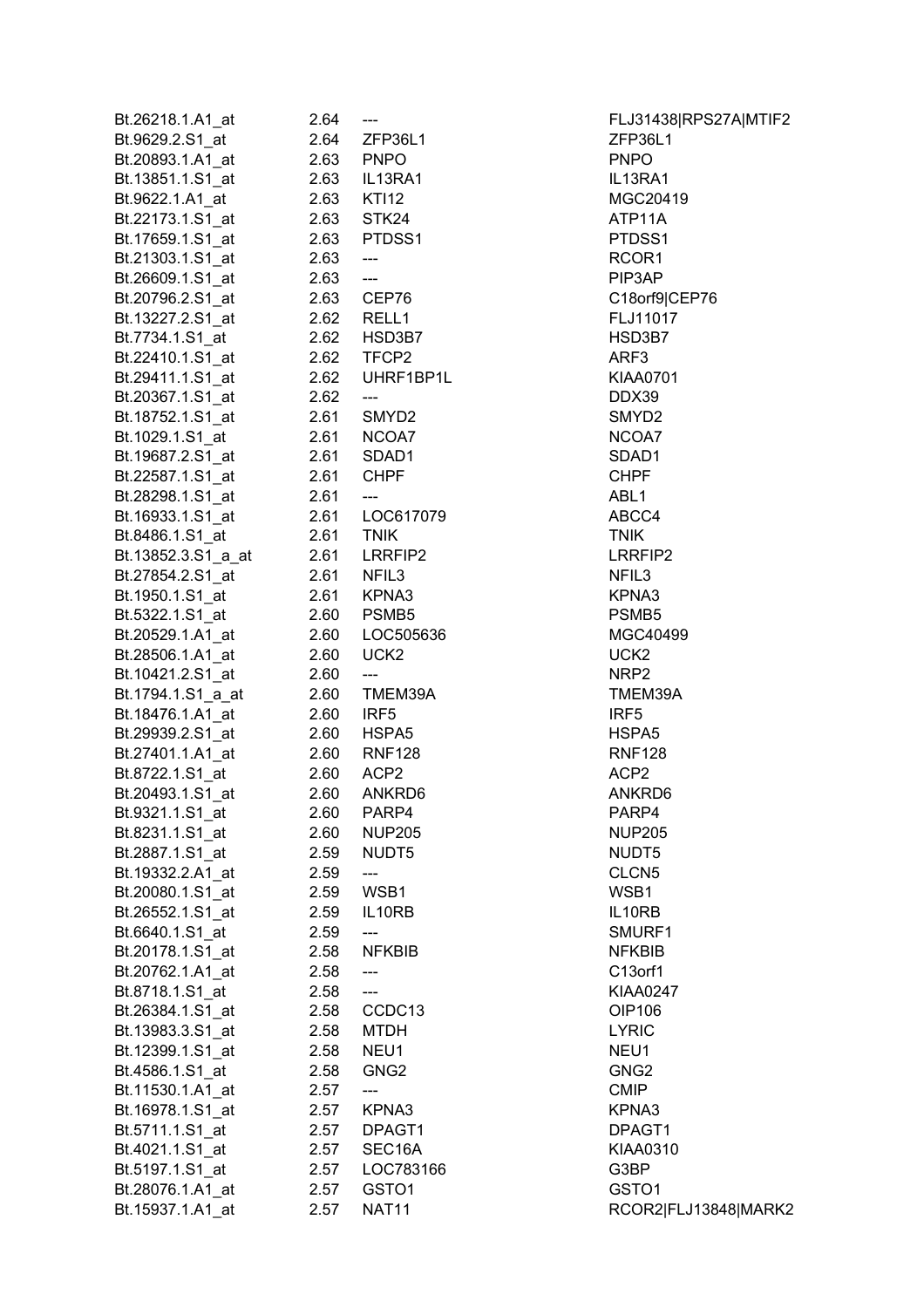| Bt.7714.1.S1_at    | 2.57 | <b>VCP</b>               | <b>VCP</b>          |
|--------------------|------|--------------------------|---------------------|
| Bt.6633.1.A1_at    | 2.56 | B9D1                     | EPPB9               |
| Bt.2128.1.S1_at    | 2.56 | <b>YWHAZ</b>             | <b>YWHAZ</b>        |
| Bt.20336.2.S1_at   | 2.56 | DDX19B                   | DDX19               |
| Bt.16133.1.A1_at   | 2.56 | <b>PIGH</b>              | <b>PIGH</b>         |
| Bt.9147.1.A1 at    | 2.56 | WDR77                    | MEP50               |
| Bt.20720.1.S1_at   |      | 2.56 LOC614585           | <b>CGI-128</b>      |
| Bt.21942.1.S1_at   |      | 2.56 LOC784805           | LOC9012             |
| Bt.24339.1.S1 at   | 2.56 | LOC781346                | <b>KIAA1856</b>     |
| Bt.27653.1.A1_a_at | 2.56 | <b>PIGN</b>              | <b>PIGN</b>         |
|                    |      |                          |                     |
| Bt.19945.2.A1 at   | 2.55 | LOC616344                | ---                 |
| Bt.19559.1.S1_at   | 2.55 | ---                      | CCNG <sub>2</sub>   |
| Bt.18575.1.A1_at   | 2.56 | DTWD2                    | PTMAP2              |
| Bt.2017.1.S1_at    |      | 2.55 TFPI2               | TFPI <sub>2</sub>   |
| Bt.28674.1.A1_at   |      | 2.55 GNPNAT1             | <b>GNPNAT</b>       |
| Bt.23708.1.A1_at   |      | 2.55 ZFAND3              | TEX27               |
| Bt.4638.1.S1 at    | 2.55 | SMARCB1                  | <b>SMARCB</b>       |
| Bt.27760.1.S1_at   | 2.54 | BoLA /// HLA-A           | HLA-A               |
| Bt.648.2.S1_at     | 2.54 | LRRFIP1                  | LRRFIP1             |
| Bt.17107.1.S1_at   | 2.54 | C19H17orf37              | C17orf37            |
| Bt.942.1.S1 at     | 2.54 | ---                      | C20orf11            |
| Bt.22141.1.S1_at   |      | 2.53 RTN3                | N4BP1               |
| Bt.26751.1.S1_at   |      | 2.53 WSB2                | WSB2                |
| Bt.26641.1.S1_at   |      | 2.53 XPNPEP1             | <b>XPNPEP</b>       |
| Bt.23668.1.A1_at   | 2.53 | $\overline{\phantom{a}}$ | <b>MITF</b>         |
| Bt.16329.1.A1_at   |      | 2.53 TGIF1               | <b>TGIF</b>         |
| Bt.14987.1.A1_at   |      | 2.53 ATP6AP2             | ATP6AP2             |
| Bt.5154.1.S1_s_at  |      | 2.53 HSPA1A /// HSPA1B   | HSPA1B              |
| Bt.28065.1.A1_at   | 2.53 | DNAJC10                  | DNAJC10             |
| Bt.3114.1.A1_at    | 2.53 | DC <sub>2</sub>          | DC <sub>2</sub>     |
| Bt.28676.1.A1_at   |      | 2.52 PEX7                | PEX7                |
|                    | 2.52 | DPY19L1                  | <b>KIAA0877</b>     |
| Bt.24191.1.A1_at   |      |                          |                     |
| Bt.20371.1.S1_at   | 2.52 | <b>CSK</b>               | <b>CSK</b>          |
| Bt.28192.2.S1 at   | 2.52 | IRF6                     | IRF <sub>6</sub>    |
| Bt.16273.1.A1_at   | 2.52 | RCAN <sub>3</sub>        | DSCR1L2             |
| Bt.16389.1.S1_at   | 2.52 | DERL1                    | DERL1               |
| Bt.13679.2.S1_a_at | 2.52 | <b>ZNF207</b>            | <b>ZNF207</b>       |
| Bt.28259.1.S1_at   | 2.52 | TMEM168                  | FLJ13576            |
| Bt.6358.1.S1_at    | 2.52 | BCAP29                   | BCAP29              |
| Bt.4274.1.S1 at    | 2.52 | MAPRE1                   | MAPRE1              |
| Bt.23128.3.S1 at   | 2.52 | PDIA4                    | ERP70               |
| Bt.9994.1.S1_at    | 2.52 | CXXC1                    | CXXC1               |
| Bt.22512.2.S1_at   | 2.52 | KLHL5                    | KLHL5               |
| Bt.8455.1.S1_at    | 2.51 |                          | NUPL1               |
| Bt.18116.3.A1_s_at | 2.51 | PARP12                   | ZC3HDC <sup>-</sup> |
| Bt.9228.1.A1_at    | 2.51 | VPS37C                   | VPS37C              |
| Bt.7490.1.A1_at    | 2.51 | MTHFD1L                  | MTHFD1I             |
| Bt.8177.1.S1_at    | 2.51 | MRPL12                   | MRPL12              |
| Bt.25100.1.A1_at   | 2.51 | <b>CTTN</b>              | <b>CTTN</b>         |
| Bt.14272.1.A1_at   | 2.51 | ---                      | HS3ST3E             |
| Bt.8621.1.S1_at    | 2.51 | $\qquad \qquad - -$      | EDEM1               |
| Bt.14624.1.A1_at   | 2.50 | PSMD14                   | PSMD14              |
| Bt.3814.1.S1_at    | 2.51 | DAB <sub>2</sub>         | DAB <sub>2</sub>    |
| Bt.5211.1.S2_at    | 2.50 | RPL21                    | RPL <sub>21</sub>   |
|                    |      |                          | PSMA1               |
| Bt.10266.1.S1_at   | 2.50 | PSMA1                    |                     |
| Bt.22283.1.S1_at   | 2.50 | ---                      | HTRA4 B             |

YWHAZ CGI-128 LOC90120 KIAA1856 CCNG2 GNPNAT1 SMARCB1 LRRFIP1 C17orf37 C20orf117|C20orf118|SAMHD1 XPNPEP1 ATP6AP2 SPA1B
BISPA1B DNAJC10 KIAA0877 DSCR1L2 FLJ13576 BCAP29 MAPRE1 ZC3HDC1 VPS37C MTHFD1L HS3ST3B1 PSMD14 HTRA4|BLP1|PLEKHA2|ADAM9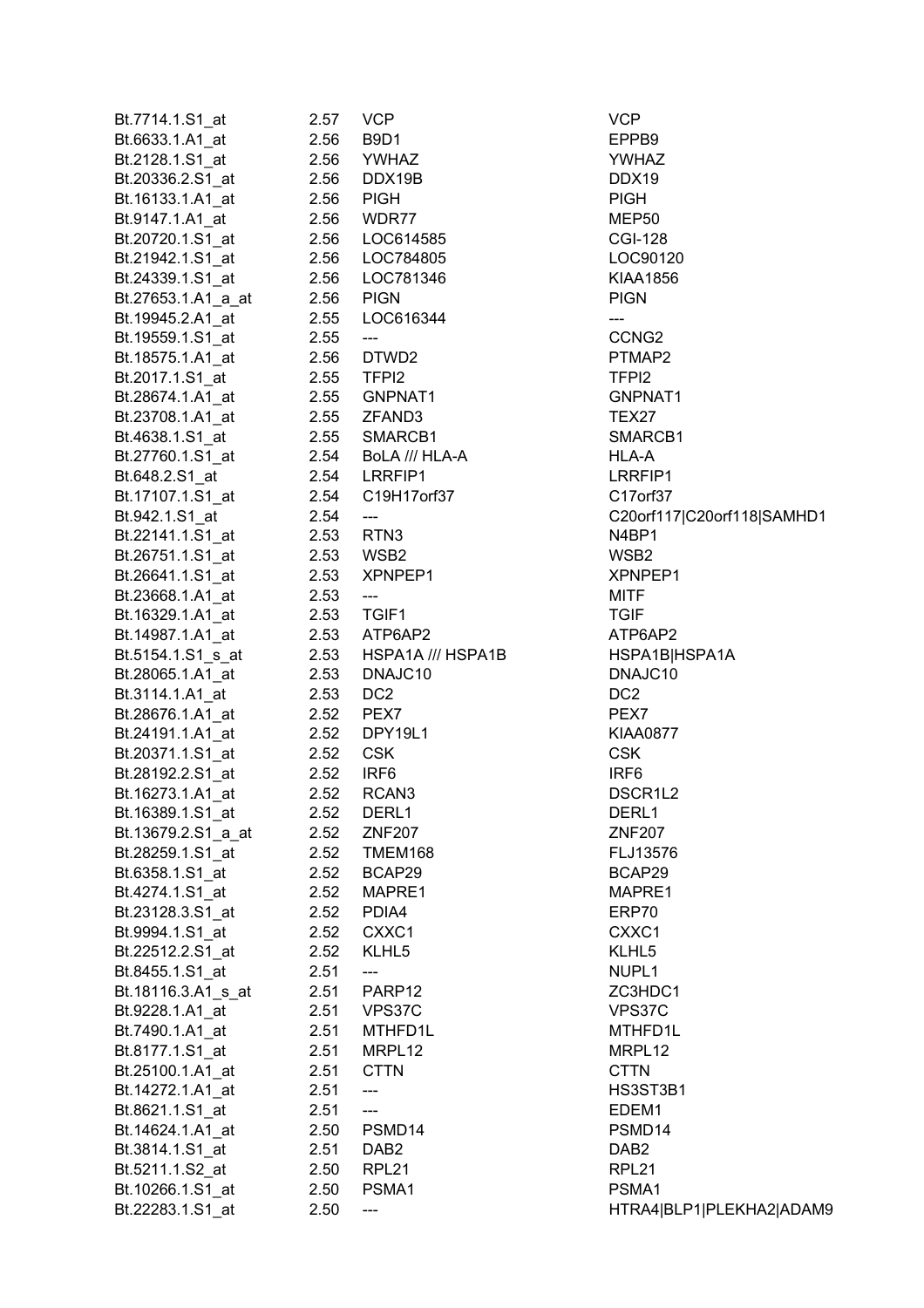| Bt.16387.1.S1_at   | 2.50       | DNAJC24             | ZCSL3               |
|--------------------|------------|---------------------|---------------------|
| Bt.20847.1.S1_at   | 2.50       | <b>AGER</b>         | PBX2                |
| Bt.9820.1.S1_at    | 2.50       | ---                 | FLJ10407            |
| Bt.18484.1.A1_at   | 2.50       | NT5DC1              | NT5C2L1             |
| Bt.21760.2.S1_at   | 2.50       | $\qquad \qquad - -$ | SLC34A3             |
| Bt.26811.1.S1_at   | 2.50       | SLC30A5             | <b>SLC30A5</b>      |
| Bt.6826.1.S1_at    | 2.50       | LCP2                | LCP <sub>2</sub>    |
| Bt.27877.1.S1_at   |            | 2.49 MYO1F          | MYO1F               |
| Bt.25433.1.S1 at   | 2.49       | C1GALT1C1           | C1GALT1C1           |
| Bt.5200.1.S1_at    | 2.49       | DDX39               | DDX39               |
| Bt.26715.1.S1_at   | 2.49       | <b>ST14</b>         | ST14                |
| Bt.4293.1.S1_at    | 2.49       | ICAM3               | ICAM3               |
| Bt.4773.4.S1 at    |            | 2.48 ATP6V1A        | ATP6V1A             |
| Bt.16125.1.A1_at   | 2.48       | RNFT1               | LOC51136            |
| Bt.24214.1.S1_at   | 2.48       | $---$               | <b>PNPO</b>         |
| Bt.972.1.S1_at     | 2.48       | UBE2E2              | UBE2E2              |
| Bt.20253.1.S1 at   | 2.48       | <b>SIKE</b>         | FLJ21168            |
| Bt.20629.1.A1_at   | 2.48       | GNPDA2              | GNPDA2              |
| Bt.11259.1.S1_at   | 2.48       | ISG12(A)            | FAM14A              |
| Bt.18224.1.S1_at   | 2.47       | ---                 | CUGBP1              |
| Bt.8149.2.S1_at    |            | 2.47 LOC509695      | DDX26               |
| Bt.28836.1.S1_at   |            | 2.47 DAAM1          | DAAM1               |
| Bt.2634.1.S1 at    |            | 2.47 DNAJC10        | DNAJC10             |
| Bt.20163.2.S1_a_at | 2.47 PPIL1 |                     | PPIL <sub>1</sub>   |
| Bt.16297.1.S1_at   |            | 2.47 CLDND1         | C <sub>3</sub> orf4 |
| Bt.18569.1.A1_at   |            | 2.47 C10H14orf179   | MGC16028            |
| Bt.21835.1.S1_at   | 2.47       | <b>PKIG</b>         | <b>PKIG</b>         |
| Bt.13913.1.S1_at   | 2.47       | ---                 | AGPAT3              |
| Bt.16745.1.A1_at   | 2.47       | CCL28               | CCL <sub>28</sub>   |
| Bt.28287.1.S1_at   | 2.47       | UNC93A              | UNC93A              |
| Bt.8679.1.A1_at    | 2.47       | <b>DLAT</b>         | <b>DLAT</b>         |
| Bt.25763.1.S1 at   | 2.46       | LOC530128           | Cep70               |
| Bt.4063.1.S1_at    | 2.47       | PLA2G7              | PLA2G7              |
| Bt.5123.2.S1_at    | 2.46       | <b>FLII</b>         | <b>FLII</b>         |
| Bt.5489.1.S1_at    | 2.46       | HNRNPA2B1           | HNRPA2B1            |
| Bt.1455.1.S1_at    | 2.46       | ---                 | <b>ZNF518</b>       |
| Bt.26100.1.S1 at   | 2.46       | GDPD1               | GDPD1               |
| Bt.26885.1.S1 at   | 2.46       | FKBP7               | FKBP7               |
| Bt.26280.1.S1 at   | 2.46       | ---                 | <b>PHEMX</b>        |
| Bt.532.1.S1 at     | 2.46       | <b>TSFM</b>         | <b>TSFM</b>         |
| Bt.26037.1.A1 at   | 2.46       | BRWD3               | BRWD3               |
| Bt.10039.1.S1_at   | 2.46       | <b>GNE</b>          | <b>CLTA</b>         |
| Bt.2392.1.S1 at    | 2.45       | ST6GALNAC2          | SIAT7D              |
| Bt.13689.1.A1_at   | 2.45       | PIK3CD              | PIK3CD              |
| Bt.20788.1.A1_at   | 2.45       | LOC518469           | <b>KIAA1434</b>     |
| Bt.4353.1.S1_at    | 2.45       | EPAS <sub>1</sub>   | EPAS1               |
| Bt.24986.1.A1_at   | 2.45       | ---                 | PLEKHA1             |
| Bt.2342.1.S1_at    | 2.45       | CDS <sub>2</sub>    | CDS <sub>2</sub>    |
| Bt.25194.1.A1_at   | 2.44       | PIBF1               | C13orf24            |
| Bt.24698.1.A1_at   | 2.44       | OVOL1               | OVOL1               |
| Bt.300.1.A1_at     | 2.44       | SULT1E1             | SULT1E1             |
| Bt.18689.2.A1_at   | 2.44       | ARSB                | <b>ARSB</b>         |
| Bt.8706.1.S1_at    | 2.44       | MAPKAPK3            | MAPKAPK3            |
| Bt.23616.1.S1_at   | 2.44       | ---                 | <b>STCH</b>         |
| Bt.20296.1.S1_at   | 2.44       | SFXN <sub>2</sub>   | SFXN <sub>2</sub>   |
| Bt.22721.1.A1_a_at | 2.44       | <b>JAMP</b>         | C14orf100           |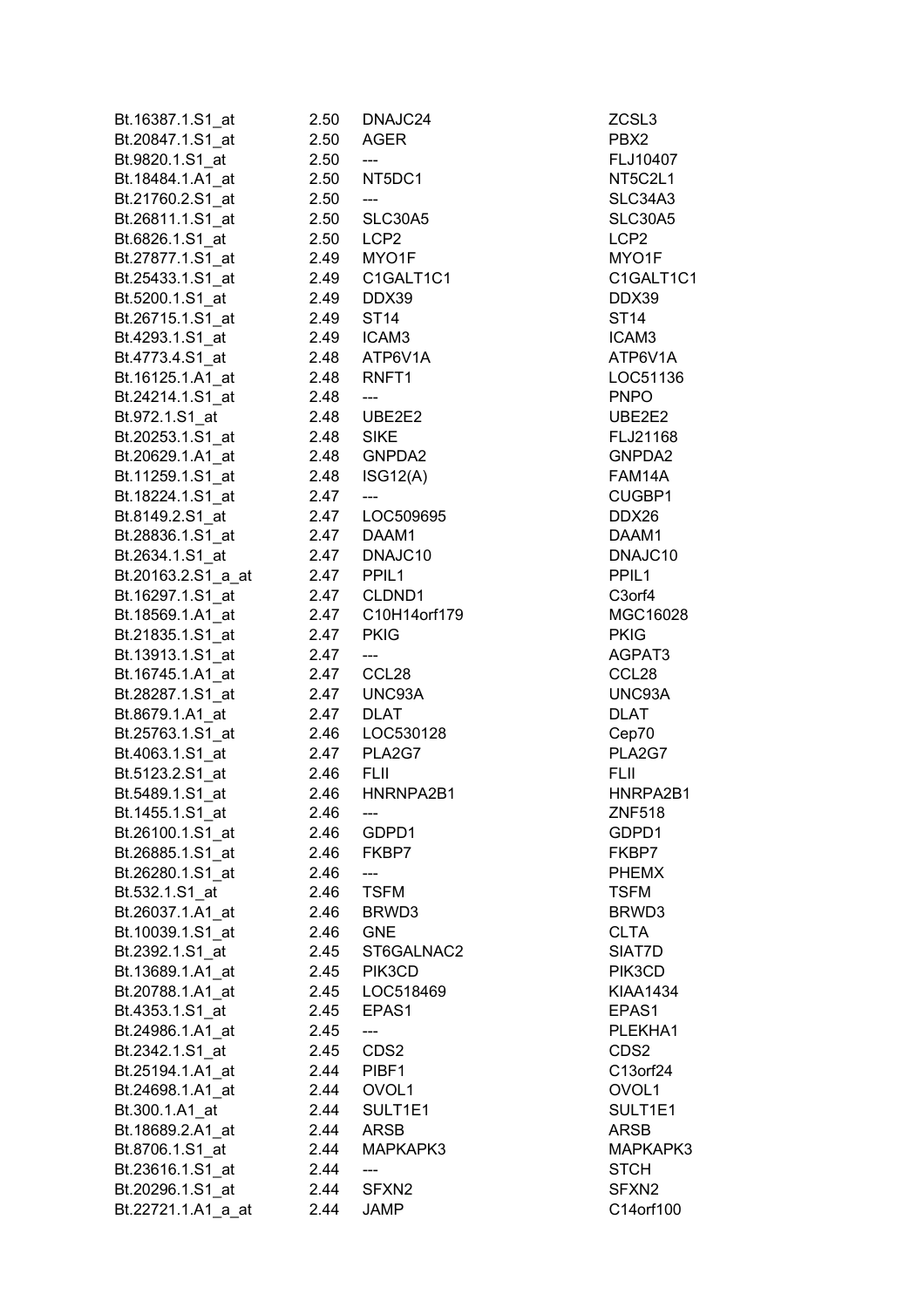| Bt.6406.1.S3 at    | 2.43     | <b>CEBPD</b>                      | <b>CEBPD</b>      |
|--------------------|----------|-----------------------------------|-------------------|
| Bt.25437.1.A1_at   | 2.43     | ---                               | ILT8 LILF         |
| Bt.18320.1.A1_at   | 2.43     | ---                               | ANKFY1            |
| Bt.26048.1.A1_at   | 2.43     | SERF1B                            | SERF1A            |
| Bt.28320.1.A1 at   |          | 2.43    LOC613826                 | ANKRD1            |
| Bt.21250.1.S1_a_at |          | 2.43 TMEM176B                     | LR <sub>8</sub>   |
| Bt.12196.2.A1_at   | 2.43     | $\hspace{0.05cm} \ldots$          | <b>PTPRC</b>      |
| Bt.28406.1.S1_at   | 2.43     | $\overline{\phantom{a}}$          | FCGR2A            |
| Bt.28366.1.A1 at   |          | 2.42 ECT2                         | ECT <sub>2</sub>  |
| Bt.22614.1.S1_at   | 2.43     | $---$                             | <b>MGC464</b>     |
| Bt.21982.1.S1_a_at | 2.42     | IQGAP1                            | IQGAP1            |
| Bt.3863.1.S1_at    | 2.42     | ZFP36                             | ZFP36             |
| Bt.13852.1.S1_at   |          | 2.42 DENND2A                      | LRRFIP2           |
| Bt.13947.2.A1_at   |          | 2.42 RQCD1                        | RQCD1             |
| Bt.27380.1.A1_at   |          | 2.42 PRMT3                        | HRMT1L            |
| Bt.21258.1.A1_at   | 2.42     | <b>WRB</b>                        | <b>WRB</b>        |
| Bt.25226.2.S1_at   | 2.42     | ---                               | LOC2024           |
| Bt.9527.2.S1_at    |          | 2.41 KLF10                        | KLF10             |
| Bt.4388.1.S1 at    |          | 2.41 IL27RA                       | IL27RA            |
| Bt.24975.1.S1 at   |          | 2.41 YTHDC2                       | YTHDC2            |
| Bt.20221.1.S1_at   |          | 2.41 TFE3                         | TFE3              |
| Bt.22009.1.S1_at   | 2.40     | CXCL16                            | CXCL16            |
| Bt.14682.2.S1_at   | 2.41     | $\hspace{0.05cm} \dashrightarrow$ | FLJ2537           |
| Bt.17473.2.S1_at   | 2.41 RPE |                                   | <b>RPE</b>        |
| Bt.24181.1.S1_at   |          | 2.40 LBP                          | LBP               |
| Bt.24631.2.A1_at   |          | 2.40 RP11-529l10.4                | <b>DPCD</b>       |
| Bt.6550.1.S1_at    | 2.40     | NTHL1                             | NTHL1             |
| Bt.25979.1.S1_a_at | 2.40     | ENTPD4                            | ENTPD4            |
| Bt.10854.1.S1_at   | 2.40     | YRDC                              | FLJ2347           |
| Bt.5517.1.S2_at    | 2.40     | <b>CNP</b>                        | <b>CNP</b>        |
| Bt.24774.1.S1_at   | 2.40     | $\hspace{0.05cm} \ldots$          | ---               |
| Bt.12861.1.S1_at   | 2.40     | KIF2A                             | KIF <sub>2</sub>  |
| Bt.25003.1.S1_at   | 2.40     | LOC524974                         | <b>KIAA183</b>    |
| Bt.4292.1.S1 at    | 2.40     | ACTR <sub>3</sub>                 | ACTR3             |
| Bt.16648.1.A1_at   | 2.40     | ---                               | LPHN <sub>2</sub> |
| Bt.9870.2.A1_at    | 2.40     | ---                               | LOC1283           |
| Bt.29558.1.A1 at   | 2.40     | ---                               | HSPC11            |
| Bt.13983.2.S1_at   | 2.39     | <b>MTDH</b>                       | <b>LYRIC</b>      |
| Bt.24927.1.A1 at   | 2.39     | ARHGEF6                           | <b>ARHGEF</b>     |
| Bt.11176.1.S1_at   | 2.39     | TMEM14A                           | TMEM14            |
| Bt.20165.1.S1 at   | 2.39     | MGC139367                         |                   |
| Bt.12112.1.S1_at   | 2.39     |                                   | TMEM16            |
| Bt.29929.1.S1 at   | 2.39     | ---                               | FLJ2267           |
| Bt.721.1.A1_at     | 2.39     | ABCG1                             | <b>PCAF</b>       |
| Bt.27590.1.A1 at   | 2.39     | SMARCA4                           | <b>SMARCA</b>     |
| Bt.24790.2.A1_at   | 2.39     | PTPRG                             | <b>PTPRG</b>      |
| Bt.1585.1.A1_at    | 2.39     | ---                               | FLJ2182           |
| Bt.21760.1.S1_at   | 2.39     | ---                               | SLC34A3           |
| Bt.12474.1.S1_at   | 2.38     | <b>GALE</b>                       | GALE              |
| Bt.648.3.S1_at     | 2.38     | ---                               | LRRFIP1           |
| Bt.737.1.S1_a_at   | 2.38     | ---                               | LIG <sub>3</sub>  |
| Bt.4501.1.S1_at    | 2.38     | NOLC1                             | NOLC1             |
| Bt.27269.1.A1_at   | 2.38     | STARD3NL                          | STARD3            |
| Bt.18049.1.A1_at   | 2.38     | ---                               | ---               |
| Bt.9225.1.A1_at    | 2.38     | HK <sub>3</sub>                   | HK3               |
| Bt.11437.1.A1_at   | 2.38     | ---                               | ARL10B            |
|                    |          |                                   |                   |

CEBPD. ILT8|LILRB3|ILT7|LIRA4 ANKFY1 SERF1A ANKRD17|FLJ38991 FCGR2A MGC46496 LRRFIP2 HRMT1L3 LOC202451 YTHDC2 CXCL16 FLJ25371 ENTPD4 FLJ23476 KIAA1833 LOC128387|FLVCR|C1orf48 **HSPC117** ARHGEF6 TMEM14A TMEM16F FLJ22679 SMARCA4 FLJ21820 SLC34A3 LRRFIP1 STARD3NL ARL10B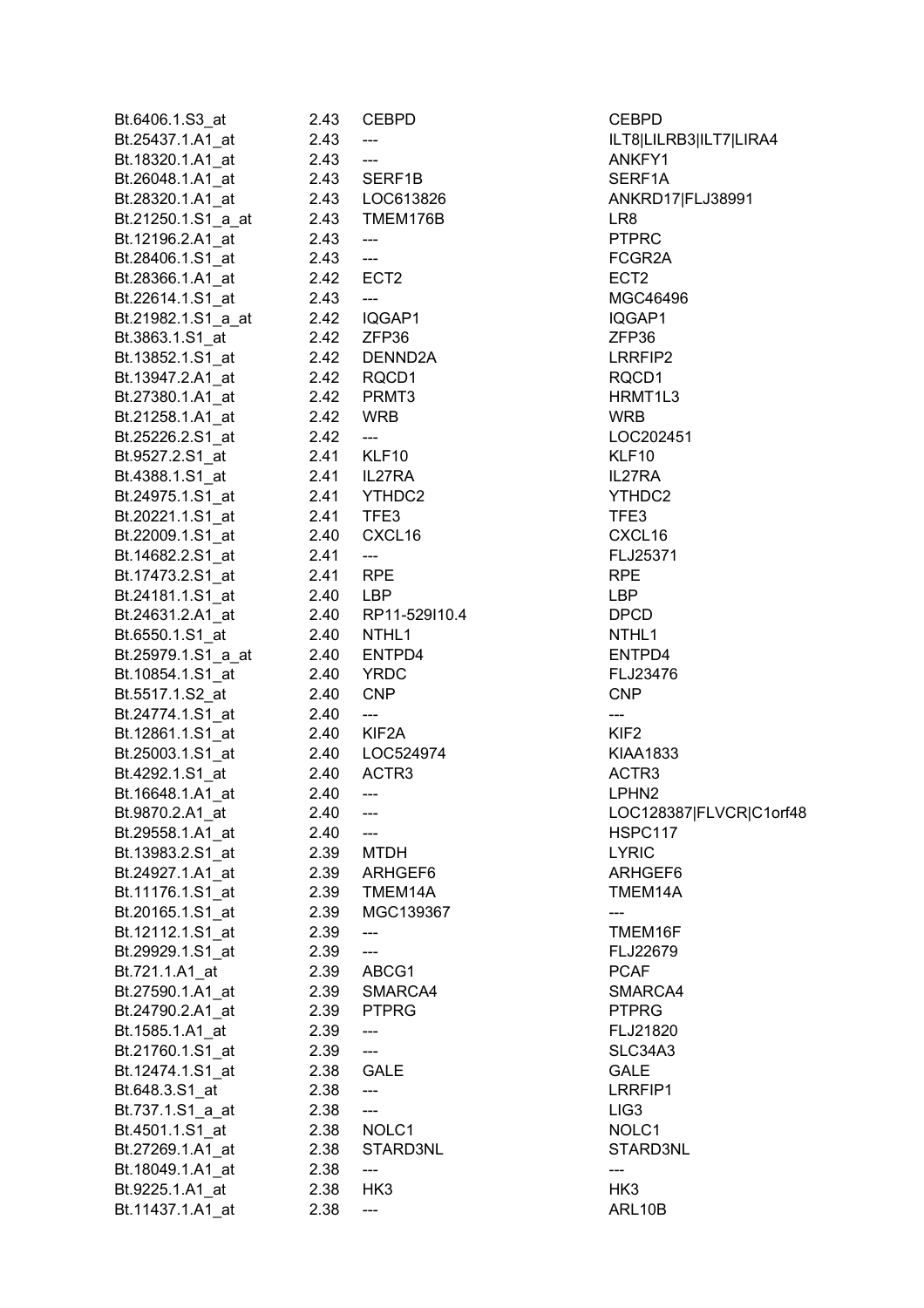| Bt.4614.1.S1_at    | 2.38       | LOC511558                    | SLC37A1            |
|--------------------|------------|------------------------------|--------------------|
| Bt.5446.1.S1_at    | 2.38       | RMND <sub>5</sub> B          | FLJ22318           |
| Bt.27874.1.S1 s at | 2.38       | JMJD6                        | <b>PTDSR</b>       |
| Bt.1670.1.A1_at    |            | 2.37    LOC617154            | PPP1R14            |
| Bt.910.3.S1_at     |            | 2.37 UFM1                    | Ufm1               |
| Bt.8254.1.S1_at    |            | 2.37 ARPC5                   | ARPC5              |
| Bt.20603.2.S1_at   |            | 2.37    LOC100125286         | C14orf24           |
| Bt.25077.1.S1_at   | 2.37       | $\overline{\phantom{a}}$     | <b>SLK</b>         |
| Bt.10060.1.S1 at   | 2.37       | NR4A2                        | NR4A2              |
| Bt.19807.1.S1_at   |            | 2.37 SKAP2                   | SCAP2              |
|                    |            | 2.37 GTF2H3                  |                    |
| Bt.18638.1.S1_at   |            |                              | GTF2H3             |
| Bt.10116.1.A1_at   |            | 2.37 BAG3                    | BAG3               |
| Bt.27077.1.S1 at   | 2.37 DARC  |                              | FY.                |
| Bt.8971.1.A1_a_at  | 2.37       | $\qquad \qquad \text{---}$   | WAS                |
| Bt.827.1.A1 at     |            | 2.37 TMEM125                 | <b>MGC172</b>      |
| Bt.21743.1.A1 at   |            | 2.36 M6PRBP1                 | M6PRBP             |
| Bt.18734.1.S1_at   | 2.36       | ---                          | SYNJ2BF            |
| Bt.16138.1.S1_at   |            | 2.36 DLG3                    | DLG3               |
| Bt.17595.3.A1_at   |            | 2.36 TMEM183A                | <b>SETMAR</b>      |
| Bt.16109.1.S1_at   | 2.36       | $\qquad \qquad \textbf{---}$ | LOC1525            |
| Bt.10870.1.S1_at   | 2.35       |                              | <b>AHR</b>         |
| Bt.3742.1.S1_at    | 2.35 SELK  |                              | SELK               |
| Bt.21939.1.S1_at   | $2.35$ --- |                              | TBC1D7             |
| Bt.16124.1.A1_at   | $2.35$ --- |                              | BPIL2 HS           |
| Bt.27031.1.A1_at   |            | 2.35 RINT1                   | RINT-1             |
| Bt.460.1.S1 at     |            | 2.35 TST /// TST             | <b>TST</b>         |
| Bt.26942.1.S1_at   |            | 2.35 SLC17A5                 | SLC17A5            |
| Bt.20432.1.S1_at   |            | 2.35 SERPINB8                | <b>SERPINE</b>     |
| Bt.24799.1.S1 at   |            | 2.35    LOC507426            | PARP3              |
| Bt.26709.2.A1_at   |            | 2.35 CPOX                    | CPOX               |
| Bt.20180.1.S1_at   |            | 2.35 RAB25                   | RAB <sub>25</sub>  |
| Bt.24206.1.A1_at   | 2.35       | BTBD1                        | BTBD1              |
| Bt.17809.1.A1_at   |            | 2.35 ACTR6                   | ACTR6              |
| Bt.4271.1.S1_at    |            | 2.35    LOC100141021         | CYFIP1             |
| Bt.8887.1.S1_at    | 2.35       | TMEM62                       | FLJ2337            |
| Bt.19107.2.A1_at   | 2.34       |                              |                    |
|                    |            | $---$                        | ---                |
| Bt.5104.1.S1 at    | 2.34       | OTUB1                        | OTUB <sub>1</sub>  |
| Bt.28192.1.S1_at   | 2.34       | IRF <sub>6</sub>             | IRF <sub>6</sub>   |
| Bt.13331.2.S1_a_at | 2.34       | <b>TANK</b>                  | <b>TANK</b>        |
| Bt.27330.1.A1_at   | 2.34       | LOC532883                    | FLJ1330            |
| Bt.21931.1.S1_at   | 2.34       | CMTM7                        | <b>CKLFSF7</b>     |
| Bt.8959.1.S1_at    | 2.34       | <b>IKBKG</b>                 | <b>IKBKG</b>       |
| Bt.22570.1.S1_at   | 2.34       | PSMC6                        | PSMC6              |
| Bt.13421.1.S1_at   | 2.33       | ATG4D                        | APG4D              |
| Bt.2216.2.S1_at    | 2.33       | ---                          | FLJ33708           |
| Bt.5278.2.S1_at    | 2.33       | BCS <sub>1</sub> L           | BCS1L              |
| Bt.21458.1.S1_at   | 2.33       | DIP2B                        | KIAA146            |
| Bt.26394.1.S1_at   |            | 2.33 UBE2B                   | UBE2B              |
| Bt.9490.1.S1_at    | 2.33       | ACTR1A                       | ACTR1A             |
| Bt.24704.1.S1_at   | 2.33       | H11CXORF26                   | CXorf26            |
| Bt.802.1.A1_at     | 2.33       | DOLPP1                       | DOLPP1             |
| Bt.7281.1.S1_at    | 2.33       | ELOVL5                       | ELOVL5             |
| Bt.3391.1.S1_at    | 2.33       | MARVELD1                     | <b>MARVEL</b>      |
| Bt.15818.1.S1_at   | 2.33       | DNAJC17                      | FLJ10634           |
| Bt.8909.1.S1_at    | 2.33       | <b>RAI14</b>                 | RAI14              |
| Bt.12337.2.S1_a_at | 2.33       | CHCHD5 /// LOC783221         | CHCHD <sub>5</sub> |
|                    |            |                              |                    |

SLC37A1 FLJ22318 PPP1R14B C14orf24 MGC17299 M6PRBP1 SYNJ2BP SETMAR LOC152519|TXK TBC1D7 BPIL2|HSPC117|FBXO7|RFPL3 SLC17A5 SERPINB8 FLJ23375 FLJ13305 CKLFSF7 FLJ33708|LY86 KIAA1463 ACTR1A CXorf26 DOLPP1 ELOVL5 MARVELD1 FLJ10634 CHCHD5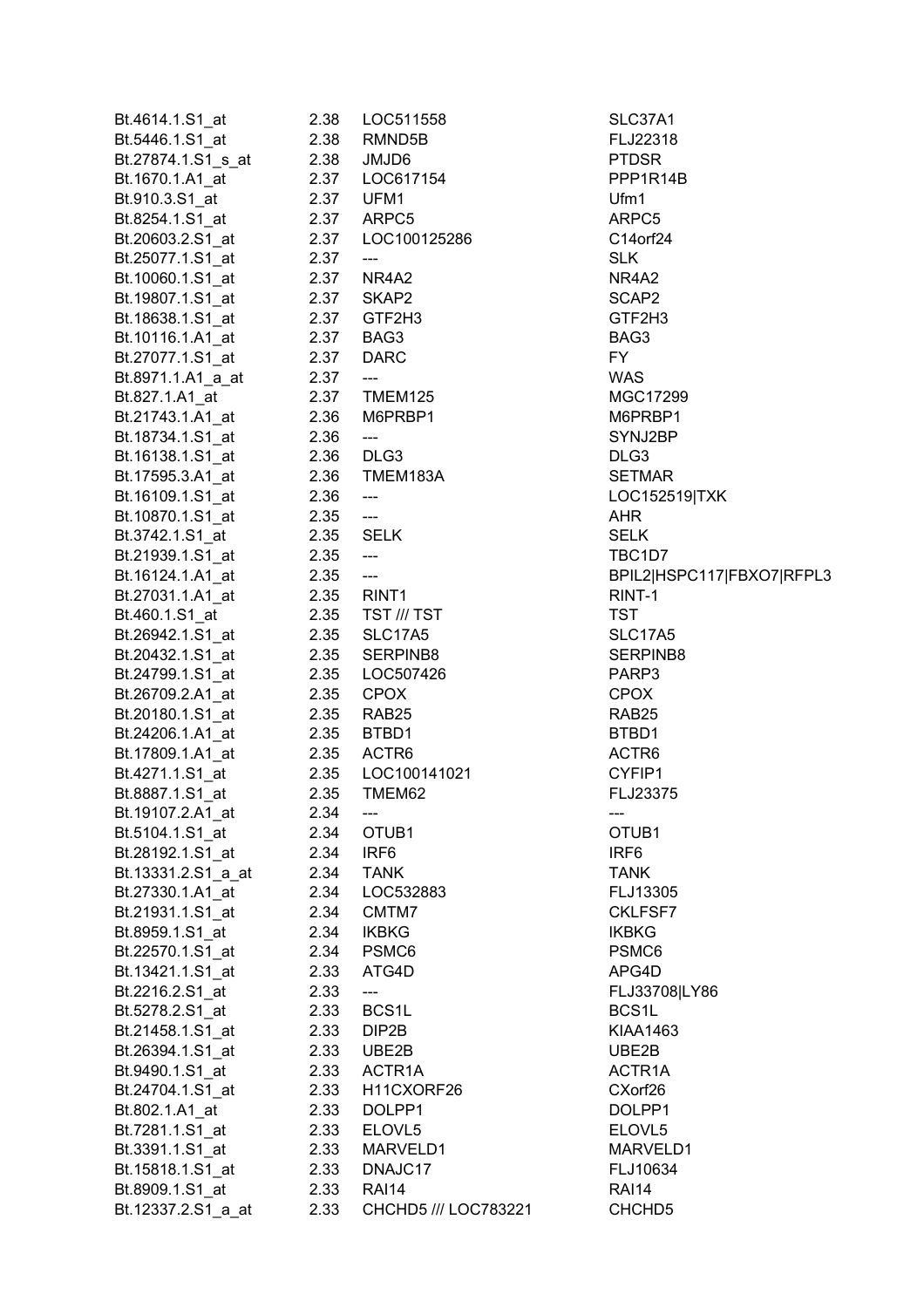| Bt.8355.1.S1 at    | 2.33       | HNRNPH <sub>2</sub>                 | HNRPH <sub>2</sub>       |
|--------------------|------------|-------------------------------------|--------------------------|
| Bt.5650.1.S1_at    | 2.32       | BTG3                                | BTG3                     |
| Bt.1024.1.S1_at    | 2.32       | <b>H27C8ORF41</b>                   | FLJ23263                 |
| Bt.22999.1.S1_at   | 2.32       | CREBL1                              | CREBL1                   |
| Bt.13516.3.A1 at   | 2.32       | TBXAS1                              | TBXAS1                   |
| Bt.4051.1.S1_at    | 2.32       | USP14                               | USP14                    |
| Bt.8957.1.S1_at    | 2.32       | CXCR4                               | CXCR4                    |
|                    |            |                                     |                          |
| Bt.28539.1.S1_at   | 2.32       | SPTY2D1                             | FLJ39441                 |
| Bt.27071.1.S1_at   | 2.32       | TRIM38                              | TRIM38                   |
| Bt.25236.1.A1_at   | 2.32       | MXRA5                               | DKFZp564I1922            |
| Bt.3254.1.A1 at    | 2.32       | <b>TBCE</b>                         | <b>TBCE</b>              |
| Bt.13821.1.S1_at   | 2.32 AK3L1 |                                     | AK3                      |
| Bt.19519.1.S1_at   | 2.31       | <b>HLTF</b>                         | SMARCA3                  |
| Bt.1785.2.A1_at    | 2.31       | $\hspace{0.05cm}---\hspace{0.05cm}$ | <b>CPD</b>               |
| Bt.1416.1.S1_at    |            | 2.31 LGALS3                         | LGALS3                   |
| Bt.7505.1.S1_at    | 2.31       | STK38                               | STK38                    |
| Bt.5861.1.S1_at    | 2.31       | CD200                               | CD200                    |
| Bt.16896.1.A1_at   | 2.31       | ---                                 | AGXT2 PRLR               |
| Bt.17932.2.S1_a_at | 2.31       | MCM <sub>2</sub>                    | CCNL1                    |
|                    |            |                                     |                          |
| Bt.7468.1.S1_at    | 2.31       | $\hspace{0.05cm} \dashrightarrow$   | PTPN1                    |
| Bt.24422.1.S1_at   | 2.31       | <b>PIGB</b>                         | <b>PIGB</b>              |
| Bt.10077.1.S2_at   | 2.31       | IRF1                                | IRF1                     |
| Bt.2860.1.S1_at    |            | 2.31 FBLIM1                         | FBLP-1                   |
| Bt.13949.1.S1_at   |            | 2.31 GSTP1                          | GSTP1                    |
| Bt.8345.1.S1_at    |            | 2.31 LEPROT                         | <b>LEPROT</b>            |
| Bt.2679.1.S1_at    | 2.30       | $\qquad \qquad - -$                 | ---                      |
| Bt.20778.3.A1_at   | 2.30       | TGIF1                               | <b>TGIF</b>              |
| Bt.20215.1.S1_at   | 2.30       | $\qquad \qquad \text{---}$          | AXUD1                    |
| Bt.193.1.S1_at     | 2.30       | MGAT4A                              | MGAT4A                   |
| Bt.2897.2.A1_at    | 2.29       | SUMF <sub>2</sub>                   | SUMF <sub>2</sub>        |
| Bt.17614.1.S1_at   | 2.30       | RBM25                               | RBM25                    |
|                    | 2.29       | UFM1                                | Ufm1                     |
| Bt.910.2.S1_at     |            |                                     |                          |
| Bt.746.1.S1_at     | 2.29       | PLP <sub>2</sub>                    | PLP <sub>2</sub>         |
| Bt.20336.1.S1_a_at | 2.29       | DDX19A                              | DDX19L                   |
| Bt.5329.2.S1_at    | 2.29       | C28H10orf57                         | C10orf57                 |
| Bt.13730.2.S1_at   | 2.29       | ATG4A                               | APG4A                    |
| Bt.27550.1.A1_at   | 2.29       | ---                                 | IRS1                     |
| Bt.868.1.S1 at     | 2.29       | <b>MAPBPIP</b>                      | <b>MAPBPIP</b>           |
| Bt.18724.2.S1 at   | 2.29       | ---                                 | GJA10 RHBDL2 MYCBP RRAGC |
| Bt.29814.1.S1_at   | 2.29       | BoLA /// HLA-A                      | HLA-A                    |
| Bt.15732.1.S1_at   | 2.28       | LHFPL2                              | LHFPL2                   |
| Bt.4705.1.S1_at    | 2.28       | <b>HDGF</b>                         | <b>HDGF</b>              |
| Bt.12030.1.S1 at   | 2.29       | ACTN4                               | ACTN4                    |
| Bt.9589.1.S1 at    | 2.28       | LOC535277                           | TPM4                     |
| Bt.4871.1.S1_at    | 2.29       | PRMT1                               | HRMT1L2                  |
| Bt.15441.1.A1 at   | 2.28       |                                     |                          |
|                    |            | ---                                 | ---                      |
| Bt.20219.1.S1_at   | 2.28       | <b>PIGT</b>                         | <b>PIGT</b>              |
| Bt.22133.2.S1_a_at | 2.28       | STX17                               | STX17                    |
| Bt.3350.2.S1_at    | 2.28       | UBE2R2                              | UBE2R2                   |
| Bt.12261.2.S1_a_at | 2.28       | TASP1                               | C20orf13                 |
| Bt.4857.2.S1_at    | 2.28       | <b>PRUNE</b>                        | <b>PRUNE</b>             |
| Bt.21078.1.A1_at   | 2.28       | CES <sub>3</sub>                    | TMED6                    |
| Bt.12406.1.S1_at   | 2.28       | TTLL12                              | KIAA0153                 |
| Bt.12850.1.S1_at   | 2.28       | <b>GLMN</b>                         | <b>GLMN</b>              |
| Bt.4086.1.S1_at    | 2.28       | ATP6V1B2                            | ATP6V1B2                 |
| Bt.11933.1.S1_at   | 2.28       | CDK7                                | CDK7                     |
|                    |            |                                     |                          |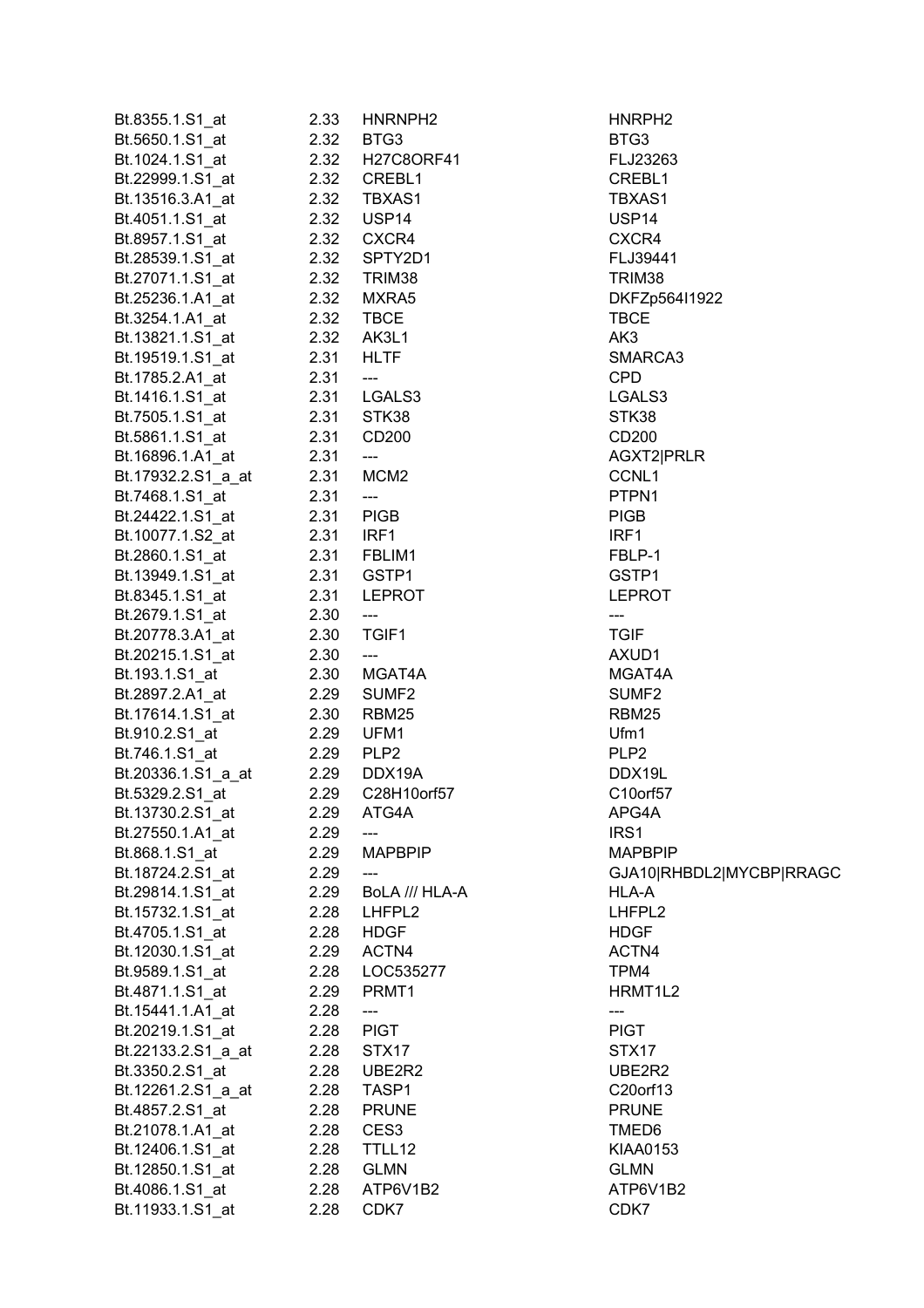| Bt.12220.1.S1 a at | 2.28      | ---               | PPM1H                          |
|--------------------|-----------|-------------------|--------------------------------|
| Bt.7081.2.S1_at    | 2.27      | <b>PTPRE</b>      | <b>PTPRE</b>                   |
| Bt.13983.1.A1 at   | 2.27      | <b>MTDH</b>       | <b>LYRIC</b>                   |
| Bt.22461.1.S1_at   | 2.27      | ---               | CUGBP2                         |
| Bt.20155.1.A1_at   | 2.27      | ---               | C15orf17                       |
| Bt.28906.1.A1 at   | 2.27 NLF1 |                   | NLF1                           |
| Bt.7190.1.S1_at    |           | 2.26 CYP11A1      | CYP11A1                        |
| Bt.2891.1.S1_at    |           | 2.26 YWHAZ        | <b>YWHAZ</b>                   |
| Bt.9223.1.A1 at    |           | 2.26 FRMD8        | FKSG44                         |
| Bt.7916.1.S1 at    | 2.26 RPN1 |                   | RPN <sub>1</sub>               |
| Bt.18755.2.S1 at   | 2.26      | LOC790875         | GSK3B                          |
| Bt.23648.1.A1_at   | 2.26      | AGTPBP1           | ROD <sub>1</sub>               |
|                    |           | GPSM2             | GPSM2                          |
| Bt.2150.1.S1 at    | 2.26      |                   |                                |
| Bt.16099.2.S1_at   |           | 2.26    LOC536676 | NARG1                          |
| Bt.28352.2.A1 at   |           | 2.26 CENPI        | FSHPRH1                        |
| Bt.9599.3.S1_at    | 2.26      | IHPK2             | IHPK <sub>2</sub>              |
| Bt.24257.1.S1 at   | 2.26      | ---               | ---                            |
| Bt.22739.2.S1 at   | 2.25      | SOCS4             | SOCS4                          |
| Bt.12508.1.S1_at   | 2.25      | XTP3TPA           | XTP3TPA                        |
| Bt.15561.1.S1_at   | 2.25      | EFHD <sub>2</sub> | EFHD <sub>2</sub>              |
| Bt.27897.1.S1_at   | 2.25      | PINX1             | PINX1                          |
| Bt.6048.1.S1_at    | 2.25      | $\overline{a}$    | PSD4                           |
| Bt.21115.2.S1_at   |           | 2.25 SEC23A       | SEC23A                         |
| Bt.15742.1.S1_at   | 2.25 CD47 |                   | CD47                           |
| Bt.27208.1.S1_at   |           | 2.25 AGPAT3       | AGPAT3                         |
| Bt.24881.1.S1_at   |           | 2.25 LOC539690    | C <sub>1</sub> QR <sub>1</sub> |
| Bt.7081.1.S1_at    |           | 2.25 PTPRE        | <b>PTPRE</b>                   |
| Bt.29491.1.A1_at   | 2.25      | ---               | LRRK <sub>2</sub>              |
| Bt.20893.2.S1_at   | 2.25 PNPO |                   | <b>PNPO</b>                    |
| Bt.18755.1.A1 at   |           | 2.25    LOC790875 | GSK3B                          |
| Bt.13679.1.S1 at   |           | 2.25 ZNF207       | <b>ZNF207</b>                  |
| Bt.5193.2.S1 a at  | 2.24 ACP5 |                   | ACP <sub>5</sub>               |
| Bt.12407.1.S1_at   | 2.24      | CHD4              | CHD4                           |
| Bt.635.1.S1_at     | 2.24      | MSH <sub>2</sub>  | MSH <sub>2</sub>               |
| Bt.13376.1.S1_at   | 2.24      | DHRS1             | DHRS1                          |
| Bt.7467.1.S1_at    | 2.24      | ---               | KCTD12                         |
| Bt.23093.1.S1_at   | 2.24      | CXCL <sub>3</sub> | CXCL <sub>3</sub>              |
| Bt.3350.1.A1_at    | 2.24      | UBE2R2            | UBE2R2                         |
| Bt.12111.1.S1_at   | 2.24      |                   | AOF1                           |
| Bt.12634.1.A1 at   | 2.24      | LOC616371         | C9orf150                       |
| Bt.26889.1.S1_at   | 2.24      | SLC33A1           | SLC33A1                        |
|                    |           |                   |                                |
| Bt.9457.1.S1_at    | 2.24      | MGC128036         | COX <sub>17</sub>              |
| Bt.5080.1.A1_at    | 2.23      | C7H19orf10        | C19orf10                       |
| Bt.4484.1.S1_at    | 2.23      |                   | NSUN6 ARL8                     |
| Bt.9705.1.S1_at    | 2.23      | ---               | <b>NKTR</b>                    |
| Bt.6730.1.S1_at    | 2.23      | SNX12             | SNX12                          |
| Bt.21847.1.A1_at   | 2.23      | ---               | SSH <sub>2</sub>               |
| Bt.23599.1.S1_at   | 2.23      | PON <sub>2</sub>  | PON <sub>2</sub>               |
| Bt.2958.1.A1_at    | 2.23      | <b>NKRF</b>       | <b>NKRF</b>                    |
| Bt.22149.1.S1 at   | 2.23      | LOC614841         | LOC400451                      |
| Bt.18519.1.A1 at   | 2.23      | RSBN1             | RSBN1                          |
| Bt.9516.1.S1_at    | 2.23      | CDC37L1           | CDC37L1                        |
| Bt.4964.1.S1_at    | 2.23      | TP53BP1           | TP53BP1                        |
| Bt.18131.1.A1_at   | 2.23      | ---               | <b>CHML</b>                    |
| Bt.12261.1.A1_at   | 2.23      | TASP1             | C20orf13                       |
| Bt.10813.1.S1_at   | 2.23      | PDLIM4            | PDLIM4                         |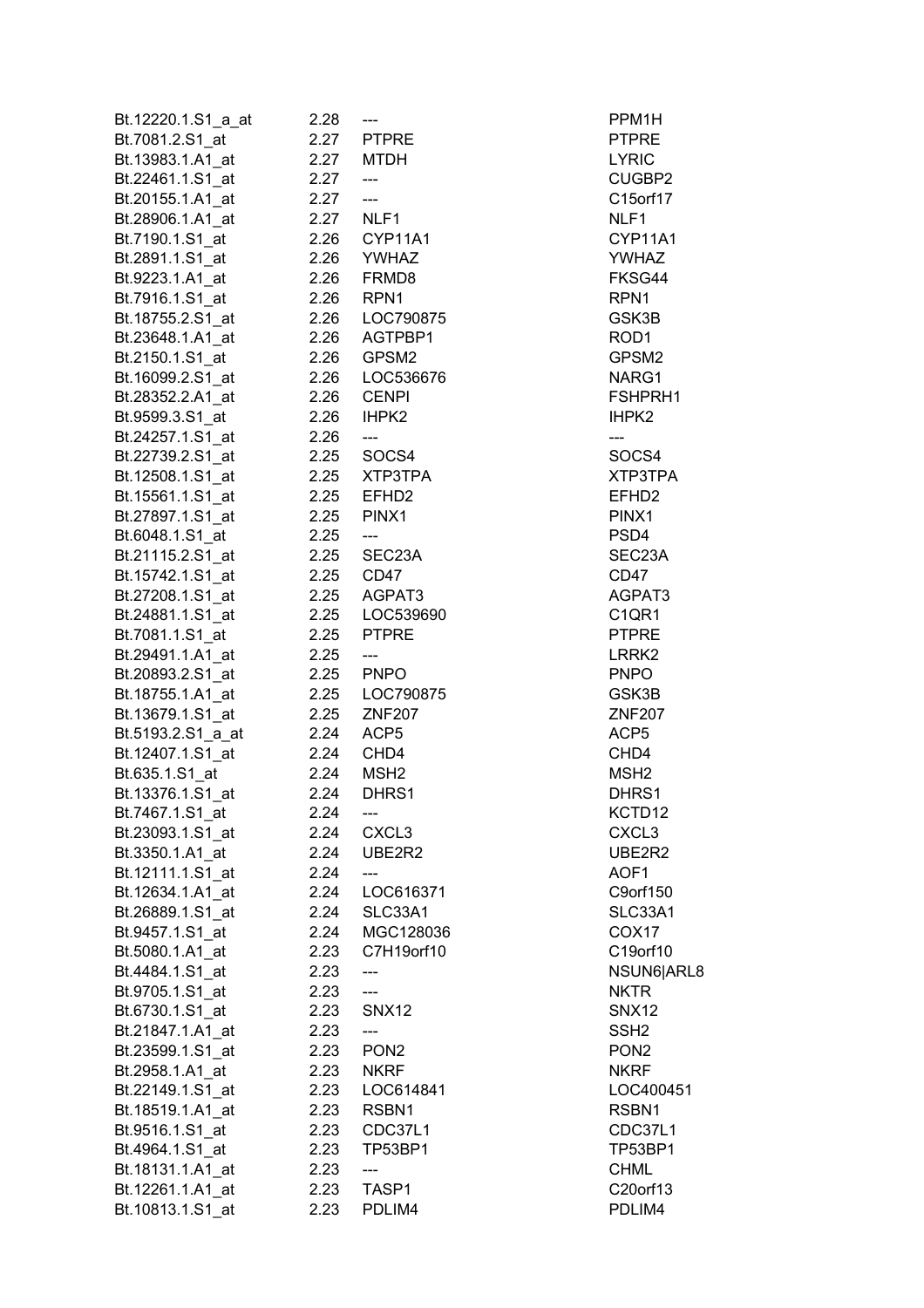| Bt.6846.1.S1 at                        | 2.23         | ARPC2 /// LOC785054              | ARPC2                   |
|----------------------------------------|--------------|----------------------------------|-------------------------|
| Bt.18724.1.S1 at                       | 2.23         | <b>MYCBP</b>                     | <b>MYCBP</b>            |
| Bt.9244.1.A1 at                        | 2.23         | RSPRY1                           | <b>KIAA1972</b>         |
| Bt.28363.1.S1 at                       | 2.22         | ---                              | ---                     |
| Bt.20118.1.S1_at                       | 2.22         | SAR1A                            | SARA1                   |
| Bt.12337.1.S1 a at                     | 2.22         | CHCHD5 /// LOC783221             | CHCHD <sub>5</sub>      |
| Bt.21408.1.S1_at                       | 2.22         | UBE2S                            | UBE2S                   |
| Bt.8679.2.S1 at                        | 2.22         | <b>DLAT</b>                      | <b>DLAT</b>             |
| Bt.18025.1.S1 at                       | 2.22         | $---$                            | <b>IBTK</b>             |
| Bt.22614.2.S1_at                       | 2.22         | $---$                            | ---                     |
| Bt.11869.1.S1 at                       | 2.22         | LOC785548                        | <b>ICMT</b>             |
| Bt.2786.1.S1 at                        | 2.22         | MGC139603                        | C11orf24                |
| Bt.27563.1.A1 at                       | 2.22         | OSBPL11                          | OSBPL11                 |
| Bt.3726.2.S1_at                        | 2.21         | DDEF <sub>2</sub>                | DDEF <sub>2</sub>       |
| Bt.26730.1.S1_at                       | 2.21         | TOR1AIP2                         | LOC163590               |
| Bt.25887.1.A1_at                       | 2.21         | <b>UGCG</b>                      | <b>UGCG</b>             |
| Bt.13850.1.A1 at                       | 2.21         | LYPLA1                           | LYPLA1                  |
| Bt.23089.1.S1_at                       | 2.21         | LOC783547                        | MRC1L1                  |
| Bt.13278.2.S1 a at                     | 2.21         | STEAP3                           | TSAP6                   |
|                                        | 2.21         | THOC4                            |                         |
| Bt.1768.1.A1_at                        |              |                                  | THOC4                   |
| Bt.13181.9.S1_at                       | 2.21<br>2.21 | LUC7L                            | LUC7L                   |
| Bt.1275.1.S1 at                        |              | LOC517354<br>2.21 PAPSS1         | CX3CL1                  |
| Bt.11219.1.A1_at                       |              |                                  | PAPSS1                  |
| Bt.1800.1.S1_at                        |              | 2.21 LOC510385                   | MGC29875                |
| Bt.26755.1.S1_at                       | 2.21         | FKBP15                           | <b>KIAA0674</b>         |
| Bt.7432.1.A1_at                        | 2.21<br>2.21 | ---<br>DNM <sub>2</sub>          | ---<br>DNM <sub>2</sub> |
| Bt.8826.1.S1_at                        | 2.21         |                                  | <b>LYCAT</b>            |
| Bt.19737.1.A1_at                       | 2.21         | IFNAR2                           | IFNAR2                  |
| Bt.5508.1.S1_at                        |              |                                  |                         |
| Bt.23527.1.S1 at                       | 2.21<br>2.21 | RSU1                             | RSU1                    |
| Bt.393.1.S1_at                         | 2.20         | <b>CTSB</b><br>THOC3             | <b>CTSB</b><br>THOC3    |
| Bt.3953.1.S1_at<br>Bt.19243.2.S1_at    | 2.20         | SNX6                             | SNX6                    |
| Bt.21917.1.S1_at                       | 2.20         | <b>PDXP</b>                      | <b>PDXP</b>             |
| Bt.21678.1.S1 at                       | 2.20         | <b>TAPBP</b>                     | <b>TAPBP</b>            |
|                                        | 2.20         | <b>NARF</b>                      | <b>NARF</b>             |
| Bt.16733.1.A1_s_at<br>Bt.28486.1.S1_at | 2.20         | ARFGEF2                          | ARFGEF2                 |
| Bt.22546.1.S1 at                       | 2.20         | MED <sub>11</sub>                | MGC88387                |
| Bt.22586.1.A1_at                       | 2.20         | IMPAD1                           | IMPA3                   |
| Bt.20559.2.A1 at                       | 2.20         | ---                              | ATP13A3                 |
| Bt.20217.1.S1_at                       | 2.20         | <b>NCLN</b>                      | <b>NCLN</b>             |
| Bt.18652.2.S1 at                       | 2.20         | ALG6                             | ALG6                    |
| Bt.22090.1.S1 at                       | 2.20         | ---                              | BTBD5                   |
| Bt.21284.1.A1 at                       | 2.20         |                                  | CRIM1                   |
|                                        | 2.20         | ---<br>ING <sub>2</sub>          | ING <sub>2</sub>        |
| Bt.15313.1.S1_at                       |              | BAT2                             | BAT2                    |
| Bt.7325.1.S1_at                        | 2.20         |                                  |                         |
| Bt.20414.3.S1_at                       | 2.20         | ROCK <sub>2</sub><br><b>OSMR</b> | ROCK1<br><b>OSMR</b>    |
| Bt.24859.1.A1 at                       | 2.20         |                                  | SFRS2                   |
| Bt.2594.1.S1 at                        | 2.19         | SFRS2                            |                         |
| Bt.23825.1.S1 at                       | 2.19         | TNFAIP1                          | TNFAIP1                 |
| Bt.20054.1.S1 at                       | 2.19<br>2.19 | IRF9                             | ISGF3G                  |
| AFFX-Bt eIF-4E 5 at                    |              | FAR1                             | ---<br>MLSTD2           |
| Bt.20738.1.S1 at<br>Bt.27875.1.A1 at   | 2.19<br>2.19 | POLR3B                           | POLR3B                  |
| Bt.13743.1.A1 at                       | 2.19         | LOC523532                        | <b>RFK</b>              |
| Bt.22634.2.A1 at                       | 2.19         | <b>PTGFRN</b>                    | <b>PTGFRN</b>           |
|                                        |              |                                  |                         |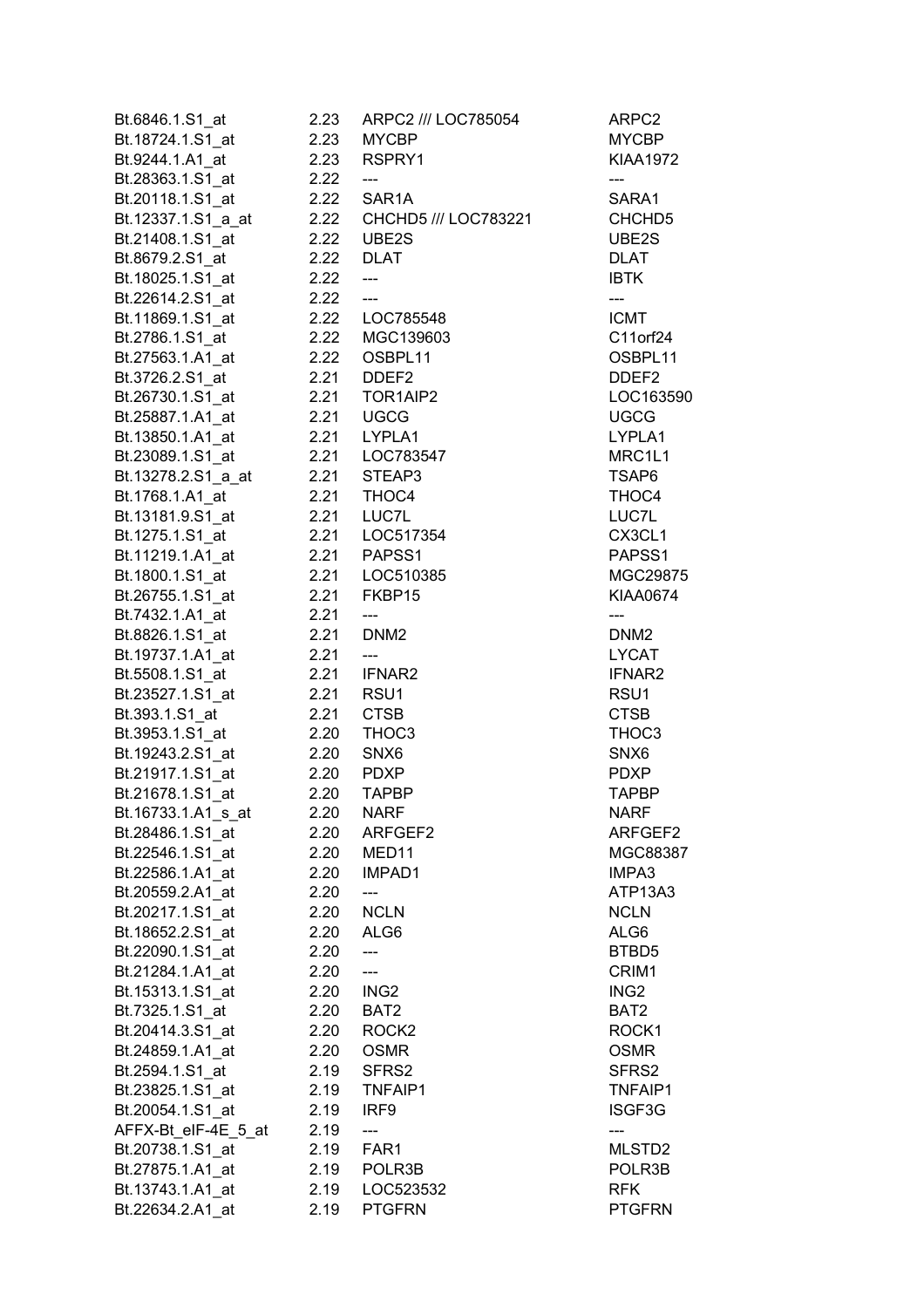| Bt.6837.2.S1_at    | 2.18 | <b>RFFL</b>                       | <b>RFFL</b>        |
|--------------------|------|-----------------------------------|--------------------|
| Bt.9200.1.A1_at    | 2.18 | WDR70                             | FLJ10233           |
| Bt.26797.1.S1 at   | 2.18 | DENND2D                           | FLJ22457           |
| Bt.22232.1.S1_at   | 2.18 | TOR2A                             | TOR2A              |
| Bt.28427.1.S1_at   |      | 2.18 PAK4                         | PAK4               |
| Bt.1042.1.S1_at    | 2.18 | <b>SLC39A13</b>                   | SLC39A1            |
| Bt.17777.3.S1_at   |      | 2.18 OPTN                         | <b>OPTN</b>        |
| AFFX-Bt-gapd-3_at  |      | 2.18 GAPDH                        |                    |
| Bt.28100.1.S1 at   | 2.18 | ALG <sub>2</sub>                  | ALG <sub>2</sub>   |
| Bt.27039.1.A1_at   | 2.17 | $\overline{\phantom{a}}$          | C9orf40 C          |
| Bt.24859.2.S1_at   | 2.17 | <b>OSMR</b>                       | <b>OSMR</b>        |
| Bt.22090.2.S1 at   | 2.17 | $\qquad \qquad \text{---}$        | BTBD5              |
|                    |      | MAPK1IP1L                         |                    |
| Bt.1400.1.S1_at    | 2.17 |                                   | C14orf32<br>FAM14A |
| Bt.9779.1.S1_at    |      | 2.17 ISG12(B)                     |                    |
| Bt.13245.1.A1_at   | 2.17 | MARK1                             | MARK1              |
| Bt.4302.1.S1_at    | 2.17 | <b>NUP188</b>                     | <b>NUP188</b>      |
| Bt.22575.1.A1_at   | 2.17 | TMEM167A                          | MGC2390            |
| Bt.23713.1.A1_at   | 2.17 | ---                               | DKFZp43            |
|                    |      |                                   | SKP <sub>2</sub>   |
| Bt.10808.1.S1_at   | 2.17 | <b>SLC25A17</b>                   | SLC25A1            |
| Bt.9448.1.S2_at    | 2.17 | TPM3                              | TPM3               |
| Bt.14626.1.S1_at   | 2.16 | TMEM159                           | LOC5714            |
| Bt.23091.1.S1_at   |      | 2.16 PSMD1                        | PSMD1              |
| Bt.22739.1.A1_at   | 2.16 | SOCS4                             | SOCS4              |
| Bt.23380.2.S1_at   |      | 2.16 HNRNPA1                      | HNRPA1             |
| Bt.23348.1.S1_a_at | 2.16 | <b>ZYX</b>                        | ZYX                |
| Bt.9068.1.S1_at    | 2.16 | $\hspace{0.05cm} \dashrightarrow$ | MYH9               |
| Bt.27072.1.A1_at   | 2.16 | PB1                               | PB <sub>1</sub>    |
| Bt.20217.2.S1_at   | 2.16 | $\overline{\phantom{a}}$          | <b>NCLN</b>        |
| Bt.15231.1.S1_at   |      | 2.16 ARHGEF6                      | ARHGEF             |
| Bt.22437.1.S1_at   |      | 2.16 LOC613483                    | MGC1762            |
| Bt.21218.1.A1_at   | 2.16 | <b>HMBS</b>                       | <b>HMBS</b>        |
| Bt.640.1.A1_at     | 2.16 | $---$                             | ZNF266             |
| Bt.7646.1.S1_at    |      | 2.16 FLNB                         | <b>FLNB</b>        |
| Bt.8650.1.A1_at    | 2.16 | STIM <sub>2</sub>                 | STIM <sub>2</sub>  |
| Bt.4426.1.S1_at    | 2.16 | EIF6                              | ITGB4BP            |
| Bt.13534.1.S1_at   | 2.16 | HRASLS3                           | <b>HRASLS3</b>     |
| Bt.13298.1.S1_at   | 2.15 | TARS2                             | TARSL1             |
| Bt.5252.1.S1_at    | 2.15 | PGAM1                             | PGAM2 B            |
| Bt.7644.1.S1_at    |      | 2.15 PSMB3                        | PSMB3              |
| Bt.28701.1.S1_at   |      | 2.15 KBTBD2                       | KBTBD2             |
| Bt.5922.1.S1 at    |      | 2.15 HOMER2                       | HOMER <sub>2</sub> |
| Bt.287.1.S1_at     |      | 2.15 RNASE6                       | RNASE6             |
| Bt.6333.1.S1 at    | 2.15 | ARFIP2                            | ARFIP2             |
| Bt.27878.1.S1_at   | 2.15 | <b>SLC25A13</b>                   | <b>SLC25A1</b>     |
| Bt.12649.1.S1_at   | 2.15 | IMPAD1                            | IMPA3              |
| Bt.12360.1.S1_at   | 2.15 |                                   | <b>TM4SF17</b>     |
|                    |      | ---<br><b>SFN</b>                 | <b>SFN</b>         |
| Bt.9957.1.S1_at    | 2.15 |                                   |                    |
| Bt.11280.1.S1_at   | 2.15 | <b>BANP</b>                       | <b>BANP</b>        |
| Bt.13351.1.S1_at   |      | 2.14 GLT25D1                      | <b>GLT25D1</b>     |
| Bt.6715.2.S1_at    |      | 2.14 C5H22orf28                   | HSPC117            |
| Bt.10179.1.S1_at   | 2.13 | BPIL <sub>2</sub>                 | PPFIBP1            |
| Bt.20606.2.S1_at   | 2.13 | ---                               | SFRS1              |
| Bt.9281.1.A1_at    | 2.13 | MGC139228                         | FLJ31438           |
| Bt.9286.1.S1_at    | 2.13 | ---                               | LITAF              |
| Bt.4093.1.S1 at    | 2.13 | <b>BLVRB</b>                      | <b>BLVRB</b>       |
|                    |      |                                   |                    |

Bt.4200.1.2.1.2.1.2.10233 D<sub>2</sub>D<sub>2</sub>D<sub>2</sub> A13 SLC39A13 C9orf40|C9orf41 IP1L C14orf32 B) FAM14A Bt.4302.1.S1\_at 2.17 NUP188 NUP188 167A MGC23909 DKFZp434H2226|FLJ30596| SKP2 A17 SLC25A17 159 LOC57146 EF6 ARHGEF6 3483. MGC17624 ITGB4BP Bt.13534.1.S1\_at 2.16 HRASLS3 HRASLS3 TARSL1 PGAM2|BPGM|PGAM1 external contracts and the KBTBD2 KBTBD2 R<sub>2</sub><sup>HOMER2</sup>  $B_6$  RNASE6 A13 SLC25A13 TM4SF17 D1<sup>d.1</sup>3351.1.S1\_at 2.14 GLT25D1 orf28.**Bu.frances** HSPC117 PPFIBP1 89228 FLJ31438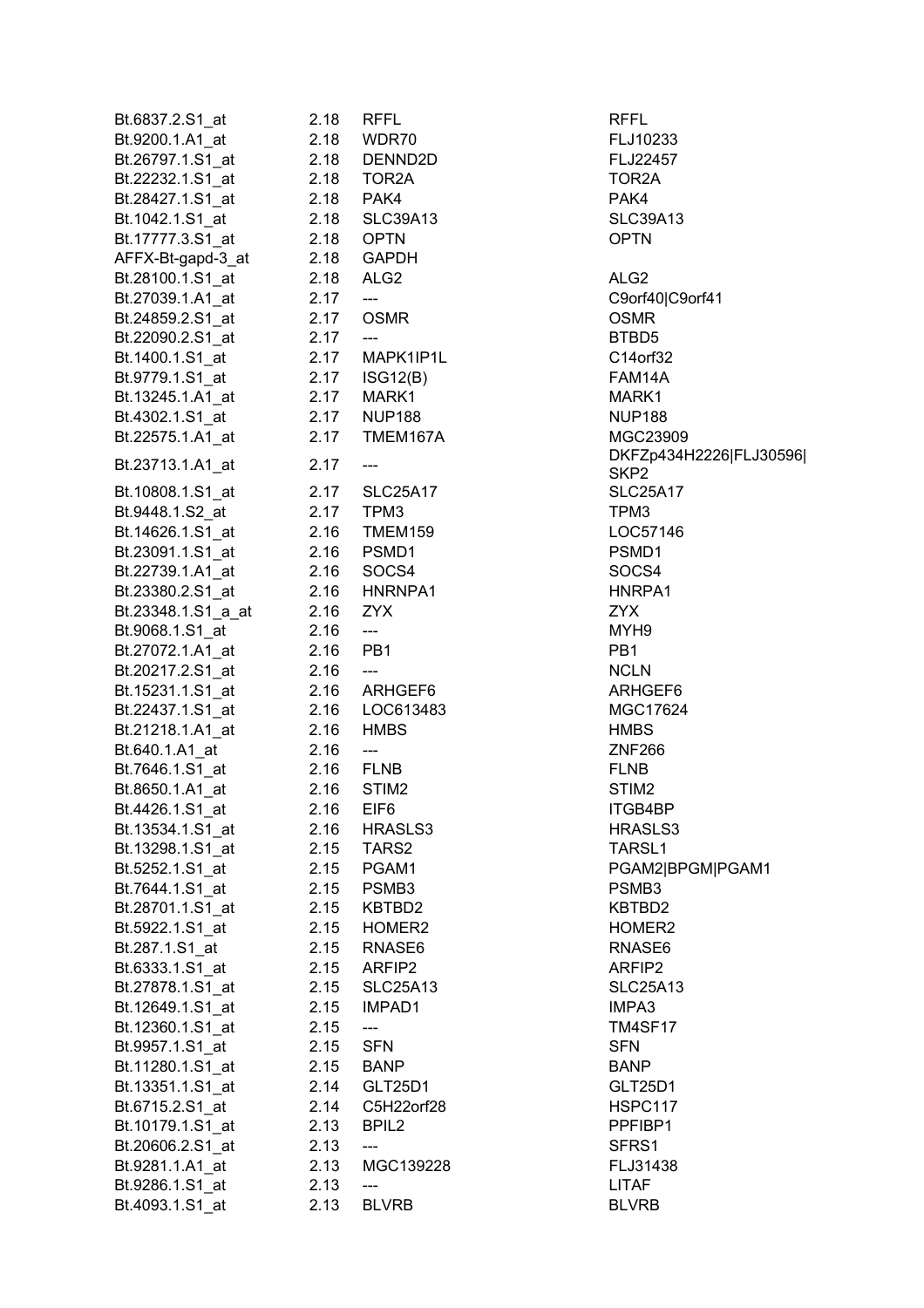| Bt.26935.3.S1_a_at | 2.13     | TAF <sub>13</sub>              | TAF <sub>13</sub> |
|--------------------|----------|--------------------------------|-------------------|
| Bt.20443.1.S1_at   |          | 2.13 PSMD2                     | PSMD <sub>2</sub> |
| Bt.7347.1.S1_at    | 2.13     | ---                            | <b>PLEKHA</b>     |
| Bt.4824.1.A1_at    | 2.13     | ---                            | SEC10L1           |
| Bt.5382.1.S1 at    |          | 2.13 NT5C2                     | NT5C2             |
| Bt.16259.2.S1_at   | 2.12     | ---                            | <b>SLK</b>        |
| Bt.2914.2.S1_at    | 2.13     | $\overline{\phantom{a}}$       | ANKFY1            |
| Bt.15528.1.S1_at   | 2.12 MIF |                                | <b>MIF</b>        |
| Bt.13605.1.A1 at   | 2.12     | $\overline{a}$                 | ATXN1             |
| Bt.1199.1.S1_at    |          | 2.12 KDELR3                    | KDELR3            |
| Bt.20988.1.S1 at   |          |                                | LOC4012           |
| Bt.1987.1.S1_at    |          | 2.12 LOC614801<br>2.12 TAX1BP3 | TAX1BP            |
|                    |          |                                |                   |
| Bt.16073.1.A1 at   |          | 2.12 SORL1                     | SORL1             |
| Bt.17641.1.A1_at   |          | 2.12 CLLD6                     | C13orf1           |
| Bt.5267.1.S1_at    |          | 2.12 ANXA6                     | ANXA6             |
| Bt.6434.2.S1_at    |          | 2.12 RNF149                    | <b>RNF149</b>     |
| Bt.2501.2.A1_at    | 2.12     | $\overline{a}$                 | SOD <sub>2</sub>  |
| Bt.9781.1.S1 at    | 2.11     | $\overline{a}$                 | EGFL <sub>5</sub> |
| Bt.5154.1.S1 at    | 2.11     | HSPA1A /// HSPA1B              | HSPA1B            |
| Bt.12559.1.S1_at   | 2.11     | <b>ACLY</b>                    | ACLY              |
| Bt.4994.1.S1_at    |          | 2.11 TMEM165                   | TPARL             |
| Bt.27852.2.S1 at   |          | 2.11 PGPEP1                    | PGPEP1            |
| Bt.9547.1.S2_at    |          | 2.11 FAM32A                    | FAM32A            |
| Bt.28782.1.A1_at   |          | 2.11 NAGPA                     | NAGPA             |
| Bt.6680.1.S1_a_at  |          | 2.11 FKBP2<br>2.11 PTPRS       | FKBP2             |
| Bt.21399.3.S1_a_at |          |                                | NEGR1             |
| Bt.27009.1.S1_at   | 2.11     | $\overline{a}$                 | <b>KIAA193</b>    |
| Bt.29153.1.S1_at   | 2.11     | $\overline{a}$                 | SLC6A6            |
| Bt.7221.1.S1_at    |          | 2.10 ND6 /// PPID              | <b>PPID</b>       |
| Bt.8543.1.S1_at    |          | 2.10 PPP1R16B                  | PPP1R1            |
| Bt.13257.2.A1_at   |          | 2.10 LTV1                      | C6orf93           |
| Bt.3527.1.S1_at    |          | 2.10 LOC616297                 | C20orf20          |
| Bt.8331.1.S1_at    | 2.10     | LOC618766                      | <b>MGC708</b>     |
| Bt.25681.1.A1_at   | 2.10     | RWDD2A                         | RWDD2             |
| Bt.1500.1.S1_at    | 2.10     | CORO1B                         | CORO1E            |
| Bt.20227.1.S1_at   | 2.10     | ---                            | SLC25A1           |
| Bt.26687.1.S1_at   | 2.10     | AAAS                           | AAAS              |
| Bt.19243.1.A1_at   | 2.10     | SNX6                           | SNX6              |
|                    |          | HINT <sub>3</sub>              |                   |
| Bt.9828.1.S2_at    | 2.10     |                                | HINT <sub>3</sub> |
| Bt.18822.1.A1 at   | 2.10     | TRIB <sub>2</sub>              | TRIB <sub>2</sub> |
| Bt.28758.1.A1_at   | 2.10     | ---                            | PTPN12            |
| Bt.6105.1.S1 at    | 2.09     | LOC619120                      | FLJ1372           |
| Bt.19121.2.S1_a_at | 2.09     | CCDC134                        | FLJ2234           |
| Bt.8690.1.S1_at    | 2.09     | PLEKHB2                        | PLEKHB            |
| Bt.13227.1.A1_at   | 2.09     | RELL1                          | LOC2539           |
| Bt.26960.1.S1 at   | 2.09     | UBFD1                          | <b>UBPH</b>       |
| Bt.22168.1.A1_at   | 2.09     | HSPA4                          | HSPA4             |
| Bt.11326.1.S1_at   | 2.09     | AKIRIN2                        | C6orf166          |
| Bt.1993.2.A1 at    | 2.09     | HISPPD1                        | <b>KIAA043</b>    |
| Bt.6152.1.S1_at    | 2.09     | ---                            | KIF1B             |
| Bt.10146.2.S1_at   | 2.09     | LOC788125                      | <b>MARCH5</b>     |
| Bt.5413.3.A1_a_at  | 2.09     | <b>GBA</b>                     | <b>GBA</b>        |
| Bt.20532.1.S1_at   | 2.09     | PSMB9                          | PSMB9             |
| Bt.22092.1.S1_at   | 2.09     | TAF9                           | TAF9              |
| Bt.23550.1.S1_at   | 2.08     | DGAT2                          | DGAT2             |
| Bt.942.2.S1_at     | 2.08     | ---                            | SAMHD1            |
|                    |          |                                |                   |

PLEKHA8 SEC10L1 ANKFY1 Bt.1199.1.S1\_at 2.12 KDELR3 KDELR3 4801 LOC401207 P3 TAX1BP3 **9** RNF149 Bt.5154.1.S1\_at 2.11 HSPA1A /// HSPA1B HSPA1B|HSPA1A P<sub>1</sub> PGPEP1 PGPEP1 Bt.9547.1.S2\_at 2.11 FAM32A FAM32A NEGR1 KIAA1935 Bell SLC6A6<br>Bell PPID  $B = PP1R16B$ 6297<sup>20</sup> C20orf20 8766 MGC70857 2A RWDD2 **IB.**1500.1.S100.1.S100.1.S100.1.S100.1.S100.1.S100.1.S10.10 CORO1B **SLC25A15** 9120 **FLJ13725** 8121.22349 **FLJ22349** B<sub>2</sub> PLEKHB2 LOC253981 International C6orf166. D1 KIAA0433 8125 MARCH5 SAMHD1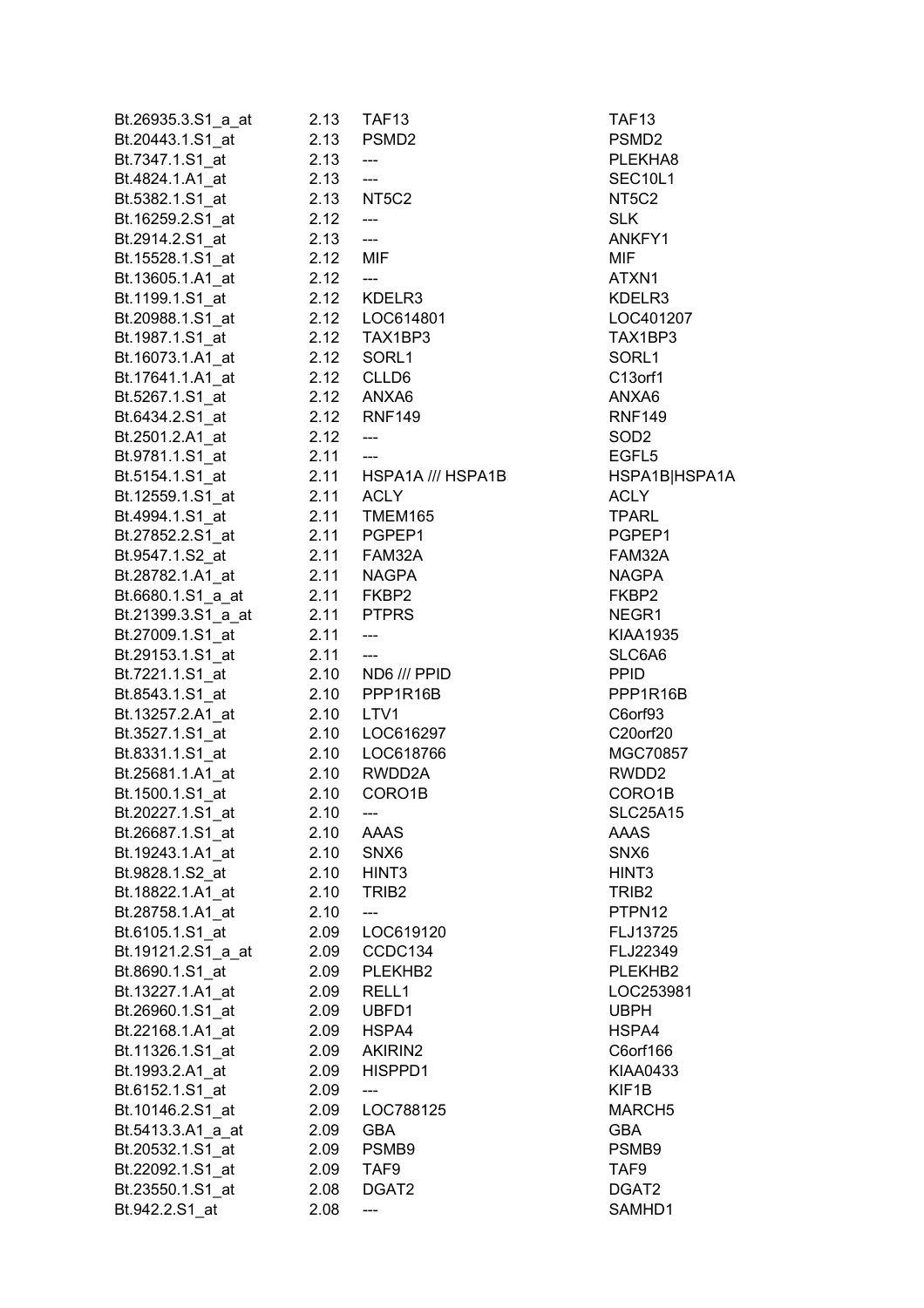| Bt.13505.1.S1_at   | 2.08 | <b>GPI</b>        | GPI               |
|--------------------|------|-------------------|-------------------|
| Bt.21470.2.S1_a_at | 2.08 | FADS3             | FADS3             |
| Bt.29514.1.A1 at   | 2.08 | ---               | TFPI <sub>2</sub> |
| Bt.28780.2.A1_at   | 2.08 | FGD4              | FGD4              |
| Bt.22620.2.A1 at   | 2.08 | $---$             | ZBTB1             |
| Bt.28882.1.A1_at   | 2.08 | ---               | YTHDC2            |
| Bt.5605.1.S1_at    | 2.08 | <u></u>           | <b>MARCKS</b>     |
| Bt.8766.1.S1_at    |      | 2.08 ASAH1        | ASAH1             |
| Bt.633.1.S1 at     |      | 2.07 SFXN1        | SFXN1             |
| Bt.9460.1.S1_at    |      | 2.07 ELF1         | ---               |
| Bt.22066.1.A1_s_at |      | 2.07 KHDRBS1      | <b>KHDRBS</b>     |
| Bt.15909.1.S1_at   |      | 2.07    LOC530070 | DKFZP5            |
| Bt.21888.1.S1 at   | 2.07 | LOC784903         | DKFZP4            |
| Bt.12462.1.S1_at   | 2.07 | <b>LSR</b>        | LISCH7            |
| Bt.4523.1.S1 at    | 2.07 | DCTN <sub>5</sub> | <b>MGC324</b>     |
| Bt.3236.1.A1_at    | 2.07 | ARHGEF3           | <b>ARHGEF</b>     |
| Bt.8834.1.S1_at    | 2.07 | <b>NRM</b>        | <b>NRM</b>        |
| Bt.4273.1.S1 at    | 2.07 | HSPA5             | HSPA5             |
| Bt.22620.1.S1_at   | 2.07 | ---               | ZBTB1             |
| Bt.7389.1.S1_at    |      | 2.07 TCERG1       | <b>TCERG1</b>     |
| Bt.20299.1.S1_at   |      | 2.07 STXBP2       | STXBP2            |
| Bt.17367.1.S1_at   |      | 2.07 DNAJB1       | DNAJB1            |
| Bt.9713.1.S1_at    |      | 2.07 GALNT11      | GALNT1            |
| Bt.28719.1.S1_at   |      | 2.07 ACOT2        | ZAP128            |
| Bt.24380.1.A1_at   | 2.07 | KLHL28            | BTBD5             |
| Bt.20553.1.A1_at   | 2.07 | ---               | RBM13             |
| Bt.647.1.S1_at     | 2.06 | <b>MTPN</b>       | <b>MTPN</b>       |
| Bt.29345.1.A1_at   | 2.06 | DDX10             | DDX10             |
| Bt.4762.1.S1_at    | 2.06 | BOLA-NC1          | HLA-A             |
| Bt.2888.1.S1_at    | 2.06 | OSTF1             | OSTF1             |
| Bt.20530.1.S1_at   | 2.06 | NMRAL1            | <b>HSCARC</b>     |
| Bt.7514.1.S1_at    | 2.06 | <b>NUP153</b>     | <b>NUP153</b>     |
| Bt.2559.1.S1_at    | 2.06 | CETN <sub>2</sub> | CETN <sub>2</sub> |
| Bt.23941.1.A1_at   | 2.06 | ---               | <b>ZFP161</b>     |
| Bt.11873.1.A1_at   | 2.06 | SSX2IP            | SSX2IP            |
| Bt.3750.1.S1_at    | 2.06 | S100A11           | S100A11           |
| Bt.6777.1.S1 at    | 2.06 | <b>WTAP</b>       | <b>WTAP</b>       |
| Bt.9629.1.S1_at    | 2.06 | ZFP36L1           | ZFP36L1           |
| Bt.12164.1.S1 at   | 2.05 | ---               | MLR2 C            |
| Bt.29178.1.S1 at   | 2.05 | SPTLC2            | SPTLC2            |
| Bt.17148.1.S1_at   | 2.05 | FEM1C             | FEM1C             |
| Bt.9064.1.S1 at    | 2.05 | STAT1             | STAT1             |
| Bt.24340.1.S1_at   | 2.05 | HIRIP3            | HIRIP3            |
| Bt.19780.1.A1_at   | 2.05 |                   | <b>LNK</b>        |
| Bt.10163.1.S1 at   | 2.05 |                   | FLJ2379           |
| Bt.13723.1.S1_at   | 2.05 |                   | SULT1B            |
| Bt.6230.1.S1_at    | 2.05 | C29H11orf10       | C11orf10          |
| Bt.13608.1.A1_at   | 2.05 | ---               | RPS20             |
| Bt.8102.1.S1_at    | 2.05 | SLC39A7           | SLC39A            |
| Bt.16310.1.A1_at   | 2.05 | SLC1A2            | SLC1A2            |
| Bt.13278.1.S1_at   | 2.05 | STEAP3            | TSAP6             |
| Bt.10251.1.S1_at   | 2.05 |                   | MLR2 C            |
| Bt.29952.1.S1_at   | 2.04 | ---               | BTBD14            |
| Bt.24098.1.A1_at   | 2.04 | IFIH1             | IFIH1             |
| Bt.22783.1.S1_at   | 2.04 | ENO <sub>1</sub>  | ENO <sub>1</sub>  |
| Bt.9021.1.S1_at    | 2.04 | <b>SLC25A24</b>   | SLC25A            |
|                    |      |                   |                   |

YTHDC2 **MARCKS** KHDRBS1 DKFZP564F0522 DKFZP434H132 **MGC3248** ARHGEF3 TCERG1 STXBP2 DNAJB1 GALNT11 **HSCARG NUP153** S100A11 ZFP36L1 MLR2|C10orf12|SLIT1 SPTLC<sub>2</sub> FLJ23790 SULT1B1 C11orf10 SLC39A7 SLC1A2 TSAP6 MLR2|C10orf12|SLIT1 BTBD14B SLC25A24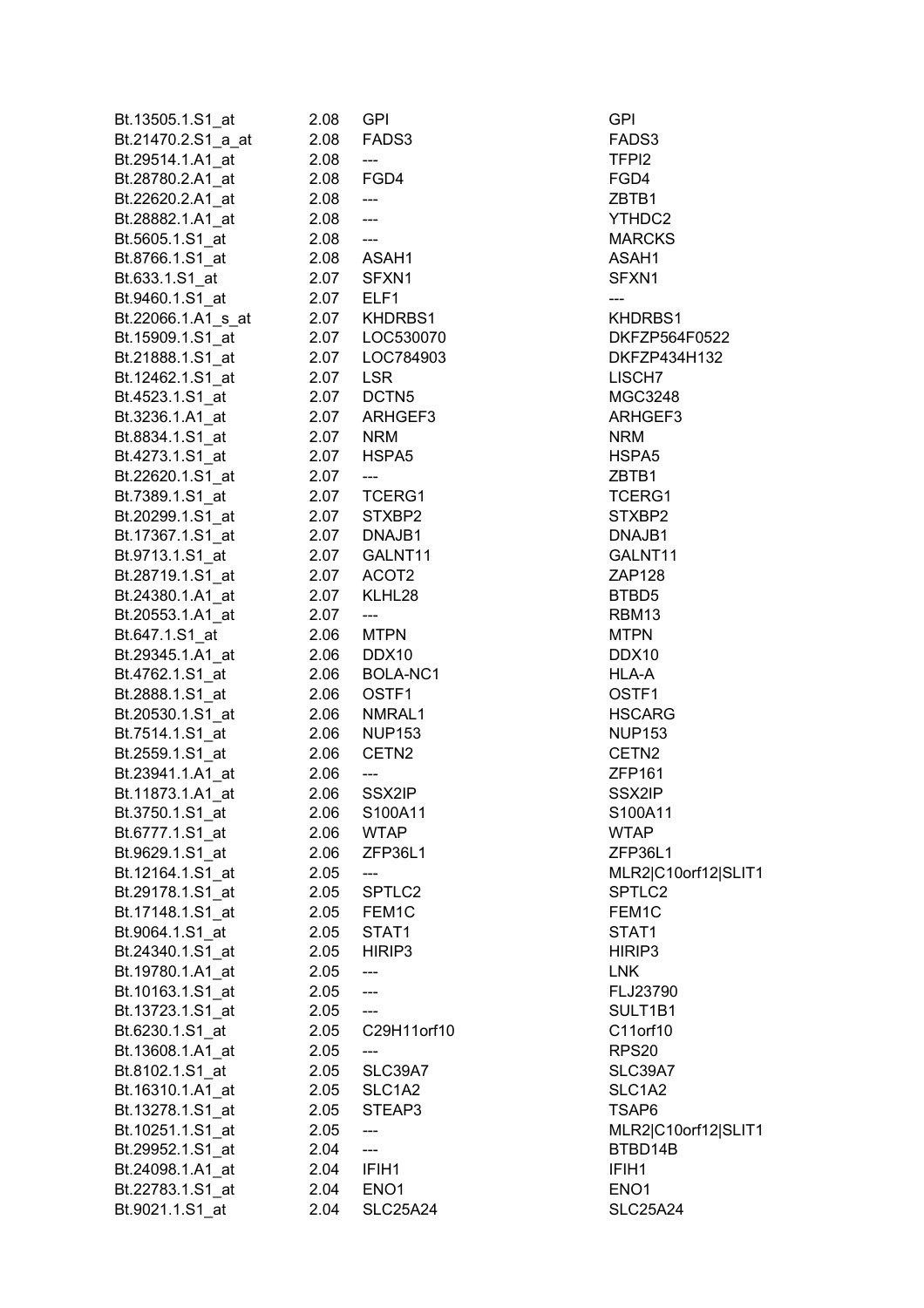| Bt.28508.1.S1_at   | 2.04 | PRKAA1               | PRKAA1             |
|--------------------|------|----------------------|--------------------|
| Bt.2765.1.S1_at    | 2.04 | ---                  | FMNL2              |
| Bt.1075.1.A1_at    | 2.04 | ZNF <sub>24</sub>    | ZNF <sub>24</sub>  |
| Bt.250.1.S1_at     | 2.04 | NMT1                 | NMT <sub>1</sub>   |
| Bt.13528.1.A1_at   | 2.04 | PSMD12               | PSMD <sub>12</sub> |
| Bt.28729.1.A1 at   | 2.04 | ING2                 | ING <sub>2</sub>   |
| Bt.282.1.S1_at     | 2.04 | VDAC3                | VDAC3              |
| Bt.3809.2.S1_a_at  | 2.04 | <b>HNRNPD</b>        | <b>HNRPD</b>       |
| Bt.15728.1.S1 at   | 2.04 | DDB2                 | DDB <sub>2</sub>   |
| Bt.23566.1.A1_at   | 2.04 | LOC785936            | C10orf78           |
| Bt.5296.1.S1 at    | 2.04 | SQRDL                | <b>SQRDL</b>       |
| Bt.10230.2.A1_at   | 2.04 | MLSTD2               | MLSTD2             |
| Bt.4606.1.S1 at    | 2.03 | $---$                | KLF6               |
| Bt.9914.1.S1_at    |      | 2.03 DPM3            | DPM3               |
| Bt.7078.1.S2_at    |      | 2.03 TXNDC5          | TXNDC5             |
| Bt.13259.1.S1 at   | 2.03 | PINK1                | PINK <sub>1</sub>  |
|                    |      |                      |                    |
| Bt.24436.1.S1_at   | 2.03 | ---                  | ---                |
| Bt.1985.1.S1 at    | 2.03 | SYS1                 | SYS1               |
| Bt.29889.1.S1_at   | 2.03 | <b>TLR1 /// TLR6</b> | TLR <sub>6</sub>   |
| Bt.1197.1.A1 at    | 2.03 | ---                  | FLJ12903           |
| Bt.11167.1.S1_at   |      | 2.02 GLRX5           | C14orf87           |
| Bt.13688.1.S1_at   |      | 2.02 PPP2R5C         | PPP2R50            |
| Bt.18756.1.S1_at   |      | 2.02 CDC42SE2        | CDC42SE            |
| Bt.9969.1.S1_at    |      | 2.02 PITPNB          | <b>PITPNB</b>      |
| Bt.20433.1.S1_at   | 2.02 | MFAP1                | MFAP1              |
| Bt.11647.1.A1_at   | 2.02 | LOC785419            | UBP1               |
| Bt.5624.1.S1_at    | 2.02 | CHMP2A               | $BC-2$             |
| Bt.22853.1.S1_at   | 2.02 | C17H22ORF13          | C22orf13           |
| Bt.3877.2.S1_a_at  | 2.02 | CD <sub>37</sub>     | CD <sub>37</sub>   |
| Bt.27843.1.S1_at   | 2.02 | CCRN4L               | CCRN4L             |
| Bt.20513.1.S1 at   | 2.02 | MARK <sub>2</sub>    | MARK2              |
| Bt.24790.1.A1_at   | 2.02 | <b>PTPRG</b>         | <b>PTPRG</b>       |
| Bt.15729.1.S1_at   | 2.02 | PSME <sub>2</sub>    | PSME <sub>2</sub>  |
| Bt.26358.1.S1_at   | 2.02 | <b>STAM</b>          | <b>STAM</b>        |
| Bt.20944.1.A1_at   | 2.01 | <b>RBM25</b>         | RBM25              |
| Bt.5176.2.A1_at    | 2.02 | LOC527992            | TIA1               |
| Bt.27835.1.S1_at   | 2.01 | VPS <sub>18</sub>    | <b>VPS18</b>       |
| Bt.9124.1.A1_at    | 2.01 | WIPF1                | <b>WASPIP</b>      |
| Bt.3856.1.S1_at    | 2.01 | SLC35B1              | SLC35B1            |
| Bt.24037.1.A1_at   | 2.01 |                      | MFAP1              |
| Bt.24289.1.A1 at   | 2.01 |                      | C6orf107           |
| Bt.11449.1.S1_at   | 2.01 | <b>PREB</b>          | <b>PREB</b>        |
| Bt.18073.1.A1 at   | 2.01 |                      |                    |
| Bt.832.1.S1_at     | 2.01 | <b>HADHB</b>         | <b>HADHB</b>       |
| Bt.17442.1.S1_at   | 2.01 | <b>ABR</b>           | <b>ABR</b>         |
| Bt.24200.1.S1_at   | 2.01 | <b>FAM122B</b>       | FLJ10747           |
| Bt.13201.1.S1_at   | 2.01 | DSC <sub>2</sub>     | DSC <sub>2</sub>   |
| Bt.9202.1.S1_at    | 2.01 | FGL <sub>2</sub>     | FGL <sub>2</sub>   |
| Bt.6116.1.S1_a_at  | 2.01 | HTRA2                | PRSS25             |
| Bt.17223.1.S1_at   | 2.01 | IFI35                | IFI35              |
| Bt.14626.1.S1_a_at | 2.00 | TMEM159              | LOC5714            |
| Bt.27370.1.S1_at   | 2.00 | HEATR3               | FLJ20718           |
| Bt.868.1.S1_a_at   | 2.00 | <b>MAPBPIP</b>       | <b>MAPBPIF</b>     |
| Bt.27926.1.S1_at   | 2.00 | UCHL3                | UCHL3              |
| Bt.7585.1.S1_at    | 2.00 | <b>SLC12A4</b>       | <b>SLC12A4</b>     |
| Bt.19227.2.A1_at   | 2.00 |                      | ATP2B1             |

PRKAA1 PSMD12 HNRPD C10orf78 MLSTD2 TXNDC5 FLJ12903 C14orf87|CN087 PPP2R5C CDC42SE2 MFAP1 Bt.22853.1.S1\_at 2.02 C17H22ORF13 C22orf13 WASPIP SLC35B1 C6orf107 FLJ10747 PRSS25 LOC57146 FLJ20718 **MAPBPIP SLC12A4** ATP2B1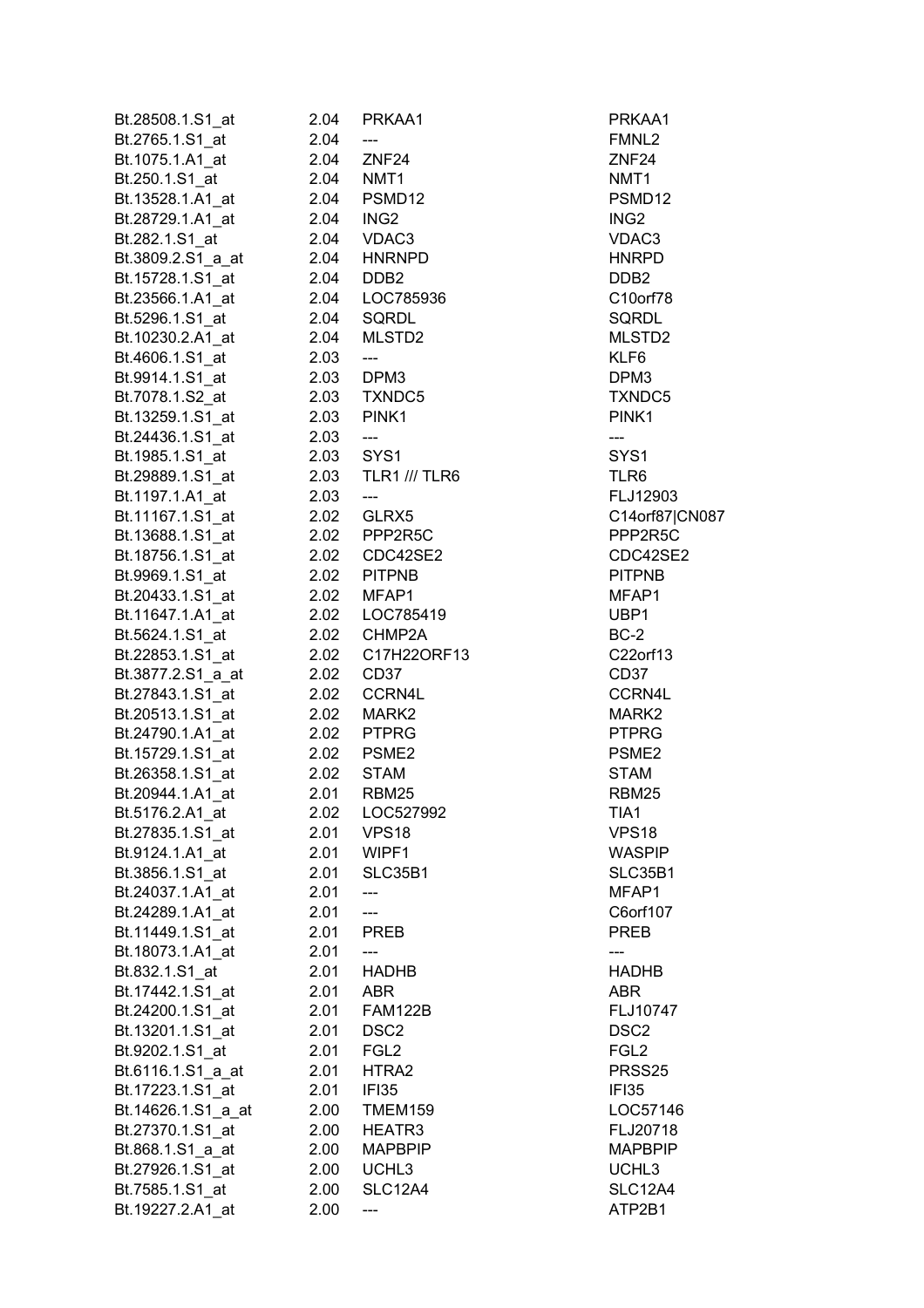## **Table S3 B) Decreased abundance**

| Affymetrix ID      | Fold         | <b>Bovine</b><br>Change Gene Symbol                                                                                             | Human Ortholog<br>Gene Symbol                                                            |
|--------------------|--------------|---------------------------------------------------------------------------------------------------------------------------------|------------------------------------------------------------------------------------------|
| Bt.17371.1.A1_at   |              | -164.51 LOC515994                                                                                                               | SDCCAG10 FLJ36754                                                                        |
| Bt.29009.1.A1_at   | -90.70 ANG   |                                                                                                                                 | RYR <sub>3</sub>                                                                         |
| Bt.23229.1.S1_at   |              | -84.74 MYBPC1                                                                                                                   | MYBPC1                                                                                   |
| Bt.28555.1.A1 at   | $-84.04$ --- |                                                                                                                                 | LOC158381                                                                                |
| Bt.13922.1.A1 at   | -74.23 HES6  |                                                                                                                                 | HES <sub>6</sub>                                                                         |
| Bt.21116.1.S1 at   |              | -68.64 SELENBP1                                                                                                                 | SELENBP1                                                                                 |
| Bt.13796.1.S1 at   |              | -61.35 LOC783399                                                                                                                | LCN <sub>9</sub>                                                                         |
| Bt.23722.1.A1 at   | $-60.72$ C6  |                                                                                                                                 | C <sub>6</sub>                                                                           |
| Bt.25544.1.A1_at   | $-59.80$     | <b>TECTB</b>                                                                                                                    | <b>TECTB</b>                                                                             |
| Bt.23886.1.A1 at   | $-55.99$     | $\qquad \qquad \text{---}$                                                                                                      |                                                                                          |
| Bt.7761.1.S1_at    | -44.54       | LOC783183                                                                                                                       | TMEM34 LOC90826 ARHGAP10                                                                 |
| Bt.16721.1.A1_at   | -40.34       | $\overline{\phantom{a}}$                                                                                                        | KCNMA1                                                                                   |
| Bt.17242.1.A1_at   |              | -38.45 CYP2B                                                                                                                    | CYP2B6                                                                                   |
| Bt.18332.1.S1_at   | $-37.74$     | $\frac{1}{2}$                                                                                                                   | LAMA <sub>2</sub>                                                                        |
|                    |              |                                                                                                                                 | WIPI49                                                                                   |
| Bt.15927.2.S1_at   |              | -31.34 MGC159964                                                                                                                |                                                                                          |
| Bt.4414.2.S1 at    | -31.19 SYT17 |                                                                                                                                 | LOC51760                                                                                 |
| Bt.26343.1.S1 at   | $-28.40$     | MTTP                                                                                                                            | <b>MTP</b>                                                                               |
| Bt.10150.1.S1_at   | $-28.38$     | CAPN6                                                                                                                           | CAPN6                                                                                    |
| Bt.13975.1.S1_a_at | $-24.80$     | APOD                                                                                                                            | <b>APOD</b>                                                                              |
| Bt.113.1.S1_at     | $-24.73$     | H4 /// LOC516742 /// LOC517138<br>/// LOC517481 /// LOC518961 ///<br>LOC526789 /// LOC527388 ///<br>LOC527645 /// LOC528329 /// | HIST1H4B HIST1H4L HIST1H4E <br>HIST1H4H HIST1H4K HIST1H4J <br>HIST1H4D HIST1H4C HIST1H4A |
|                    |              | LOC529647 /// LOC530773 ///<br>LOC617905 /// LOC787485                                                                          | HIST1H4F                                                                                 |
| Bt.12715.1.S1_at   |              | -24.30 SCARA5                                                                                                                   | MGC45780                                                                                 |
| Bt.25459.1.A1 at   |              | -23.85 ATP13A4                                                                                                                  | ATP13A4                                                                                  |
| Bt.14219.1.S1 at   |              | -23.60 C28H10ORF10                                                                                                              | C10orf10                                                                                 |
| Bt.12714.1.A1_at   | $-22.66$     | LOC540918                                                                                                                       | <b>PHYHIPL</b>                                                                           |
| Bt.21543.2.S1 at   | $-22.55$     | $---$                                                                                                                           | <b>PRKCA</b>                                                                             |
| Bt.24824.1.S1 at   |              | -21.80 GLT8D2                                                                                                                   | GLT8D2                                                                                   |
| Bt.5002.1.S1_at    | -21.54 GPD1  |                                                                                                                                 | GPD1                                                                                     |
| Bt.2580.1.S1_at    | $-21.42$     | <b>GALM</b>                                                                                                                     | <b>GALM</b>                                                                              |
| Bt.28346.1.A1 at   | -21.38       | NCAPH                                                                                                                           | BRRN1                                                                                    |
| Bt.25312.1.A1_at   |              | -21.08 COLEC12                                                                                                                  | COLEC <sub>12</sub>                                                                      |
| Bt.14570.1.A1_at   | -20.95 ABAT  |                                                                                                                                 | ABAT                                                                                     |
| Bt.5387.1.S1 at    | -20.13 LPL   |                                                                                                                                 | <b>LPL</b>                                                                               |
| Bt.27735.1.A1_at   | $-20.10$ --- |                                                                                                                                 | ---                                                                                      |
| Bt.29581.1.A1 at   | $-18.97$ --- |                                                                                                                                 | ---                                                                                      |
| Bt.12654.1.S1_at   |              | -18.91 EGFLAM                                                                                                                   | FLJ39155                                                                                 |
| Bt.1319.1.S1 at    | -18.86 ATF5  |                                                                                                                                 | ATF <sub>5</sub>                                                                         |
| Bt.20072.1.S1_at   | $-18.52$     | $\hspace{0.05cm} \cdots$                                                                                                        | <b>KIAA1238</b>                                                                          |
| Bt.457.1.S1_at     |              | -17.83 SPADH1                                                                                                                   | DMBT1                                                                                    |
| Bt.27207.1.A1_at   | $-17.70$ --- |                                                                                                                                 | GPC6                                                                                     |
| Bt.27627.1.A1_at   | -17.64 SNTA1 |                                                                                                                                 | SNTA1                                                                                    |
| Bt.22452.1.S1_at   | $-16.99$ --- |                                                                                                                                 | SLC4A4                                                                                   |
| Bt.17329.1.A1_at   |              | -16.90 LOC787439                                                                                                                | ATP5G3 ATP5G2 ATP5G1                                                                     |
| Bt.28182.1.A1_at   | -16.51 RGS5  |                                                                                                                                 | RGS5                                                                                     |
| Bt.24807.1.S1_at   |              | -16.45 VPS13D                                                                                                                   | VPS13D                                                                                   |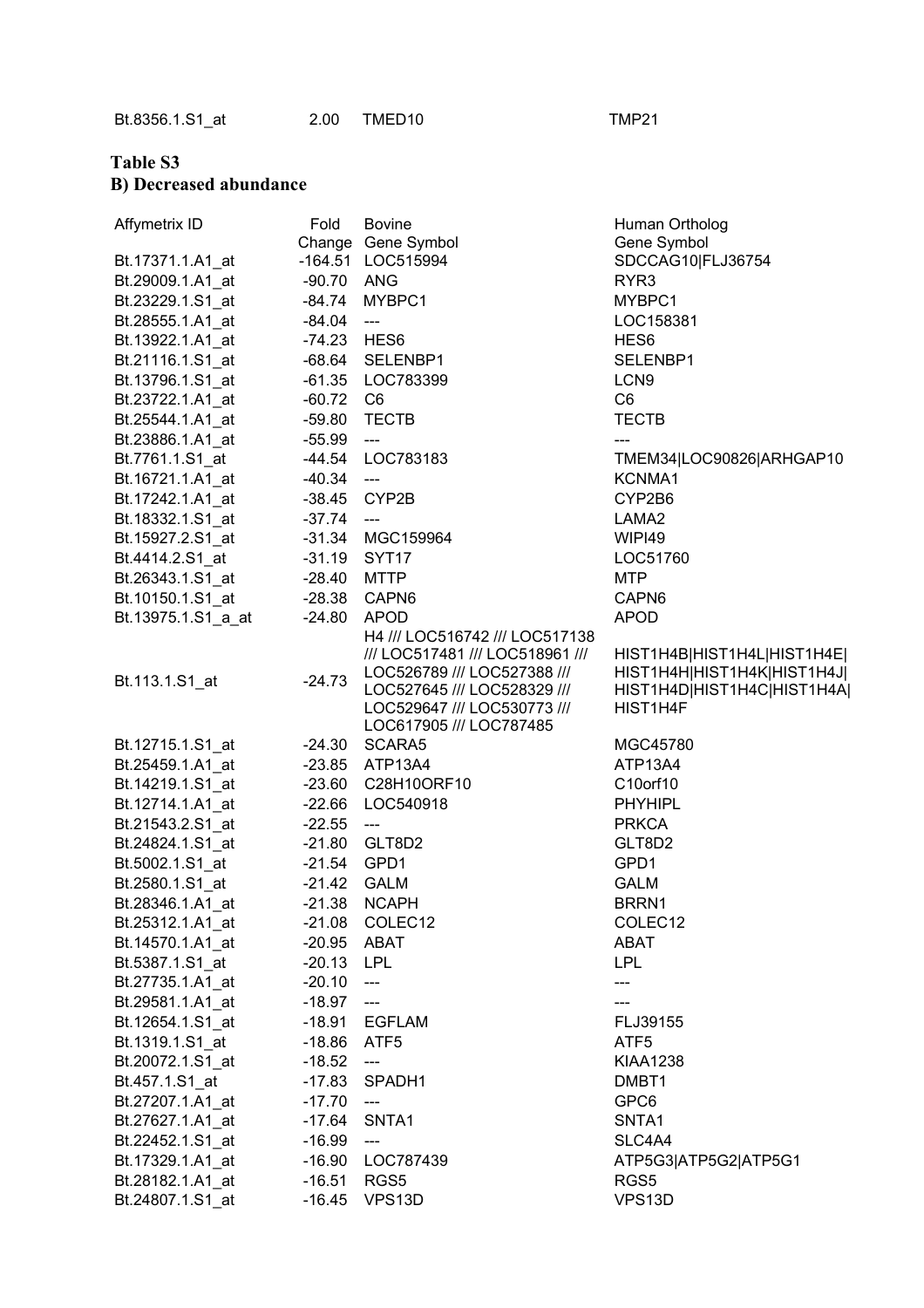| Bt.12847.1.S1_at                                                 | -16.26                       | <b>STATH</b>               | STATH                          |
|------------------------------------------------------------------|------------------------------|----------------------------|--------------------------------|
| Bt.20397.1.S1_at                                                 |                              | -15.97 CXCL14              | CXCL14                         |
| Bt.21137.1.S1 at                                                 | $-15.54$ ---                 |                            | SLC34A2                        |
|                                                                  |                              |                            | T3JAM                          |
|                                                                  |                              |                            | HIST1H3                        |
| Bt.11489.2.A1_at                                                 |                              | -14.99 LOC523214           | HIST1H3                        |
|                                                                  |                              |                            | HIST1H3                        |
| Bt.20329.1.A1_at                                                 | -14.57 ARL4D                 |                            | ARF4L                          |
|                                                                  |                              |                            | MGP                            |
|                                                                  |                              |                            | HABP4                          |
| Bt.12728.1.A1_a_at -13.84 ---                                    |                              |                            | $\overline{a}$                 |
| Bt.4492.1.S1_at                                                  |                              | -13.81 COLEC12             | COLEC1                         |
|                                                                  |                              |                            | FGL1                           |
| Bt.28238.1.A1_at                                                 | $-13.44$ ---<br>$-13.39$ --- |                            | PPM1K                          |
| Bt.19232.1.A1_at                                                 |                              |                            | PHYHIPL                        |
|                                                                  |                              |                            | ANKRD1                         |
|                                                                  |                              |                            | SECTM1                         |
| Bt.29205.1.A1_at -13.19 ---                                      |                              |                            | SLC5A9                         |
|                                                                  |                              |                            | ARF4L                          |
| Bt.29022.1.S1_at -13.03 ---                                      |                              |                            | KLHL14                         |
| Bt.4414.1.S1_at                                                  | -12.61 SYT17                 |                            | LOC5176                        |
|                                                                  |                              |                            | ---                            |
| Bt.18380.1.A1_at -12.53 ---<br>Bt.29464.1.A1_at -12.46 LOC614047 |                              |                            | ---                            |
| Bt.11460.1.A1_at -12.36 ---                                      |                              |                            | PTPN14                         |
| Bt.20955.2.S1_at -12.11 ---                                      |                              |                            | <b>HLF</b>                     |
| Bt.8618.1.S1_at    -12.04    ---                                 |                              |                            | $\overline{\phantom{a}}$       |
|                                                                  |                              |                            | ACYP2                          |
| Bt.27332.1.A1_at -11.60 ---                                      |                              |                            | GPC6                           |
| Bt.23401.1.S1_at                                                 | -11.57 FHL1                  |                            | FHL1                           |
| Bt.18557.1.S1_at                                                 | $-11.54$ C7                  |                            | C7                             |
| Bt.27689.1.A1_at                                                 | -11.49 WISP2                 |                            | WISP2                          |
|                                                                  |                              |                            | <b>RELN</b>                    |
|                                                                  |                              |                            | <b>CFH</b>                     |
|                                                                  |                              |                            | INPP4B                         |
|                                                                  |                              | <b>SLC39A12</b>            | <b>SLC39A1</b>                 |
| Bt.13898.2.S1_at                                                 |                              | -11.08 RPS27L              | RPS27L                         |
| Bt.27122.1.S1_at                                                 | $-10.85$ ---                 |                            | SESTD1                         |
| Bt.29391.1.S1_at                                                 |                              | -10.67 IL20RA              | IL20RA                         |
| Bt.25189.1.A1_at                                                 |                              | -10.59 FAM55C              | FAM55C                         |
| Bt.5027.1.A1_at                                                  | -10.56 PEG3                  |                            | PEG <sub>3</sub>               |
| Bt.21137.2.S1_at                                                 | $-10.50$                     | ---                        | SLC34A2                        |
| Bt.12211.1.S1_at                                                 | -10.40 PECI                  |                            | <b>PECI</b>                    |
| Bt.8371.1.S1 at                                                  | $-10.29$                     | $\overline{\phantom{a}}$   | LRP2                           |
| Bt.25964.1.A1 at                                                 | $-10.27$                     | $\overline{\phantom{a}}$   | AAK1                           |
| Bt.28214.1.S1_at                                                 | -10.04                       | SLC1A4                     |                                |
| Bt.7651.1.S1_at                                                  | $-10.01$                     | ASB11                      | ASB11                          |
| Bt.21680.1.S1_a_at                                               | $-9.97$                      | <b>PIR</b>                 | <b>PIR</b>                     |
| Bt.4703.1.S1_at                                                  | $-9.88$                      | <b>MYOC</b>                | <b>MYOC</b>                    |
| Bt.13975.2.A1_at                                                 | $-9.87$                      | PLA1A                      | <b>APOD</b>                    |
| Bt.17377.1.S1_at                                                 | $-9.82$                      | MOBKL2B                    | MOBKL2                         |
| Bt.12455.1.S1_at                                                 | $-9.75$                      | $\qquad \qquad \text{---}$ | SNTB1                          |
| Bt.23667.2.S1_at                                                 | $-9.71$                      | ---                        | P <sub>2</sub> RY <sub>5</sub> |
| Bt.26895.1.S1_at                                                 |                              | -9.63 LOC521099            | FAM20A                         |
| Bt.10631.1.A1_at                                                 | $-9.53$                      | ZNF547                     | <b>ZNF568</b>                  |
| Bt.22854.2.S1_at                                                 |                              | -9.54 FASN                 | <b>FASN</b>                    |
| Bt.19825.1.S1_at                                                 | $-9.48$                      | UGT2B7                     | UGT2B4                         |
|                                                                  |                              |                            |                                |

CXCL14 SLC34A2 HIST1H3J|HIST1H3H|HIST1H3A| HIST1H3E|HIST1H3B|HIST1H3G| HIST1H3I|HIST1H3C|HIST1H3F COLEC12 PHYHIPL|FAM13C1 ANKRD15 SECTM1 SLC5A9 LOC51760 PTPN14|SMYD2 SLC39A12 SESTD1 FAM55C **SLC34A2**  $MOBKL2B$ FAM20A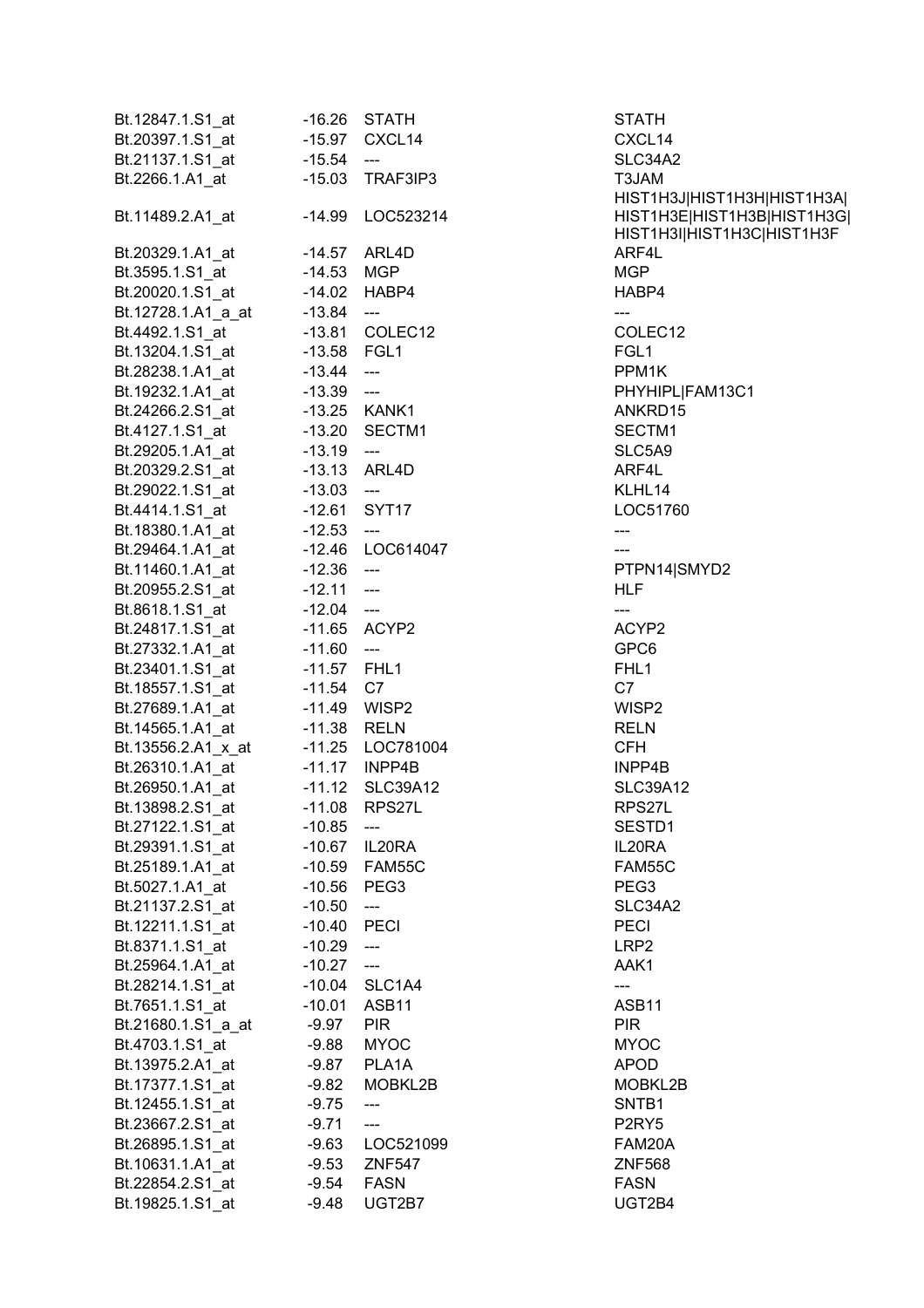| Bt.13556.2.A1_at                      | -9.44      | LOC510640                                | <b>CFH</b>               |
|---------------------------------------|------------|------------------------------------------|--------------------------|
| Bt.19936.1.A1 at                      | $-9.29$    | $\qquad \qquad \cdots$                   |                          |
| Bt.27477.1.A1 at                      | $-9.26$    | $---$                                    | C6orf182                 |
| Bt.15038.1.A1_at                      |            | -9.18 SPATA5                             | SPATA5                   |
| Bt.4177.3.A1_at                       |            | -9.15    LOC781194                       | ROBO <sub>2</sub>        |
| Bt.7600.1.S1_at                       | -9.01 NEU1 |                                          | HIST1H2AC                |
| Bt.2266.3.S1_at                       | -8.90      | TRAF3IP3                                 | T3JAM                    |
| Bt.22672.1.A1_at                      | -8.82 HPGD |                                          | <b>HPGD</b>              |
| Bt.22409.1.S1 at                      |            | -8.78 HSPA12A                            | HSPA12A                  |
| Bt.5030.1.S1_at                       | -8.72      | SLC18A2                                  | SLC18A2                  |
|                                       |            | <b>ZNF527</b>                            | <b>ZNF527</b>            |
| Bt.7083.1.S1_at<br>Bt.13556.1.S1_a_at | -8.66      | <b>CFH</b>                               | <b>CFH</b>               |
|                                       | -8.64      |                                          |                          |
| Bt.18218.1.A1_at                      |            | -8.56 PPP3CC                             | PPP3CC                   |
| Bt.13315.1.S1_at                      |            | -8.51    LOC768237                       | FLJ20920                 |
| Bt.17819.1.S1_at                      |            | -8.41 SCNN1G                             | SCNN1G                   |
| Bt.24211.1.A1_at                      | -8.37 ASPN |                                          | <b>ASPN</b>              |
| Bt.21543.1.S1_at                      | $-8.36$    | $\overline{\phantom{a}}$                 | <b>PRKCA</b>             |
| Bt.18428.1.A1_at                      | $-8.35$    | $\overline{\phantom{a}}$                 | $\qquad \qquad \cdots$   |
| Bt.21229.1.S1 at                      | -8.30 ST7L |                                          | ST7L                     |
| Bt.21249.1.S1_at                      |            | -8.26    LOC509555                       | U2AF1                    |
| Bt.20681.1.A1_at                      | -8.25      | <b>RYBP</b>                              | <b>RYBP</b>              |
| Bt.18634.2.S1_at    -8.24    PPM1K    |            |                                          | PPM1K                    |
| Bt.5530.1.S1_at                       |            | -8.21 DHRS3                              | DHRS3                    |
| Bt.16614.1.A1_s_at                    |            | -8.21 LOC100174924                       | ---                      |
| Bt.3357.1.S1_at                       |            | -8.18 HMGCL                              | <b>HMGCL</b>             |
| Bt.20014.1.S1_at                      | $-8.17$    | $\hspace{0.05cm} \ldots \hspace{0.05cm}$ | LOC153222 BNIP1          |
| Bt.27003.1.S1_at                      |            | -8.11 RETSAT                             | RetSat                   |
| Bt.20896.1.A1_at                      | -8.03      | RNASE12                                  | RNASE <sub>12</sub>      |
| Bt.4392.2.A1_at                       | -7.91      | $\scriptstyle \cdots$                    |                          |
| Bt.15925.1.S1_at                      |            | -7.87 EPHX2 /// LOC785508                | EPHX2                    |
| Bt.21997.1.S1 at                      | -7.85      | PPM1K                                    | PPM1K                    |
| Bt.23575.1.A1_at                      | -7.77      | $\frac{1}{2}$                            | ECM <sub>2</sub>         |
| Bt.1792.1.S1_at                       | -7.71 BDH2 |                                          | DHRS6                    |
|                                       | -7.71      | $\hspace{0.05cm}---$                     | LOC387647 SVIL LYZL1     |
| Bt.20678.1.A1_at                      |            | FABP4                                    |                          |
| Bt.97.1.S1_at                         | $-7.70$    |                                          | FABP4                    |
| Bt.12209.1.S1_at                      | $-7.68$    | $\qquad \qquad \text{---}$               | TMCC1                    |
| Bt.20173.1.A1 at                      | -7.67      | <b>DPT</b>                               | <b>DPT</b>               |
| Bt.4844.1.S1 at                       | $-7.67$    | <b>PTN</b>                               | <b>PTN</b>               |
| Bt.25328.1.A1_at                      | $-7.66$    | ---                                      | ---                      |
| Bt.6642.2.S1_at                       | $-7.65$    | $---$                                    | LPIN1                    |
| Bt.15927.1.S1_at                      | $-7.64$    | MGC159964                                | WIPI49                   |
| Bt.8238.1.A1_at                       | $-7.61$    | TRIB <sub>3</sub>                        | TRIB <sub>3</sub>        |
| Bt.20969.1.S1 at                      | $-7.58$    | <b>PEMT</b>                              | <b>PEMT</b>              |
| Bt.2.1.S1_at                          | $-7.58$    | CDC <sub>2</sub>                         | CDC <sub>2</sub>         |
| Bt.21761.1.S1_a_at                    | $-7.57$    | TMOD4                                    | TMOD4                    |
| Bt.22004.1.A1_at                      | $-7.52$    | ---                                      | AVPR1B LOC440712 CTSE    |
| Bt.23682.1.S1_at                      | -7.48      | SNAP23                                   | <b>PYGL</b>              |
| Bt.17741.1.A1_at                      | -7.48      | ST7L                                     | ST7L WNT2B               |
| Bt.21543.3.S1_at                      | $-7.48$    | ---                                      | <b>PRKCA</b>             |
| Bt.9406.1.S1_at                       | -7.46      | RAB <sub>26</sub>                        | RAB <sub>26</sub>        |
| Bt.2452.1.S1_at                       | -7.44      | <b>LUM</b>                               | <b>LUM</b>               |
| Bt.9418.2.S1_at                       | $-7.36$    | $\qquad \qquad \textbf{---}$             | <b>ILKAP</b>             |
| Bt.8135.1.S1_at                       | $-7.31$    | <b>LRAT</b>                              | LRAT                     |
| Bt.23354.1.S1_at                      | $-7.24$    | EPHX1                                    | EPHX1                    |
| Bt.11763.1.S1_at                      | $-7.18$    | $\qquad \qquad - \qquad -$               | SPAG7 KIF1C CAMTA2 INCA1 |
| Bt.4788.1.S1_at                       | $-7.15$    | BTN1A1                                   | BTN1A1                   |
|                                       |            |                                          |                          |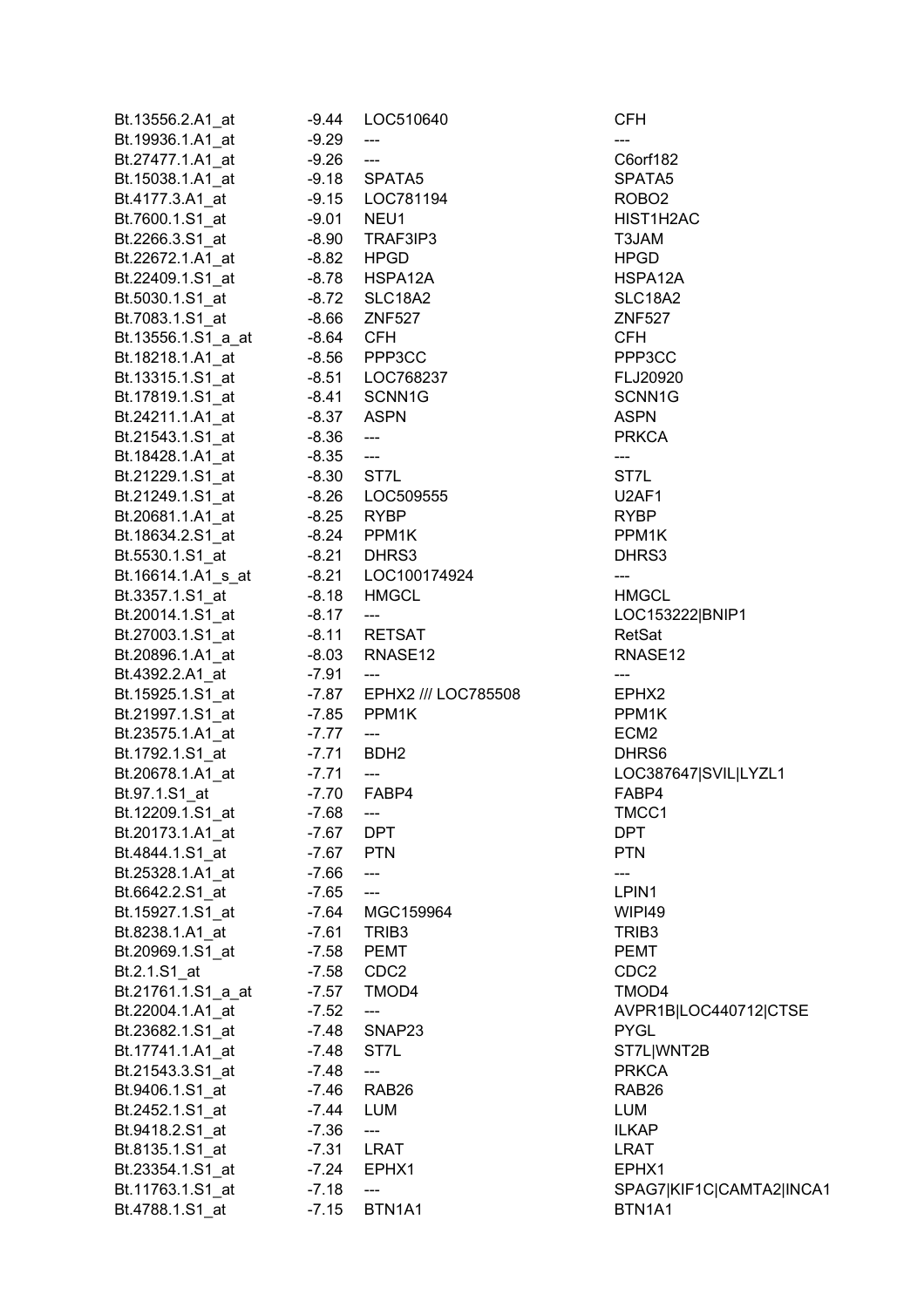| Bt.29461.1.A1_at   | $-6.95$     | $\hspace{0.05cm} \dashrightarrow$ | KIAA180                        |
|--------------------|-------------|-----------------------------------|--------------------------------|
| Bt.16412.1.S1 a at | -6.92 FAH   |                                   | <b>FAH</b>                     |
| Bt.22494.1.S1_at   | $-6.89$     | $\overline{\phantom{a}}$          | FLJ4333                        |
| Bt.7033.3.S1_at    |             | -6.86    FOLR1                    | FOLR1                          |
| Bt.19479.2.A1_a_at |             | -6.83 TNRC6C                      | TNRC60                         |
| Bt.21547.2.S1_at   |             | -6.80 PKP2                        | PKP <sub>2</sub>               |
| Bt.8.1.S1_at       |             | -6.78 KRT10 /// LOC100138974      | KRT10                          |
| Bt.13899.1.A1_at   |             | -6.76 ENPP1                       | ENPP1                          |
|                    |             |                                   |                                |
| Bt.12984.1.S1_at   |             | -6.76 SLC38A3                     | SLC38A                         |
| Bt.4539.1.S1_at    |             | -6.76 AGTR1                       | AGTR1                          |
| Bt.20955.1.A1_at   | $-6.75$     | ---                               | HLF                            |
| Bt.27828.1.S1_at   |             | -6.64 LOC505010                   | CLMN                           |
| Bt.27565.1.S1_at   |             | -6.63 PTPRK                       | <b>PTPRK</b>                   |
| Bt.21680.1.S1_at   | $-6.60$ PIR |                                   | <b>PIR</b>                     |
| Bt.1928.1.S1_at    |             | -6.57 WDR59                       | <b>FLJ1227</b>                 |
| Bt.22843.2.A1_at   |             | -6.54 GRP                         | <b>GRP</b>                     |
| Bt.25026.1.A1 at   |             | -6.51 MED13L                      | LOC925                         |
| Bt.8059.2.A1_a_at  | $-6.50$     | JOSD3                             |                                |
| Bt.2191.2.S1_at    | -6.48       | $\overline{\phantom{a}}$          | PPP <sub>3</sub> CC            |
|                    |             |                                   |                                |
| Bt.15697.2.S1_at   | -6.44       | $\overline{\phantom{a}}$          | PER <sub>2</sub>               |
| Bt.25344.1.S1_at   | -6.44       | $\overline{\phantom{a}}$          | <b>ZNF418</b>                  |
| Bt.9185.1.A1_at    |             | -6.44 GRAMD1C                     | DKFZp4                         |
| Bt.3732.1.A1_at    | $-6.39$     | $\sim$ $\sim$                     | ARG99                          |
| Bt.23667.1.S1_at   |             | -6.34 P2RY5                       | P <sub>2</sub> RY <sub>5</sub> |
| Bt.5343.1.A1_at    |             | -6.33 CD300LG                     | ---                            |
| Bt.6802.1.S1_at    | $-6.33$     | ---                               | RGS5                           |
| Bt.25001.1.A1_at   | $-6.32$     | $\overline{\phantom{a}}$          | TPM1                           |
| Bt.10994.1.S1_at   |             | -6.23 SNAP23                      | ---                            |
| Bt.15764.1.S1_at   |             | -6.22 SIRT3                       | SIRT3                          |
| Bt.20403.1.S1_at   |             | -6.22 LOC789882                   | $---$                          |
| Bt.7116.1.A1_at    |             | -6.21 SIAE                        | CSE-C                          |
|                    |             | $-6.20$ MAN1C1                    | MAN1C <sup>®</sup>             |
| Bt.10587.1.S1_at   |             |                                   |                                |
| Bt.17398.1.A1_at   | $-6.14$     | $\qquad \qquad - \qquad -$        | <b>MOBKL2</b>                  |
| Bt.1525.1.S2_at    |             | $-6.14$ AQP1                      | AQP1                           |
| Bt.8804.1.S1_at    | $-6.12$     | NELL <sub>2</sub>                 | NELL2                          |
| Bt.20167.1.S1_at   | $-6.11$     | <b>CIDEA</b>                      | <b>CIDEA</b>                   |
| Bt.6642.1.S1_at    | $-6.10$     |                                   | LPIN1                          |
| Bt.405.1.S1 at     | $-6.06$     | <b>FST</b>                        | <b>FST</b>                     |
| Bt.28692.1.S1_at   |             | -6.05 LOC518393                   | ---                            |
| Bt.22026.1.S1_at   | $-6.05$     | <b>MERTK</b>                      | <b>MERTK</b>                   |
| Bt.18327.1.A1_at   | $-5.98$     | ---                               |                                |
| Bt.8421.2.S1 at    | -5.96       | ---                               | ALDH6A                         |
| Bt.16384.1.A1_at   | -5.95       | $\overline{\phantom{a}}$          |                                |
| Bt.18349.1.A1 at   | $-5.91$     | ---                               | ---                            |
|                    |             | $\overline{a}$                    |                                |
| Bt.25013.1.A1_at   | $-5.91$     |                                   |                                |
| Bt.17819.2.A1_at   | $-5.84$     | SCNN1G                            | SCNN10                         |
| Bt.3177.1.A1_at    | $-5.76$     |                                   | <b>CTDSPL</b>                  |
| Bt.26919.1.S1_at   | -5.75       | NTN4                              | NTN4                           |
| Bt.5223.1.S1_at    | $-5.72$     | DLK1                              | DLK1                           |
| Bt.9325.1.A1_at    | $-5.72$     | ---                               | BCL6 <sub>R</sub>              |
| Bt.3372.3.S1_a_at  | -5.68       | AGPAT6                            | DKFZp5                         |
| Bt.11217.2.S1_a_at |             | -5.63 MUC15                       | MUC15                          |
| Bt.2236.1.S1_at    | $-5.63$     | CREB3L1                           | CREB3L                         |
| Bt.12640.1.S1_at   | $-5.60$     | ACSS2                             | ACAS2                          |
| Bt.5056.2.A1_at    | $-5.59$     | EFEMP1                            | EFEMP1                         |
| Bt.28209.1.S1_at   | $-5.58$     | <b>RGMB</b>                       | <b>RGMB</b>                    |
|                    |             |                                   |                                |

KIAA1804 FLJ43339 TNRC6C SLC38A3 FLJ12270 LOC92558|RAB35|GCN1L1 PPP3CC **ZNF418** DKFZp434C0328 MAN1C1 MOBKL2B ALDH6A1 SCNN1G CTDSPL BCL6|RTP2|SST DKFZp586M1819 CREB3L1 EFEMP1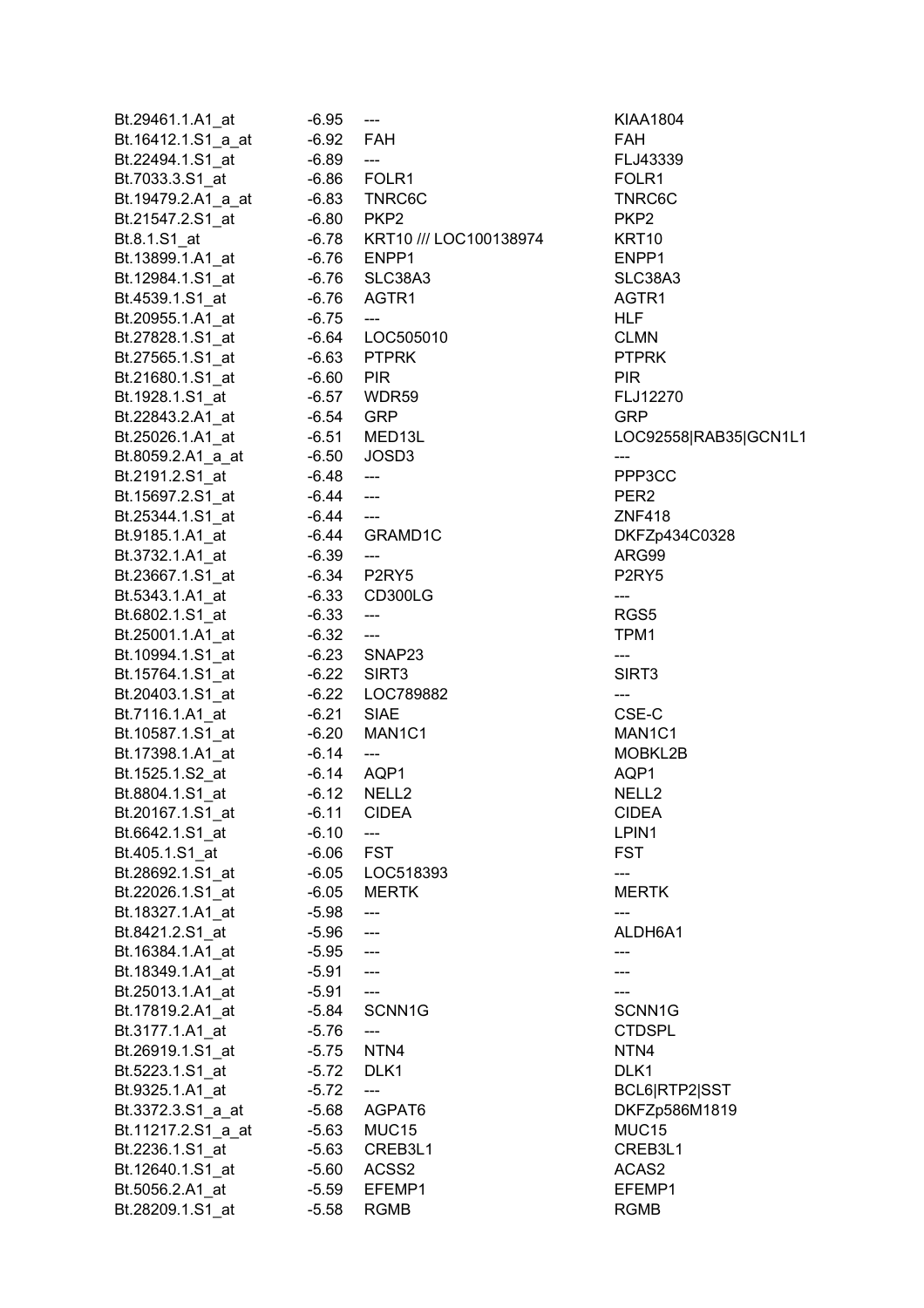| Bt.19644.1.A1_at                     | $-5.58$ | ---                                 |                     |
|--------------------------------------|---------|-------------------------------------|---------------------|
| Bt.436.1.S1_at                       |         | -5.57 ALDH6A1                       | ALDH6A <sup>-</sup> |
| Bt.11092.1.S1_at                     | $-5.55$ | $\overline{\phantom{a}}$            | C1orf21             |
| Bt.15697.1.A1_at                     | $-5.55$ | $\hspace{0.05cm} \ldots$            | PER2                |
| Bt.14055.1.S1_at                     |         | -5.54 FRAT2                         | FRAT2               |
| Bt.24786.1.S1_at                     |         | -5.53 STX19                         | MGC213              |
| Bt.15740.2.S1_at                     |         | -5.53 TPD52L1                       | <b>TPD52L1</b>      |
| Bt.18634.1.A1_at                     |         | -5.51 PPM1K                         | PPM1K               |
| Bt.3372.2.S1_a_at                    |         | -5.47 AGPAT6                        | DKFZp58             |
| Bt.9850.1.A1_at                      |         | -5.40 TMEM171                       | LOC1342             |
| Bt.27371.1.S1 at                     | $-5.39$ | $\hspace{0.05cm} \ldots$            | C14orf10            |
| Bt.1458.1.S1_at                      |         | -5.31 PGM5                          | PGM <sub>5</sub>    |
|                                      |         |                                     | CD36                |
| Bt.5392.1.S1_at                      |         | -5.31 CD36<br>-5.29 COL6A1          |                     |
| Bt.23508.1.A1_at                     |         |                                     | COL6A1              |
| Bt.1268.2.S1_at                      | $-5.27$ | $\hspace{0.05cm} \ldots$            | SET7                |
| Bt.3200.1.S1_at                      |         | $-5.26$ DCXR                        | <b>DCXR</b>         |
| Bt.5505.1.S1_at                      |         | -5.25    LOC540153                  | TENC1               |
| Bt.19329.2.S1_at                     |         | -5.21 EFHD1                         | EFHD1               |
| Bt.24139.1.A1_at                     | $-5.20$ | ---                                 | TMCC1               |
| Bt.12872.1.S1_at                     |         | -5.20 BTBD3                         | BTBD3               |
| Bt.2598.1.S1_at                      |         | -5.19 ALOX15                        | ALOX15              |
| Bt.10354.1.S1 at                     | $-5.18$ | $\hspace{0.05cm} \ldots$            | PELO                |
| Bt.4726.2.S1_at                      | $-5.17$ | $\scriptstyle\mathtt{---}$          | NEO1                |
| Bt.20074.1.S1_a_at                   | $-5.17$ | $\hspace{0.05cm}---\hspace{0.05cm}$ | GRPEL2<br>IL17B     |
| Bt.27422.1.A1_at                     |         | $-5.14$ ZMYND12                     | ZMYND1              |
| Bt.2411.1.S1_at                      |         | -5.10 AMIGO1                        | AMIGO               |
| Bt.25836.1.A1_at                     |         | -5.07 OLFML1                        | OLFML1              |
| Bt.12444.1.A1_at                     |         | -5.06 TEX261                        | <b>TEX261</b>       |
| Bt.28465.1.S1_at                     |         | -5.05 BUD31                         | ENK10               |
| Bt.25948.1.A1_at                     | $-5.05$ | DTX1                                | DTX1                |
| Bt.13735.1.S1 at                     | $-5.01$ | $\overline{\phantom{a}}$            | ---                 |
| Bt.13482.1.S1_at                     | $-5.00$ | <b>NOV</b>                          | <b>NOV</b>          |
| Bt.19483.1.A1_at                     |         | -5.00 DEPDC7                        | LOC9161             |
| Bt.20918.1.A1 at                     | $-4.99$ | PIK3IP1                             | <b>MGC173</b>       |
| Bt.12698.1.A1_at                     | -4.99   |                                     | LOC5556             |
| Bt.25886.1.A1_at                     | -4.98   |                                     | EML5                |
| Bt.20994.1.S1 at                     | -4.96   |                                     | ---                 |
| Bt.17673.1.A1_at                     | $-4.95$ | LOC788986                           | RNF39               |
| Bt.12706.1.A1_at                     | $-4.92$ | ---                                 | FLJ20152            |
| Bt.20295.1.A1_at                     | -4.91   | FST                                 | <b>FST</b>          |
| Bt.14209.1.A1_at                     | $-4.91$ | ---                                 | <b>ADAMTS</b>       |
| Bt.1788.1.A1_at                      | $-4.90$ | LOC511901                           | H <sub>1</sub> FX   |
| Bt.23178.1.S1_at                     | $-4.90$ | <b>DCN</b>                          | <b>DCN</b>          |
|                                      | -4.87   | NAP1L5                              | NAP1L5              |
| Bt.24901.1.A1_at<br>Bt.13235.1.S1 at |         | MGC148992                           | RGC32               |
|                                      | -4.87   |                                     |                     |
| Bt.17081.2.S1_at                     | -4.87   | LMO <sub>2</sub>                    | LMO2                |
| Bt.5515.1.S1_at                      | -4.86   | NT5E                                | NT5E                |
| Bt.6928.1.S1_at                      | $-4.81$ | <b>RNF130</b>                       | <b>RNF130</b>       |
| Bt.3278.1.A1_at                      | -4.80   | EFNA5                               | EFNA5               |
| Bt.10515.1.S1_at                     | $-4.80$ | <b>NXN</b>                          | <b>NXN</b>          |
| Bt.2881.1.S1_at                      | -4.79   | NDRG4                               | NDRG4               |
| Bt.15623.1.S1_at                     | -4.78   | ---                                 | DST                 |
| Bt.4069.2.S1_at                      |         | -4.76 LOC506239                     | SPTBN2              |
| Bt.10272.1.S1_at                     | -4.76   | STC <sub>1</sub>                    | STC <sub>1</sub>    |
| Bt.20609.1.S1_at                     | $-4.74$ | EEF2K                               | EEF2K               |

ALDH6A1 C1orf21 **MGC21382** TPD52L1 DKFZp586M1819 LOC134285 C14orf101 COL6A1 ALOX15 GRPEL2|FLJ36748|MGC3265| IL17B ZMYND12 TEX261 LOC91614  $MGC17330$ LOC55565|DHODH|PKD1L3 RNF39 FLJ20152|ZNF622 ADAMTSL3 NAP1L5 RNF130 SPTBN2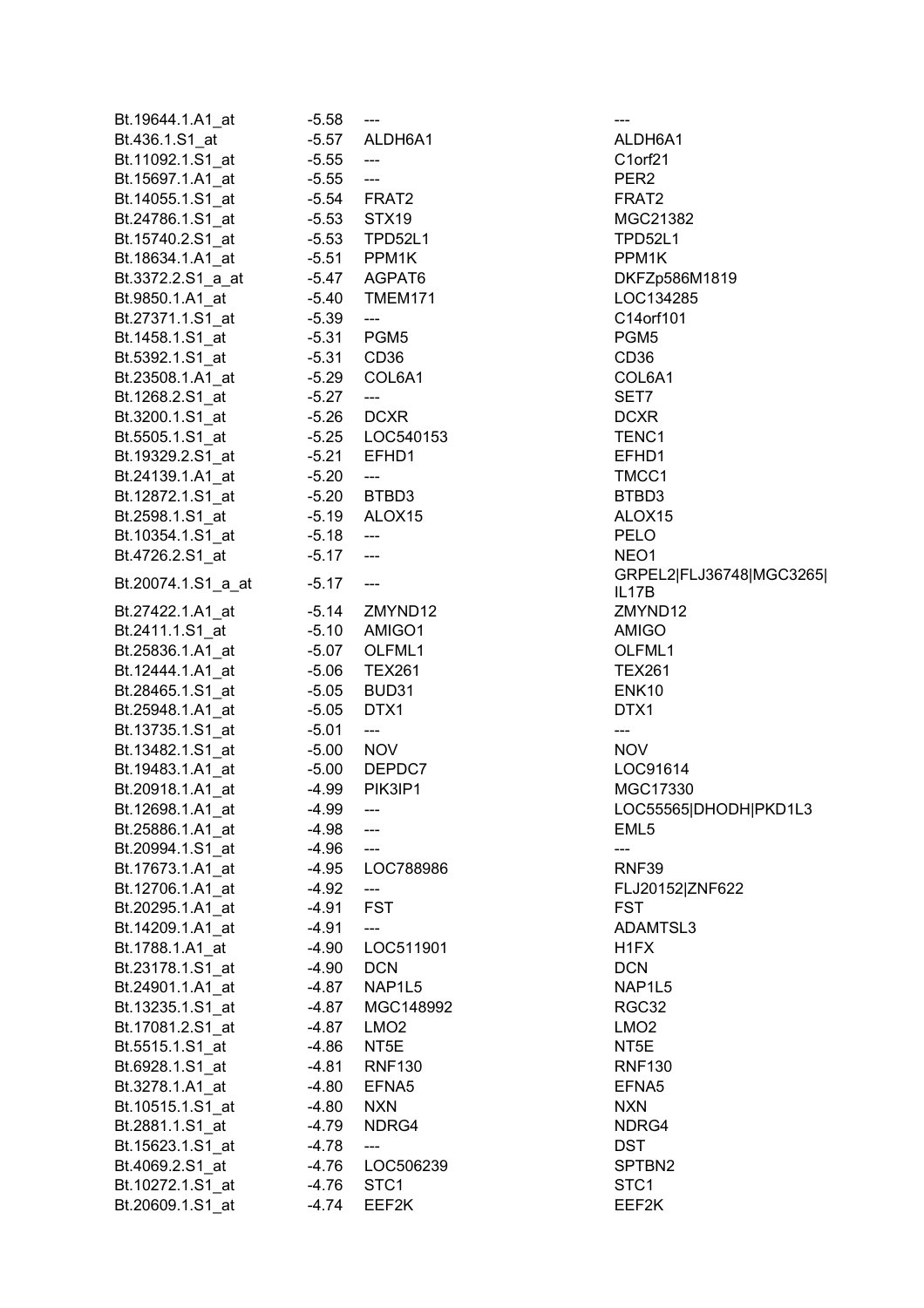| Bt.22460.1.S2 at   | $-4.74$ | MAOB                                | MAOB               |
|--------------------|---------|-------------------------------------|--------------------|
| Bt.4695.1.S1 at    | -4.73   | <b>PIGR</b>                         | <b>PIGR</b>        |
| Bt.28159.1.S1_at   | $-4.72$ | <b>DTNA</b>                         | <b>DTNA</b>        |
| Bt.5292.1.S1_at    |         | -4.71 PER1                          | PER1               |
| Bt.13306.1.S1_at   | $-4.71$ | $---$                               | SORBS1             |
| Bt.27196.1.A1_at   | -4.70   | LOC100139581                        | CRTAC1             |
| Bt.17081.1.A1_at   | -4.69   | LMO <sub>2</sub>                    | LMO <sub>2</sub>   |
| Bt.17906.1.S1_at   | -4.69   | <b>ZNF667</b>                       | FLJ14011           |
| Bt.3247.1.S1 at    | -4.69   | MATN2                               | MATN <sub>2</sub>  |
| Bt.4833.1.S1 at    | -4.68   | VRK3                                | VRK3               |
| Bt.2179.1.S1_a_at  | -4.68   | SALL <sub>2</sub>                   | SALL <sub>2</sub>  |
| Bt.25099.2.S1 at   | -4.67   | <b>PSPH</b>                         | <b>PSPH</b>        |
|                    |         |                                     |                    |
| Bt.16916.3.S1 at   | -4.63   | KLF11                               | KLF11              |
| Bt.18500.1.A1_at   | $-4.62$ | $\hspace{0.05cm} \ldots$            | CG018              |
| Bt.24786.2.A1_at   | -4.61   | STX <sub>19</sub>                   | MGC21382           |
| Bt.16916.1.S1 at   | -4.59   | KLF11                               | KLF11              |
| Bt.4804.2.A1_at    | $-4.57$ | CDKN <sub>1C</sub>                  | CDKN <sub>1C</sub> |
| Bt.9930.1.S1_at    | $-4.56$ | $\hspace{0.05cm}---\hspace{0.05cm}$ | ---                |
| Bt.8485.1.A1_at    | $-4.55$ | PARD3                               | PARD3              |
| Bt.12663.1.S1_at   | $-4.55$ | LOC514812                           | KRT <sub>19</sub>  |
| Bt.13751.2.S1_at   | -4.54   | GSTK1                               | GSTK1              |
| Bt.29386.1.A1_at   | -4.54   | $\hspace{0.05cm} \ldots$            | $---$              |
| Bt.28495.1.S1 at   | $-4.53$ | JOSD3                               | <b>MGC5306</b>     |
| Bt.28878.1.S1_at   | $-4.53$ | ASPA                                | ASPA               |
| Bt.29570.1.S1_at   | $-4.52$ | <b>GPAM</b>                         | <b>GPAM</b>        |
| Bt.4939.1.S1_at    | $-4.51$ | SFRP2                               | SFRP2              |
| Bt.13865.1.A1_at   | $-4.51$ | <b>GAMT</b>                         | <b>GAMT</b>        |
| Bt.12959.1.S1_at   | $-4.48$ | $\qquad \qquad \cdots$              | SULT1C2            |
| Bt.4745.1.S1 at    | -4.48   | ITFG2                               | <b>MDS028</b>      |
| Bt.16766.1.A1 at   | $-4.47$ | LOC784449                           | <b>KIAA1324</b>    |
| Bt.10310.1.S1 at   | $-4.47$ | $---$                               | MYBPC1 CHPT1       |
| Bt.12047.1.S1_at   | -4.46   | LOC541108                           | HIST2H2AA          |
| Bt.11262.1.S1_at   | -4.46   | PEG3                                | PEG3               |
| Bt.28375.2.S1 a at | -4.45   | LOC781852                           | $---$              |
| Bt.12297.1.S1_at   | $-4.44$ | LOXL4                               | LOXL4              |
| Bt.12694.1.S1 at   | -4.44   | TNFRSF21                            | TNFRSF21           |
| Bt.19781.1.A1 at   | -4.44   | DZIP3                               | DZIP3              |
| Bt.29921.1.S1 at   | -4.44   | SERTAD4                             | SERTAD4            |
|                    | -4.44   | CAV <sub>1</sub>                    | CAV <sub>1</sub>   |
| Bt.2230.1.S1_at    |         |                                     |                    |
| Bt.11489.3.S1_at   | -4.43   | LOC787649                           | HIST1H4B           |
| Bt.2521.1.S1_at    | $-4.42$ | LOC100174923                        | ---                |
| Bt.14116.1.A1_at   | $-4.42$ | LOC539299                           | DNAPTP6            |
| Bt.13764.1.S1_at   | $-4.40$ | ---                                 | ---                |
| Bt.20846.1.A1 at   | -4.39   | <b>CTDSPL</b>                       | <b>CTDSPL</b>      |
| Bt.25769.1.A1_at   | -4.39   | LOC539199                           | MAMDC2             |
| Bt.28461.2.S1_a_at | -4.38   | <b>INSR</b>                         | <b>INSR</b>        |
| Bt.24266.1.A1_at   | -4.37   | KANK1                               | ANKRD15            |
| Bt.12371.1.S1_at   | $-4.37$ | C29H11orf67                         | PTD015             |
| Bt.4069.1.S1 at    | $-4.37$ | LOC506239                           | SPTBN2             |
| Bt.24316.1.A1 at   | $-4.36$ |                                     | DRE1               |
| Bt.21247.1.S1_at   | $-4.32$ | ---                                 | <b>PAPOLA</b>      |
| Bt.26672.1.S1 at   | $-4.32$ | TP53INP1                            | TP53INP1           |
| Bt.21875.1.S1 at   | -4.31   | MAP4K2                              | PNPLA <sub>2</sub> |
| Bt.3835.1.S1 at    | $-4.30$ | LOC520463                           | LOC55974           |
| Bt.12403.1.S1_at   | $-4.30$ | RHPN2                               | RHPN <sub>2</sub>  |
| Bt.1347.1.S1_at    | -4.30   | SEC <sub>16</sub> B                 | <b>RGPR</b>        |
|                    |         |                                     |                    |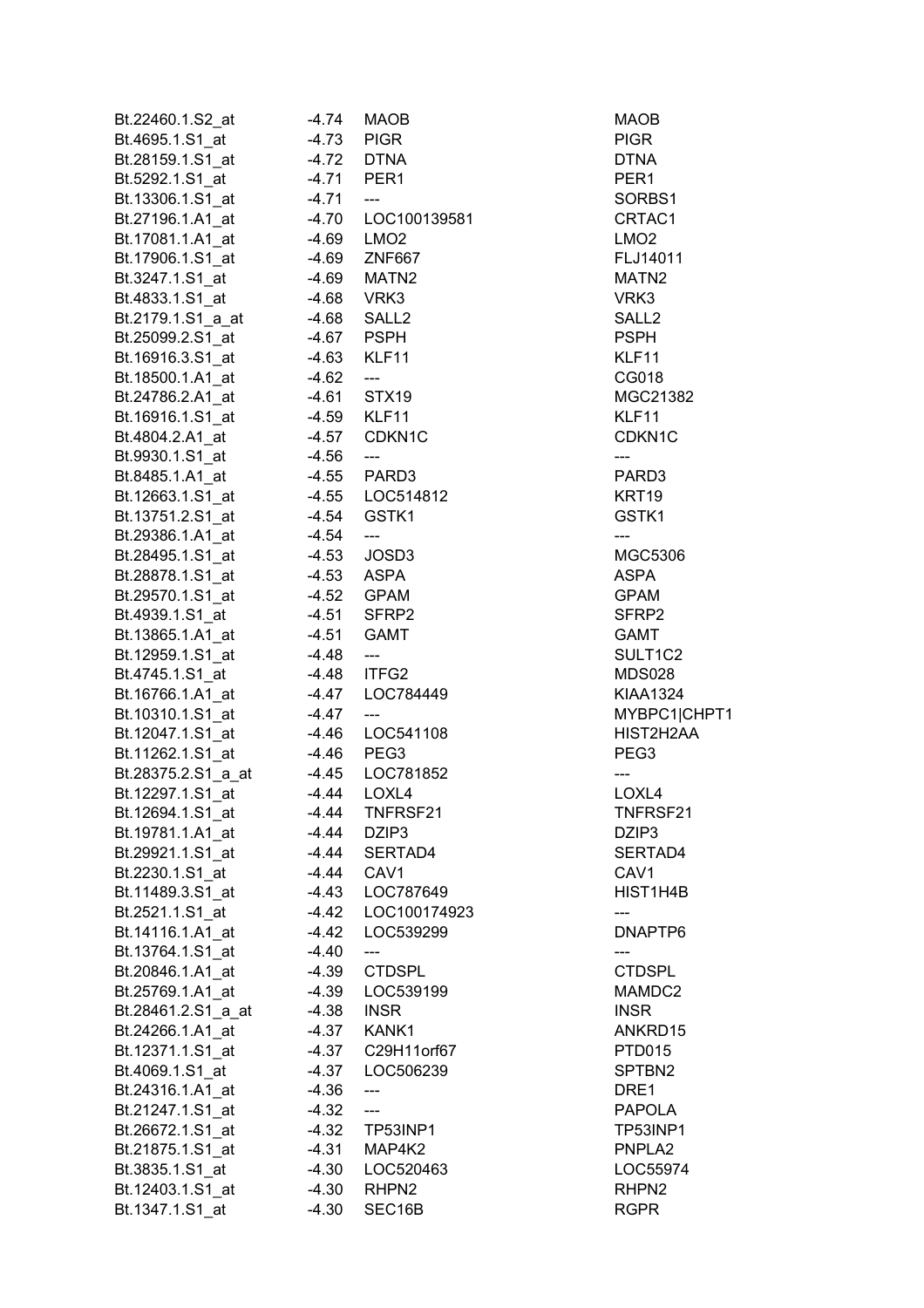| Bt.26921.1.A1_at   | $-4.28$ | SLC27A6                                     | SLC27A6           |
|--------------------|---------|---------------------------------------------|-------------------|
| Bt.21537.1.A1_at   | $-4.26$ | FKBP5                                       | FKBP5             |
| Bt.14176.1.S1 at   | $-4.26$ | NPLOC4                                      | TIMP2             |
| Bt.20428.2.S1_a_at |         | -4.24 PRC1                                  | PRC1              |
| Bt.4562.1.S1_at    |         | -4.22 PRKCA                                 | PRKCA             |
| Bt.15691.1.S1_at   | $-4.22$ | $\overline{\phantom{a}}$                    | KCNK5             |
| Bt.2424.1.S1_at    | $-4.21$ | DPYD                                        | <b>DPYD</b>       |
| Bt.5038.1.S2_at    |         | -4.21 FGF1                                  | FGF1              |
| Bt.8338.1.S1 at    |         | -4.20 CITED4                                | CITED4            |
| Bt.4395.1.S1_at    |         | -4.19 PRPSAP1                               | <b>PRPSAP</b>     |
| Bt.9108.1.S1 at    |         |                                             | MAN1A2            |
|                    | $-4.18$ | $\qquad \qquad \textbf{---}$                |                   |
| Bt.20846.1.A1 a at |         | -4.17 CTDSPL                                | <b>CTDSPL</b>     |
| Bt.9053.1.S1_a_at  |         | -4.16 MACROD1                               | LRP16             |
| Bt.22188.1.S1_at   | $-4.15$ | $\overline{\phantom{a}}$                    |                   |
| Bt.22117.1.S1_at   | $-4.13$ | $\overline{\phantom{a}}$                    | ---               |
| Bt.8421.1.A1_at    | $-4.13$ | $\overline{\phantom{m}}$                    | ALDH6A1           |
| Bt.5341.1.S1_at    | $-4.12$ | <b>OGN</b>                                  | <b>OGN</b>        |
| Bt.7319.1.S1_at    |         | $-4.12$ PTPRK                               | <b>PTPRK</b>      |
| Bt.15740.1.A1_at   |         | -4.12 TPD52L1                               | TPD52L1           |
| Bt.23579.1.S1_at   |         | -4.11 LOC785756                             | ZNF181 Z          |
| Bt.14576.1.A1 at   |         | -4.08 PROX1                                 | PROX1             |
| Bt.19339.1.S1_at   | $-4.07$ | $\overline{\phantom{a}}$                    | STAT4 S           |
| Bt.3211.1.S1_at    |         | -4.06 GABARAPL1                             | <b>GABARA</b>     |
| Bt.27846.1.S1_at   |         | -4.05 LOC788919                             | SPATA7            |
| Bt.596.1.S1_at     | $-4.04$ | PHYH                                        | <b>PHYH</b>       |
|                    |         |                                             | GPR1 EE           |
| Bt.22448.1.S1_at   | $-4.04$ | LOC781544                                   | NDUFS1            |
| Bt.28470.1.A1_at   | $-4.04$ | $\hspace{1.5cm} \underline{\hspace{1.5cm}}$ | NR1D2             |
| Bt.25936.1.A1_at   | $-4.03$ | TIMP4                                       | TIMP4             |
| Bt.26786.2.S1_at   |         | -3.98 RNF185                                | FLJ38628          |
| Bt.21766.3.S1_at   | $-3.98$ | MLF1                                        | MLF1              |
| Bt.4009.3.S1 at    | $-3.97$ | $\qquad \qquad \cdots$                      | ZNF606            |
| Bt.25099.1.A1_at   |         | -3.97 PSPH                                  | <b>PSPH</b>       |
| Bt.12964.1.A1_at   |         | -3.96 GPM6B                                 | GPM6B             |
| Bt.16861.2.S1_at   | $-3.95$ | LOC515128                                   | DKFZp76           |
| Bt.16380.2.A1_at   | $-3.95$ |                                             | RGL1              |
| Bt.5110.1.A1_at    | $-3.94$ | CHCHD7                                      | CHCHD7            |
|                    |         |                                             |                   |
| Bt.546.1.S1_at     | $-3.94$ | KCNMA1                                      | KCNMA1            |
| Bt.28008.1.S1_s_at | $-3.94$ | KCNN <sub>2</sub>                           | KCNN <sub>2</sub> |
| Bt.24211.2.S1 at   | $-3.93$ | <b>ASPN</b>                                 | <b>ASPN</b>       |
| Bt.8642.1.S1_at    |         | -3.93 COBLL1                                | COBLL1            |
| Bt.28651.1.S1_at   |         | -3.92 STARD13                               | STARD13           |
| Bt.24209.1.S1_at   | -3.93   | H <sub>1F0</sub>                            | H <sub>1F0</sub>  |
| Bt.17024.1.A1 at   | $-3.92$ | ---                                         | ARFRP2            |
| Bt.28431.1.S1_at   | $-3.91$ | $---$                                       | ALS2CR1           |
| Bt.12283.1.A1 at   | $-3.91$ | DIRAS3                                      | DIRAS3            |
| Bt.10245.2.S1_at   | $-3.90$ | RBL <sub>2</sub>                            | RBL <sub>2</sub>  |
| Bt.29698.1.S1_at   | $-3.90$ | <b>GHR</b>                                  | LOC2856           |
| Bt.28312.1.S1_at   | $-3.89$ | ---                                         | TFDP2             |
| Bt.2367.1.A1_at    | $-3.88$ | NT5E                                        | NT5E              |
| Bt.9567.1.S1_at    | $-3.87$ | TM7SF2                                      | TM7SF2            |
| Bt.25788.1.S1_at   | $-3.86$ | ZBTB16                                      | ZBTB16            |
| Bt.22797.1.A1_at   | $-3.84$ | ---                                         | ENPP5             |
| Bt.11772.2.S1_at   | $-3.84$ | LOC614339                                   | LOC3882           |
| Bt.26911.2.S1_at   | $-3.82$ | TAF3                                        | TAF3              |
| Bt.4506.1.S1_at    | $-3.81$ | <b>MYO10</b>                                | <b>MYO10</b>      |
|                    |         |                                             |                   |

SLC27A6 PRPSAP1 **MAN1A2** CTDSPL ALDH6A1 TPD52L1 Bt.23579.1.23579.1.23579.1.23579.1.23579.1.23579.1.23579.1.23579.1.23579.1.23579 STAT4|SOCS6 Bt.3211.1.S1\_at -4.06 GABARAPL1 GABARAPL1 Bt.27846.1.SPATA7 8PR1|EEF1B2|FLJ20309| NDUFS1 FLJ38628 GPM6B Bt.16861.2.S1\_at -3.95 LOC515128 DKFZp761N1114 CHCHD7 KCNMA1 COBLL1 STARD13 ALS2CR19 DIRAS3 LOC285636 TM7SF2 ZBTB16 Bt.11772.2.32.34 LOC388272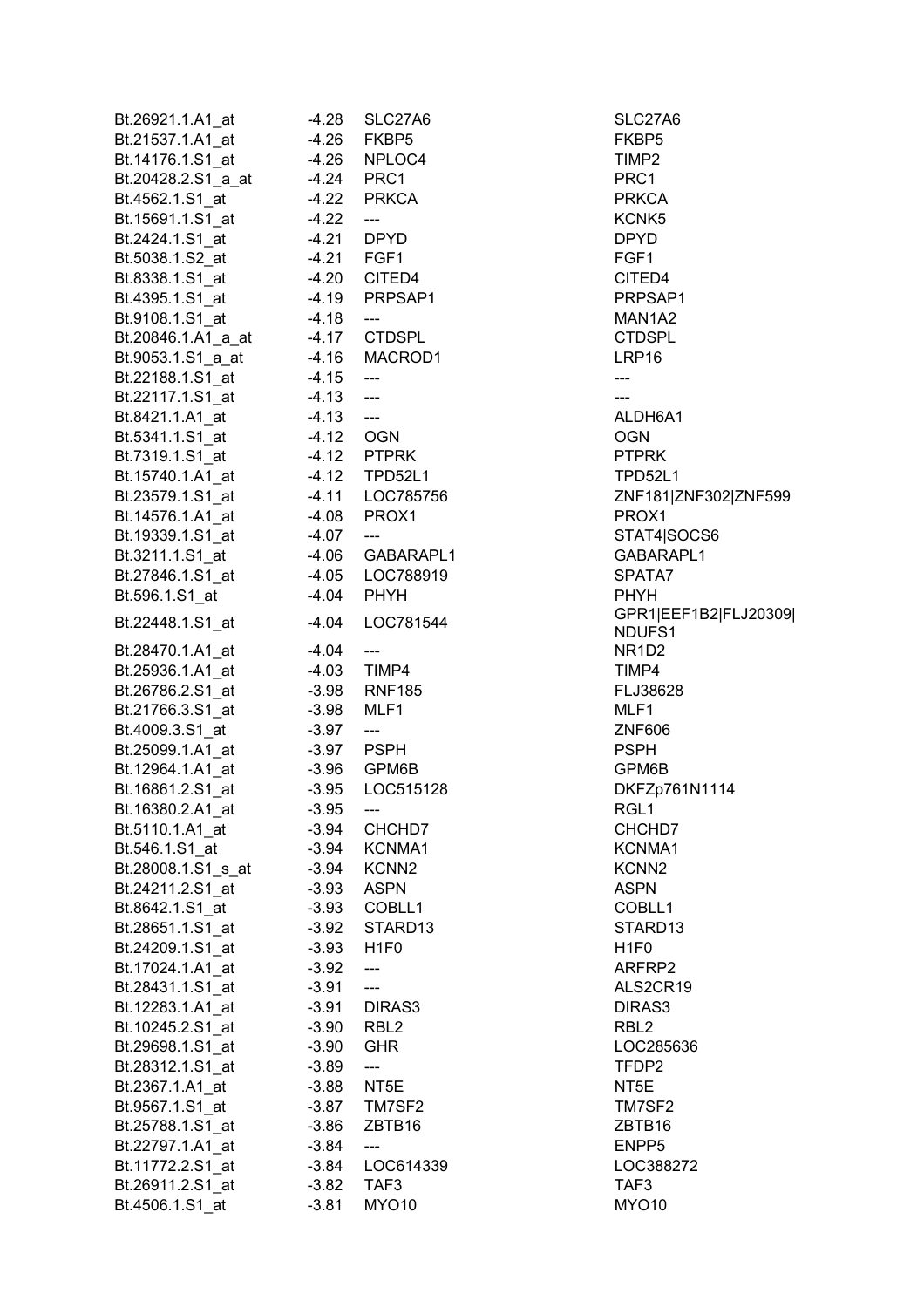| Bt.23807.1.A1_at   | -3.81       |                                                    | C20orf17          |
|--------------------|-------------|----------------------------------------------------|-------------------|
| Bt.16761.1.S1_a_at | $-3.81$     | 100125581 /// LOC618452 ///<br>LOC783192 /// ZNF75 | ZNF75             |
| Bt.21580.1.S1_at   | $-3.81$     | Grb10                                              | GRB10             |
| Bt.9872.1.S1_at    | $-3.79$     | LOC616587                                          |                   |
| Bt.16861.1.A1_at   | $-3.79$     | LOC515128                                          | DKFZp76           |
| Bt.6822.1.S1_at    | $-3.78$     | ---                                                | <b>RNF150 K</b>   |
| Bt.13434.1.S1_at   | $-3.77$     | MKRN1                                              | MKRN1             |
| Bt.24827.1.A1 at   | $-3.75$     | <b>LIPG</b>                                        | <b>LIPG</b>       |
| Bt.12142.1.S1 at   | $-3.75$     | ---                                                | PHACTR2           |
| Bt.16063.2.S1_at   | $-3.75$     | $---$                                              | AMOT              |
| Bt.11217.1.S1_at   | $-3.74$     | MUC15                                              | MUC15             |
| Bt.27710.1.A1_at   |             | $-3.74$ HHIPL2                                     | FLJ13840          |
| Bt.20020.2.S1_at   |             | $-3.74$ HABP4                                      | HABP4             |
| Bt.13330.2.A1_at   |             | -3.74 PDK4                                         | ---               |
| Bt.4507.1.S1_at    | $-3.73$ C4A |                                                    | C4A               |
| Bt.3007.1.S1_at    |             | -3.70 TCFL5                                        | TCFL <sub>5</sub> |
| Bt.4680.1.S1_at    | $-3.70$     | DNAJC12                                            | DNAJC12           |
| Bt.1929.1.S1 at    | $-3.70$     | $\qquad \qquad \textbf{---}$                       | FAM46A            |
| Bt.23864.1.A1 at   | $-3.69$     | $\overline{\phantom{a}}$                           | FAM46A            |
| Bt.19978.1.A1 at   | $-3.69$     | $\overline{a}$                                     | RUNX2             |
| Bt.6659.2.S1_at    | $-3.69$     | ARHGAP10                                           | <b>ARHGAP</b>     |
| Bt.19949.1.A1_at   | $-3.69$     | LOC534839                                          | SIPA1L1           |
| Bt.9848.1.A1_a_at  | $-3.69$     |                                                    |                   |
| Bt.22969.1.S1_a_at | $-3.69$     | SERPING1                                           | <b>SERPING</b>    |
| Bt.3208.1.S1_at    | $-3.68$     | DDHD <sub>2</sub>                                  | DDHD <sub>2</sub> |
| Bt.19210.1.S1_at   | $-3.68$     | ---                                                | HIST1H2E          |
| Bt.26381.1.A1_at   | $-3.68$     | ---                                                | <b>NOSTRIN</b>    |
| Bt.6822.2.S1_at    | $-3.67$     | $\qquad \qquad -\qquad -$                          | <b>RNF150</b>     |
| Bt.5885.1.S1_at    | $-3.67$     | ECHDC2                                             | ECHDC2            |
| Bt.15765.1.S1_at   | $-3.66$     | <b>IVD</b>                                         | <b>IVD</b>        |
| Bt.21008.1.S1_at   | $-3.65$     | FGFRL1                                             | FGFRL1            |
| Bt.27586.1.A1_a_at | $-3.64$     | FOXP2                                              | FOXP2             |
| Bt.9066.1.S1_at    | $-3.64$     | LOC507340                                          | <b>KIAA0652</b>   |
| Bt.13096.1.S1_at   | $-3.64$     | <b>FIGF</b>                                        | <b>FIGF</b>       |
| Bt.10579.1.S1_at   | $-3.63$     | $---$                                              | IRF2BP2           |
| Bt.20694.1.A1 at   | $-3.63$     | CTNNAL1                                            | CTNNAL1           |
| Bt.17451.1.S1_at   | $-3.61$     | ---                                                | GNG12             |
| Bt.21547.1.A1 at   |             | -3.61 PKP2                                         | PKP <sub>2</sub>  |
| Bt.712.1.S1_at     |             | $-3.61$ GAS6                                       | GAS6              |
| Bt.12033.1.S1 at   | $-3.60$     | ---                                                | FLJ23749          |
| Bt.18151.2.S1_at   | $-3.59$     | ---                                                | ---               |
| Bt.3764.1.S1_at    | $-3.56$     | IDI1                                               | IDI1              |
| Bt.18918.2.A1_at   | $-3.56$     | SEC22C                                             | SEC22L3           |
| Bt.17121.1.S1 at   | $-3.55$     | ---                                                | ACSL3             |
| Bt.15688.1.S1 at   | $-3.55$     | <b>CBS</b>                                         | <b>CBS</b>        |
| Bt.3865.3.S1_a_at  | $-3.55$     | C25H16orf14                                        | MGC1541           |
| Bt.21809.1.S1_at   | $-3.54$     | C22H3ORF19                                         | C3orf19           |
| Bt.13619.1.A1_at   | $-3.54$     | ---                                                | <b>FARSLB</b>     |
| Bt.2399.1.S1_at    | $-3.54$     | TNS3                                               | TENS1             |
| Bt.20272.1.S1_at   | $-3.53$     | MGC143103                                          | TU3A              |
| Bt.22379.1.S1_at   |             | -3.52 CABC1                                        | CABC1             |
| Bt.12561.2.S1_at   |             | -3.52 LOC782984                                    | RHOF              |
| Bt.24933.1.S1_at   |             | -3.51 RARRES1                                      | <b>RARRES</b>     |
| Bt.11001.1.S1_at   | $-3.51$     | $\qquad \qquad \textbf{---}$                       | BCL2L11           |
| Bt.29261.1.S1_s_at | $-3.51$     | CIST <sub>1</sub>                                  |                   |

C20orf17

PHACTR2

FLJ13840.

DNAJC12

ARHGAP10 SIPA1L1

SERPING1

HIST1H2BI **NOSTRIN** RNF150

KIAA0652

IRF2BP2 CTNNAL1

MGC15416

RARRES1 BCL2L11

FARSLB|SGPP2

DKFZp761N1114 Bt.6822.1.S1\_at -3.78 --- RNF150|KIAA0882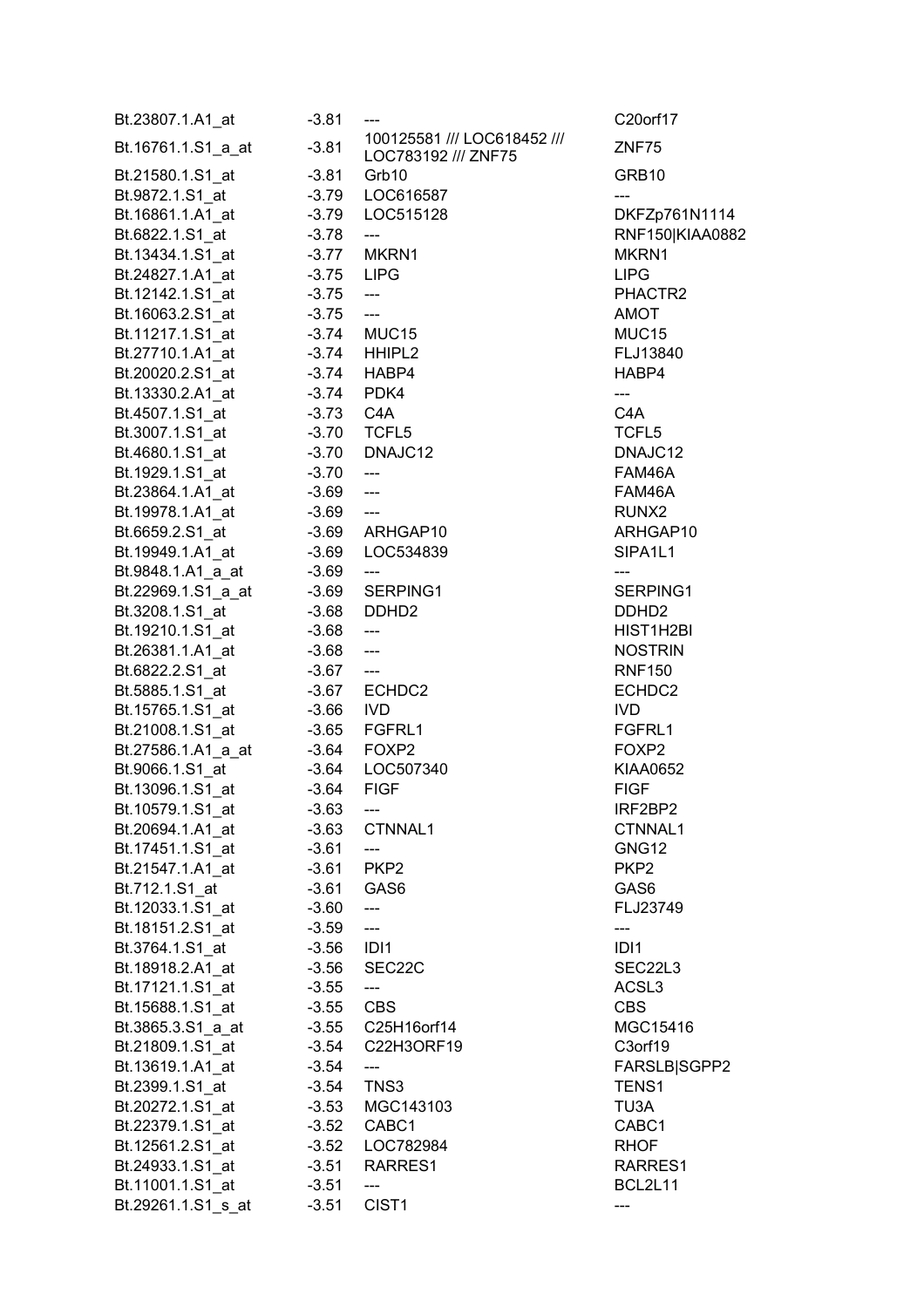| Bt.5597.1.S1 at    | $-3.50$    | ELAC1                               | ELAC1               |
|--------------------|------------|-------------------------------------|---------------------|
| Bt.23514.1.S1_at   | $-3.50$    | A <sub>2</sub> M                    | A <sub>2</sub> M    |
| Bt.6576.1.S1_at    | $-3.48$    | LOC534358                           | <b>UTRN</b>         |
| Bt.22577.2.S1_at   | $-3.48$    | <b>SLC25A33</b>                     | MGC4399             |
| Bt.13355.1.S1_at   | $-3.48$    | ---                                 | MAN1A2              |
| Bt.22259.1.S1_at   | $-3.47$    | DDX59                               | DKFZP56             |
| Bt.22552.1.S2_at   | $-3.46$    | CLSTN1                              | CLSTN <sub>1</sub>  |
| Bt.5240.1.S1_at    | -3.46 CTGF |                                     | <b>CTGF</b>         |
| Bt.7541.1.S1 at    | $-3.46$    | NME4                                | NME4                |
| Bt.1338.1.A1_at    |            | -3.46 ZCCHC17                       | PS <sub>1</sub> D   |
|                    |            |                                     |                     |
| Bt.11772.1.A1 at   | $-3.45$    | LOC614339                           | LOC3882             |
| Bt.4551.1.S1_at    | -3.45 CTPS |                                     | <b>CTPS</b>         |
| Bt.27834.1.A1 at   |            | -3.45 N4BP2L1                       | CG018               |
| Bt.18316.2.S1_at   |            | -3.45 LOC513587                     | LOC1532             |
| Bt.8691.1.S1_at    | $-3.45$    | $\overline{\phantom{a}}$            | CARHSP <sup>-</sup> |
| Bt.11361.1.S1 at   | $-3.43$    | $\overline{a}$                      | ABC1                |
| Bt.12619.1.S1_at   | $-3.42$    | $\overline{a}$                      | C10orf30            |
| Bt.4551.2.S1_at    | -3.42 CTPS |                                     | <b>CTPS</b>         |
| Bt.6156.1.S1_at    | $-3.41$    | APR3                                | C2orf28             |
| Bt.13993.2.S1_at   | $-3.41$    | $---$                               | <b>PGR</b>          |
| Bt.21908.1.A1 at   | $-3.40$    | $\overline{a}$                      | SCP <sub>2</sub>    |
| Bt.7530.1.S1_at    | $-3.40$    | $\hspace{0.05cm}---\hspace{0.05cm}$ | ---                 |
| Bt.28034.2.S1 at   |            | -3.40 ERCC5                         | ERCC5               |
| Bt.29689.1.S1_s_at |            | -3.39 LOC407199 /// TRD@            | TRA@                |
| Bt.24137.1.A1_at   |            | -3.39 PLAGL1                        | PLAGL1              |
| Bt.28302.2.S1_at   | $-3.38$    | ---                                 | SEC14L2             |
| Bt.3884.1.S1_at    | $-3.38$    | MVD                                 | <b>MVD</b>          |
|                    | $-3.37$    | BRP44L                              | BRP44L              |
| Bt.11242.1.S1_at   |            |                                     |                     |
| Bt.19339.3.A1 at   | $-3.36$    | ---                                 | STAT4 SO            |
| Bt.4775.1.S1_at    | $-3.36$    | S100B                               | S100B               |
| Bt.5107.1.S1_at    | $-3.35$    | CHRNB1                              | CHRNB1              |
| Bt.6147.1.S1 a at  | $-3.35$    | LOC512401                           | ---                 |
| Bt.13512.1.S1_at   | $-3.35$    | DUS4L                               | PP35                |
| Bt.6642.1.S1_a_at  | $-3.34$    | $---$                               | LPIN1               |
| Bt.24705.1.A1 at   | $-3.34$    | FOLH1                               | FOLH1               |
| Bt.3753.1.S1_at    | -3.33      | LOC534434                           | FLJ30092            |
| Bt.8309.1.S1 at    | $-3.33$    | LOC614816                           | <b>CHFR</b>         |
| Bt.20070.1.S1 at   | $-3.33$    | SIL <sub>1</sub>                    | SIL <sub>1</sub>    |
| Bt.21584.1.S1_at   | $-3.33$    | <b>OXSM</b>                         | FLJ20604            |
| Bt.2049.1.S1_at    | $-3.32$    | LOC510634                           | CDK3                |
| Bt.4653.1.S1_at    | $-3.31$    | PECAM1                              | PECAM1              |
| Bt.22969.1.S1_at   | $-3.31$    | SERPING1                            | <b>SERPING</b>      |
| Bt.22139.1.S1_at   | $-3.30$    | COBLL1                              | COBLL1              |
| Bt.17573.1.A1_at   | $-3.30$    | ---                                 | ZBTB16              |
| Bt.27428.1.A1 at   | $-3.30$    | GPM6A                               | GPM6A               |
| Bt.16967.1.A1_at   | $-3.30$    | ---                                 | ---                 |
| Bt.20427.2.S1_at   | $-3.29$    | UTP6                                | HCA66               |
|                    |            |                                     |                     |
| Bt.4778.1.S1_at    | $-3.29$    | SCNN1A                              | SCNN1A              |
| Bt.7390.1.S1 at    | $-3.29$    | <b>RNF157</b>                       | <b>RNF157</b>       |
| Bt.26475.1.A1_at   | $-3.28$    | ZSCAN21                             | ZNF38               |
| Bt.21818.1.S1_at   | $-3.27$    | EZH1                                | EZH1                |
| Bt.21039.1.A1_at   | $-3.27$    | RASD1                               | RASD1               |
| Bt.23038.1.A1 at   | $-3.27$    | <b>SYNCRIP</b>                      | C6orf160            |
| Bt.16063.1.A1_at   | $-3.26$    | ---                                 | <b>AMOT</b>         |
| Bt.6096.1.S1_at    | $-3.26$    | COG <sub>2</sub>                    | COG <sub>2</sub>    |
| Bt.15667.1.S1_a_at | $-3.26$    | SREBF1                              | SREBF1              |

MGC4399 **MAN1A2** DKFZP564B1023 CLSTN1 LOC388272 LOC153222 CARHSP1 ERCC5  $H$ TRD@ TRA@ PLAGL1 SEC14L2 BRP44L STAT4|SOCS6 CHRNB1 FLJ30092 FLJ20604 SERPING1 COBLL1 GPM6A SCNN1A RNF157 C6orf160 SREBF1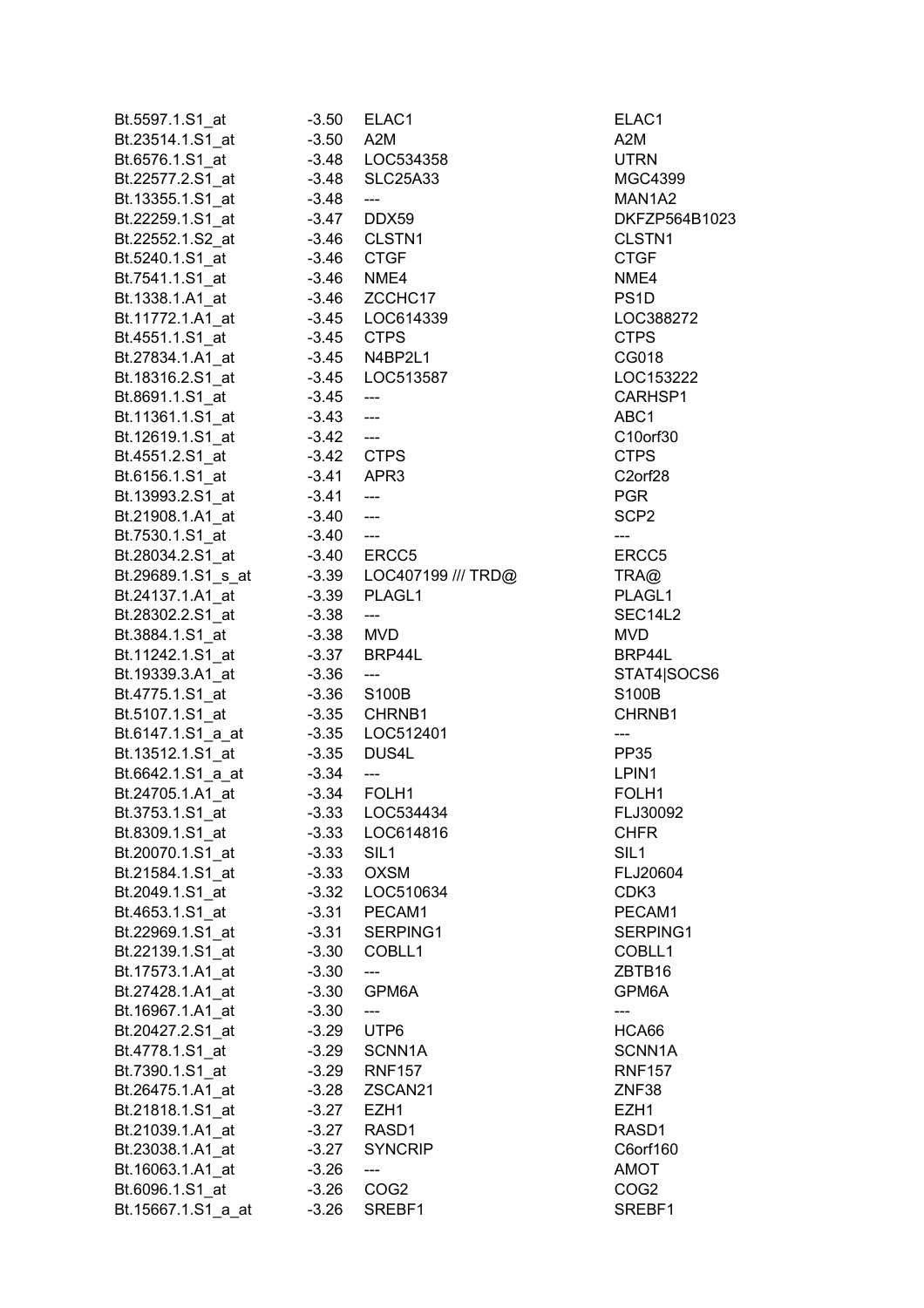| Bt.17430.1.A1_at       | $-3.26$     | H9C6ORF70                                                                                                                                                                | C6orf70                                                                                               |
|------------------------|-------------|--------------------------------------------------------------------------------------------------------------------------------------------------------------------------|-------------------------------------------------------------------------------------------------------|
| Bt.28786.1.A1_at       | $-3.25$     | ACAD10                                                                                                                                                                   | ACAD <sub>10</sub>                                                                                    |
| Bt.3191.1.A1_at        | $-3.25$     | KLHL24                                                                                                                                                                   | DRE1                                                                                                  |
| Bt.20476.1.S1_at       | $-3.25$     | EFNA4                                                                                                                                                                    | EFNA4                                                                                                 |
| Bt.20744.1.A1_at       | $-3.25$     | $\hspace{0.05cm} \ldots$                                                                                                                                                 | PDZK3                                                                                                 |
| Bt.18316.1.A1_at -3.25 |             | LOC513587                                                                                                                                                                | LOC153222                                                                                             |
| Bt.26786.1.S1_at       | $-3.24$     | <b>RNF185</b>                                                                                                                                                            | FLJ38628                                                                                              |
| Bt.6726.1.S1_at        | $-3.24$     | $\qquad \qquad - -$                                                                                                                                                      | RAB11FIP1                                                                                             |
| Bt.19526.1.S1_at       | $-3.23$     | LOC534358                                                                                                                                                                | <b>UTRN</b>                                                                                           |
| Bt.16687.1.A1_at       | $-3.23$     | $\hspace{0.05cm} \ldots$                                                                                                                                                 | FLJ40773                                                                                              |
|                        |             | TCP11L2                                                                                                                                                                  | MGC40368                                                                                              |
| Bt.16875.1.A1_at       | $-3.23$     |                                                                                                                                                                          | ACSL3                                                                                                 |
| Bt.19850.2.S1_at       | $-3.22$     | $\hspace{0.05cm} \ldots$                                                                                                                                                 |                                                                                                       |
| Bt.5576.1.S1_at        | $-3.22$     | CHD <sub>2</sub>                                                                                                                                                         | ---                                                                                                   |
| Bt.29663.1.S1_at       | $-3.22$     | $\hspace{0.05cm} \ldots$                                                                                                                                                 | C21orf6 CCT8 USP16 ZNF294                                                                             |
| Bt.20164.1.S1_at       | $-3.22$     | C <sub>1QB</sub>                                                                                                                                                         | C <sub>1</sub> Q <sub>B</sub>                                                                         |
| Bt.11725.1.A1_at       | $-3.22$     | $\hspace{0.05cm}---$                                                                                                                                                     | NEDD4L                                                                                                |
| Bt.11163.1.S1_at       | $-3.22$     | $\mathbb{L} \mathbb{L} \mathbb{L}$                                                                                                                                       | RSC1A1                                                                                                |
| Bt.11462.1.S1_at       | $-3.22$     | SDC <sub>2</sub>                                                                                                                                                         | SDC <sub>2</sub>                                                                                      |
| Bt.841.1.S1_at         | $-3.21$     | $\hspace{0.05cm} \ldots$                                                                                                                                                 | <b>PAICS</b>                                                                                          |
| Bt.26605.1.S1_at       | $-3.21$     | RASAL1                                                                                                                                                                   | RASAL1                                                                                                |
|                        |             | ULK <sub>2</sub>                                                                                                                                                         | ULK <sub>2</sub>                                                                                      |
| Bt.6404.1.S1_at        | -3.20 KLF15 |                                                                                                                                                                          | KLF15                                                                                                 |
| Bt.8222.1.S1_at        |             | -3.20 TMEM139                                                                                                                                                            | FLJ90586                                                                                              |
| Bt.7598.1.S1_at        |             | -3.20 FAM33A                                                                                                                                                             | FAM33A                                                                                                |
| Bt.20361.2.A1_at       |             | -3.20 FBXL20                                                                                                                                                             | FBXL20                                                                                                |
| Bt.22526.1.S1_at       | $-3.19$     | HSPB8                                                                                                                                                                    | HSPB8                                                                                                 |
| Bt.9424.1.S1_at        | $-3.19$     | <b>DMN</b>                                                                                                                                                               | <b>DMN</b>                                                                                            |
| Bt.5348.1.S1_at        | $-3.19$     | H <sub>19</sub>                                                                                                                                                          | RPL <sub>6</sub>                                                                                      |
| Bt.27959.1.S1_at       | $-3.18$     | CLDN23                                                                                                                                                                   | CLDN23                                                                                                |
| Bt.22303.3.S1_at       | $-3.18$     | $\hspace{0.05cm} \dashrightarrow$                                                                                                                                        | KIAA0040                                                                                              |
| Bt.18151.1.S1_at       | $-3.18$     | $\hspace{0.05cm} \ldots$                                                                                                                                                 | PANK3                                                                                                 |
| Bt.15764.2.S1_at       | $-3.18$     | SIRT <sub>3</sub>                                                                                                                                                        | SIRT3                                                                                                 |
| Bt.2988.1.S1_at        | $-3.18$     | GNG11                                                                                                                                                                    | GNG11                                                                                                 |
| Bt.15704.2.S1_at       | $-3.18$     | $\hspace{0.05cm} \ldots$                                                                                                                                                 | EGLN1                                                                                                 |
| Bt.2830.1.S1_a_at      | $-3.18$     | ZCCHC17                                                                                                                                                                  | PS <sub>1</sub> D                                                                                     |
| Bt.1982.1.S1_a_at      | $-3.17$     | ---                                                                                                                                                                      | ---                                                                                                   |
| Bt.4627.1.S2_at        | $-3.17$     | SLC6A8                                                                                                                                                                   | SLC6A8                                                                                                |
| Bt.28956.1.A1 at       | $-3.17$     | FAM80B                                                                                                                                                                   | <b>KIAA1238</b>                                                                                       |
| Bt.22822.2.S1 at       | $-3.17$     | LOC790001 /// TMEM17                                                                                                                                                     | AAK1                                                                                                  |
| Bt.23290.1.S1 at       | $-3.16$     | $\qquad \qquad - \qquad -$                                                                                                                                               | ---                                                                                                   |
| Bt.17445.1.A1 at       | $-3.16$     | ---                                                                                                                                                                      | SLC2A3P1                                                                                              |
| Bt.3208.2.S1_a_at      | $-3.16$     | DDHD <sub>2</sub>                                                                                                                                                        | DDHD <sub>2</sub>                                                                                     |
| Bt.27675.1.A1 at       | $-3.15$     | <b>KIT</b>                                                                                                                                                               | <b>KIT</b>                                                                                            |
|                        |             | H4 /// LOC516742 /// LOC517138                                                                                                                                           |                                                                                                       |
| Bt.9531.1.S1_at        | $-3.15$     | /// LOC517481 /// LOC518961 ///<br>LOC526789 /// LOC527388 ///<br>LOC527645 /// LOC528329 ///<br>LOC529647 /// LOC530773 ///<br>LOC617875 /// LOC617905 ///<br>LOC787485 | HIST1H4B HIST1H4L HIST1H4E <br>HIST1H4H HIST1H4K HIST1H4J <br>HIST1H4D HIST1H4C HIST1H4A <br>HIST1H4F |
| Bt.22165.1.S1_at       | $-3.15$     | AFAP1L2                                                                                                                                                                  | <b>KIAA1914</b>                                                                                       |
| Bt.21766.2.S1 at       | $-3.15$     | MLF1                                                                                                                                                                     | MLF1                                                                                                  |
| Bt.5582.1.S1 at        | $-3.15$     | SH3BGR                                                                                                                                                                   | SH3BGR                                                                                                |
| Bt.9056.1.S1 at        | $-3.15$     | <b>GSS</b>                                                                                                                                                               | <b>GSS</b>                                                                                            |
| Bt.8337.1.S1 at        | $-3.14$     | ---                                                                                                                                                                      | SESTD1                                                                                                |
| Bt.18918.1.S1 at       | $-3.14$     | SEC22C                                                                                                                                                                   | SEC22L3                                                                                               |
|                        |             |                                                                                                                                                                          |                                                                                                       |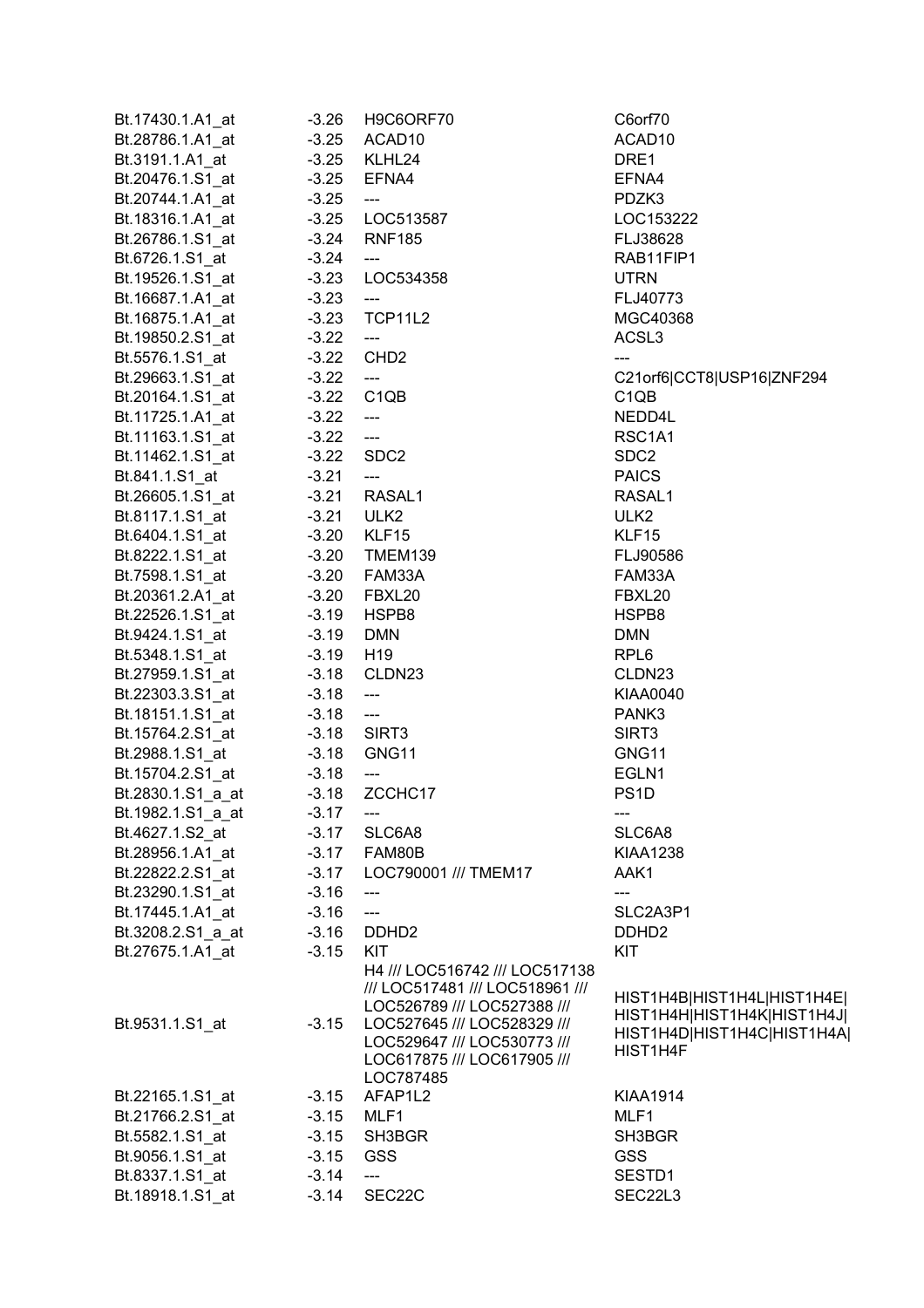| Bt.22602.1.A1_at  | $-3.14$     | ---                                                                                                                                                                                                                                                                                                                                                                                                                                                                        | PROX1               |
|-------------------|-------------|----------------------------------------------------------------------------------------------------------------------------------------------------------------------------------------------------------------------------------------------------------------------------------------------------------------------------------------------------------------------------------------------------------------------------------------------------------------------------|---------------------|
| Bt.5412.1.S1 at   |             | -3.13 BCKDHB                                                                                                                                                                                                                                                                                                                                                                                                                                                               | <b>BCKDHB</b>       |
| Bt.7543.1.S1_at   |             | $-3.13$ HOXA5                                                                                                                                                                                                                                                                                                                                                                                                                                                              | HOXA5               |
| Bt.19309.3.A1_at  |             | -3.13 EFNA5                                                                                                                                                                                                                                                                                                                                                                                                                                                                | EFNA5               |
| Bt.15666.2.S1_at  |             | -3.12 PXMP2                                                                                                                                                                                                                                                                                                                                                                                                                                                                | PXMP2               |
| Bt.8990.1.S1_at   | $-3.12$     | $\overline{\phantom{a}}$                                                                                                                                                                                                                                                                                                                                                                                                                                                   | NAGA                |
| Bt.28694.1.S1_at  |             | -3.12 LOC784449                                                                                                                                                                                                                                                                                                                                                                                                                                                            | KIAA1324            |
| Bt.12743.1.A1_at  |             | -3.11 ABCD4                                                                                                                                                                                                                                                                                                                                                                                                                                                                | ABCD4               |
| Bt.17985.1.S1 at  |             | -3.11 ZNF362                                                                                                                                                                                                                                                                                                                                                                                                                                                               | FLJ25476            |
| Bt.26736.1.A1_at  |             | -3.11 PANK3                                                                                                                                                                                                                                                                                                                                                                                                                                                                | PANK3               |
| Bt.2813.3.S1 at   | $-3.10$     | $\overline{\phantom{a}}$                                                                                                                                                                                                                                                                                                                                                                                                                                                   | $\overline{a}$      |
| Bt.12628.1.S1_at  | $-3.09$ --- |                                                                                                                                                                                                                                                                                                                                                                                                                                                                            | ZNF395 F            |
| Bt.19329.1.A1_at  |             | -3.09 EFHD1                                                                                                                                                                                                                                                                                                                                                                                                                                                                | EFHD1               |
| Bt.16580.1.S1_at  |             | -3.09 CD2AP                                                                                                                                                                                                                                                                                                                                                                                                                                                                | CD2AP               |
| Bt.805.1.S1_at    |             | -3.08 ADIPOR2                                                                                                                                                                                                                                                                                                                                                                                                                                                              | ADIPOR2             |
| Bt.19876.1.A1 at  | $-3.08$     | $\hspace{0.05cm}---$                                                                                                                                                                                                                                                                                                                                                                                                                                                       | MGC2691             |
| Bt.25695.1.S1_at  |             | -3.07 TMEM86A                                                                                                                                                                                                                                                                                                                                                                                                                                                              | FLJ90119            |
| Bt.5495.1.S1_at   |             | $-3.07$ BZW2                                                                                                                                                                                                                                                                                                                                                                                                                                                               | BZW2                |
| Bt.8260.1.A1_at   | $-3.07$     | $\qquad \qquad \textbf{---}$                                                                                                                                                                                                                                                                                                                                                                                                                                               | SDC2                |
| Bt.28490.1.S1_at  |             | -3.06    LOC782616                                                                                                                                                                                                                                                                                                                                                                                                                                                         | IMMP2L              |
| Bt.17230.1.A1_at  | $-3.06$     | $\qquad \qquad - -$                                                                                                                                                                                                                                                                                                                                                                                                                                                        | $---$               |
| Bt.28728.1.A1_at  |             | -3.06 ORAI1                                                                                                                                                                                                                                                                                                                                                                                                                                                                | FLJ14466            |
| Bt.11446.1.A1_at  |             | -3.06 LDB2                                                                                                                                                                                                                                                                                                                                                                                                                                                                 | LDB <sub>2</sub>    |
| Bt.3211.1.S2_at   |             | -3.06 GABARAPL1                                                                                                                                                                                                                                                                                                                                                                                                                                                            | <b>GABARA</b>       |
| Bt.13429.2.S1_at  | $-3.06$     | $\frac{1}{2} \left( \frac{1}{2} \right) \left( \frac{1}{2} \right) \left( \frac{1}{2} \right) \left( \frac{1}{2} \right) \left( \frac{1}{2} \right) \left( \frac{1}{2} \right) \left( \frac{1}{2} \right) \left( \frac{1}{2} \right) \left( \frac{1}{2} \right) \left( \frac{1}{2} \right) \left( \frac{1}{2} \right) \left( \frac{1}{2} \right) \left( \frac{1}{2} \right) \left( \frac{1}{2} \right) \left( \frac{1}{2} \right) \left( \frac{1}{2} \right) \left( \frac$ | WBP4                |
| Bt.9801.1.S1_at   |             | -3.06 MTMR10                                                                                                                                                                                                                                                                                                                                                                                                                                                               | FLJ20313            |
| Bt.4864.3.S1_a_at |             | $-3.06$ ING4                                                                                                                                                                                                                                                                                                                                                                                                                                                               | ING4                |
| Bt.21777.1.S1 at  | $-3.05$     | $\qquad \qquad \text{---}$                                                                                                                                                                                                                                                                                                                                                                                                                                                 | <b>ZNF207 F</b>     |
| Bt.23318.1.S2_at  |             | -3.05 COL3A1                                                                                                                                                                                                                                                                                                                                                                                                                                                               | COL3A1              |
| Bt.14150.1.S1_at  |             | -3.05 SEPT4                                                                                                                                                                                                                                                                                                                                                                                                                                                                | SEPT4               |
| Bt.23178.1.S2_at  | $-3.04$ DCN |                                                                                                                                                                                                                                                                                                                                                                                                                                                                            | <b>DCN</b>          |
| Bt.28532.1.S1_at  |             | -3.04 MMRN1                                                                                                                                                                                                                                                                                                                                                                                                                                                                | MMRN1               |
| Bt.21924.2.S1_at  |             | -3.03 LOC535975                                                                                                                                                                                                                                                                                                                                                                                                                                                            | UST                 |
| Bt.7170.1.S1_at   |             | -3.03 ARL4A                                                                                                                                                                                                                                                                                                                                                                                                                                                                | ARL4A               |
|                   |             | -3.03 HPN /// LOC787164                                                                                                                                                                                                                                                                                                                                                                                                                                                    | <b>HPN</b>          |
| Bt.16936.1.S1_at  |             |                                                                                                                                                                                                                                                                                                                                                                                                                                                                            |                     |
| Bt.13489.1.S1_at  | $-3.03$     | ---                                                                                                                                                                                                                                                                                                                                                                                                                                                                        | RAI17               |
| Bt.25319.2.S1 at  | $-3.01$     | REV3L                                                                                                                                                                                                                                                                                                                                                                                                                                                                      | REV3L               |
| Bt.1858.1.A1_at   | $-3.01$     | C13H20ORF108                                                                                                                                                                                                                                                                                                                                                                                                                                                               | C20orf10            |
| Bt.6298.1.S1_at   | $-3.01$     | <b>GPR125</b>                                                                                                                                                                                                                                                                                                                                                                                                                                                              | <b>GPR125</b>       |
| Bt.11196.1.S1_at  | $-3.00$     | HINT <sub>2</sub>                                                                                                                                                                                                                                                                                                                                                                                                                                                          | HINT <sub>2</sub>   |
| Bt.11034.1.S1_at  | $-3.00$     | MID1IP1                                                                                                                                                                                                                                                                                                                                                                                                                                                                    | MID1IP1             |
| Bt.27124.1.S1_at  | -2.99       | LOC790001 /// TMEM17                                                                                                                                                                                                                                                                                                                                                                                                                                                       | GFPT1 L             |
| Bt.9672.1.S1_at   | $-2.99$     | LOC514577                                                                                                                                                                                                                                                                                                                                                                                                                                                                  | ShrmL               |
| Bt.11492.1.A1_at  | $-2.99$     | LOC538561                                                                                                                                                                                                                                                                                                                                                                                                                                                                  | MGEA5               |
| Bt.13898.1.S1 at  | -2.99       | RPS27L                                                                                                                                                                                                                                                                                                                                                                                                                                                                     | RPS27L              |
| Bt.11177.1.S1_at  | $-2.98$     | SORT <sub>1</sub>                                                                                                                                                                                                                                                                                                                                                                                                                                                          | SORT1               |
| Bt.19235.1.A1_at  | $-2.98$     | ---                                                                                                                                                                                                                                                                                                                                                                                                                                                                        | ARL6IP2             |
| Bt.20120.2.S1_at  | $-2.98$     | ---                                                                                                                                                                                                                                                                                                                                                                                                                                                                        | ---                 |
| Bt.2169.1.S1_at   |             | -2.98 FUCA1                                                                                                                                                                                                                                                                                                                                                                                                                                                                | FUCA1               |
| Bt.18497.1.A1_at  | -2.98 NVL   |                                                                                                                                                                                                                                                                                                                                                                                                                                                                            | <b>NVL</b>          |
| Bt.22510.1.S1_at  | -2.97       | C11H2ORF7                                                                                                                                                                                                                                                                                                                                                                                                                                                                  | C <sub>2</sub> orf7 |
| Bt.16428.1.S1_at  | $-2.97$     | ---                                                                                                                                                                                                                                                                                                                                                                                                                                                                        | ---                 |
| Bt.19339.2.S1_at  | $-2.97$     | $\overline{\phantom{a}}$                                                                                                                                                                                                                                                                                                                                                                                                                                                   | STAT4 S             |
| Bt.4784.1.S1_at   | $-2.97$ LPO |                                                                                                                                                                                                                                                                                                                                                                                                                                                                            | <b>LPO</b>          |
| Bt.4482.2.S1 at   | $-2.96$     | MSR1                                                                                                                                                                                                                                                                                                                                                                                                                                                                       | MSR1                |
| Bt.7184.1.S1_at   | $-2.96$     | <b>ARAF</b>                                                                                                                                                                                                                                                                                                                                                                                                                                                                | <b>ARAF</b>         |

**BCKDHB** HOXA5 KIAA1324 FLJ25476 ZNF395|FBXO16 CD2AP ADIPOR2 MGC26979|LOC389677 FLJ90119 IMMP2L FLJ14466 GABARAPL1 FLJ20313 ZNF207|RHBDL4| PSMD11 COL3A1 08 C20orf108|CT108 GPR125 /TMEM17 GFPT1|LOC388957|HIRIP5 ARL6IP2 STAT4|SOCS6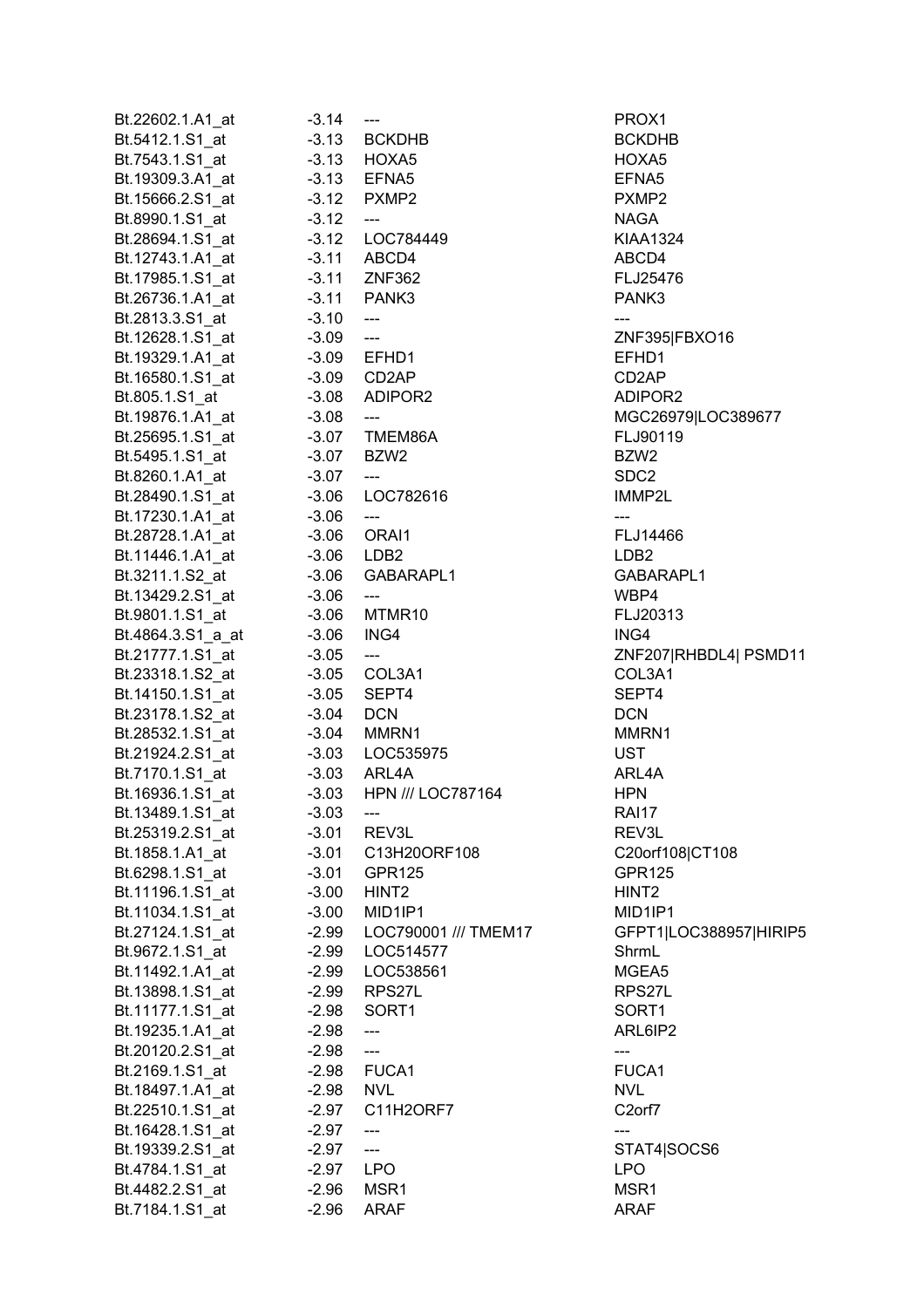| Bt.2494.2.S1_a_at  | $-2.96$ | SDC <sub>2</sub>  | SDC2              |
|--------------------|---------|-------------------|-------------------|
| Bt.16127.1.S1_at   | $-2.96$ | HECA              | <b>HECA</b>       |
| Bt.28686.1.S1_at   | $-2.95$ | MAL <sub>2</sub>  | MAL <sub>2</sub>  |
| Bt.4726.1.S1_at    | $-2.95$ | ---               | NEO1              |
| Bt.24614.1.S1_at   | $-2.95$ | INSIG1            | INSIG1            |
| Bt.11055.1.S1 at   | $-2.95$ | <b>SDPR</b>       | <b>SDPR</b>       |
| Bt.6096.2.A1_at    |         | $-2.94$ $COG2$    | COG <sub>2</sub>  |
| Bt.1805.1.S1_at    |         | -2.94 LOC528040   | ---               |
| Bt.11211.1.S1_at   | $-2.94$ | SLC5A1            | SLC5A1            |
| Bt.15939.2.S1_at   | $-2.94$ | ---               | ---               |
|                    |         |                   |                   |
| Bt.543.1.S1 at     |         | -2.93 NR2F1       | NR2F1             |
| Bt.23854.1.A1_at   |         | -2.93 N4BP2L1     | CG018             |
| Bt.24210.1.S1_at   |         | -2.92 ACSL1       | ACSL <sub>1</sub> |
| Bt.12419.1.S1_at   | $-2.92$ | $---$             | <b>ITPKB</b>      |
| Bt.9197.1.S1_at    |         | $-2.92$ CCDC28A   | C6orf80           |
| Bt.4688.1.S1_a_at  |         | -2.92 TPCN1       | SLC24A6           |
| Bt.6786.1.S1_at    | $-2.92$ | ---               | PIK3CG            |
| Bt.13530.1.S1_at   | $-2.92$ | <b>DCI</b>        | <b>DCI</b>        |
| Bt.23687.1.A1_at   | $-2.91$ | ---               | MAP3K1            |
| Bt.9418.1.S1 a at  | $-2.91$ | <b>ILKAP</b>      | <b>ILKAP</b>      |
| Bt.20677.1.S1 at   | $-2.91$ | NSL1              | C1orf48           |
| Bt.28162.1.S1_at   | $-2.91$ | <b>PLN</b>        | <b>PLN</b>        |
| Bt.20194.1.S1_at   |         | -2.91 MGC128432   | HSPC26            |
| Bt.2046.1.S1_at    |         | -2.91 SRPX        | <b>SRPX</b>       |
| Bt.19770.1.S1_at   | $-2.91$ | CD59              | CD59              |
| Bt.2518.2.S1_at    | $-2.90$ | ---               | ---               |
|                    |         |                   |                   |
| Bt.20883.1.S1_at   | $-2.90$ | ANG               | <b>ANG</b>        |
| Bt.7013.1.S1_at    |         | -2.90 LOC505800   | NK4               |
| Bt.22029.1.S1_at   |         | -2.90 THUMPD3     | <b>THUMPD</b>     |
| Bt.5038.1.S3_at    |         | -2.90 HIST2H2BE   | FGF1              |
| Bt.4653.1.S2_at    |         | -2.90 PECAM1      | PECAM1            |
| Bt.15900.2.S1 at   |         | -2.89 AHCYL2      | <b>KIAA082</b>    |
| Bt.20383.1.S1_at   |         | -2.89 MGST1       | MGST1             |
| Bt.22198.1.S1_at   | $-2.89$ | GSTA4             | GSTA4             |
| Bt.19409.1.A1_s_at | $-2.89$ | <b>MDFIC</b>      | <b>HIC</b>        |
| Bt.3029.1.S1_at    | $-2.89$ | LEMD <sub>2</sub> | LEMD <sub>2</sub> |
| Bt.15811.3.S1_at   | $-2.88$ |                   | <b>MGC102</b>     |
| Bt.26736.2.S1_at   | $-2.88$ | PANK3             | PANK3             |
| Bt.3318.1.S1_at    |         | -2.88 LOC515452   | U655              |
| Bt.5120.1.S1_at    | $-2.88$ | <b>NNT</b>        | <b>NNT</b>        |
| Bt.1366.1.S1_at    | $-2.87$ | CLEC3B            | TNA               |
| Bt.1268.1.A1_at    | $-2.87$ | ---               | SET7              |
| Bt.6668.1.S1_at    | $-2.87$ | LOC613896         |                   |
| Bt.21766.1.A1_at   | $-2.87$ | MLF1              | MLF1              |
| Bt.5302.1.S1 a at  |         | MRVI1             | MRVI1             |
|                    | $-2.87$ |                   | TBC1D1            |
| Bt.1726.1.S1 at    |         | -2.87 TBC1D17     |                   |
| Bt.25498.1.S1_at   |         | -2.87 MAGIX       | FLJ2168           |
| Bt.21997.2.A1_at   |         | $-2.86$ PPM1K     | PPM1K             |
| Bt.1325.1.S1_at    |         | -2.86 FN3KRP      | <b>FN3KRP</b>     |
| Bt.7310.1.S1_at    | $-2.86$ | PEAR1             | FLJ0019           |
| Bt.26445.1.A1_at   | $-2.86$ | KIT               | KIT               |
| Bt.18837.1.S1_at   | $-2.86$ | LOC512304         | ENPP5             |
| Bt.23760.1.A1_at   |         | -2.86 ZMYM1       | <b>ZNF262</b>     |
| Bt.3251.1.S1_at    | -2.85   | CTNNAL1           | <b>CTNNAL</b>     |
| Bt.27927.1.S1_at   | -2.85   | <b>GPR116</b>     | GPR116            |
| Bt.22303.2.S1_at   | $-2.85$ | ---               | <b>KIAA004</b>    |
|                    |         |                   |                   |

SLC5A1 SLC24A6 **MAP3K13** C1orf48|CA048 **HSPC268** THUMPD3 PECAM1 KIAA0828 LEMD2 **MGC10233|TECTA** TBC1D17 FLJ21687 FN3KRP FLJ00193 CTNNAL1 GPR116 KIAA0040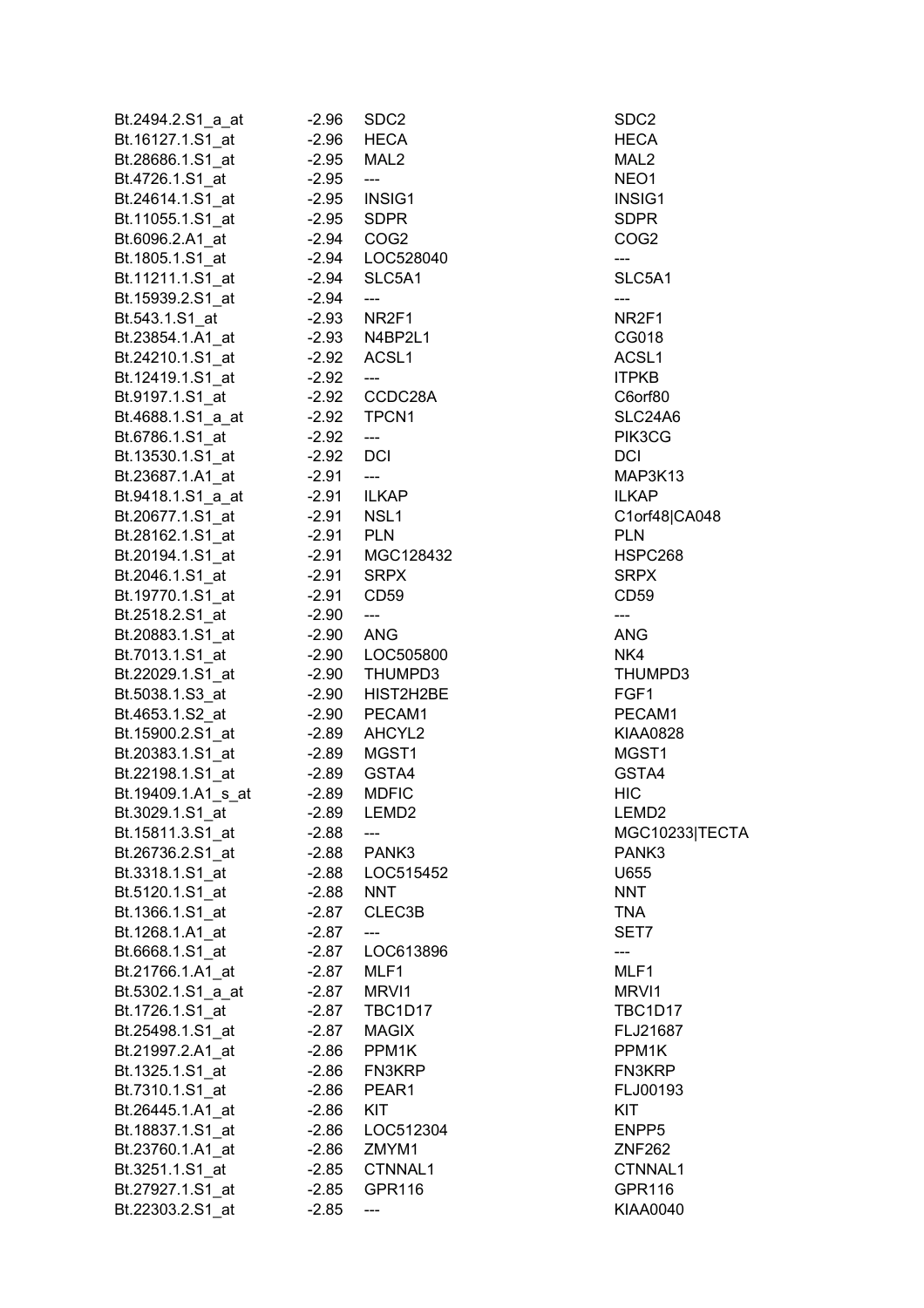| Bt.21688.1.S1_at                    | $-2.84$            | ---                         | ---                |
|-------------------------------------|--------------------|-----------------------------|--------------------|
| Bt.14715.1.S1_at                    | $-2.84$ AGT        |                             | AGT                |
| Bt.19940.1.S1 at                    | $-2.83$            | LNX <sub>2</sub>            | LNX <sub>2</sub>   |
| Bt.6180.2.S1_at                     |                    | -2.83 FRG1                  | FRG1               |
| Bt.4787.1.S1 at                     |                    | $-2.83$ EEF2K               | EEF2K              |
| Bt.2234.1.S1 at                     | -2.83              | $\overline{\phantom{a}}$    | RUNX2              |
| AFFX-r2-Ec-bioB-5_at                | -2.82              | $\qquad \qquad -\qquad -$   |                    |
| Bt.4407.1.S1_at                     |                    | -2.82 KIAA2013              | MGC33867           |
| Bt.20361.1.S1_at                    |                    | -2.81 FBXL20                | FBXL20             |
| Bt.13798.2.S1_at                    |                    | -2.81 LOC615685             | ---                |
| Bt.3393.1.S1 at                     |                    | -2.80 LRIG1                 | LRIG1              |
| Bt.28853.1.A1_at                    | -2.80              | ---                         | LOC134548          |
| Bt.24834.1.A1_at                    |                    | -2.80 ABHD10                | ABHD10             |
| Bt.1577.1.S1_at                     | $-2.80$            | C <sub>1</sub> QA           | C <sub>1</sub> QA  |
| Bt.5531.1.S1_at                     | $-2.80$            | $\scriptstyle \cdots$       | BACE1              |
| Bt.12739.1.S1 at                    | $-2.80$            | MARCH <sub>2</sub>          | MARCH <sub>2</sub> |
| Bt.24230.1.S1_at                    | -2.79              | LRRC1                       | LRRC1              |
| Bt.6004.1.S1_at                     | $-2.79$            | TACC1                       | TACC1              |
| Bt.7877.1.S1_at                     | -2.78              | CBX6                        | CBX6               |
| Bt.17455.1.S1_at                    | $-2.77$            | ---                         | PBX1               |
| Bt.27178.1.S1_at -2.77              |                    | LOC506539                   | <b>KIAA0999</b>    |
| Bt.6814.1.S1_at                     | $-2.77$            | <b>MYLIP</b>                | <b>MYLIP</b>       |
|                                     |                    |                             | <b>TEX261</b>      |
| Bt.20733.1.S1_at                    |                    | -2.76 AHCYL2                | <b>KIAA0828</b>    |
| Bt.20494.1.S1_at                    | $-2.76$            | <b>RYBP</b>                 | <b>RYBP</b>        |
| Bt.14034.1.A1_at                    | -2.76              | OVOL <sub>2</sub>           | <b>ZNF339</b>      |
| Bt.3931.1.S1_at                     |                    | -2.76 LOC100140092 /// RCP9 | RCP9               |
| Bt.6086.1.S1_at                     | -2.76              | ANK3                        | ANK3               |
| Bt.15867.1.S1_at                    | $-2.75$            | SERF <sub>2</sub>           | SERF <sub>2</sub>  |
| Bt.21985.1.S1_at                    |                    | -2.75    LOC541076          | FLJ32001           |
| Bt.21453.1.S1_at                    | $-2.74$            | SLC3A2                      | SLC3A2             |
| Bt.3023.1.S1_at                     | -2.74              | NIT <sub>1</sub>            | NIT <sub>1</sub>   |
| Bt.6157.1.S1_at                     | $-2.74$            | NET <sub>1</sub>            | NET1               |
| Bt.19095.1.S1_at                    | $-2.73$            | $\frac{1}{2}$               | DIO <sub>2</sub>   |
| Bt.16079.1.S1_at                    | $-2.74$            | RTN <sub>3</sub>            | RTN3               |
| Bt.9921.1.A1_at                     | $-2.74$            | RASAL <sub>2</sub>          | RASAL <sub>2</sub> |
| Bt.13027.1.A1 at                    | $-2.73$            | <b>HSD11B1</b>              | <b>HSD11B1</b>     |
| Bt.16784.1.S1_at                    | $-2.73$            | PYGO1                       | PYGO1              |
| Bt.24624.3.S1_at                    | $-2.73$            | MRPS9                       | MRPS9              |
| Bt.3560.1.S1_at                     | $-2.72$            | WIPF3                       | ---                |
| Bt.5153.1.S1 at                     | $-2.72$            | SPARCL1                     | SPARCL1            |
| Bt.13413.2.A1_at                    | $-2.72$            | ---                         | NSE <sub>1</sub>   |
| Bt.9415.1.S1_at                     |                    | XAB <sub>2</sub>            | XAB <sub>2</sub>   |
|                                     | $-2.71$            | ---                         | STAT5B             |
| Bt.20143.2.S1_at                    | $-2.71$<br>$-2.71$ | ZNF <sub>22</sub>           | ZNF <sub>22</sub>  |
| Bt.3380.1.S1_at<br>Bt.16141.1.S1 at | $-2.71$            | CCNE2                       | CCNE2              |
|                                     | $-2.71$ AES        |                             | <b>AES</b>         |
| Bt.9945.1.S1_at                     |                    | <b>CEBPA</b>                | <b>CEBPA</b>       |
| Bt.4332.1.S2_at<br>Bt.20598.1.S1_at | $-2.71$            | DHRS12                      | FLJ13639           |
|                                     | -2.70              |                             | LMO4               |
| Bt.3730.1.S1_at                     | -2.70              | LMO <sub>4</sub>            |                    |
| Bt.16181.1.A1_at                    | $-2.70$            | ---                         | ---                |
| Bt.10245.3.A1_at                    | $-2.70$            | RBL <sub>2</sub><br>GSTM3   | FTS RBL2<br>GSTM3  |
| Bt.5304.1.S1_at<br>Bt.7128.1.S1 at  | -2.69<br>$-2.69$   |                             | STC <sub>1</sub>   |
| Bt.2911.1.A1_at                     | -2.69              | ---<br>FAM134B              | FLJ20152           |
| Bt.22055.1.S1_at                    | $-2.69$            |                             | CYBRD1             |
|                                     |                    |                             |                    |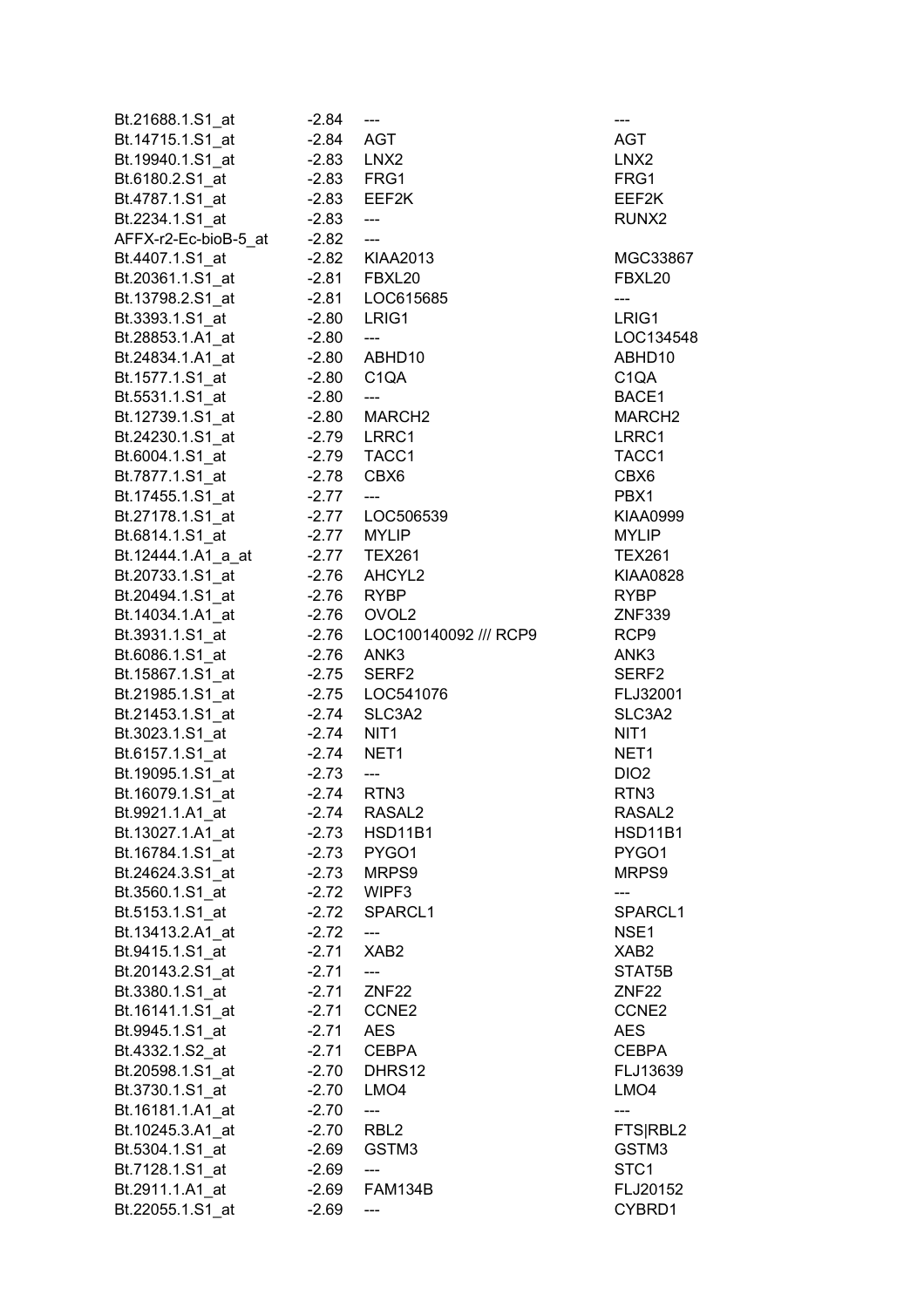| Bt.26712.1.S1_at                                                                                                   | $-2.69$ | $\overline{\phantom{a}}$            | MGST1                |
|--------------------------------------------------------------------------------------------------------------------|---------|-------------------------------------|----------------------|
| Bt.18951.2.S1_at                                                                                                   |         | -2.69 RDH11                         | RDH11                |
| Bt.4298.3.S1_a_at                                                                                                  |         | -2.69 GPR172B                       | GPR172B GPR172A      |
|                                                                                                                    |         |                                     | SSB <sub>3</sub>     |
| Bt.20243.2.S1_at -2.68                                                                                             |         | SLC25A26                            | <b>SLC25A26</b>      |
|                                                                                                                    |         | $\hspace{0.05cm}---\hspace{0.05cm}$ | BSCL2 DKFZp762N1910  |
|                                                                                                                    |         |                                     | MGC10471             |
| Bt.18435.3.A1_at    -2.67    ANGEL1                                                                                |         |                                     | <b>KIAA0759</b>      |
|                                                                                                                    |         |                                     | MYST4                |
|                                                                                                                    |         |                                     | SLC30A4              |
|                                                                                                                    |         |                                     | MAST4                |
| Bt. 6359.1.S1_at<br>Bt. 6359.1.S1_at -2.67 SLC30A4<br>Bt. 16639.1.A1_at -2.67 ---<br>Bt. 20384.1.S1_at -2.67 ACOX2 |         |                                     | ACOX2                |
|                                                                                                                    |         | <b>SOLH</b>                         | SOLH                 |
|                                                                                                                    |         | $\hspace{0.05cm} \ldots$            | ANTXR1               |
|                                                                                                                    |         |                                     | SPG7                 |
|                                                                                                                    |         |                                     | ARL6IP               |
| Bt.11023.1.S1_at -2.65                                                                                             |         | $\hspace{0.05cm} \dots$             | ZBTB5                |
| Bt.1352.1.51_at<br>Bt.4322.2.S1_at -2.65 CLK3<br>Bt.13543.1.S1_at -2.65 H16C1ORF21                                 |         |                                     | CLK3                 |
|                                                                                                                    |         |                                     | C1orf21              |
|                                                                                                                    |         | $\hspace{0.05cm} \dashrightarrow$   | COL5A1               |
|                                                                                                                    |         |                                     | ELTD1                |
|                                                                                                                    |         |                                     | LNX <sub>2</sub>     |
|                                                                                                                    |         |                                     | <b>RNF146</b>        |
|                                                                                                                    |         |                                     | SYNE <sub>2</sub>    |
|                                                                                                                    |         |                                     | MET                  |
| Bt.21923.1.A1_at                                                                                                   |         |                                     | CNOT2 KCNMB4 PTPRB   |
| Bt.12210.1.S1_at                                                                                                   |         | $-2.64$ ---<br>$-2.64$ LRRC47       | <b>KIAA1185</b>      |
| Bt.9004.1.S1_at                                                                                                    |         | -2.64 BCAT2                         | BCAT2                |
|                                                                                                                    |         |                                     | HSPH1                |
|                                                                                                                    |         |                                     |                      |
|                                                                                                                    |         |                                     | HSPA2                |
| Bt.28373.1.S1_at -2.63                                                                                             |         |                                     | XRCC1                |
|                                                                                                                    |         | $\hspace{0.05cm}---\hspace{0.05cm}$ | ---<br>TRIM44        |
| Bt.16655.1.S1_at<br>Bt.6456.1.A1_at -2.62 ---<br>Bt.6456.1.A1_at -2.62 APCDD1<br>Bt.16578.1.A1_at -2.62 ---        |         |                                     | APCDD1               |
|                                                                                                                    |         |                                     |                      |
|                                                                                                                    |         |                                     | ---<br><b>HIBADH</b> |
| Bt.6171.1.A1_at                                                                                                    |         | -2.62 HIBADH                        |                      |
| Bt.22822.1.S1_at                                                                                                   | $-2.62$ | LOC790001 /// TMEM17                | AAK1                 |
| Bt.26505.1.S1_at                                                                                                   | $-2.62$ | $---$                               | <b>PAMCI</b>         |
| Bt.19395.1.A1 at                                                                                                   | $-2.62$ | $\qquad \qquad -\qquad -$           | C14orf28             |
| Bt.5466.4.S1_at                                                                                                    | $-2.62$ | $---$                               | <b>TNS</b>           |
| Bt.26789.1.A1_at                                                                                                   | -2.61   | $\qquad \qquad \text{---}$          | DEPDC2               |
| Bt.7717.1.S1_at                                                                                                    | -2.61   | CCND <sub>3</sub>                   | CCND <sub>3</sub>    |
| Bt.12176.1.A1 at                                                                                                   | -2.61   | <b>TARP</b>                         | ---                  |
| Bt.12661.2.S1_at                                                                                                   | -2.61   | MCCC1                               | MCCC1                |
| Bt.29838.1.S1 at                                                                                                   | -2.61   | GlyT-1Aa /// GlyT-1Ab               | SLC6A9               |
| Bt.21681.1.A1_at                                                                                                   | -2.60   | FBXL4                               | FBXL4                |
| Bt.3797.1.S1_at                                                                                                    | $-2.60$ | <b>FMOD</b>                         | <b>FMOD</b>          |
| Bt.18071.1.A1_at                                                                                                   | $-2.60$ | $\hspace{0.05cm} \ldots$            | ---                  |
| Bt.22434.1.S1_at                                                                                                   | -2.60   | $\hspace{0.05cm}---\hspace{0.05cm}$ |                      |
| Bt.18615.1.A1_at                                                                                                   |         | $-2.60$ PRUNE2                      | <b>KIAA0367</b>      |
| Bt.23662.2.S1_at                                                                                                   |         | -2.59 RNF34                         | RNF34                |
| Bt.16466.3.A1_at                                                                                                   | $-2.59$ | LOC787117                           |                      |
| Bt.20195.1.A1_at                                                                                                   | $-2.59$ | $\qquad \qquad - \qquad -$          | C6orf150 EEF1A1 MTO1 |
| Bt.9186.1.A1_at                                                                                                    | $-2.59$ | FBXL3                               | FBXL3                |
| Bt.12889.1.S1_at                                                                                                   | $-2.58$ | FBXW4                               | SHFM3                |
| Bt.17029.1.A1_at                                                                                                   | $-2.58$ | <b>FXN</b>                          | <b>FXN</b>           |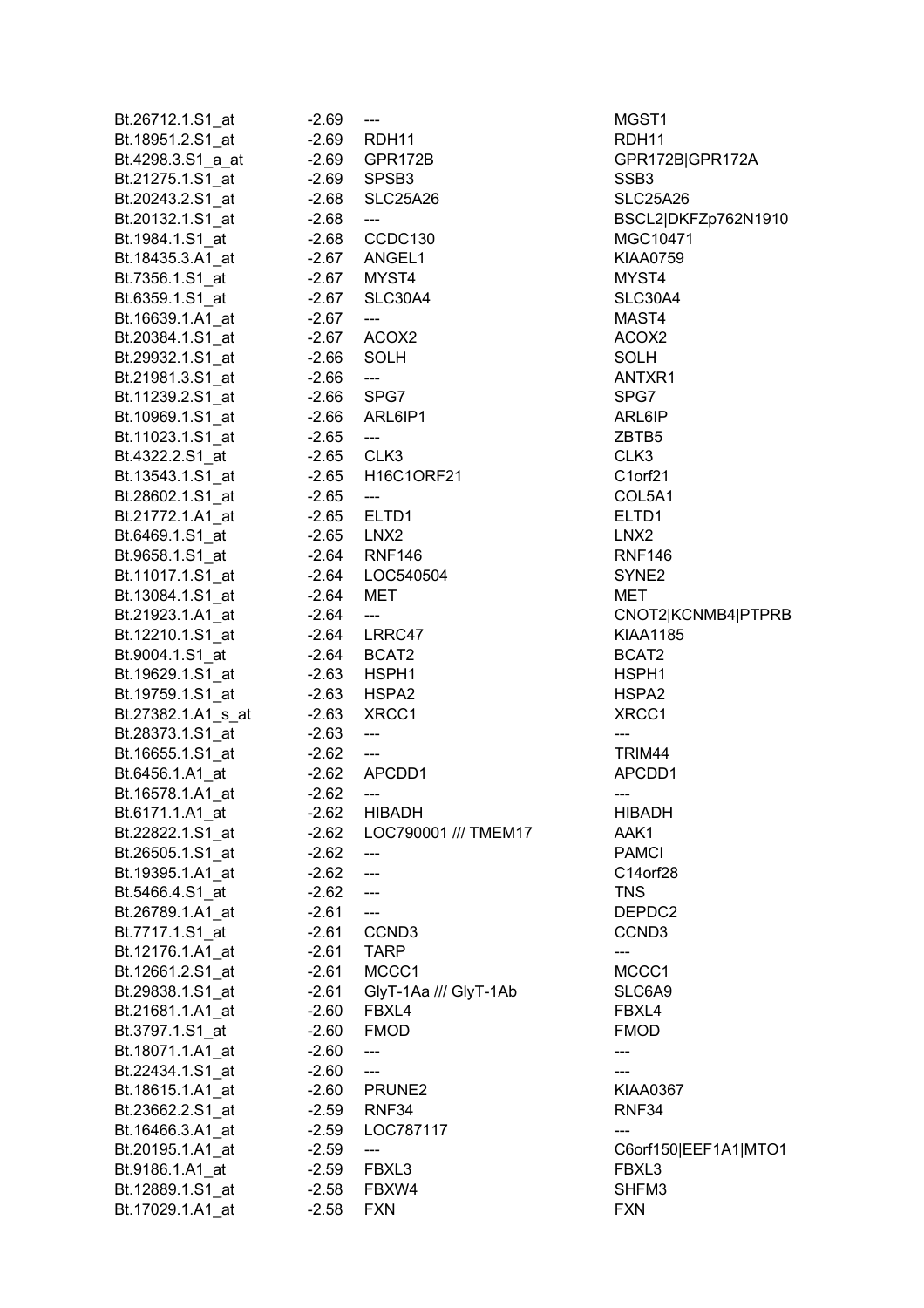| Bt.9966.1.S1_at    | $-2.58$      | LOC782818                         | COL5A2            |
|--------------------|--------------|-----------------------------------|-------------------|
| Bt.20073.1.S1_at   | $-2.58$      | LYK5                              | LYK5              |
| Bt.16057.3.A1_a_at |              | -2.58 MGC159903                   | FLJ3463           |
| Bt.17714.1.A1_at   | -2.58 PYGL   |                                   | ---               |
| Bt.13801.1.S1_at   |              | -2.58 PDRG1                       | PDRG1             |
| Bt.3535.1.S1 at    |              | -2.58 TBC1D9B                     | <b>KIAA0670</b>   |
| Bt.20238.1.S1_at   |              | -2.58 CLEC14A                     | C14orf27          |
| Bt.5003.2.S1_a_at  | -2.58 EMCN   |                                   | <b>EMCN</b>       |
| Bt.24554.2.S1_a_at | $-2.58$      | ---                               | <b>ZNF212</b>     |
| Bt.9740.1.S1_at    | $-2.57$      | $\sim$ ---                        | MGC107            |
| Bt.1613.1.S1_at    |              | -2.57 HTRA1                       | PRSS11            |
| Bt.10159.1.S1_at   |              | -2.57 CEBPG                       | <b>CEBPG</b>      |
| Bt.16236.1.A1_at   | -2.57 JPH1   |                                   | JPH1              |
| Bt.19629.2.S1_at   |              | -2.57 HSPH1                       | HSPH1             |
| Bt.20124.1.S1_at   | $-2.57$      | ---                               | SLC25A2           |
| Bt.24517.1.S1_at   |              | $-2.57$ GPRC5B                    | GPRC5B            |
| Bt.4221.1.S1_at    | $-2.56$      | ---                               | GOSR1             |
| Bt.13512.2.S1_at   | $-2.56$      | DUS4L                             | <b>PP35</b>       |
| Bt.25319.1.A1_at   | $-2.56$      | REV3L                             | REV3L             |
| Bt.13967.1.A1_at   | $-2.56$      | <b>Continued State</b>            | $---$             |
| Bt.16372.1.A1_at   |              | -2.55 LOC535887                   | PANK1             |
| Bt.12697.1.S1_a_at |              | -2.55 COL16A1                     | COL16A            |
| Bt.1136.1.S1_at    |              | -2.55 LOC100138653                | <b>ZNF329</b>     |
| Bt.28414.1.A1_at   | $-2.55$      | ---                               | ---               |
| Bt.13769.1.S1_at   | $-2.55$ MAP2 |                                   | MAP2              |
| Bt.1404.2.S1_at    |              | -2.55 CDCA7L                      | RAM <sub>2</sub>  |
|                    |              | -2.55 TNRC6C                      | TNRC6C            |
| Bt.19479.1.A1_at   |              |                                   | ACSL <sub>3</sub> |
| Bt.19850.1.S1_at   | $-2.55$      | $\hspace{0.05cm} \dashrightarrow$ |                   |
| Bt.28690.1.S1_at   | $-2.55$      | $\sim$ $\sim$                     | FLJ20152          |
| Bt.6113.1.S1_at    | $-2.54$ XPC  |                                   | <b>XPC</b>        |
| Bt.18550.1.A1 at   | $-2.54$      | $\overline{a}$                    | KATNAL2           |
| Bt.15714.1.S1_at   |              | -2.54 C5H12orf41                  | FLJ20436          |
| Bt.25084.1.S1_at   | $-2.53$      | $---$                             | LOC2838           |
| Bt.27901.1.S1_at   | $-2.53$      | LOC783484                         | BAIAP1            |
| Bt.21428.1.S1_at   | $-2.53$      | ---                               | <b>JMY HON</b>    |
| Bt.28160.2.S1_a_at | $-2.53$      | RBM17                             | RBM17             |
| Bt.10609.1.S1_at   | $-2.52$      | CYP20A1                           | CYP20A            |
| Bt.21957.1.S1_at   | $-2.52$      | ---                               | RAB11FI           |
| Bt.27938.1.A1 at   | $-2.52$      | ABCG2                             | ABCG2             |
| Bt.11496.1.S1_at   | $-2.52$      | $\qquad \qquad -\qquad -$         | CBFA2T2           |
| Bt.20775.1.S1_at   | $-2.52$      | $---$                             | ATP6V0A           |
| Bt.12722.1.A1_at   |              | -2.52 ANG /// RNASE4              | RNASE4            |
| Bt.14637.1.A1_at   | $-2.52$      | <b>SHPK</b>                       | <b>CARKL</b>      |
| Bt.16738.1.A1 at   | $-2.52$ IRX3 |                                   | IRX3              |
| Bt.24281.1.S1_at   | $-2.52$      | $---$                             | VAPA              |
| Bt.22545.2.S1_at   | $-2.52$ ERC1 |                                   | FBLN1             |
| Bt.4247.1.S1_at    | $-2.52$      | ---                               | ZNF <sub>23</sub> |
| Bt.15868.1.S1_at   | $-2.52$      | $\overline{a}$                    | PLCG1             |
| Bt.22489.2.A1_at   | $-2.51$      | $\scriptstyle \cdots$             | ---               |
| Bt.16183.1.A1_s_at |              | -2.52 LOC509061                   | FLJ3644           |
| Bt.28517.1.S1_at   | $-2.51$      | LOC782145                         | <b>BTK</b>        |
| Bt.28686.2.S1_at   | $-2.51$      | MAL2                              | MAL <sub>2</sub>  |
| Bt.9522.1.S1_at    | $-2.51$      | ---                               | MYST4             |
| Bt.13344.2.S1_a_at | $-2.51$      | ---                               | SLC7A8            |
| Bt.12290.1.S1_at   | $-2.51$      | PSIP1                             | PSIP1             |
| Bt.5021.1.S1_at    | $-2.50$      | FBN1                              | FBN1              |

COL5A2 FLJ34633 KIAA0676 C14orf27 MGC10744 SLC25A29|C14orf68|WARS|YY1 GPRC5B COL16A1 TNRC6C FLJ20152 KATNAL2|HDHD2|TCEB3C FLJ20436 LOC283874 JMY|HOMER1 CYP20A1 RAB11FIP2 CBFA2T2 Bt.20775.1.S1\_at -2.52 --- ATP6V0A4|LOC136306 RNASE4 FLJ36445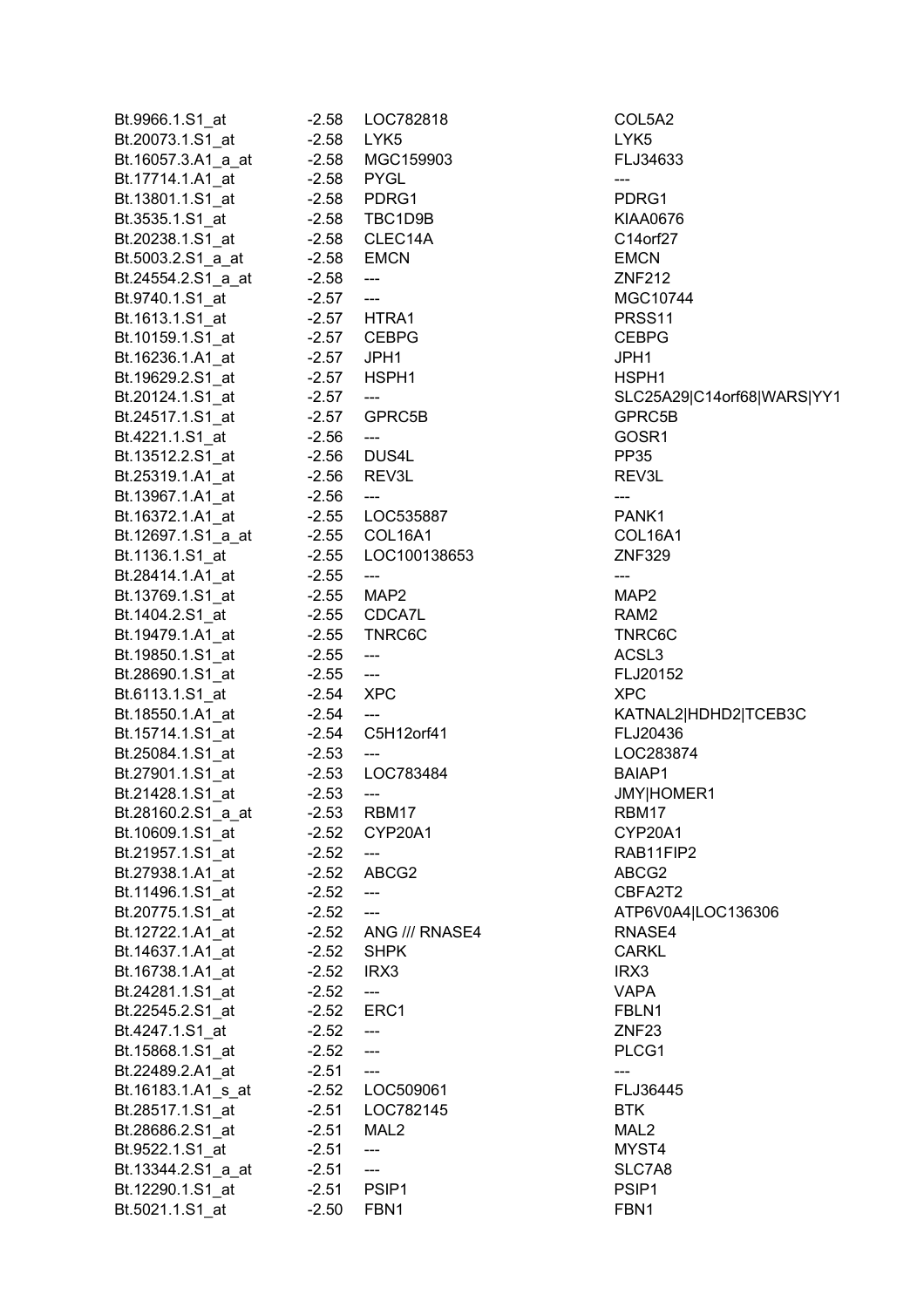| Bt.5626.2.S1_at    | $-2.51$            | KLC1                                     | KNS2              |
|--------------------|--------------------|------------------------------------------|-------------------|
| Bt.28390.1.S1_at   | $-2.50$            | TSC22D3                                  | DSIPI             |
| Bt.13766.2.S1_at   | -2.50              | DPP8                                     | HSPC12            |
| Bt.15953.1.S1_at   |                    | -2.49 MRPL14                             | MRPL14            |
| Bt.15949.1.S1 at   |                    | -2.49 STARD7                             | STARD7            |
| Bt.6001.1.S1 s at  |                    |                                          | <b>MGC249</b>     |
| Bt.13413.1.S1_at   |                    | -2.49 FAM84A                             | NSE1              |
| Bt.13330.1.S1_at   | -2.49 PDK4         |                                          | PDK4              |
| Bt.5074.1.S1_at    |                    | -2.49 SFPQ                               | SFPQ              |
| Bt.9337.1.S1_at    |                    | -2.49 RNF145                             | FLJ3195           |
| Bt.15847.1.S1 at   |                    | -2.49 CDR2                               | CDR2              |
| Bt.21182.1.S1_at   | -2.49              | $\hspace{0.05cm}---\hspace{0.05cm}$      | CCDC6             |
| Bt.1533.1.S1_at    |                    | -2.49 HSPG2                              | HSPG2             |
| Bt.19546.1.A1_at   |                    | -2.49 SMARCA5                            | <b>SMARC</b>      |
| Bt.16137.1.S1_at   |                    | -2.49 ALDH9A1                            | ALDH9A            |
| Bt.17988.2.A1_at   | $-2.49$            | $\overline{\phantom{a}}$                 | ---               |
| Bt.8322.2.S1_at    | $-2.49$            | $\overline{a}$                           | <b>MGC333</b>     |
|                    |                    | -2.48 FDFT1                              | FDFT1             |
| Bt.21724.2.S1_a_at |                    |                                          |                   |
| Bt.20948.1.S1 at   |                    | -2.48 RAD52                              | RAD <sub>52</sub> |
| Bt.4751.2.S1_a_at  |                    | -2.48 BOLA-DQA2                          | <b>HLA-DQ</b>     |
| Bt.8531.2.S1_at    |                    | -2.48 CDKN2AIPNL                         | <b>MGC130</b>     |
| Bt.4552.1.S1_a_at  | -2.48 PLCB4        |                                          | PLCB4             |
| Bt.27129.1.S1_at   |                    | -2.47 SLC39A9                            | SLC39A            |
| Bt.18969.1.S1_at   | $-2.47$ ---        |                                          | BCL2L1            |
| Bt.8124.1.S1_at    |                    | -2.47 COL1A2                             | COL1A2            |
| Bt.19866.1.A1_at   | $-2.47$            | $---$                                    | PDP2 AI           |
| Bt.1690.1.S1_at    |                    | -2.46 RNF130                             | <b>RNF130</b>     |
| Bt.13344.1.S1_a_at | -2.46              | $\overline{a}$                           | SLC7A8            |
| Bt.29679.1.S1_s_at |                    | -2.46 POFUT2                             | POFUT2            |
| Bt.12699.1.S1_at   |                    | -2.46 PTPRU                              | PTPRU             |
| Bt.29662.1.A1_at   | -2.46              | $\hspace{0.05cm} \ldots \hspace{0.05cm}$ | HIST1H2           |
| Bt.24552.1.S1_at   |                    | -2.46 B3GNT2                             | B3GNT6            |
| Bt.26996.1.S1_at   |                    | -2.46 GTPBP2                             | GTPBP2            |
| Bt.3080.2.S1_at    | $-2.46$<br>$-2.45$ | $\frac{1}{2}$                            |                   |
| Bt.27943.1.S1_at   |                    | $-2.45$ STAT2                            | STAT2             |
| Bt.6449.1.S1_at    | $-2.45$            | FBLN5                                    | FBLN5             |
| Bt.27130.1.S1_at   | -2.45              | <b>SCCPDH</b>                            | CGI-49            |
| Bt.4597.1.S1_at    | $-2.45$            | GPR68                                    | GPR68             |
| Bt.7147.1.S1 at    | $-2.45$            | POFUT2                                   | POFUT2            |
| Bt.21681.2.S1 at   | -2.45              | FBXL4                                    | FBXL4             |
| Bt.17054.1.A1_at   | $-2.44$            | RRM2B                                    | RRM2B             |
| Bt.20929.2.A1 at   | -2.44              | H <sub>1F0</sub>                         | H <sub>1F0</sub>  |
| Bt.13666.1.S1_at   | $-2.44$            | ATP5S                                    | ATP5S             |
| Bt.26869.1.A1 at   | $-2.44$            | $\qquad \qquad -\qquad -$                | <b>MTR</b>        |
| Bt.20888.1.S1_at   | -2.44              | LOC784592                                | ---               |
| Bt.28237.1.A1_at   |                    | -2.44 LOC511583                          | LOC926            |
| Bt.23456.1.A1_s_at | -2.44              | <b>TP53INP1</b>                          | TP53INF           |
| Bt.690.1.S1_at     | $-2.43$            | <b>BOC</b>                               | <b>BOC</b>        |
| Bt.22664.1.A1_at   | $-2.43$            | LRIG <sub>3</sub>                        | LRIG3             |
| Bt.13757.1.S1_at   | $-2.43$            | $---$                                    | CBX7              |
| Bt.11257.1.S1 at   | $-2.42$            | TERF <sub>2</sub>                        | TERF2             |
|                    | $-2.42$            | GPR110                                   | <b>GPR110</b>     |
| Bt.27715.1.A1_at   |                    | CMTM8                                    | <b>CKLFSF</b>     |
| Bt.16243.1.S1 at   | $-2.42$            |                                          |                   |
| Bt.5106.1.S1_a_at  | $-2.42$            | <b>GNAS</b>                              | <b>GNAS</b>       |
| Bt.13833.1.S1_at   | $-2.42$            | <b>RYBP</b>                              | RYBP              |
| Bt.3967.1.S1_a_at  | $-2.42$            | THYN1                                    | THY28             |

HSPC121|DPP8 MRPL14 STARD7  $MGC2494$ FLJ31951 SMARCA5 ALDH9A1 **MGC33371** at 2.4751.2.51.2.51.2.48 BOLA-DQA1 **AL 2.48 CONCOMPUTE:** MGC13017 SLC39A9 BCL2L11 COL1A2 PDP2|APPBP1 RNF130 SLC7A8 POFUT2 HIST1H2BI B3GNT6 GTPBP2 POFUT2 LOC92689 Bt.23456.1.A1\_s\_at -2.44 TP53INP1 TP53INP1 GPR110 CKLFSF8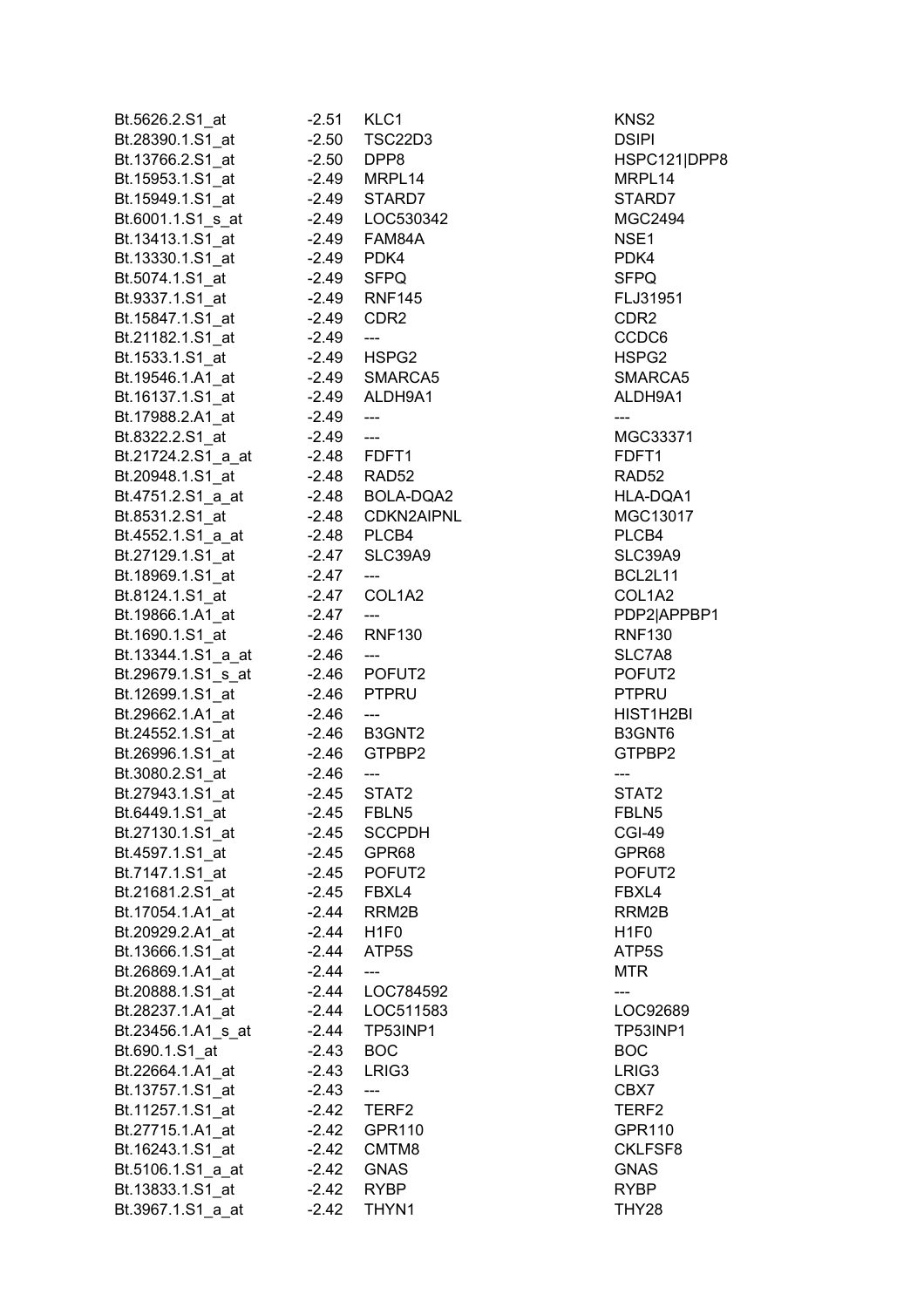| Bt.11128.1.S1_at                    | $-2.42$   | <b>UNG</b>                | <b>UNG</b>         |
|-------------------------------------|-----------|---------------------------|--------------------|
| Bt.1255.1.A1_at                     | $-2.41$   | <b>JTB</b>                | JTB                |
| Bt.9832.1.S1_at                     | $-2.41$   | MUSTN1                    | MUSTN1             |
| Bt.6074.1.S1_at                     | $-2.41$   | CLDN3                     | CLDN3              |
| Bt.20450.1.S1_at                    | $-2.40$   | ---                       | CRY <sub>2</sub>   |
| Bt.24411.1.A1_at                    | $-2.40$   | LOC618360                 | FLJ25416           |
| Bt.6176.1.S1_at                     | $-2.40$   | $\overline{a}$            | ZNFN1A1            |
| Bt.28945.1.A1_at                    | $-2.40$   | $\overline{\phantom{a}}$  | ARL4A              |
| Bt.6578.3.S1 at                     | $-2.40$   | RNF8                      | RNF <sub>8</sub>   |
| Bt.9412.1.S1_at                     |           | -2.40 LOC781493           | COL14A1            |
| Bt.27097.1.A1 at                    | $-2.40$   | XRCC4                     | XRCC4              |
| Bt.27566.1.A1 at                    | $-2.39$   | ---                       | NXF3               |
| Bt.1607.1.S1 at                     | $-2.39$   | LOC768238 /// LOC782307   | ULK1               |
| Bt.9996.1.S1_at                     |           | -2.39 DHCR24              | DHCR24             |
| Bt.29150.1.S1_at                    | $-2.39$   | LOC512910                 | <b>KIAA0146</b>    |
| Bt.20815.1.A1_at                    | $-2.39$   | C8H9orf30                 | TMEFF1             |
| Bt.21210.2.S1_at                    | $-2.39$   | ZCCHC7                    | ZCCHC7             |
| Bt.4959.1.A1_at                     | $-2.39$   | FADS1                     | FADS1              |
| Bt.2818.2.S1 a at                   | $-2.39$   | NUDT2                     | NUDT <sub>2</sub>  |
| Bt.22423.1.S1_at                    | $-2.39$   | JMJD2B                    | JMJD2B             |
| Bt.25075.1.A1_at                    | $-2.38$   | $\overline{\phantom{a}}$  | DUSP <sub>19</sub> |
| Bt.20116.1.S1 at                    | $-2.38$   | NXF1                      | NXF1               |
| Bt.20817.1.A1 at                    |           | -2.38 POLA1               | <b>POLA</b>        |
| Bt.16761.2.S1_at                    |           | -2.38 100125581           | ZNF75              |
| Bt.20373.1.S1_at                    |           | -2.38 NRP1                | NRP1               |
| Bt.17339.1.S1_at                    | $-2.38$   | LOC786893                 | VAV3               |
| Bt.15811.1.A1_at                    | $-2.38$   | $\overline{\phantom{a}}$  | MGC1023            |
| Bt.6036.1.S1_at                     | $-2.38$   | $\overline{\phantom{a}}$  | KCTD <sub>2</sub>  |
| Bt.29711.1.S1_at                    | $-2.38$   | TJP2                      | TJP2               |
| Bt.15400.1.A1_at                    | $-2.38$   | $\overline{a}$            | LOC1458            |
| Bt.2187.1.S1_at                     |           | -2.37 HSD17B8             | <b>HSD17B8</b>     |
| Bt.15811.2.A1_at                    | $-2.37$   | $\overline{\phantom{a}}$  | MGC1023            |
| Bt.27863.1.S1_at                    | -2.37 RMP |                           | C19orf2            |
| Bt.10273.1.A1_at                    | $-2.37$   | $\qquad \qquad -\qquad -$ |                    |
| Bt.14340.2.S1_at                    | $-2.37$   | LOC511639                 | <b>RNF103</b>      |
| Bt.24463.1.S1_at                    | -2.37     | LYZ <sub>2</sub>          | KIAA0984           |
| Bt.801.1.S1_at                      | $-2.37$   |                           | <b>PDPR</b>        |
| Bt.4159.1.S1_at                     | $-2.36$   | LOC519422                 | TRIM28             |
| Bt.3833.1.A1_a_at                   | $-2.36$   | CCDC45                    | LOC9079            |
| Bt.6546.1.A1_at                     | $-2.36$   | ---                       | AQP11 HI           |
| Bt.25093.2.S1_at                    | $-2.36$   | PIK3R4                    | PIK3R4             |
| Bt.18354.1.A1_at                    | $-2.36$   | TLN <sub>2</sub>          | Gup1               |
| Bt.12454.1.S1_at                    | $-2.36$   | ERAL1                     | ERAL1              |
|                                     | $-2.36$   | LETMD1                    | LETMD1             |
| Bt.24718.1.S1_at<br>Bt.4630.1.S1_at | $-2.36$   | RNASE1                    | RNASE1             |
| Bt.12356.1.S1_at                    | $-2.35$   | CUEDC1                    | CUEDC1             |
| Bt.7069.1.S1_at                     | $-2.35$   | PCMTD2                    | C20orf36           |
| Bt.22446.1.S1_at                    | $-2.35$   | ---                       | ---                |
| Bt.8582.1.S1_at                     | $-2.35$   | ---                       | UBN <sub>1</sub>   |
| Bt.14213.1.A1_at                    | $-2.35$   | CES <sub>2</sub>          | CES <sub>2</sub>   |
| Bt.9067.1.S1_at                     | $-2.35$   | ---                       | <b>ARHGAP</b>      |
| Bt.28659.1.A1_at                    | $-2.35$   | ITPR2                     | ITPR2              |
| Bt.126.1.S2_at                      | $-2.35$   | KCNJ2                     | KCNJ2              |
| Bt.25051.1.A1_at                    | $-2.34$   | TTC14                     | TTC14              |
| Bt.19633.1.A1_at                    | $-2.34$   | APBB2                     | APBB <sub>2</sub>  |
| Bt.2148.1.S1_at                     | $-2.34$   | ---                       | RBM16              |
|                                     |           |                           |                    |

MUSTN1 FLJ25416 ZNFN1A1 COL14A1 DHCR24 KIAA0146 TMEFF1 JMJD2B DUSP19  $MGC10233|TECTA$ LOC145842 HSD17B8 **MGC10233|TECTA** KIAA0984 LOC90799 AQP11|HBXAP|CLNS1A|FTHL16 LETMD1 RNASE1 CUEDC1 C20orf36 ARHGAP9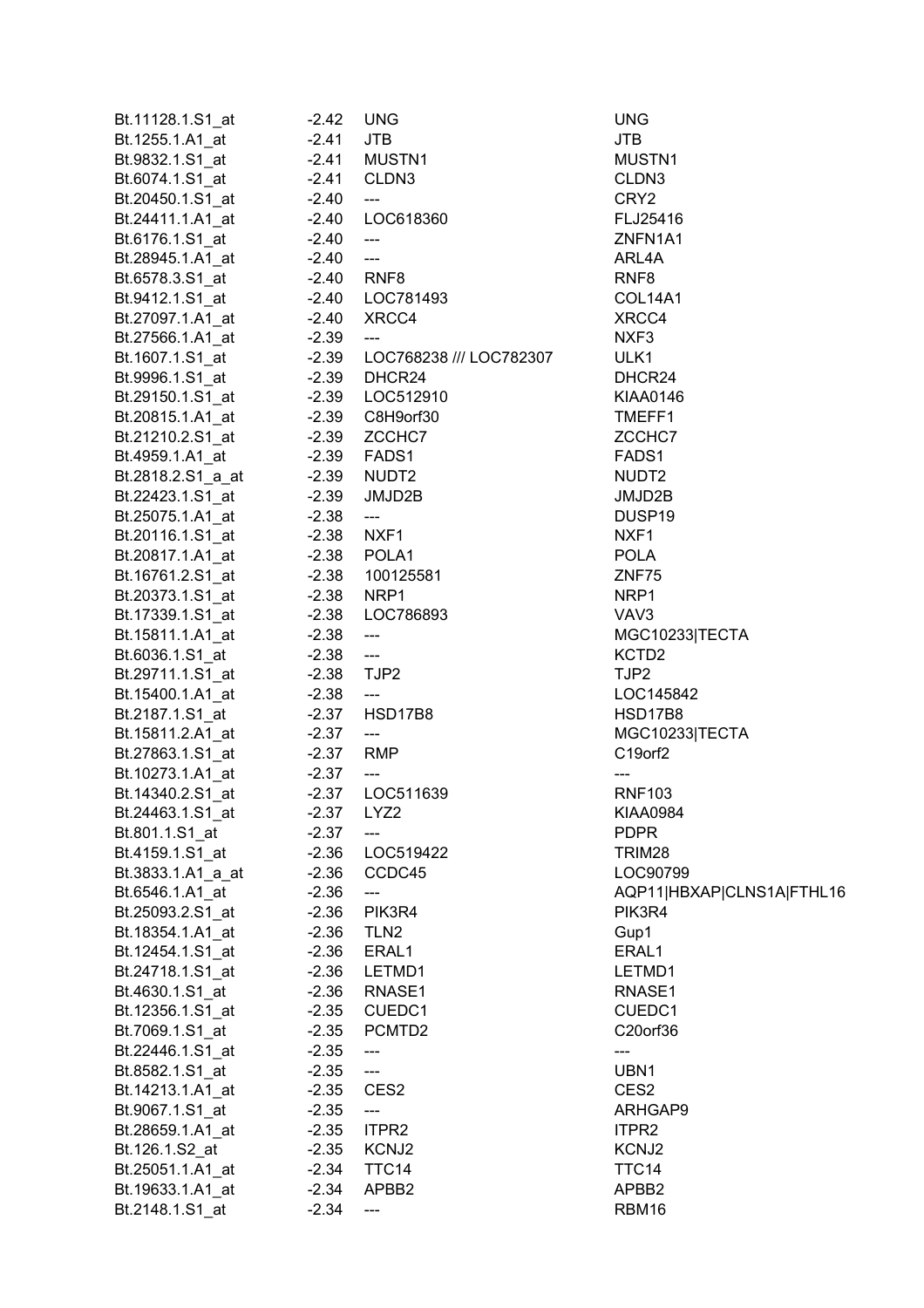| Bt.22033.1.A1_at   | $-2.34$     | ---                               | RIPX             |
|--------------------|-------------|-----------------------------------|------------------|
| Bt.18219.1.A1_at   |             | -2.34 LOC784866                   | C6orf4           |
| Bt.29587.1.S1_at   | $-2.34$     | $\qquad \qquad -\qquad -$         | <b>WAC</b>       |
| Bt.17972.1.A1_at   | $-2.34$     | DVL2                              | DVL <sub>2</sub> |
| Bt.4952.2.S1_a_at  |             | $-2.34$ RPL22L1                   | LOC2009          |
| Bt.6659.1.S1_at    |             | -2.34 ARHGAP10                    | <b>ARHGAP</b>    |
| Bt.2023.1.S1_at    |             | -2.34 LOC525407                   | SMP3             |
| Bt.17954.1.A1_at   | $-2.34$ --- |                                   | ---              |
|                    | $-2.33$ --- |                                   | GSTM1            |
| Bt.16739.1.A1_at   |             |                                   |                  |
| Bt.16695.1.S1_at   | $-2.33$ --- |                                   | WIG1             |
| Bt.18999.1.S1_at   |             | -2.33 PARD3                       | PARD3            |
| Bt.17025.1.A1 at   |             | $-2.33$ FOSL2                     | ---              |
| Bt.15975.1.A1_at   |             | $-2.33$ SOD1                      | SOD <sub>1</sub> |
| Bt.29638.1.A1_at   |             | $-2.33$ CHAC2                     | ---              |
| Bt.7948.1.S1_at    |             | -2.32 CYFIP2                      | CYFIP2           |
| Bt.6321.1.S1_at    | $-2.32$     | $---$                             | PPP2R1E          |
| Bt.11945.2.A1 at   |             | -2.32 C10H14orf124                | C14orf12         |
| Bt.25016.2.S1_at   |             | -2.32 LOC537712                   | <b>EBF</b>       |
| Bt.24594.1.A1_at   | $-2.32$ ME3 |                                   | ME3              |
| Bt.7537.1.S1_at    | $-2.32$     | ---                               | AUTS2            |
| Bt.21348.1.A1_a_at |             | -2.31 LOC513601                   | C6orf151         |
| Bt.9172.1.A1_at    |             | $-2.31$ ACRC                      | <b>ACRC</b>      |
| Bt.28617.1.S1_at   |             | $-2.31$ STOM                      | STOM             |
| Bt.24651.1.A1_at   |             |                                   | DNAJC9           |
|                    |             | -2.31 GPAA1                       | GPAA1            |
| Bt.5261.1.S1_at    |             | -2.31 GYPC                        |                  |
| Bt.11221.1.S1_at   |             |                                   | GYPC             |
| Bt.4641.1.S1_at    | $-2.30$     | STAT5A                            | STAT5A           |
| Bt.2082.1.S1_at    | $-2.30$     | $---$                             | ---              |
| Bt.11711.1.A1_at   |             | -2.30 LOC532409                   | HMGB3            |
| Bt.12732.2.S1_at   |             | -2.30 NYREN18                     | NYREN1           |
| Bt.7927.1.S1_at    |             | -2.30 MGC140823                   | MTVR1            |
| Bt.20531.1.A1_at   |             | -2.30 UNC84B                      | UNC84B           |
| Bt.9544.1.S1_at    | $-2.30$     | ---                               | <b>ZNF161</b>    |
| Bt.521.1.S1_at     |             | -2.30 GCNT1                       | GCNT1            |
| Bt.16188.1.S1_at   | $-2.30$     | ADAMTS5                           | CYYR1            |
| Bt.2901.1.A1_at    | $-2.29$     | <b>ZNF192</b>                     | <b>ZNF192</b>    |
| Bt.27055.1.S1_at   | $-2.29$     | DTWD1                             | MDS009           |
| Bt.5005.2.A1_at    |             | -2.29 LOC512596                   | LOC8776          |
| Bt.13419.3.A1 at   |             | -2.29 KIAA0157                    | <b>KIAA0157</b>  |
| Bt.13875.1.S1 at   |             | -2.28 C24H18orf21                 | C18orf21         |
| Bt.24309.1.A1 at   |             | -2.29 LYVE1                       | XLKD1            |
|                    |             | SFRS18                            |                  |
| Bt.20878.1.A1_at   | $-2.28$     |                                   | USP45 C          |
| Bt.21695.2.S1_at   | $-2.28$     | ---                               | TSC1             |
| Bt.10299.1.S1_at   | $-2.28$     | MED10                             | MGC530           |
| Bt.20402.1.S1_at   | $-2.28$     | PKD2                              | PKD <sub>2</sub> |
| Bt.19324.1.A1_at   | $-2.28$     | <b>GNPTG</b>                      | <b>CTTNIPP</b>   |
| Bt.9385.1.S1_at    |             | $-2.28$ TBCC                      | <b>TBCC</b>      |
| Bt.15911.1.S1_at   | $-2.28$     | $\hspace{0.05cm} \dashrightarrow$ | <b>KIAA0459</b>  |
| Bt.15939.1.A1_at   | $-2.28$     | ---                               | SPATA13          |
| Bt.3820.1.S1_at    | $-2.28$     | SNW1                              | <b>SKIIP</b>     |
| Bt.384.1.S1_at     |             | $-2.28$ CRYBA4                    | CRYBA4           |
| Bt.837.1.S1_at     | $-2.28$     | LOC493778                         | ---              |
| Bt.2962.1.S1_at    | $-2.27$     |                                   | <b>SSPN</b>      |
| Bt.12732.1.S1_at   | $-2.27$     | NYREN18                           | NYREN1           |
|                    |             |                                   | DOC1 M           |
| Bt.5874.1.S1_at    | $-2.27$     | ---                               | A <sub>1</sub>   |

LOC200916 ARHGAP10 PPP2R1B|C11orf1|ALG9 24 C14orf124 C6orf151 DNAJC9|KIAA0974 STAT5A NYREN18 UNC84B LOC87769 KIAA0157 C18orf21 USP45|COQ3|C6orf111 MGC5309 CTTN|PPFIA1 KIAA0459 SPATA13|MGC48915 CRYBA4 NYREN18 DOC1|MGC4308|FLJ44076|COL8 A1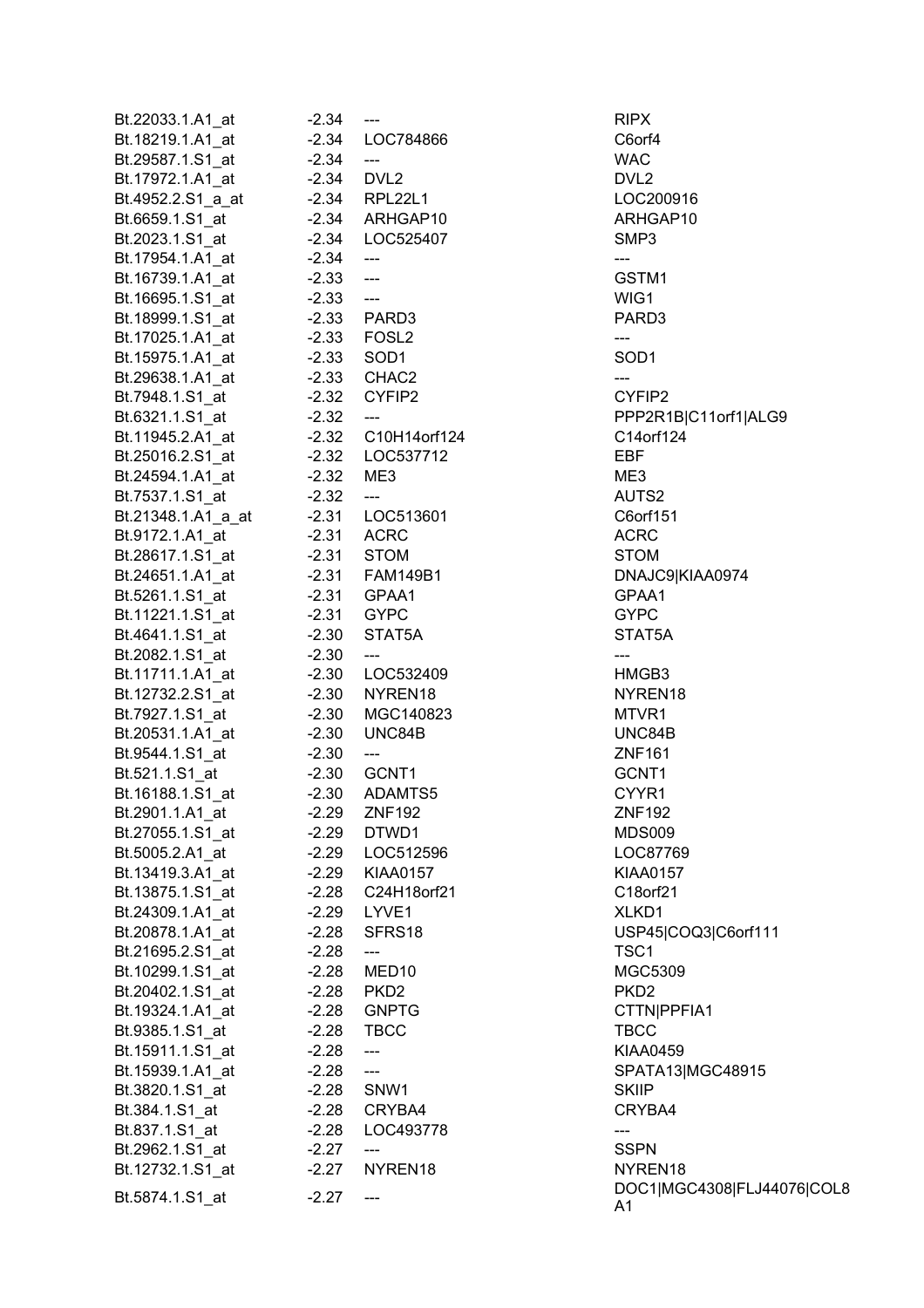| Bt.20512.2.S1_at   | $-2.27$    | LOC100139730                                     | COL15A1                  |
|--------------------|------------|--------------------------------------------------|--------------------------|
| Bt.23598.1.S1 at   | $-2.27$    | POLR <sub>1D</sub>                               | POLR1D POLR1C            |
| Bt.3830.1.S1_at    | $-2.27$    | LOC532244                                        | MICAL3                   |
| Bt.1174.2.A1_at    | $-2.27$    | MBNL2                                            | MBNL2                    |
| Bt.10343.1.A1_at   | $-2.27$    | <b>PALMD</b>                                     | <b>PALMD</b>             |
| Bt.20161.1.S1_at   | $-2.27$    | RASSF4                                           | RASSF4                   |
| Bt.18626.1.A1_at   | $-2.27$    | RABL <sub>5</sub>                                | RABL <sub>5</sub>        |
| Bt.3883.1.S1_at    | $-2.27$    | <b>DDO</b>                                       | DDO                      |
| Bt.6180.1.S1 at    | -2.26 FRG1 |                                                  | FRG1                     |
| Bt.25282.1.A1_at   | $-2.26$    | CAPRIN2                                          | C <sub>1QDC1</sub>       |
| Bt.29954.1.S1 at   | $-2.26$    | GKAP1                                            | GKAP1                    |
| Bt.4696.1.S1_at    | $-2.26$    | <b>POR</b>                                       | <b>POR</b>               |
| Bt.2491.1.S1 at    | $-2.26$    | $\hspace{0.05cm} \ldots$                         | RSC1A1                   |
| Bt.1952.1.S1_a_at  |            | -2.26    LOC534247                               | <b>HLCS</b>              |
| Bt.4952.1.S1 at    | $-2.25$    | RPL22L1                                          | LOC200916                |
|                    |            | CLCN4                                            | CLCN4                    |
| Bt.25654.1.A1_at   | $-2.25$    |                                                  |                          |
| Bt.13745.1.A1_a_at | $-2.25$    | TDRD3                                            | TDRD3                    |
| Bt.11704.1.S1_at   | $-2.25$    | $\hspace{0.05cm}---\hspace{0.05cm}$              | LOC143458                |
| Bt.13835.1.S1_at   | $-2.25$    | $\hspace{0.05cm}---$                             | ZNRF3                    |
| Bt.21770.1.S1_at   |            | -2.25 SLC29A1                                    | SLC29A1                  |
| Bt.24517.2.A1_at   |            | -2.25 GPRC5B                                     | GPRC5B                   |
| Bt.20256.1.S1 at   |            | -2.25 PRKAB1                                     | PRKAB1                   |
| Bt.8533.2.S1_at    |            | -2.25 NADSYN1                                    | NADSYN1                  |
| Bt.11276.1.A1_at   | $-2.25$    | <b>ZNF503</b>                                    | <b>ZNF503</b>            |
| Bt.28607.1.S1_at   | $-2.24$    | trp                                              | DNCL <sub>1</sub>        |
| Bt.9055.2.S1_a_at  | -2.24 TRMU |                                                  | TRMT1                    |
| Bt.2638.1.S1_at    | $-2.24$    | SERPINF1                                         | SERPINF1                 |
| Bt.22556.2.S1 at   | $-2.24$    | RPP <sub>14</sub>                                | RPP <sub>14</sub>        |
| Bt.2220.2.A1_a_at  | $-2.23$    | SEPP1                                            | SEPP1                    |
| Bt.27314.2.S1 at   | $-2.23$    | <b>FAM108B1</b>                                  | C9orf77                  |
| Bt.22375.1.A1_at   | $-2.23$    | C3H1orf66                                        | <b>CGI-41</b>            |
| Bt.27181.1.A1_at   | $-2.23$    | <b>POLB</b>                                      | <b>POLB</b>              |
| Bt.7136.1.S1 at    | $-2.23$    | NEU3                                             | NEU3                     |
| Bt.27432.1.A1 at   | $-2.23$    | ALG10                                            | ALG10                    |
| Bt.9444.1.S1 at    | $-2.23$    | STK17A                                           | STK17A                   |
| Bt.2391.2.S1_a_at  | $-2.23$    | C <sub>16</sub> H <sub>1</sub> ORF <sub>55</sub> | FLJ35382                 |
| Bt.17380.1.S1 at   | $-2.23$    | <b>TMEM205</b>                                   | <b>UNQ501</b>            |
| Bt.6150.1.S1_at    | $-2.23$    | MGC159500                                        | HT014                    |
| Bt.6943.1.S1_at    | $-2.23$    | ---                                              | CHRNB3 LOC114926 SLC20A2 |
| Bt.9785.1.S1 at    | $-2.23$    | $\overline{a}$                                   | <b>KIAA0831</b>          |
| Bt.18272.1.A1_at   | $-2.23$    | $\overline{\phantom{a}}$                         | ---                      |
| Bt.26433.1.A1_at   | $-2.23$    | $\overline{\phantom{a}}$                         | CD109                    |
| Bt.15663.1.S1_at   | $-2.23$    | $\overline{\phantom{a}}$                         | TNRC15                   |
| Bt.28638.1.A1_at   | $-2.23$    | $\hspace{0.05cm} \ldots$                         | ---                      |
| Bt.21210.1.A1_at   | $-2.23$    | ZCCHC7                                           | ZCCHC7                   |
| Bt.8730.1.S1_at    | $-2.23$    | $\hspace{0.05cm}---\hspace{0.05cm}$              | RAPGEF2                  |
| Bt.15587.1.S1_at   | $-2.23$    | $\overline{a}$                                   | FOXO1A                   |
| Bt.2156.2.S1_a_at  | $-2.22$    | TMEM11                                           | C17orf35                 |
| Bt.25335.1.A1_at   | $-2.22$    | $---$                                            | SLC27A3 P66beta FLJ21919 |
| Bt.17758.1.S1_at   | $-2.22$    | LOC541088 /// LOC784529                          | <b>BCOR</b>              |
| Bt.1815.1.S1_at    | $-2.22$    | CUEDC1                                           | CUEDC1                   |
| Bt.23564.1.A1_at   | $-2.22$    | <b>PHF10</b>                                     | <b>PHF10</b>             |
| Bt.20088.1.S1_a_at | $-2.22$    | <b>TPPP</b>                                      | ZDHHC11 Cep72 TPPP       |
| Bt.8220.1.A1_at    | $-2.22$    | TACC1                                            | TACC1                    |
| Bt.14552.1.A1_at   | $-2.22$    | ATF <sub>2</sub>                                 | ATF <sub>2</sub>         |
| Bt.28218.1.S1_at   | $-2.22$    | FBXO6                                            | FBXO <sub>6</sub>        |
|                    |            |                                                  |                          |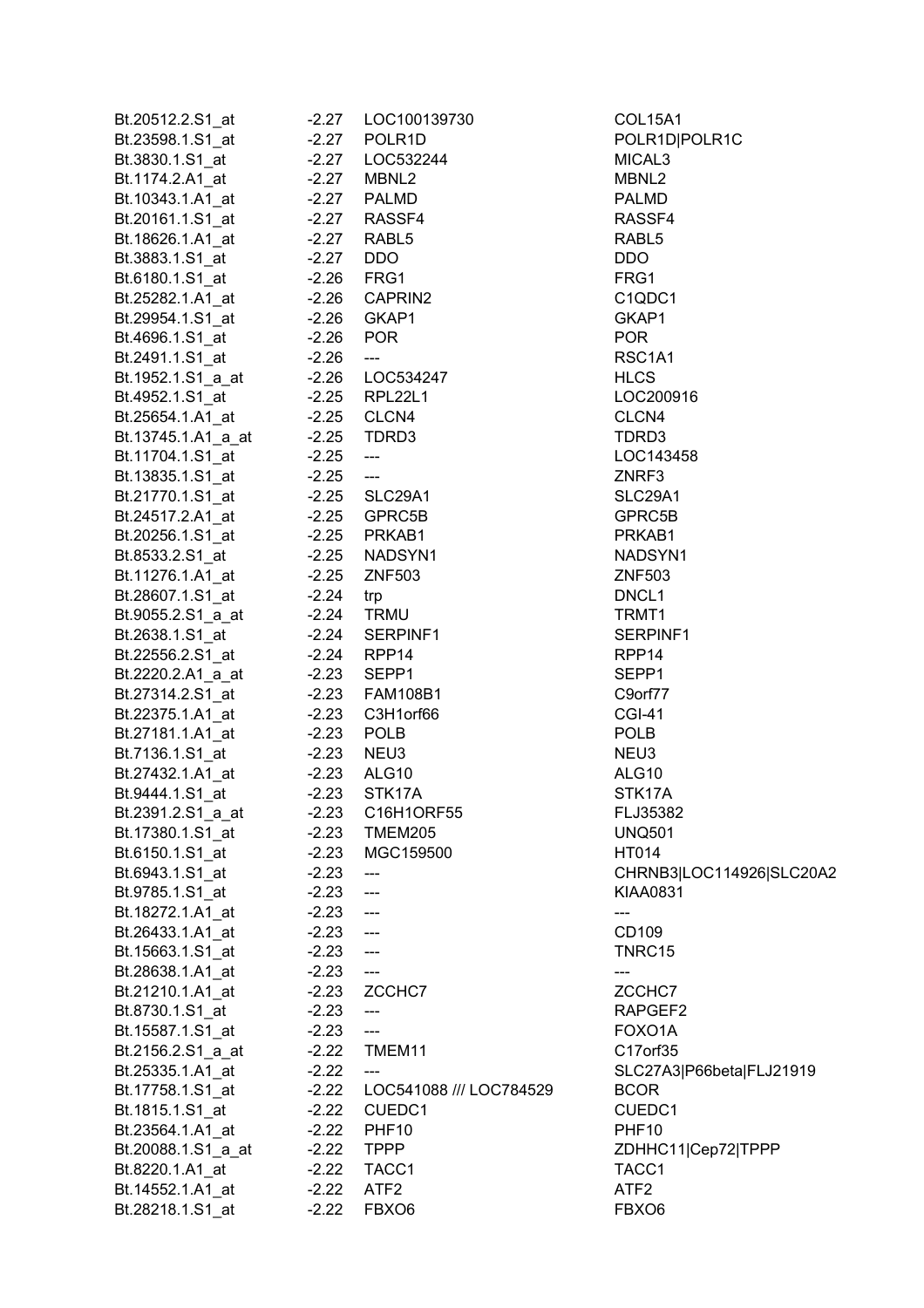| Bt.21724.1.S1_at       | $-2.22$            | FDFT1                                                | FDFT1                     |
|------------------------|--------------------|------------------------------------------------------|---------------------------|
| Bt.23176.2.S1_a_at     | $-2.21$            | IGF <sub>2</sub>                                     | IGF <sub>2</sub>          |
| Bt.6964.3.S1_at        | $-2.21$            | LOC616726                                            | C9orf97                   |
| Bt.6341.1.S1_at        | $-2.21$            | DNAJC1                                               | DNAJC1                    |
| Bt.22612.2.S1_at       | $-2.21$            | C27H8orf40                                           | LOC114926                 |
| Bt.6340.1.A1_at        | $-2.21$            | $\hspace{0.05cm}---$                                 | FLJ20699                  |
| Bt.9702.1.S1_at        | $-2.20$            | CRNKL1                                               | CRNKL1                    |
| Bt.10972.1.S1_at       | $-2.20$            | NPEPL1                                               | NPEPL1                    |
| Bt.23094.1.A1 at       | $-2.20$            | AKR1C4                                               | AKR1C1                    |
| Bt.26519.1.S1_at       | $-2.20$            | $\hspace{0.05cm} \ldots$                             | PARD3                     |
| Bt.5966.1.A1 at        |                    | -2.20 ACADM                                          | <b>ACADM</b>              |
|                        |                    | <b>TXNIP</b>                                         | <b>TXNIP</b>              |
|                        |                    |                                                      |                           |
| Bt.28279.1.S1 at       | $-2.20$<br>$-2.20$ | $\hspace{0.05cm} \ldots$<br>$\overline{\phantom{a}}$ | <b>SKI</b><br>DAB2IP      |
| Bt.4037.1.S1_at        |                    |                                                      |                           |
| Bt.28685.1.S1_at       | $-2.20$            | RBM47                                                | FLJ20273                  |
| Bt.22465.1.S1_at       | $-2.20$            | $\overline{\phantom{a}}$                             | MGC45840                  |
| Bt.5136.1.S1 at        | $-2.20$            | TIMP3                                                | TIMP3                     |
| Bt.13722.2.A1_at       | $-2.20$            | AHCTF1                                               | <b>ELYS</b>               |
| Bt.16743.1.A1_at       | $-2.19$            | $\scriptstyle\cdots$                                 | ZNF75A                    |
| Bt.21620.1.A1_at -2.19 |                    | $\hspace{0.05cm}---$                                 | PHF <sub>16</sub>         |
| Bt.16188.2.S1_at       |                    | -2.19 CYYR1                                          | CYYR1                     |
| Bt.23505.1.S1_at -2.19 |                    | PDK4                                                 | PDK4                      |
| AFFX-BioB-5_at -2.19   |                    | $\hspace{0.05cm} \dashrightarrow$                    |                           |
| Bt.28253.1.S1_at       | -2.19 GGT1         |                                                      | GGT1                      |
| Bt.8286.1.S1_at        | -2.19 PDK2         |                                                      | PDK <sub>2</sub>          |
| Bt.21981.1.A1_at       | $-2.19$            | $\overline{\phantom{a}}$                             | ANTXR1                    |
| Bt.12644.1.A1_at       | $-2.19$            | $\overline{\phantom{a}}$                             | C3orf3 KBTBD5 NKTR CCDC13 |
| Bt.17350.1.A1_at       | $-2.18$            | $\overline{\phantom{a}}$                             | VAMP4                     |
| Bt.16469.1.S1_at       | $-2.18$            | <b>TRABD</b>                                         | PP2447                    |
| Bt.15674.2.S1_at       | $-2.18$            | POLD <sub>3</sub>                                    | POLD <sub>3</sub>         |
| Bt.29949.1.S1_at       | $-2.18$            | C10H15orf23                                          | C15orf23                  |
| Bt.25555.1.S1_at       | $-2.18$            | LRRC28                                               | LRRC28                    |
| Bt.1789.1.S1_at        | $-2.18$            | TGFBR2                                               | TGFBR2                    |
| Bt.12819.1.S1 at       | $-2.18$            | $\hspace{0.05cm}---\hspace{0.05cm}$                  | ELF <sub>5</sub>          |
| Bt.20064.1.S1_at       |                    | $-2.18$ TSHZ1                                        | SDCCAG33                  |
| Bt.21924.1.A1_at       |                    | -2.18    LOC535975                                   | <b>UST</b>                |
| Bt.14340.1.A1 at       | $-2.18$            | LOC511639                                            | <b>RNF103</b>             |
| Bt.10861.1.S1_at       | $-2.18$            | $\qquad \qquad \textbf{---}$                         | RPL <sub>21</sub>         |
| Bt.24511.1.A1_at       | $-2.17$            | CHST11                                               | ---                       |
| Bt.17349.1.A1_at       | $-2.17$            | LPIN1                                                | LPIN1                     |
| Bt.3520.1.S1_at        | $-2.17$            | PYCR1                                                | PYCR1                     |
| Bt.24433.1.S1_at       | $-2.17$            | MRPL39                                               | MRPL39                    |
| Bt.4702.1.S1_at        | $-2.17$            |                                                      | FOXO3A                    |
|                        |                    | $\hspace{0.05cm}$ ---                                |                           |
| Bt.1404.1.S1_at        | $-2.17$            | CDCA7L                                               | RAM <sub>2</sub>          |
| Bt.11237.1.S1_at       | $-2.17$            | YTHDC1                                               | <b>YT521</b>              |
| Bt.19100.1.A1_at       | $-2.17$            | ---                                                  | ATXN7L1                   |
| Bt.1735.1.S1_at        | $-2.17$            | QDPR                                                 | QDPR                      |
| Bt.16258.1.A1_at       | $-2.17$            | $\overline{\phantom{a}}$                             | EPB41                     |
| Bt.16496.1.A1_at       | $-2.17$            | $\overline{\phantom{a}}$                             | TCN <sub>2</sub>          |
| Bt.7535.1.A1_at        | $-2.17$            | <b>DLST</b>                                          | <b>DLST</b>               |
| Bt.1491.1.S1_at        | $-2.16$            | C <sub>1</sub> S                                     | C <sub>1</sub> S          |
| Bt.16636.2.A1_at       | $-2.16$            | LOC533126                                            | KIAA0738                  |
| Bt.17530.1.A1_at       | $-2.16$            | $\qquad \qquad \textbf{---}$                         | SERTAD4                   |
| Bt.21930.2.S1_at       | $-2.16$            | $\hspace{0.05cm} \ldots$                             | SIX4 MNAT1                |
| Bt.27736.1.S1_at       | $-2.16$            | LOC534778                                            | C10orf59                  |
| Bt.15704.1.S1_at       | $-2.16$            | $\qquad \qquad -\qquad -$                            | EGLN1                     |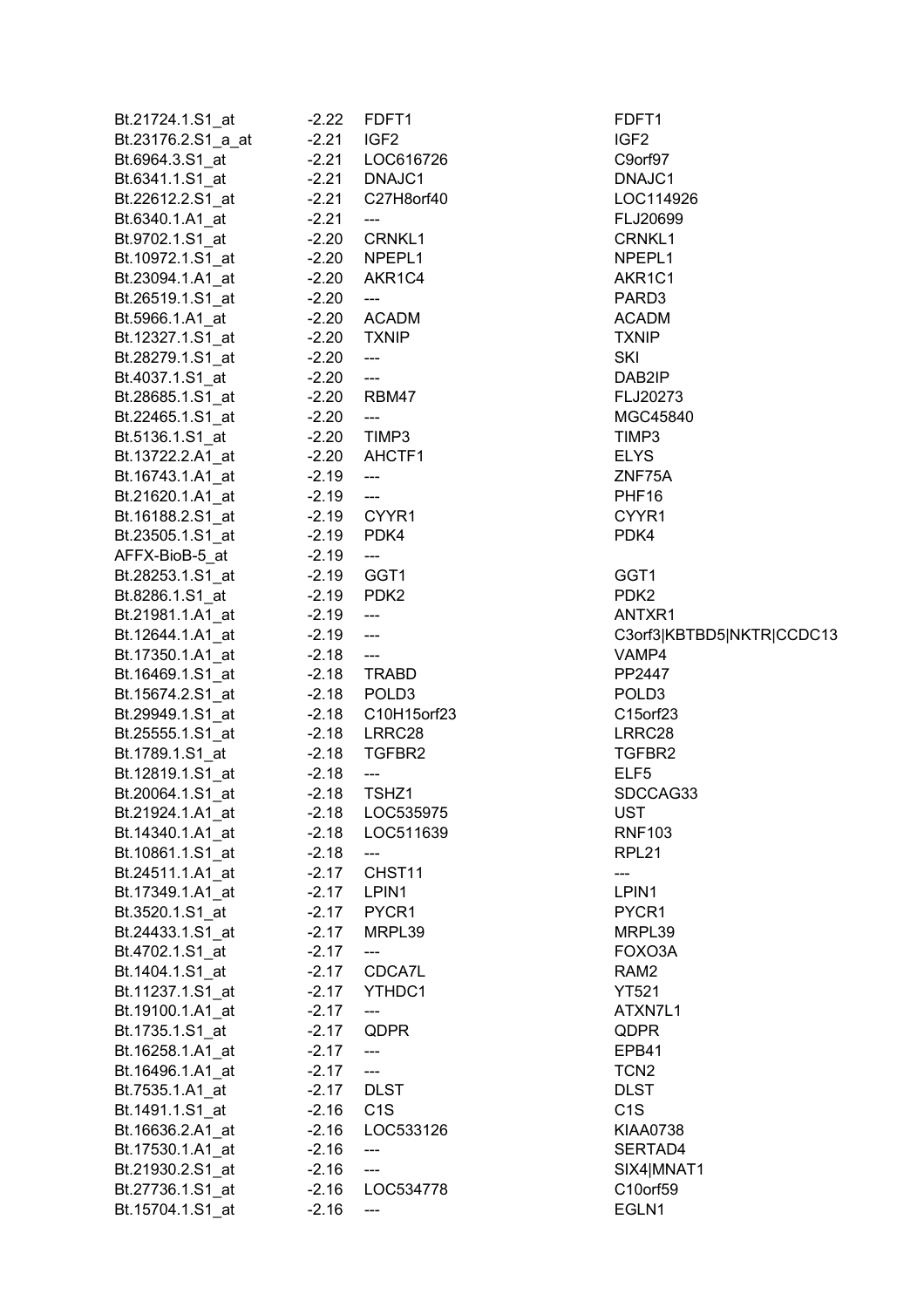| Bt.22082.1.S1_at  | $-2.16$ | CHPT <sub>1</sub>        | CHPT1             |
|-------------------|---------|--------------------------|-------------------|
| Bt.4785.1.S1_at   | $-2.16$ | MAP3K3                   | MAP3K3            |
| Bt.21812.1.S1_at  | $-2.16$ | ---                      | PTPN21 S          |
| Bt.12221.1.S1_at  | $-2.16$ | ALS2CR4                  | ALS2CR4           |
| Bt.28190.1.S1 at  |         | -2.15 SYF2               | P <sub>29</sub>   |
| Bt.16559.1.A1_at  |         | -2.15 RARS2              | RARSL             |
| Bt.26538.1.S1_at  |         | -2.15 LOC509420          | C9orf61           |
| Bt.14237.1.A1_at  | $-2.15$ | $\overline{\phantom{a}}$ | Beta4Gall         |
| Bt.7786.1.S1 at   | $-2.15$ | UBE2G2                   | UBE2G2            |
| Bt.23558.1.S1_at  |         | -2.15 EPS8               | EPS8              |
| Bt.4622.1.S1 at   |         | $-2.15$ MAN2B1           | MAN2B1            |
|                   |         | -2.15 LOC508015          | CABIN1            |
| Bt.8805.1.S1_at   |         |                          |                   |
| Bt.6694.1.S1 at   |         | -2.15 LOC521064          | PRR <sub>6</sub>  |
| Bt.6800.1.A1_at   | $-2.15$ | $\overline{\phantom{a}}$ | <b>RASGEF</b>     |
| Bt.11667.2.A1_at  | $-2.14$ | $\overline{a}$           | <b>TM4SF11</b>    |
| Bt.20402.2.A1_at  | $-2.14$ | PKD2                     | PKD <sub>2</sub>  |
| Bt.8213.1.S1_at   |         | $-2.14$ ORAI1            | FLJ14466          |
| Bt.27379.1.A1_at  |         | $-2.14$ CXCR7            | CMKOR1            |
| Bt.3243.2.S1 a at | $-2.14$ | RAB9A                    | RAB9A             |
| Bt.16102.1.S1_at  |         | -2.14 FBXO11             | FBXO11            |
| Bt.24248.1.S1_at  |         | -2.13 KIAA1737           | <b>KIAA1737</b>   |
| Bt.12319.1.S1_at  |         | -2.14 RASSF7             | C11orf13          |
| Bt.19913.1.A1 at  | $-2.13$ | $\hspace{0.05cm} \ldots$ | <b>EGFR</b>       |
| Bt.21976.1.S1_at  |         | -2.13 LOC516723          | TRIM39            |
| Bt.16471.1.S1_at  | $-2.13$ | ---                      | <b>RABGAP</b>     |
| Bt.2426.2.S1_at   | $-2.13$ | TMEM101                  | MGC425            |
| Bt.19509.2.S1_at  |         | -2.13 LOC505588          | <b>COBL</b>       |
| Bt.15741.1.S1_at  |         | -2.13 WDR48              | WDR48             |
| Bt.20862.2.S1_at  |         | $-2.13$ MTHFD2           | MTHFD2            |
| Bt.18079.1.A1_at  |         | $-2.13$ MLYCD            | <b>MLYCD</b>      |
| Bt.22431.1.S1_at  | $-2.13$ | DUSP28                   | ---               |
| Bt.19632.1.S1_at  | $-2.13$ | ATXN <sub>2</sub>        | ATXN2             |
| Bt.22489.1.S1_at  | $-2.13$ | ---                      | <b>ZNF398</b>     |
| Bt.1722.3.S1_a_at | $-2.13$ | MIB2                     | ZZANK1            |
| Bt.24544.3.S1 at  | $-2.12$ | <b>NUP85</b>             | PCNT1             |
| Bt.2278.1.S1_at   | $-2.12$ | GP <sub>2</sub>          | GP <sub>2</sub>   |
| Bt.624.1.S1_at    | $-2.12$ | LMCD1                    | LMCD1             |
| Bt.5676.1.S1_at   | $-2.12$ | COQ <sub>5</sub>         | MGC4767           |
| Bt.2856.1.S1_at   | $-2.12$ | C5H12ORF57               | GRCC10            |
| Bt.17805.2.A1_at  | $-2.12$ | NUDT12                   | NUDT12            |
| Bt.26673.1.S1_at  | $-2.12$ | NBL1                     | NBL1              |
|                   |         |                          |                   |
| Bt.21346.1.S1_at  | $-2.12$ | SIPA1                    | SIPA1             |
| Bt.8490.1.A1_at   | $-2.12$ | ---                      | C20orf23          |
| Bt.3766.1.A1_at   | $-2.12$ | ANKRD32                  | ANKRD32           |
| Bt.1430.1.S1_at   | $-2.11$ | PFDN <sub>5</sub>        | PFDN <sub>5</sub> |
| Bt.19032.1.S1_at  | $-2.11$ | TSPYL4                   | TSPYL4            |
| Bt.25218.1.S1_at  | $-2.11$ | $\overline{\phantom{a}}$ | WBP4              |
| Bt.21966.1.S1_at  | $-2.11$ | RANBP9                   | RANBP9            |
| Bt.15770.1.S1_at  | $-2.11$ | CSRP2BP                  | <b>CSRP2BI</b>    |
| Bt.6044.1.S1_at   | $-2.11$ | <b>TCTA</b>              | <b>TCTA</b>       |
| Bt.2005.1.S1_at   | $-2.11$ | LSM1                     | LSM1              |
| Bt.5468.1.S1_at   | $-2.11$ | CST <sub>6</sub>         | CST <sub>6</sub>  |
| Bt.16255.1.A1_at  | $-2.11$ | ---                      | OR2H2 U           |
| Bt.4619.2.S1_at   | $-2.11$ | TH <sub>1</sub> L        | TH <sub>1</sub> L |
| Bt.22300.1.S1_at  | $-2.11$ | <b>RTTN</b>              | <b>RTTN</b>       |
| Bt.2795.1.S1_at   | $-2.11$ | ---                      | ATP2A2            |
|                   |         |                          |                   |

MAP3K3 PTPN21|SPATA7 ALS2CR4 Beta4GalNAc-T4 UBE2G2 RASGEF1B TM4SF11 FLJ14466 CMKOR1 FBXO11 KIAA1737 C11orf13 RABGAP1L **MGC4251** MTHFD2 ZZANK1 **MGC4767** Bt.2856.1.S1\_at -2.12 C5H12ORF57 GRCC10 NUDT12 C20orf23 ANKRD32 CSRP2BP OR2H2|UBD|GABBR1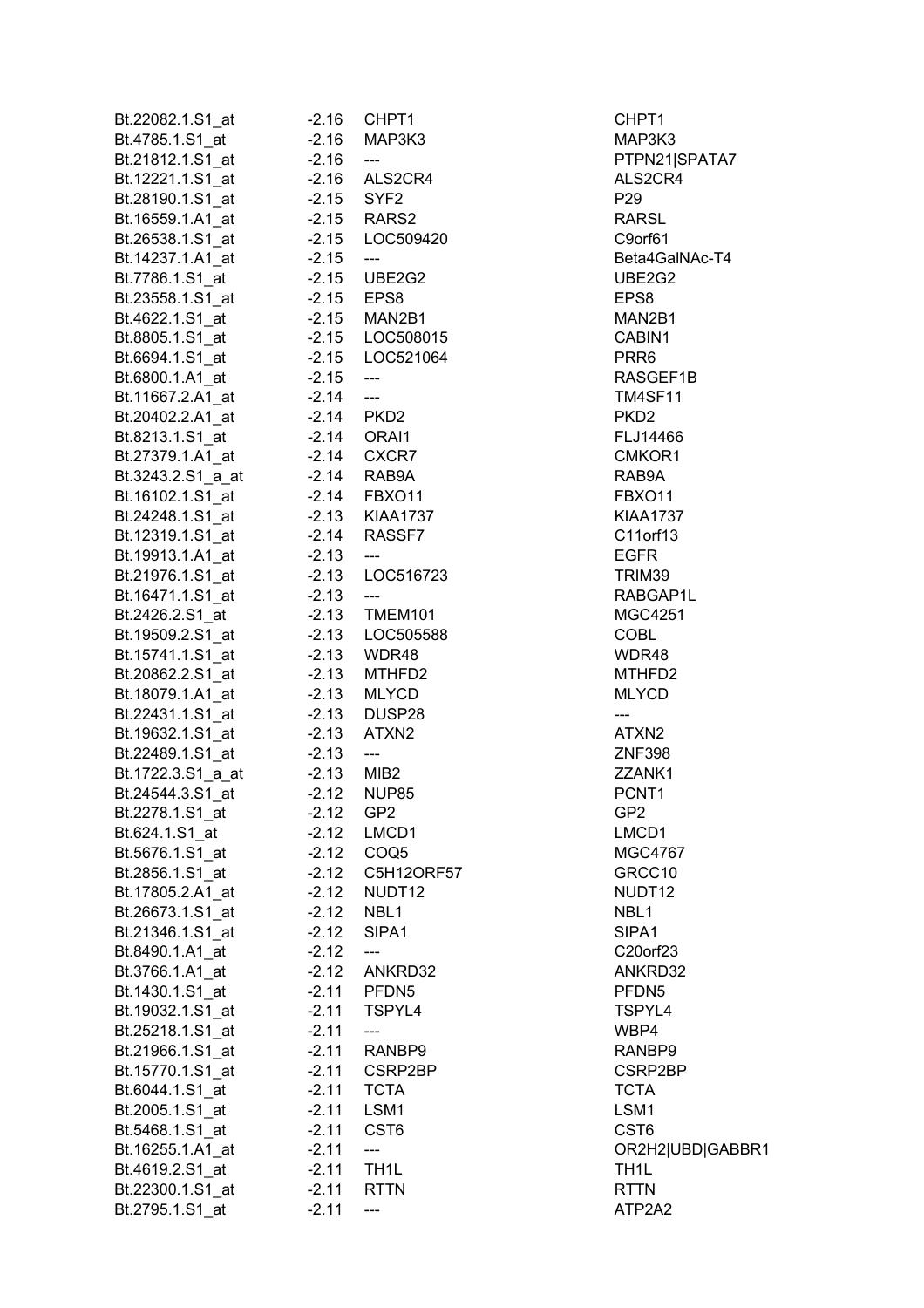| Bt.13798.1.S1_at   | $-2.11$ | LOC615685                           |                     |
|--------------------|---------|-------------------------------------|---------------------|
| Bt.25054.1.A1_at   | $-2.11$ | C22H3ORF63                          |                     |
| Bt.1969.1.S1 at    | $-2.10$ | CACNA1H                             | CACNA <sup>®</sup>  |
| Bt.27100.1.S1_at   | $-2.10$ | TRIP4                               | TRIP4               |
| Bt.18891.1.S1_at   | $-2.10$ | ERGIC3                              | <b>SDBCA</b>        |
| Bt.20987.2.S1_at   |         | -2.10 LOC515651                     | <b>LOC128</b>       |
| Bt.4489.1.S1_at    | $-2.10$ | KLHDC3                              | <b>KLHDC3</b>       |
| Bt.21884.1.S1_at   | $-2.10$ | $\hspace{0.05cm} \dashrightarrow$   | WDR5                |
| Bt.20588.1.S1_at   | $-2.10$ | $\overline{\phantom{a}}$            | MKNK2               |
| Bt.9659.1.S1_a_at  |         | -2.10 ENPP3                         | ENPP3               |
|                    |         |                                     | FLT1                |
| Bt.26391.1.A1 at   | $-2.10$ | $\overline{a}$                      |                     |
| Bt.21959.1.S1_at   |         | -2.10 TMEM64                        | DKFZp7              |
| Bt.5226.1.S1 at    | $-2.10$ | SFRP1                               | SFRP1               |
| Bt.7236.1.S1_at    |         | -2.10 PIK3R1                        | PIK3R1              |
| Bt.3458.2.S1_at    |         | -2.10 EIF2S2                        | EIF2S2              |
| Bt.4624.1.S1 at    |         | -2.10 LOC789476 /// STAT5B          | STAT5B              |
| Bt.1143.1.S1_at    | $-2.10$ | LAPTM4B                             | LAPTM4              |
| Bt.25144.1.A1_at   | $-2.10$ | $\qquad \qquad - -$                 | PPP4R2              |
| Bt.27137.1.S1_at   | $-2.10$ | THG1L                               | ICF45               |
| Bt.16362.1.S1_at   | $-2.09$ | SETD <sub>3</sub>                   | C14orf1             |
| Bt.22552.1.S1 at   | -2.09   | CLSTN <sub>1</sub>                  | CLSTN1              |
| Bt.15782.1.S1_at   | $-2.09$ | ---                                 | CD59                |
| Bt.12380.1.S1_at   | $-2.09$ | $\scriptstyle\mathtt{---}$          | RERE                |
| Bt.462.1.S1_at     |         | -2.09 PRKAR2B                       | PRKAR2              |
| Bt.21359.1.S1_at   | $-2.09$ | $\hspace{0.05cm} \dashrightarrow$   | SYN <sub>2</sub>    |
| Bt.10046.1.A1_at   |         | -2.09 KLHDC2                        | <b>KLHDC2</b>       |
| Bt.5415.1.S1_at    | $-2.09$ | <b>CCS</b>                          | CCS                 |
| Bt.23673.1.A1_at   | $-2.09$ | ---                                 | <b>MGC132</b>       |
|                    |         |                                     |                     |
| Bt.25560.1.A1_at   | $-2.09$ | <b>SKIP</b>                         | <b>SKIP</b>         |
| Bt.26657.1.S1 at   |         | -2.09 AASDH                         | AASDH               |
| Bt.4594.1.S1_at    |         | $-2.09$ BLA-DQB                     | HLA-DQ              |
| Bt.16205.1.A1_at   | $-2.09$ | LOC511583                           | <b>LOC926</b>       |
| Bt.16649.1.A1_at   | $-2.09$ | $\overline{\phantom{a}}$            | <b>INADL</b>        |
| Bt.27186.1.S1 at   | $-2.08$ | MOSPD2                              | <b>MOSPD</b>        |
| Bt.8443.1.S1_at    | $-2.08$ | $---$                               | ---                 |
| Bt.18730.1.A1_at   | $-2.08$ | <b>DHFR</b>                         | <b>DHFR</b>         |
| Bt.1552.1.S1_at    | $-2.08$ | <b>SARS</b>                         | <b>SARS</b>         |
| Bt.20457.2.S1_a_at | $-2.08$ | RAD <sub>52</sub>                   | RAD52               |
| Bt.4827.1.S1_at    | $-2.08$ | ---                                 | CAMKK:              |
| Bt.1602.1.S1_at    | $-2.08$ | LOC100125304                        | ZNF613              |
| Bt.2230.1.S2 at    | $-2.08$ | CAV <sub>1</sub>                    | CAV <sub>1</sub>    |
| Bt.371.1.S1_at     | $-2.08$ | <b>SLC25A4</b>                      | SLC <sub>25</sub> A |
| Bt.16761.1.S1_at   | $-2.08$ | ZNF75                               | ZNF75               |
| Bt.12906.1.S1_at   | $-2.08$ | <b>GSN</b>                          | <b>GSN</b>          |
| Bt.10371.1.S1_at   | $-2.08$ | LOC516241                           | <b>CSAD</b>         |
| Bt.2537.2.S1_at    | $-2.08$ | ---                                 | TIMP3               |
|                    |         | TJP1                                | TJP1                |
| Bt.27008.1.A1_at   | $-2.08$ |                                     |                     |
| Bt.26416.1.A1_at   | $-2.08$ | $\overline{\phantom{a}}$            | FLJ1663             |
| Bt.22477.1.S1_at   | $-2.08$ | $\overline{\phantom{a}}$            | ---                 |
| Bt.24087.1.A1_at   | $-2.07$ | $\overline{\phantom{a}}$            | <b>GNPAT</b>        |
| Bt.17613.1.A1_at   | -2.07   | $\hspace{0.05cm}---\hspace{0.05cm}$ | PHKA1               |
| Bt.4486.1.S1_a_at  | $-2.07$ | LIN <sub>37</sub>                   | F25965              |
| Bt.11436.1.A1_at   | $-2.07$ | ---                                 | <b>SHANK:</b>       |
| Bt.3158.1.S1_at    | $-2.07$ | BRD <sub>8</sub>                    | BRD8                |
| Bt.5276.2.S1_a_at  | $-2.07$ | RNF <sub>25</sub>                   | RNF <sub>25</sub>   |
| Bt.26402.1.A1_at   | $-2.07$ | ---                                 | <b>PAWR</b>         |
|                    |         |                                     |                     |

CACNA1H SDBCAG84 LOC128977 KLHDC3 DKFZp762C1112 PIK3R1 Bt.4624.1.S1\_at -2.10 LOC789476 /// STAT5B STAT5B LAPTM4B PPP4R2 C14orf154 CLSTN1 PRKAR2B KLHDC2  $MGC13272|MGC8407|MST1R$ HLA-DQB1 LOC92689 MOSPD2 CAMKK2 04 **ZNF613** SLC25A4 FLJ16636 SHANK3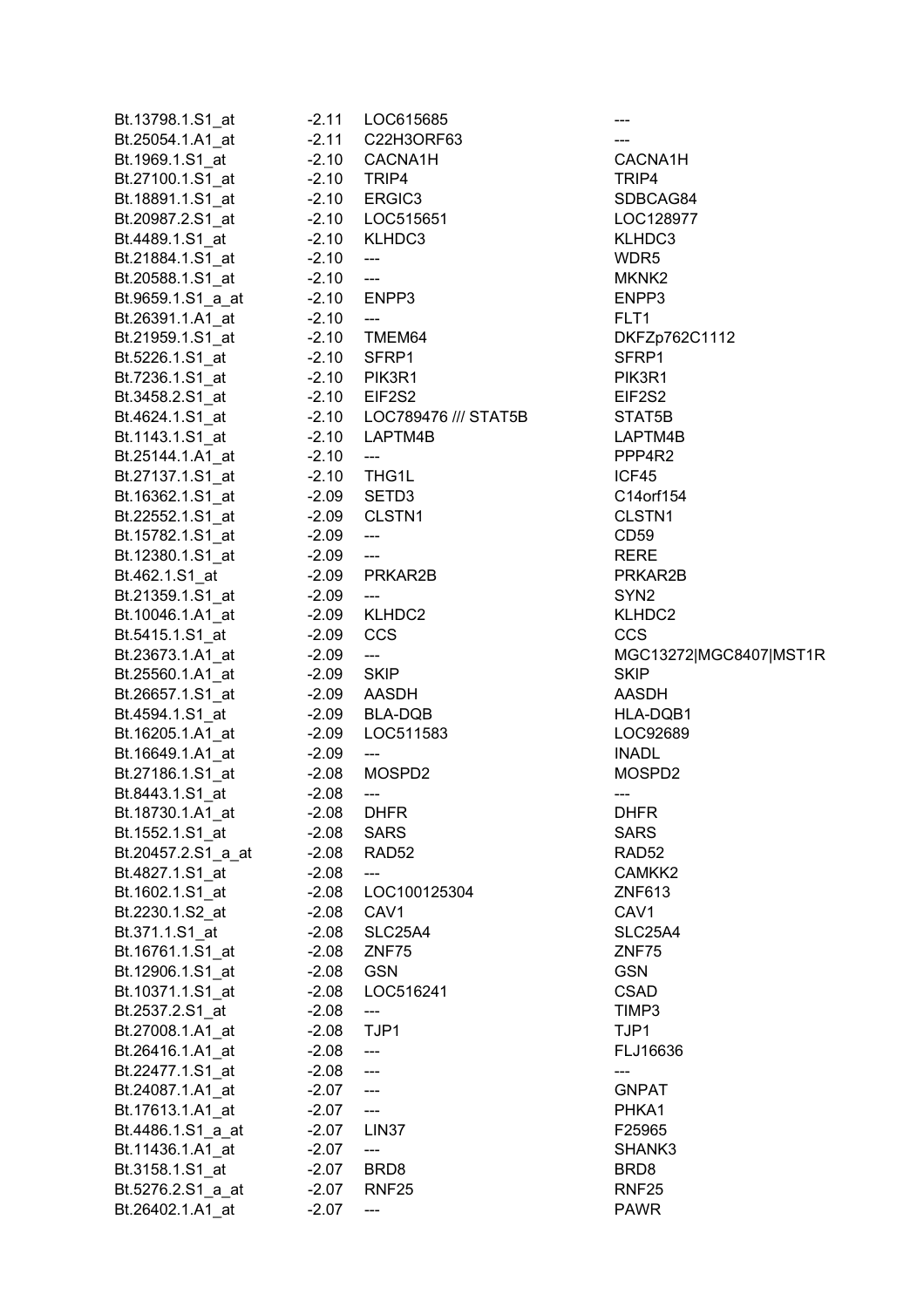| Bt.21765.1.S1_at      | $-2.07$ | <b>RRAGD</b>               | RRAGD             |
|-----------------------|---------|----------------------------|-------------------|
| Bt.20064.2.S1_at      | $-2.07$ | TSHZ1                      | <b>SDCCAG</b>     |
| Bt.9210.1.S1_at       | $-2.07$ | LOC617104                  | E2IG5             |
| Bt.12689.1.A1_at      | $-2.06$ | VIPR1                      | VIPR1             |
| Bt.12138.1.S1_at      | $-2.06$ | <b>DNLZ</b>                | CARD9             |
| Bt.16219.1.A1_at      | $-2.06$ | $\overline{\phantom{a}}$   | FRS <sub>2</sub>  |
| Bt.8220.2.S1_at       |         | $-2.06$ TACC1              | TACC1             |
| Bt.8251.2.S1_at       |         | -2.06 YEATS2               | YEATS2            |
| Bt.24444.1.A1 at      |         | $-2.06$ RORA               | <b>RORA</b>       |
| Bt.2098.2.S1_at       |         | -2.06 ARHGEF12             | <b>ARHGEF</b>     |
| Bt.15714.2.S1_a_at    |         | -2.06 C5H12orf41           | FLJ2043           |
| AFFX-r2-Bs-thr-5_s_at | $-2.06$ | $\qquad \qquad -$          |                   |
| Bt.26497.1.A1_at      |         | -2.05 SCFD2                | SCFD <sub>2</sub> |
| Bt.27829.2.S1_at      |         | -2.05 VPS37A               | FLJ3264           |
| Bt.22500.1.A1 at      |         | -2.05 LINS1                | WINS1             |
| Bt.24165.1.A1_at      | $-2.05$ | ---                        | <b>SET</b>        |
| Bt.15735.1.S1_at      |         | -2.05 AGRN                 | AGRN              |
| Bt.23360.1.S1_at      |         | $-2.05$ NAPRT1             | PP3856            |
|                       |         | -2.05 C9H6ORF35            |                   |
| Bt.19820.2.S1_at      |         |                            | C6orf35           |
| Bt.9995.2.S1_at       |         | -2.05 LYRM5                | LOC1443           |
| Bt.25275.1.A1_at      | $-2.05$ | $\overline{\phantom{a}}$   | ---               |
| Bt.6819.2.S1_at       |         | -2.05 GNL2                 | GNL2              |
| Bt.6516.1.A1 at       |         | -2.05 CCDC85B              | DIPA              |
| Bt.6718.1.S1_at       |         | -2.05 PYGB                 | <b>PYGB</b>       |
| Bt.6239.1.S1 at       |         | $-2.04$ PPA2               | PPA <sub>2</sub>  |
| Bt.27442.1.S1_at      |         | -2.04 FAM151B              | <b>UNQ921</b>     |
| Bt.10046.2.S1_a_at    |         | $-2.04$ KLHDC2             | KLHDC2            |
| Bt.5830.1.S1_at       |         | -2.04 CHRAC1               | CHRAC1            |
| Bt.10965.1.S1_at      |         | -2.04 MSRB3                | MSRB3             |
| Bt.13309.1.S1_at      | $-2.04$ | $\overline{a}$             | TPD52             |
| Bt.20823.2.S1_at      | -2.04   | $\overline{\phantom{a}}$   | MBNL3             |
| Bt.7633.1.S1_at       |         | -2.03 EEF1E1               | EEF1E1            |
| Bt.3478.1.A1_s_at     | $-2.03$ | CAV1                       | CAV <sub>1</sub>  |
| Bt.3458.1.S1_at       | $-2.03$ | $\overline{\phantom{a}}$   | EIF2S2            |
| Bt.29341.1.A1_at      | $-2.03$ | $\qquad \qquad - \qquad -$ | WIG1              |
| Bt.15720.1.S1_at      | $-2.03$ | LOC534495                  | ---               |
| Bt.10027.2.S1 a at    | $-2.03$ | CEACAM8                    | CEACAN            |
| Bt.5882.1.S1 at       | $-2.03$ |                            | DNCH2 I           |
| Bt.10616.1.S1_a_at    | $-2.03$ | LOC618944                  | C6orf52           |
| Bt.11078.2.S1_at      | $-2.03$ | AKR7A2                     | AKR7A3            |
| Bt.4727.1.S1_at       | $-2.03$ | <b>RXRB</b>                | RXRB              |
| Bt.21456.1.S1_at      | $-2.03$ | <b>LHFP</b>                | LHFP              |
| Bt.26606.1.S1 at      | $-2.03$ | CHST <sub>1</sub>          | CHST <sub>1</sub> |
| Bt.28828.1.S1_at      | $-2.03$ | LAMP3                      | LAMP3             |
| Bt.21166.1.S1_at      | $-2.03$ | FBXO25                     | FBXO25            |
| Bt.5013.3.S1_at       | $-2.03$ | WNK1                       | WNK1              |
| Bt.10620.1.S1_at      | $-2.03$ | DOCK1                      | DOCK1             |
| Bt.835.1.A1_at        | $-2.02$ | SNTB1                      | SNTB1 N           |
| Bt.4879.1.A1_at       | $-2.02$ | <b>ZNF576</b>              | ZNF576            |
| Bt.27314.1.A1_at      |         | -2.02    FAM108B1          | C9orf77           |
| Bt.11925.1.A1_at      | $-2.02$ | TM2D3                      | BLP2              |
| Bt.9069.1.S1_at       | $-2.02$ | ANKRD10                    | ANKRD1            |
| Bt.12263.1.S1_at      | $-2.02$ | DLL4                       | DLL4              |
| Bt.8794.2.S1_at       | $-2.02$ | TPST <sub>1</sub>          | TPST <sub>1</sub> |
|                       |         |                            |                   |
| Bt.17650.1.A1_at      | $-2.02$ | ---                        | ---               |
| Bt.23586.1.S1_at      | $-2.02$ | SORT1                      | SORT1             |

RRAGD SDCCAG33 YEATS2 ARHGEF12 FLJ20436 FLJ32642 LOC144363 UNQ9217 KLHDC2 CHRAC1 CEACAM1 DNCH2|MGC2714|MMP13 AKR7A3 FBXO25 SNTB1|MTBP ZNF576 ANKRD10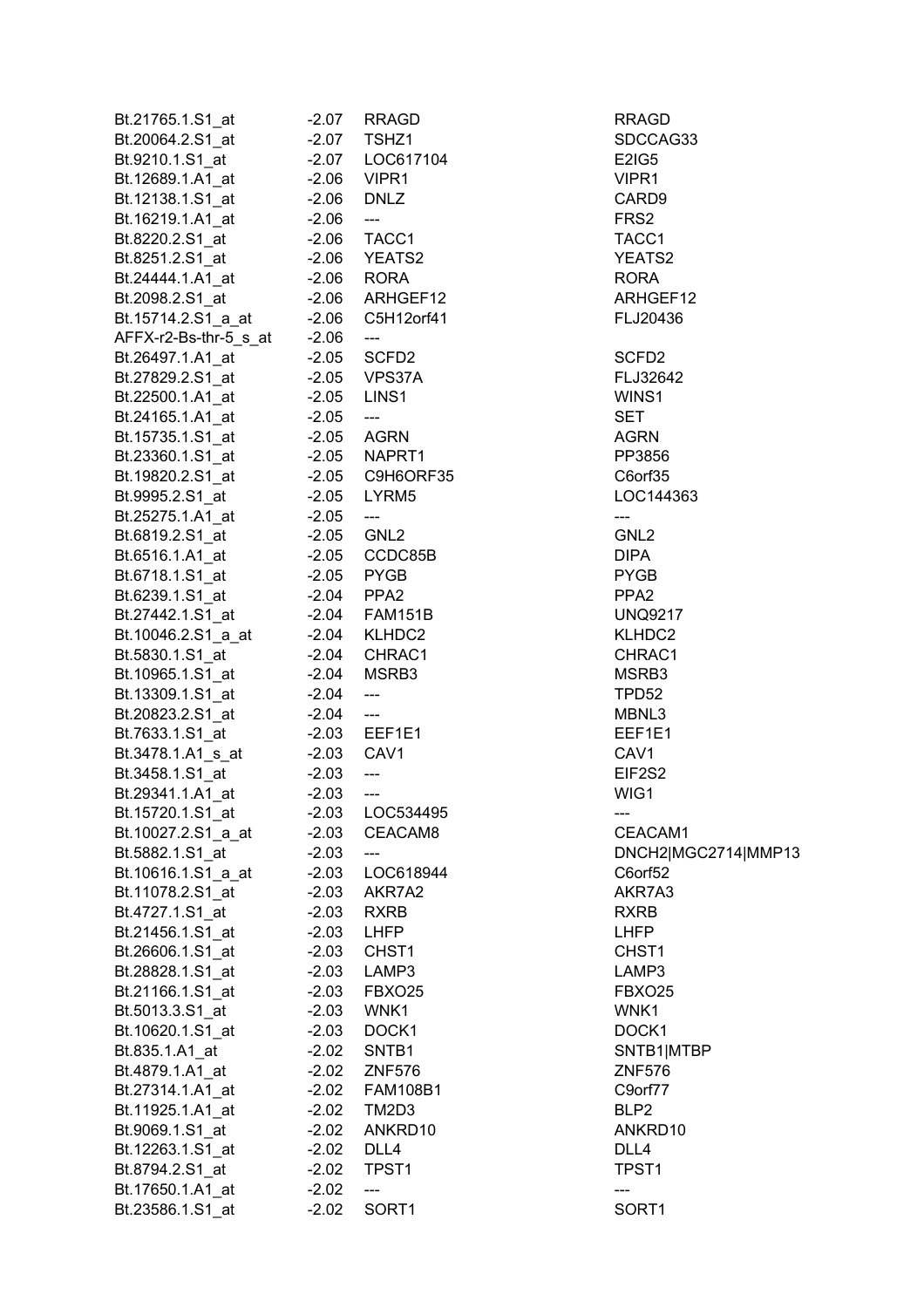|                                        |         |                                 | KRT8                                                      |
|----------------------------------------|---------|---------------------------------|-----------------------------------------------------------|
| Bt.20489.1.S1 at -2.02                 |         | $---$                           | MCL1 <sub>IE</sub>                                        |
|                                        |         |                                 | <b>ARFRP</b>                                              |
|                                        |         |                                 | <b>SMARC</b>                                              |
| Bt.22320.3.S1 at    -2.01 TARDBP       |         |                                 | <b>TARDB</b>                                              |
| Bt.23173.2.A1_at    -2.01    LOC512321 |         |                                 | FLJ2032                                                   |
| Bt.26602.1.S1 at -2.01 NHEJ1           |         |                                 | <b>FLJ126</b>                                             |
| Bt.14203.1.A1_at -2.01 ---             |         |                                 | $\hspace{0.05cm}$ - $\hspace{0.05cm}$ - $\hspace{0.05cm}$ |
|                                        |         |                                 | C14orf1                                                   |
|                                        |         |                                 | $\overline{\phantom{a}}$                                  |
|                                        |         |                                 | SELO                                                      |
|                                        |         |                                 | ACOX3                                                     |
|                                        |         |                                 | EHD <sub>2</sub>                                          |
|                                        |         |                                 | FLJ221                                                    |
|                                        |         |                                 | SLC28A                                                    |
| Bt.28824.1.A1_at    -2.01    H2AFV     |         |                                 | H <sub>2</sub> AFV                                        |
| AFFX-r2-Ec-bioC-5_at -2.00             |         | $\frac{1}{2}$                   |                                                           |
|                                        |         |                                 |                                                           |
| Bt.22516.1.A1 at                       |         | -2.00 RDH14                     | RDH14                                                     |
| Bt.20117.2.S1_at    -2.00    ING1      |         |                                 | ING1                                                      |
| Bt.20177.1.S1 at -2.00                 |         | RBM4                            | RBM4                                                      |
|                                        |         |                                 | SC4MO                                                     |
|                                        |         | OS <sub>9</sub>                 | OS-9                                                      |
| Bt.17368.1.A1 at                       | $-2.00$ | P <sub>2</sub> RY <sub>14</sub> | P2RY14                                                    |

MCL1|ECM1|ENSA ARFRP1 SMARCA2 TARDBP|MASP2 FLJ20323 FLJ12610 C14 or f 154 ACOX3 FLJ22104 SLC28A3 RDH14

SC4MOL<br>OS-9 P2RY14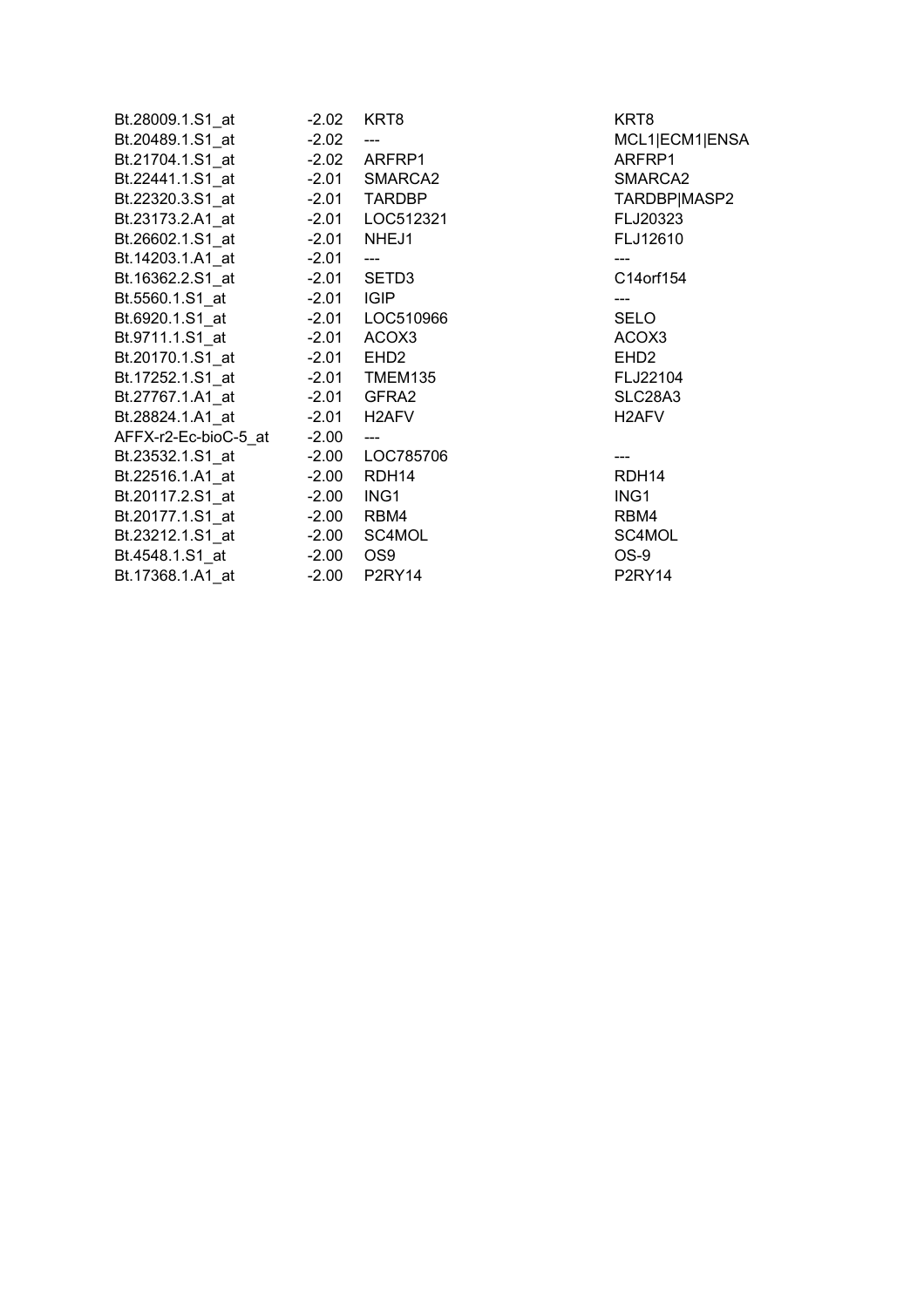## **Table S4:**

**(A)** Up regulated genes in pbMEC belonging to IPA functional category Inflammatory Response

following stimulation with heat inactivated *E. coli* strain 1303 for 24 h.

| Symbol            |                                                                                        | Symbol            | fold   |
|-------------------|----------------------------------------------------------------------------------------|-------------------|--------|
| (human)           | Entrez Gene Name (human)                                                               | (bovine)          | change |
| CCL <sub>5</sub>  | chemokine (C-C motif) ligand 5                                                         | CCL <sub>5</sub>  | 868    |
| DEFB4             | defensin, beta 4                                                                       | LAP               | 424    |
| MX <sub>2</sub>   | myxovirus (influenza virus) resistance 2                                               | MX <sub>2</sub>   | 367    |
| CCL <sub>20</sub> | chemokine (C-C motif) ligand 20                                                        | CCL <sub>20</sub> | 311    |
| IL <sub>8</sub>   | interleukin 8                                                                          | IL <sub>8</sub>   | 257    |
| HP                | haptoglobin                                                                            | HP                | 153    |
| <b>IFI44</b>      | interferon-induced protein 44                                                          | <b>IFI44</b>      | 126    |
| IFI6              | interferon, alpha-inducible protein 6                                                  | IFI6              | 109    |
| IL18BP            | interleukin 18 binding protein                                                         | IL18BP            | 47     |
| IL <sub>1</sub> B | interleukin 1, beta                                                                    | IL <sub>1</sub> B | 47     |
| CCL <sub>2</sub>  | chemokine (C-C motif) ligand 2                                                         | CCL <sub>2</sub>  | 46     |
| OAS1              | 2',5'-oligoadenylate synthetase 1, 40/46kDa                                            | OAS1              | 42     |
| CXCL6             | chemokine (C-X-C motif) ligand 6                                                       | CXCL5             | 33     |
| IFI44L            | interferon-induced protein 44-like                                                     | LOC508347         | 31     |
| LGALS9            | lectin, galactoside-binding, soluble, 9                                                | LGALS9            | 28     |
| MX1               | myxovirus (influenza virus) resistance 1                                               | MX1               | 25     |
| CX3CL1            | chemokine (C-X3-C motif) ligand 1                                                      | LOC517354         | 22     |
| MUC1              | mucin 1, cell surface associated                                                       | MUC1              | 18     |
| <b>CFB</b>        | complement factor B                                                                    | <b>CFB</b>        | 17     |
| <b>LTB</b>        | lymphotoxin beta (TNF superfamily, member 3)                                           | <b>LTB</b>        | 13     |
| TNFSF13B          | tumor necrosis factor (ligand) superfamily, member 13b                                 | TNFSF13B          | 13     |
| NOS2A             | nitric oxide synthase 2A, inducible                                                    | NOS2A             | 13     |
| <b>HLA-DRA</b>    | major histocompatibility complex, class II, DR alpha                                   | <b>BOLA-DRA</b>   | 12     |
| S100A9            | S100 calcium binding protein A9                                                        | S100A9            | 12     |
| DDX58             | DEAD (Asp-Glu-Ala-Asp) box polypeptide 58                                              | DDX58             | 11     |
| IL <sub>6</sub>   | interleukin 6 (interferon, beta 2)                                                     | IL <sub>6</sub>   | 10     |
| MMP9              | matrix metallopeptidase 9                                                              | MMP9              | 10     |
| IFIH1             | interferon induced with helicase C domain 1                                            | IFIH <sub>1</sub> | 10     |
| <b>NFKBIA</b>     | nuclear factor of kappa light polypeptide gene enhancer in B-cells<br>inhibitor, alpha | <b>NFKBIA</b>     | 10     |
| CXCL <sub>2</sub> | chemokine (C-X-C motif) ligand 2                                                       | CXCL <sub>2</sub> | 9      |
| <b>LTF</b>        | lactotransferrin                                                                       | <b>LTF</b>        | 9      |
| IL <sub>1</sub> A | interleukin 1, alpha                                                                   | IL <sub>1</sub> A | 8      |
| ISG20             | interferon stimulated exonuclease gene 20kDa                                           | <b>ISG20</b>      | 8      |
| FAM14A            | interferon, alpha-inducible protein 27-like 2                                          | ISG12(A)          | 7      |
| CASP4             | caspase 4, apoptosis-related cysteine peptidase                                        | CASP4             | 6      |
| EIF2AK2           | eukaryotic translation initiation factor 2-alpha kinase 2                              | EIF2AK2           | 5      |
| TNFAIP3           | tumor necrosis factor, alpha-induced protein 3                                         |                   | 5      |
| CD <sub>40</sub>  | CD40 molecule, TNF receptor superfamily member 5                                       | <b>CD40</b>       | 5      |
| TLR <sub>2</sub>  | toll-like receptor 2                                                                   | TLR <sub>2</sub>  | 5      |
| <b>NFKBIZ</b>     | nuclear factor of kappa light polypeptide gene enhancer in B-cells<br>inhibitor, zeta  | <b>NFKBIZ</b>     | 5      |
| TNFSF10           | tumor necrosis factor (ligand) superfamily, member 10                                  | TNFSF10           | 4      |
| HLA-DRB1          | major histocompatibility complex, class II, DR beta 1                                  | BoLA-DRB3         | 4      |
| <b>PTGES</b>      | prostaglandin E synthase                                                               | <b>PTGES</b>      | 4      |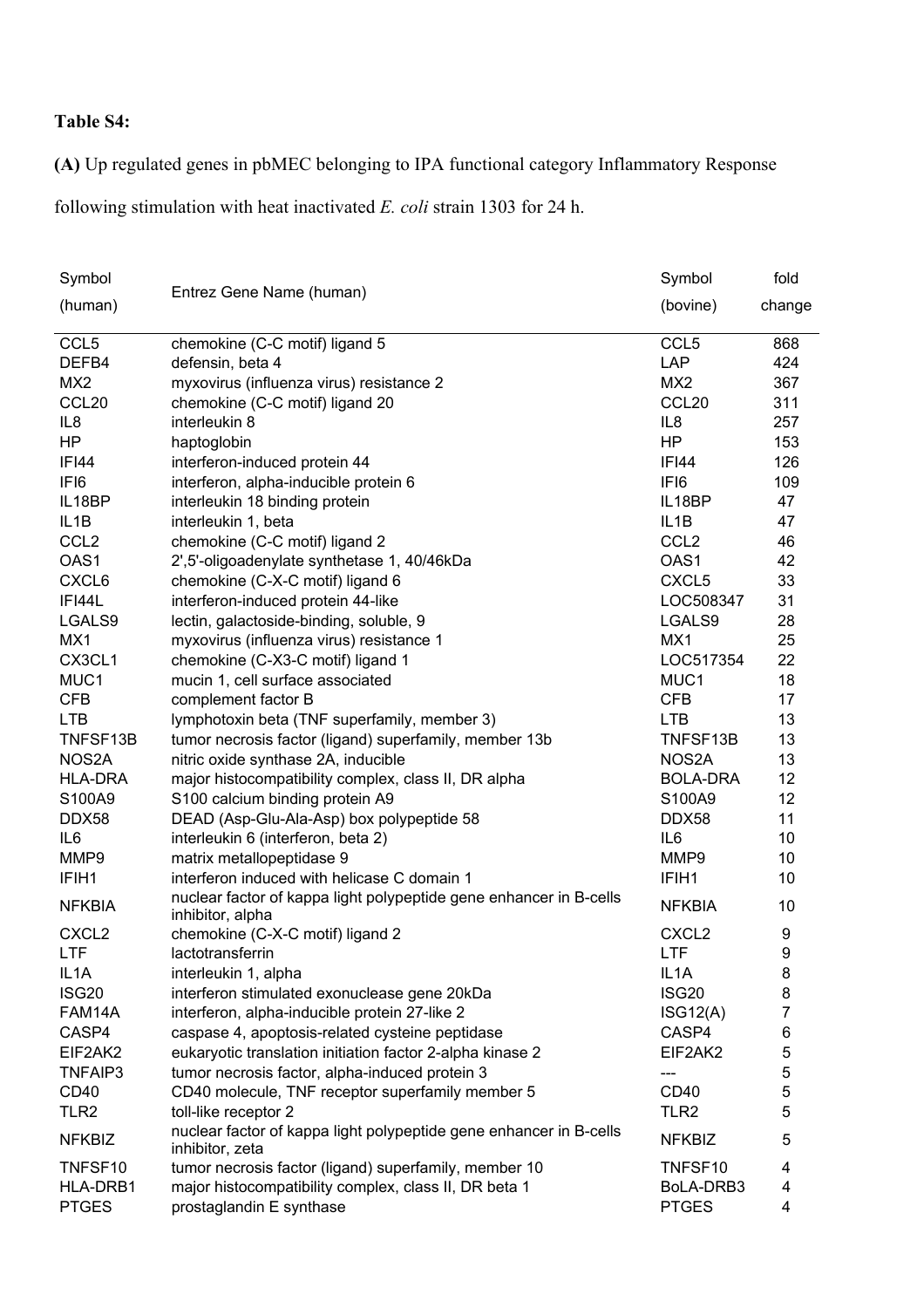| <b>RELB</b>        | v-rel reticuloendotheliosis viral oncogene homolog B                                         | <b>RELB</b>        | 4                         |
|--------------------|----------------------------------------------------------------------------------------------|--------------------|---------------------------|
| HLA-A              | major histocompatibility complex, class I, A                                                 | BOLA-NC1           | $\overline{\mathbf{4}}$   |
| CXCL <sub>3</sub>  | chemokine (C-X-C motif) ligand 3                                                             | CXCL3              | 4                         |
| MMP7               | matrix metallopeptidase 7 (matrilysin, uterine)                                              | MMP7               | 4                         |
| IRF9               | interferon regulatory factor 9                                                               | IRF9               | $\overline{\mathbf{4}}$   |
| SP140              | SP140 nuclear body protein                                                                   | SP140              | 4                         |
| <b>HLA-DMB</b>     | major histocompatibility complex, class II, DM beta                                          | <b>BOLA-DMB</b>    | 4                         |
| CD74               | CD74 molecule, major histocompatibility complex, class II invariant<br>chain                 | CD74               | 3                         |
| <b>PLAUR</b>       | plasminogen activator, urokinase receptor                                                    | <b>PLAUR</b>       | 3                         |
| PSMB9              | proteasome (prosome, macropain) subunit, beta type, 9 (large<br>multifunctional peptidase 2) | PSMB9              | $\mathbf{3}$              |
| PIK3R5             | phosphoinositide-3-kinase, regulatory subunit 5                                              | PIK3R5             | $\ensuremath{\mathsf{3}}$ |
| S100A9             | S100 calcium binding protein A9                                                              | S100A9             | $\sqrt{3}$                |
| PLSCR2             | phospholipid scramblase 2                                                                    | PLSCR1             | $\ensuremath{\mathsf{3}}$ |
| SOD <sub>2</sub>   | superoxide dismutase 2, mitochondrial                                                        | SOD <sub>2</sub>   | 3                         |
| NFKB <sub>2</sub>  | nuclear factor of kappa light polypeptide gene enhancer in B-cells 2<br>(p49/p100)           | NFKB <sub>2</sub>  | $\ensuremath{\mathsf{3}}$ |
| CD <sub>38</sub>   | CD38 molecule                                                                                | CD <sub>38</sub>   | $\mathfrak{B}$            |
| <b>PML</b>         | promyelocytic leukemia                                                                       |                    | $\mathbf 3$               |
| IFITM3             | interferon induced transmembrane protein 3 (1-8U)                                            | IFITM3             | $\ensuremath{\mathsf{3}}$ |
| APOA1              | apolipoprotein A-I                                                                           | APOA1              | $\mathsf 3$               |
| <b>HCK</b>         | hemopoietic cell kinase                                                                      | <b>HCK</b>         | $\ensuremath{\mathsf{3}}$ |
| TNIP1              | TNFAIP3 interacting protein 1                                                                | TNIP1              | $\overline{\mathbf{c}}$   |
| TAP1               | transporter 1, ATP-binding cassette, sub-family B (MDR/TAP)                                  | TAP1               | $\mathbf 2$               |
| <b>CFLAR</b>       | CASP8 and FADD-like apoptosis regulator                                                      | <b>CFLAR</b>       | $\sqrt{2}$                |
| <b>MBP</b>         | myelin basic protein                                                                         | <b>MBP</b>         | $\sqrt{2}$                |
| DMBT <sub>1</sub>  | deleted in malignant brain tumors 1                                                          | DMBT <sub>1</sub>  | $\boldsymbol{2}$          |
| IL <sub>1</sub> RN | interleukin 1 receptor antagonist                                                            | IL <sub>1</sub> RN | $\sqrt{2}$                |
| <b>HLA-DMA</b>     | major histocompatibility complex, class II, DM alpha                                         | <b>BOLA-DMA</b>    | $\sqrt{2}$                |
| IRF7               | interferon regulatory factor 7                                                               | IRF7               | $\overline{\mathbf{c}}$   |
| <b>FAS</b>         | Fas (TNF receptor superfamily, member 6)                                                     | <b>FAS</b>         | $\overline{\mathbf{c}}$   |
| IRF1               | interferon regulatory factor 1                                                               | IRF1               | $\mathbf 2$               |
| AIF1               | allograft inflammatory factor 1                                                              | AIF1               | $\mathbf 2$               |
| STAT1              | signal transducer and activator of transcription 1, 91kDa                                    | STAT1              | $\mathbf 2$               |
| ABHD <sub>2</sub>  | abhydrolase domain containing 2                                                              | ABHD <sub>2</sub>  | $\overline{c}$            |
| <b>IFNAR2</b>      | interferon (alpha, beta and omega) receptor 2                                                | IFNAR2             | $\overline{c}$            |
| <b>VEGF</b>        | vascular endothelial growth factor                                                           | <b>VEGFA</b>       | $\overline{\mathbf{c}}$   |
| PIK3AP1            | phosphoinositide-3-kinase adaptor protein 1                                                  | ---                | $\overline{\mathbf{c}}$   |
| NFKB1              | nuclear factor of kappa light polypeptide gene enhancer in B-cells 1                         | NFKB1              | $\boldsymbol{2}$          |
| STAT2              | signal transducer and activator of transcription 2, 113kDa                                   | STAT2              | $\sqrt{2}$                |
| <b>PLAU</b>        | plasminogen activator, urokinase                                                             | <b>PLAU</b>        | $\overline{c}$            |
| PSMB8              | proteasome (prosome, macropain) subunit, beta type, 8 (large<br>multifunctional peptidase 7) | PSMB8              | $\overline{2}$            |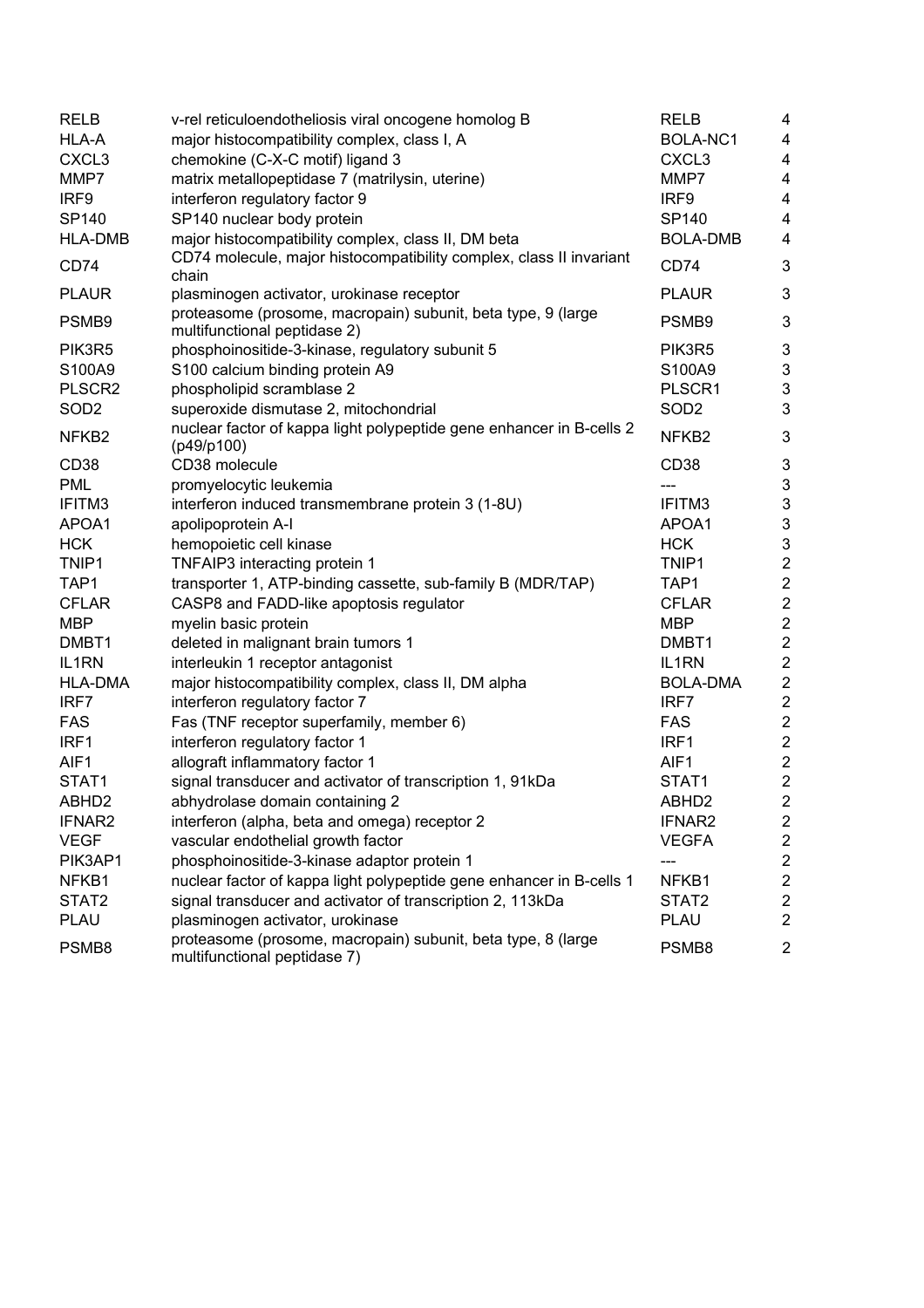**(B)** Same as A) but measured in udders after 24 h infection with live *E. coli* pathogens (same strain as

used in A)

| Symbol                         |                                                                      | Symbol                         | fold   |
|--------------------------------|----------------------------------------------------------------------|--------------------------------|--------|
| (human)                        | Entrez Gene Name (human)                                             | (bovine)                       | change |
| IL8RB                          | interleukin 8 receptor, beta                                         | IL8RA                          | 608    |
| CCL <sub>20</sub>              | chemokine (C-C motif) ligand 20                                      | CCL <sub>20</sub>              | 515    |
| CCL4L                          | chemokine (C-C motif) ligand 4-like                                  | CCL4                           | 389    |
| CCL3L1                         | chemokine (C-C motif) ligand 3-like 1                                | CCL <sub>3</sub>               | 357    |
| IL1RN                          | interleukin 1 receptor antagonist                                    | IL1RN                          | 243    |
| <b>MEFV</b>                    | Mediterranean fever                                                  | LOC529195                      | 236    |
|                                |                                                                      | BNBD-4 LAP <br>DEFB1           |        |
| DEFB4                          | defensin, beta 4                                                     | DEFB <sub>5</sub><br>BNBD10    | 202    |
|                                |                                                                      | BNBD9-LIKE<br>DEFB7<br>DEFB8   |        |
| S100A9                         | S100 calcium binding protein A9                                      | S100A9                         | 183    |
| CD69                           | CD69 molecule                                                        | CD <sub>69</sub>               | 157    |
| CCR1                           | chemokine (C-C motif) receptor 1                                     | CCR1                           | 147    |
| GPX2                           | glutathione peroxidase 2 (gastrointestinal)                          | LOC533088                      | 144    |
| <b>TNFAIP6</b>                 | tumor necrosis factor, alpha-induced protein 6                       | <b>TNFAIP6</b>                 | 138    |
|                                |                                                                      | SAA4                           |        |
| SAA1                           | serum amyloid A1                                                     | LOC616035                      | 136    |
| S100A12                        | S100 calcium binding protein A12                                     | S100A12                        | 126    |
| IL <sub>1</sub> B              | interleukin 1, beta                                                  | IL <sub>1</sub> B              | 114    |
| IL <sub>1</sub> R <sub>2</sub> | interleukin 1 receptor, type II                                      | IL <sub>1</sub> R <sub>1</sub> | 106    |
| TREM1                          | triggering receptor expressed on myeloid cells 1                     | TREM1                          | 99     |
| IGSF6                          | immunoglobulin superfamily, member 6                                 | ---                            | 86     |
| IL <sub>1</sub> A              | interleukin 1, alpha                                                 | IL <sub>1</sub> A              | 84     |
| <b>CD55</b>                    | CD55 molecule, decay accelerating factor for complement              | <b>DAF</b>                     | 70     |
| NOS2A                          | nitric oxide synthase 2A, inducible                                  | NOS <sub>2</sub> A             | 69     |
| CXCL6                          | chemokine (C-X-C motif) ligand 6                                     | CXCL5                          | 69     |
| TNFAIP3                        | tumor necrosis factor, alpha-induced protein 3                       | ---                            | 65     |
| CSF3R                          | colony stimulating factor 3 receptor (granulocyte)                   | CSF3R                          | 65     |
| IL <sub>8</sub>                | interleukin 8                                                        | IL8                            | 58     |
| CD <sub>80</sub>               | CD80 molecule                                                        | <b>CD80</b>                    | 56     |
| S100A7                         | S100 calcium binding protein A7                                      | S100A7                         | 54     |
| <b>LTB</b>                     | lymphotoxin beta (TNF superfamily, member 3)                         | <b>LTB</b>                     | 51     |
| CD48                           | CD48 molecule                                                        | CD48                           | 50     |
| CCL <sub>5</sub>               | chemokine (C-C motif) ligand 5                                       | CCL <sub>5</sub>               | 44     |
| <b>PLAUR</b>                   | plasminogen activator, urokinase receptor                            | <b>PLAUR</b>                   | 41     |
| OLR1                           | oxidized low density lipoprotein (lectin-like) receptor 1            | OLR1                           | 40     |
| S100A8                         | S100 calcium binding protein A8                                      | S100A8                         | 39     |
| <b>HCK</b>                     | hemopoietic cell kinase                                              | <b>HCK</b>                     | 39     |
| ALOX5AP                        | arachidonate 5-lipoxygenase-activating protein                       | ALOX5AP                        | 39     |
| CSF <sub>3</sub>               | colony stimulating factor 3 (granulocyte)                            | CSF <sub>3</sub>               | 37     |
| PTGS2                          | prostaglandin-endoperoxide synthase 2                                | PTGS2                          | 36     |
| <b>FCAR</b>                    | Fc fragment of IgA, receptor for                                     | <b>FCAR</b>                    | 36     |
| <b>HP</b>                      | haptoglobin                                                          | HP                             | 36     |
| IER <sub>3</sub>               | immediate early response 3                                           | IER <sub>3</sub>               | 35     |
| <b>PTAFR</b>                   | platelet-activating factor receptor                                  | <b>PTAFR</b>                   | 32     |
| FCER1G                         | Fc fragment of IgE, high affinity I, receptor for; gamma polypeptide | FCER1G                         | 31     |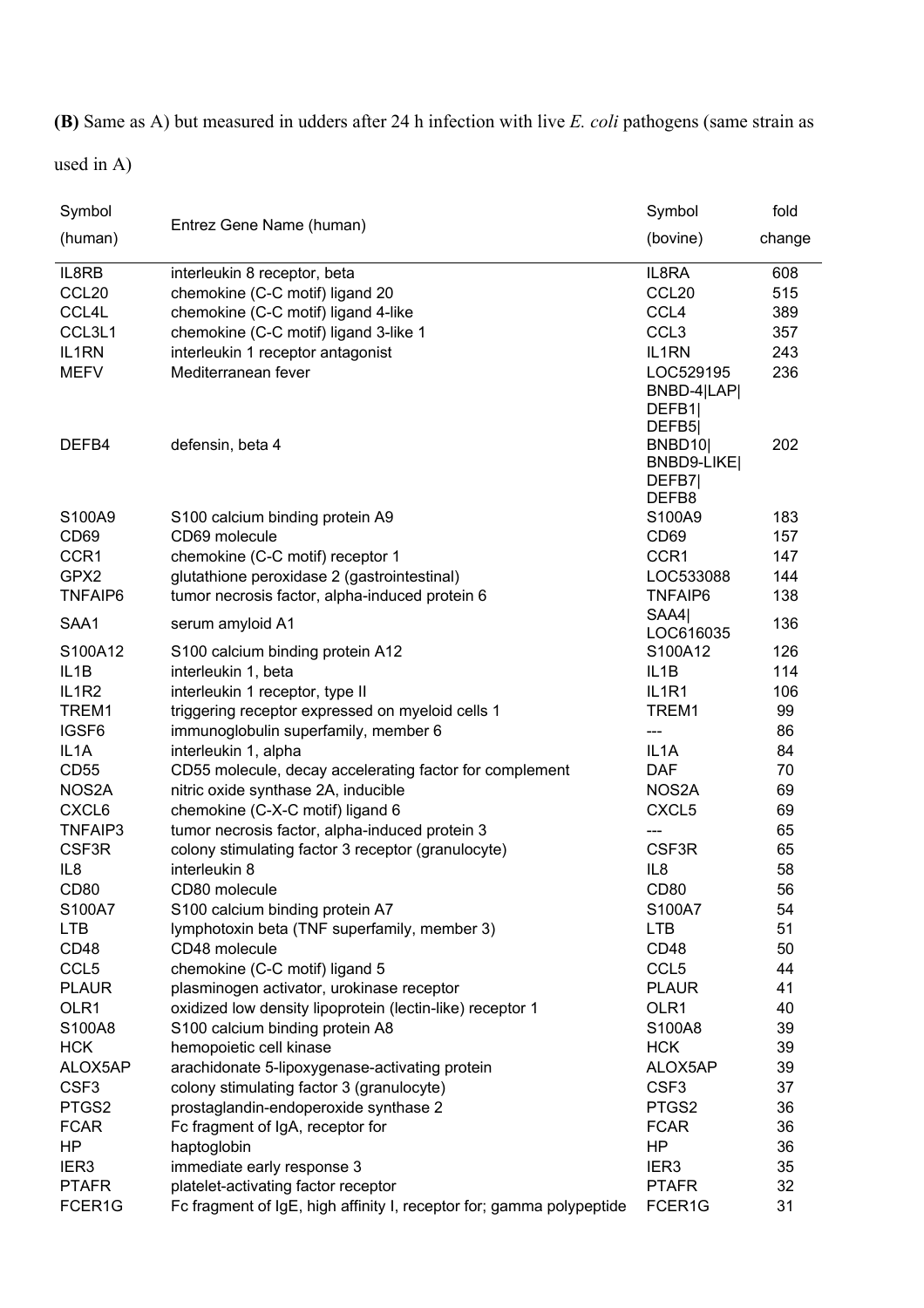| ABCA1             | ATP-binding cassette, sub-family A (ABC1), member 1                                              | ABCA1                         | 31 |
|-------------------|--------------------------------------------------------------------------------------------------|-------------------------------|----|
| <b>PLAU</b>       | plasminogen activator, urokinase                                                                 | <b>PLAU</b>                   | 30 |
| <b>TNC</b>        | tenascin C                                                                                       | <b>TNC</b>                    | 29 |
| NCF1              | neutrophil cytosolic factor 1                                                                    | NCF1                          | 27 |
| CD40              | CD40 molecule, TNF receptor superfamily member 5                                                 | CD <sub>40</sub>              | 26 |
| CXCL <sub>2</sub> | chemokine (C-X-C motif) ligand 2                                                                 | CXCL <sub>2</sub>             | 23 |
| IL <sub>6</sub>   | interleukin 6 (interferon, beta 2)                                                               | IL <sub>6</sub>               | 22 |
| LILRB3            | leukocyte immunoglobulin-like receptor, subfamily B (with TM and<br>ITIM domains), member 3      | LOC782062                     | 22 |
| TNFRSF1B          | tumor necrosis factor receptor superfamily, member 1B                                            |                               | 21 |
| <b>MARCO</b>      | macrophage receptor with collagenous structure                                                   | LOC505632                     | 20 |
| SERPINE1          | serpin peptidase inhibitor, clade E (nexin, plasminogen activator<br>inhibitor type 1), member 1 | SERPINE1                      | 20 |
| FOSL <sub>1</sub> | FOS-like antigen 1                                                                               | FOSL <sub>1</sub>             | 20 |
| <b>CFB</b>        | complement factor B                                                                              | <b>CFB</b>                    | 20 |
| CORO1A            | coronin, actin binding protein, 1A                                                               | CORO1A                        | 19 |
| PDE4B             | phosphodiesterase 4B, cAMP-specific                                                              | PDE4B                         | 19 |
| IL2RG             | interleukin 2 receptor, gamma                                                                    | IL2RG                         | 18 |
| <b>LYZ</b>        | lysozyme (renal amyloidosis)                                                                     | <b>LYZ</b>                    | 17 |
| NFKB <sub>2</sub> | nuclear factor of kappa light polypeptide gene enhancer in B-cells 2<br>(p49/p100)               | NFKB <sub>2</sub>             | 17 |
| SPI <sub>1</sub>  | spleen focus forming virus (SFFV) proviral integration oncogene<br>spi1                          | SPI <sub>1</sub>              | 16 |
| CD <sub>14</sub>  | CD14 molecule                                                                                    | CD <sub>14</sub>              | 16 |
| <b>TYROBP</b>     | TYRO protein tyrosine kinase binding protein                                                     | <b>TYROBP</b>                 | 16 |
| AQP9              | aquaporin 9                                                                                      | AQP9                          | 15 |
| ICAM1             | intercellular adhesion molecule 1                                                                | ICAM1                         | 15 |
| IL6R              | interleukin 6 receptor                                                                           | IL6R                          | 14 |
| IL2RA             | interleukin 2 receptor, alpha                                                                    | IL2RA                         | 14 |
| CCL <sub>2</sub>  | chemokine (C-C motif) ligand 2                                                                   | CCL <sub>2</sub>              | 14 |
| <b>SLPI</b>       | secretory leukocyte peptidase inhibitor                                                          | <b>SLPI</b>                   | 14 |
| ITGA2             | integrin, alpha 2 (CD49B, alpha 2 subunit of VLA-2 receptor)                                     | ITGA2                         | 13 |
| IL10RA            | interleukin 10 receptor, alpha                                                                   | $---$                         | 13 |
| <b>RELB</b>       | v-rel reticuloendotheliosis viral oncogene homolog B                                             | <b>RELB</b>                   | 13 |
| <b>ITGAX</b>      | integrin, alpha X (complement component 3 receptor 4 subunit)                                    | ---                           | 13 |
|                   | serpin peptidase inhibitor, clade A (alpha-1 antiproteinase,                                     |                               |    |
| SERPINA1          | antitrypsin), member 1                                                                           | SERPINA1                      | 13 |
| PIK3R5            | phosphoinositide-3-kinase, regulatory subunit 5                                                  | PIK3R5                        | 13 |
| VAV1              | vav 1 guanine nucleotide exchange factor                                                         | LOC789767<br>VAV <sub>1</sub> | 12 |
| ITGB6             | integrin, beta 6                                                                                 | ITGB6                         | 12 |
| <b>FGR</b>        | Gardner-Rasheed feline sarcoma viral (v-fgr)                                                     | <b>FGR</b>                    | 12 |
| MX1               | myxovirus (influenza virus) resistance 1                                                         | MX1                           | 11 |
| CCL <sub>8</sub>  | chemokine (C-C motif) ligand 8                                                                   | CCL8                          | 10 |
| RAC <sub>2</sub>  | ras-related C3 botulinum toxin substrate 2                                                       | RAC <sub>2</sub>              | 10 |
| <b>TNF</b>        | tumor necrosis factor (TNF superfamily, member 2)                                                | <b>TNF</b>                    | 9  |
| ADRB2             | adrenergic, beta-2-, receptor, surface                                                           | ADRB2                         | 9  |
| ITGB2             | integrin, beta 2 (complement component 3 receptor 3 and 4<br>subunit)                            | ITGB2                         | 9  |
| IL18BP            | interleukin 18 binding protein                                                                   | IL18BP                        | 9  |
| TLR4              | toll-like receptor 4                                                                             | ---                           | 9  |
| CD244             | CD244 molecule, natural killer cell receptor 2B4                                                 | CD244                         | 8  |
| LAT <sub>2</sub>  | linker for activation of T cells family, member 2                                                | LAT <sub>2</sub>              | 8  |
| <b>SLC11A1</b>    | solute carrier family 11 (proton-coupled divalent metal ion<br>transporters), member 1           | <b>SLC11A1</b>                | 8  |
| CASP4             | caspase 4, apoptosis-related cysteine peptidase                                                  | CASP4                         | 8  |
| <b>FYB</b>        | FYN binding protein (FYB-120/130)                                                                | <b>FYB</b>                    | 8  |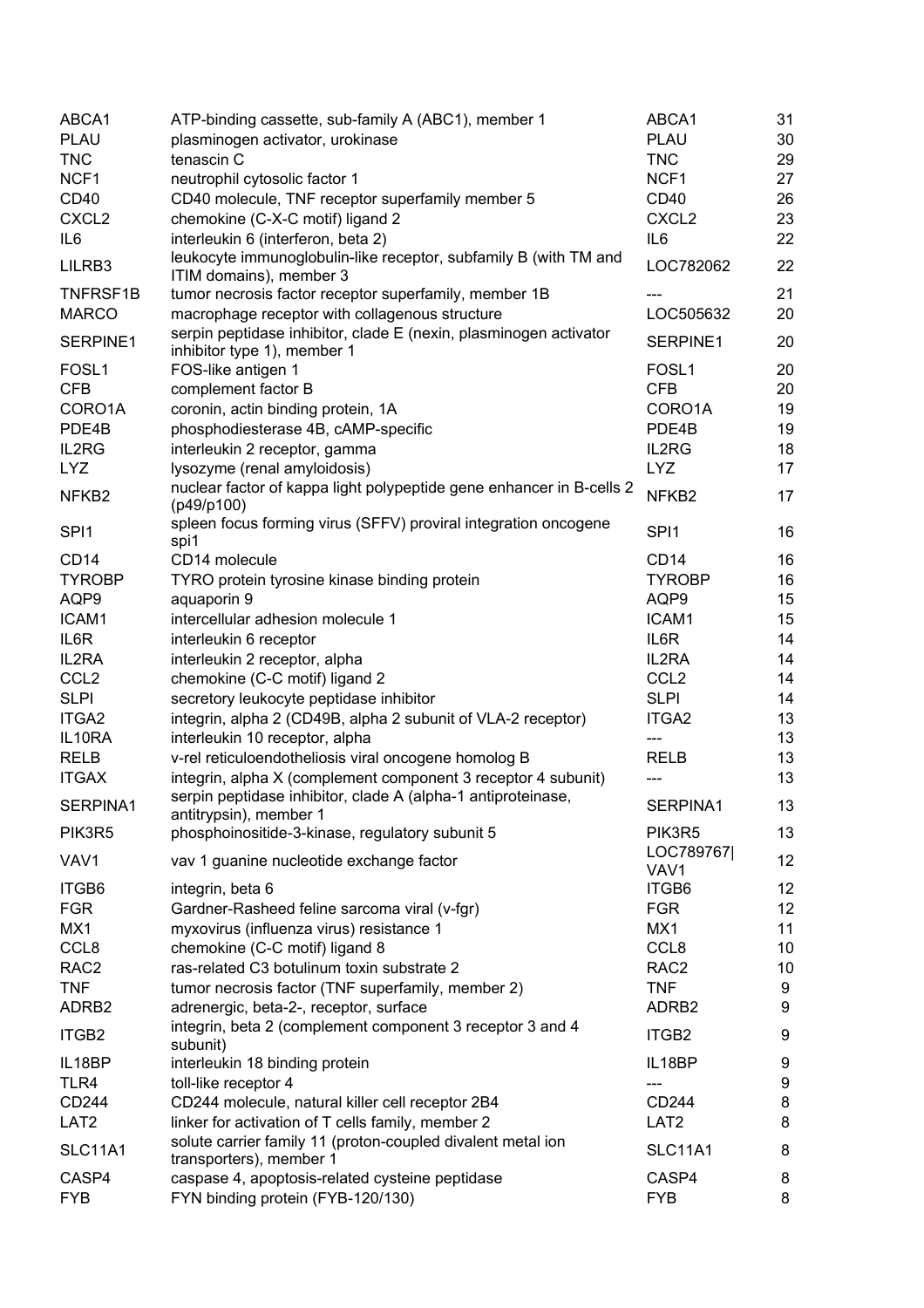| GPSM3              | G-protein signaling modulator 3 (AGS3-like, C. elegans)                                      | GPSM3              | 8                       |
|--------------------|----------------------------------------------------------------------------------------------|--------------------|-------------------------|
| <b>SELL</b>        | selectin L                                                                                   | <b>SELL</b>        | 8                       |
| <b>THBD</b>        | thrombomodulin                                                                               | <b>THBD</b>        | $\overline{7}$          |
| CD44               | CD44 molecule (Indian blood group)                                                           | CD44               | $\overline{7}$          |
| TNFRSF6B           | tumor necrosis factor receptor superfamily, member 6b, decoy                                 | <b>TNFRSF6B</b>    | $\overline{7}$          |
| LCP1               | lymphocyte cytosolic protein 1 (L-plastin)                                                   | LCP1               | $\overline{7}$          |
| IL1RAP             | interleukin 1 receptor accessory protein                                                     | ---                | $\overline{7}$          |
| JARID <sub>2</sub> | jumonji, AT rich interactive domain 2                                                        | JARID <sub>2</sub> | 6                       |
| TRAF3              | TNF receptor-associated factor 3                                                             | BDKRB2             | $\,6\,$                 |
| <b>PVR</b>         | poliovirus receptor                                                                          | <b>PVR</b>         | $\,6\,$                 |
|                    |                                                                                              |                    |                         |
| PIK3AP1            | phosphoinositide-3-kinase adaptor protein 1                                                  | ---                | $\,6\,$                 |
| PTX3               | pentraxin-related gene, rapidly induced by IL-1 beta                                         | PTX3               | $\,6$                   |
| ETS <sub>2</sub>   | v-ets erythroblastosis virus E26 oncogene homolog 2 (avian)                                  | ETS <sub>2</sub>   | $\,6\,$                 |
| VNN1               | vanin 1                                                                                      | VNN1               | $\,6$                   |
| <b>ADA</b>         | adenosine deaminase                                                                          | <b>ADA</b>         | 6                       |
| F <sub>3</sub>     | coagulation factor III (thromboplastin, tissue factor)                                       | F <sub>3</sub>     | $\,6\,$                 |
| TLR <sub>2</sub>   | toll-like receptor 2                                                                         | TLR <sub>2</sub>   | 6                       |
| <b>NFKBIZ</b>      | nuclear factor of kappa light polypeptide gene enhancer in B-cells<br>inhibitor, zeta        | <b>NFKBIZ</b>      | $\,6\,$                 |
| KCNN4              | potassium intermediate/small conductance calcium-activated<br>channel, subfamily N, member 4 | KCNN4              | $\,6\,$                 |
| SOCS1              | suppressor of cytokine signaling 1                                                           | SOCS1              | 6                       |
| <b>PRKCD</b>       | protein kinase C, delta                                                                      | <b>PRKCD</b>       | 6                       |
| SOCS3              | suppressor of cytokine signaling 3                                                           | <b>AATK</b>        | $\sqrt{5}$              |
| <b>SELP</b>        | selectin P (granule membrane protein 140kDa, antigen CD62)                                   | <b>SELP</b>        | $\sqrt{5}$              |
| GJB2               | gap junction protein, beta 2, 26kDa                                                          | GJA3 GJB6          | $\sqrt{5}$              |
| CASP1              | caspase 1, apoptosis-related cysteine peptidase (interleukin 1,<br>beta, convertase)         | CASP1              | 5                       |
| CD97               | CD97 molecule                                                                                | CD97               | $\mathbf 5$             |
| <b>TXN</b>         | thioredoxin                                                                                  | <b>TXN</b>         | 5                       |
| S100A10            | S100 calcium binding protein A10                                                             | ASH1L              | 5                       |
| <b>CAPG</b>        | capping protein (actin filament), gelsolin-like                                              | <b>CAPG</b>        | 5                       |
| TNIP1              |                                                                                              | TNIP1              |                         |
|                    | TNFAIP3 interacting protein 1                                                                | BCL <sub>3</sub>   | 5                       |
| BCL3               | B-cell CLL/lymphoma 3                                                                        |                    | 5                       |
| CCL11              | chemokine (C-C motif) ligand 11                                                              | LOC504773          | $\mathbf 5$             |
| <b>CTSC</b>        | cathepsin C                                                                                  | ---                | 5                       |
| HYOU1              | hypoxia up-regulated 1                                                                       | HYOU1              | 5                       |
| SOAT1              | sterol O-acyltransferase 1                                                                   | SOAT1              | $\mathbf 5$             |
| NCF4               | neutrophil cytosolic factor 4, 40kDa                                                         | NCF4               | 5                       |
| <b>NFKBIA</b>      | nuclear factor of kappa light polypeptide gene enhancer in B-cells<br>inhibitor, alpha       | <b>NFKBIA</b>      | 5                       |
| LGALS1             | lectin, galactoside-binding, soluble, 1                                                      | LGALS1             | 5                       |
| <b>BPI</b>         | bactericidal/permeability-increasing protein                                                 | <b>BPI</b>         | 4                       |
| CSF2RA             | colony stimulating factor 2 receptor, alpha, low-affinity (granulocyte-<br>macrophage)       | ---                | 4                       |
| <b>CTSB</b>        | cathepsin B                                                                                  | <b>CTSB</b>        | 4                       |
| ZC3HAV1            | zinc finger CCCH-type, antiviral 1                                                           | ZC3HAV1            | 4                       |
| GPX1               | glutathione peroxidase 1                                                                     | GPX1               | 4                       |
| TIAM1              | T-cell lymphoma invasion and metastasis 1                                                    | TIAM1              | 4                       |
| CD83               | CD83 molecule                                                                                | CD83               | 4                       |
| SEMA4D             | sema domain, immunoglobulin domain (Ig), (semaphorin) 4D                                     | ---                | $\overline{\mathbf{4}}$ |
| ANXA1              | annexin A1                                                                                   | ANXA1              | 4                       |
| <b>CYBB</b>        | cytochrome b-245, beta polypeptide                                                           |                    | 4                       |
| MMP9               | matrix metallopeptidase 9                                                                    | MMP9               | 4                       |
| STX4               | syntaxin 4                                                                                   | STX4               | 4                       |
| <b>IL18</b>        | interleukin 18 (interferon-gamma-inducing factor)                                            | IL18               | 4                       |
| TGM2               | transglutaminase 2                                                                           | TGM2               | 4                       |
|                    |                                                                                              |                    |                         |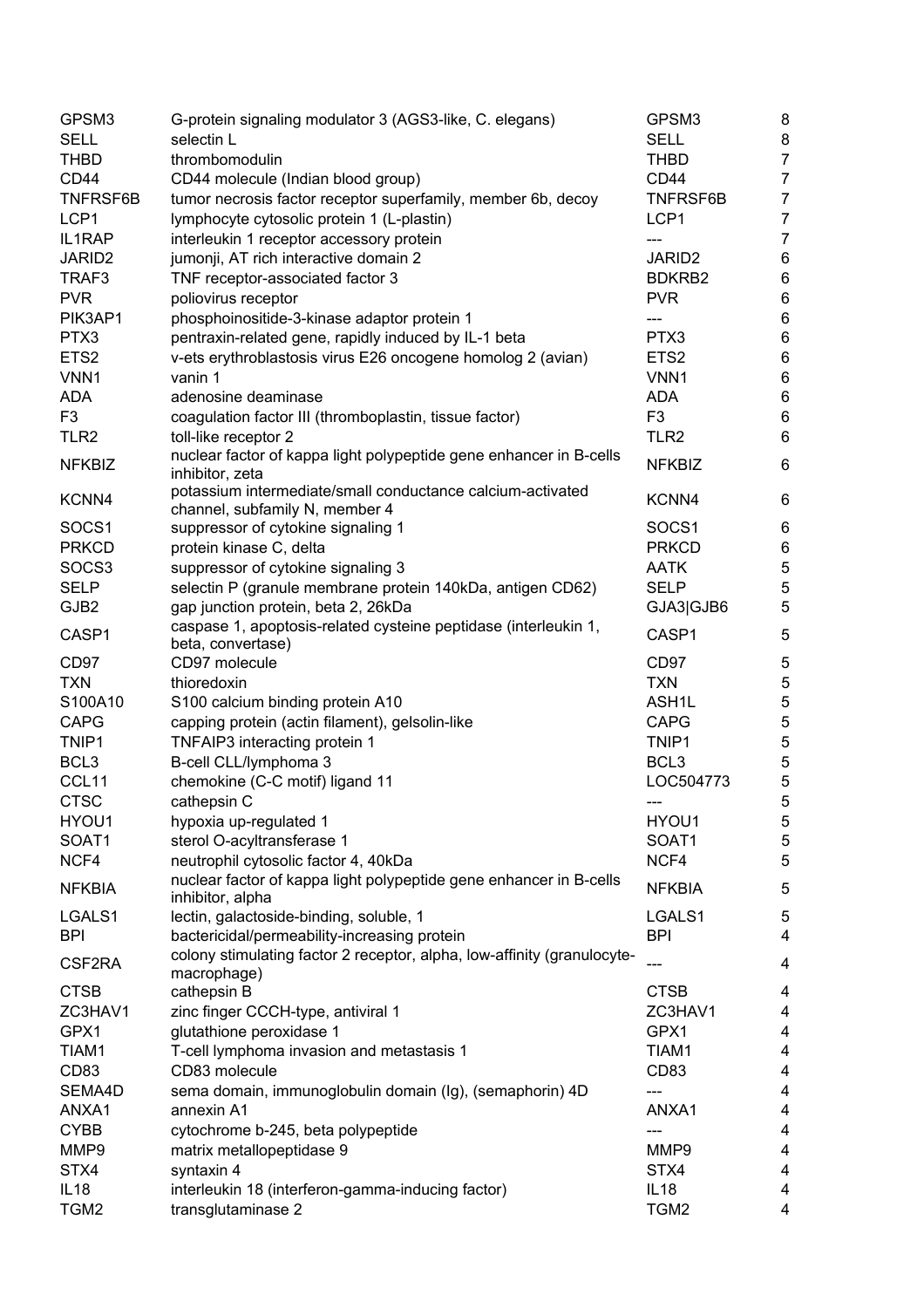| NCR <sub>3</sub>   | natural cytotoxicity triggering receptor 3                                                 | LOC615744         | 4                         |
|--------------------|--------------------------------------------------------------------------------------------|-------------------|---------------------------|
| CD247              | CD247 molecule                                                                             | CD247             | $\overline{4}$            |
| F <sub>2RL2</sub>  | coagulation factor II (thrombin) receptor-like 2                                           | F <sub>2RL2</sub> | 4                         |
| <b>MSN</b>         | moesin                                                                                     | <b>MSN</b>        | 4                         |
| STAT6              | signal transducer and activator of transcription 6, interleukin-4<br>induced               | <b>USP15</b>      | 4                         |
| GGT5               | gamma-glutamyltransferase 5                                                                | GGT5              | $\overline{\mathbf{4}}$   |
| NFKB1              | nuclear factor of kappa light polypeptide gene enhancer in B-cells 1                       | NFKB1             | 4                         |
| <b>HSP90B1</b>     | heat shock protein 90kDa beta (Grp94), member 1                                            | HSP90B1           | 4                         |
| <b>CALCRL</b>      | calcitonin receptor-like                                                                   | <b>CALCRL</b>     | 4                         |
| <b>LYN</b>         | v-yes-1 Yamaguchi sarcoma viral related oncogene homolog                                   | <b>LYN</b>        | 4                         |
| <b>CALR</b>        | calreticulin                                                                               | <b>CALR</b>       | $\overline{\mathbf{4}}$   |
| STEAP2             | six transmembrane epithelial antigen of the prostate 2                                     | STEAP2            | $\overline{\mathbf{4}}$   |
| <b>PTPRC</b>       | protein tyrosine phosphatase, receptor type, C                                             | <b>PTPRC</b>      | $\overline{\mathbf{4}}$   |
| HMOX1              | heme oxygenase (decycling) 1                                                               | HMOX1             | $\mathsf 3$               |
| <b>SIRPA</b>       | signal-regulatory protein alpha                                                            | <b>SIRPA</b>      | $\ensuremath{\mathsf{3}}$ |
| UBE2N              | ubiquitin-conjugating enzyme E2N (UBC13 homolog, yeast)                                    | UBE2N             | $\mathsf 3$               |
| HRH1               | histamine receptor H1                                                                      | HRH1              | $\ensuremath{\mathsf{3}}$ |
| RGS2               | regulator of G-protein signaling 2, 24kDa                                                  |                   | 3                         |
| GNAI2              | guanine nucleotide binding protein (G protein), alpha inhibiting<br>activity polypeptide 2 | GNAI <sub>2</sub> | $\ensuremath{\mathsf{3}}$ |
| CCR7               | chemokine (C-C motif) receptor 7                                                           | CCR7              | $\ensuremath{\mathsf{3}}$ |
| IRF1               | interferon regulatory factor 1                                                             | IRF1              | $\sqrt{3}$                |
| CXCL16             | chemokine (C-X-C motif) ligand 16                                                          | CXCL16            | $\ensuremath{\mathsf{3}}$ |
| <b>FYN</b>         | FYN oncogene related to SRC, FGR, YES                                                      | <b>FYN</b>        | $\ensuremath{\mathsf{3}}$ |
| SEMA4A             | sema domain, immunoglobulin domain (Ig), (semaphorin) 4A                                   | SEMA4A            | $\ensuremath{\mathsf{3}}$ |
| PRDX5              | peroxiredoxin 5                                                                            | PRDX5             | $\mathsf 3$               |
| PFN <sub>1</sub>   | profilin 1                                                                                 | PFN1              | $\mathsf 3$               |
| CSF1               | colony stimulating factor 1 (macrophage)                                                   | CSF1              | $\ensuremath{\mathsf{3}}$ |
| EIF2AK2            | eukaryotic translation initiation factor 2-alpha kinase 2                                  | EIF2AK2           | $\ensuremath{\mathsf{3}}$ |
| <b>CISH</b>        | cytokine inducible SH2-containing protein                                                  | <b>CISH</b>       | $\sqrt{3}$                |
| <b>CFLAR</b>       | CASP8 and FADD-like apoptosis regulator                                                    | <b>CFLAR</b>      | $\sqrt{3}$                |
| MAP2K3             | mitogen-activated protein kinase kinase 3                                                  | MAP2K3            | $\mathsf 3$               |
| PTPN6              | protein tyrosine phosphatase, non-receptor type 6                                          | PTPN6             | $\mathsf 3$               |
| FN <sub>1</sub>    | fibronectin 1                                                                              | FN <sub>1</sub>   | $\mathsf 3$               |
| PLSCR <sub>2</sub> | phospholipid scramblase 2                                                                  | PLSCR1            | $\ensuremath{\mathsf{3}}$ |
| IL4R               | interleukin 4 receptor                                                                     | IL4R              | 3                         |
| TAP1               | transporter 1, ATP-binding cassette, sub-family B (MDR/TAP)                                | TAP1              | 3                         |
| GJA1               | gap junction protein, alpha 1, 43kDa                                                       | GJA1              | $\ensuremath{\mathsf{3}}$ |
| <b>FOS</b>         | v-fos FBJ murine osteosarcoma viral oncogene homolog                                       | <b>FOS</b>        | $\sqrt{3}$                |
| <b>PRKX</b>        | protein kinase, X-linked                                                                   | ---               | $\sqrt{3}$                |
| CDKN1A             | cyclin-dependent kinase inhibitor 1A (p21, Cip1)                                           | CDKN1A            | $\ensuremath{\mathsf{3}}$ |
| TRAF2              | TNF receptor-associated factor 2                                                           | TRAF <sub>2</sub> | $\ensuremath{\mathsf{3}}$ |
| DIAPH1             | diaphanous homolog 1 (Drosophila)                                                          | LOC786565         | $\ensuremath{\mathsf{3}}$ |
| <b>JUNB</b>        | jun B proto-oncogene                                                                       | <b>JUNB</b>       | $\ensuremath{\mathsf{3}}$ |
| HSPA1B             | heat shock 70kDa protein 1B                                                                | HSPA1B            | $\ensuremath{\mathsf{3}}$ |
| NFIL3              |                                                                                            | NFIL3             | $\sqrt{3}$                |
|                    | nuclear factor, interleukin 3 regulated                                                    |                   |                           |
| GPR65              | G protein-coupled receptor 65                                                              | GPR65             | $\sqrt{3}$                |
| KLF <sub>2</sub>   | Kruppel-like factor 2 (lung)                                                               | LOC520939         | $\ensuremath{\mathsf{3}}$ |
| <b>CTSS</b>        | cathepsin S                                                                                | <b>CTSS</b>       | $\ensuremath{\mathsf{3}}$ |
| PARP4              | poly (ADP-ribose) polymerase family, member 4                                              | PARP4             | $\ensuremath{\mathsf{3}}$ |
| PTPN1              | protein tyrosine phosphatase, non-receptor type 1                                          | PTPN1             | $\ensuremath{\mathsf{3}}$ |
| IL10RB             | interleukin 10 receptor, beta                                                              | IL10RB            | 3                         |
| <b>NFKBIB</b>      | nuclear factor of kappa light polypeptide gene enhancer in B-cells<br>inhibitor, beta      | <b>NFKBIB</b>     | $\mathbf{3}$              |
| HLA-A              | major histocompatibility complex, class I, A                                               | BoLA HLA-A        | 3                         |